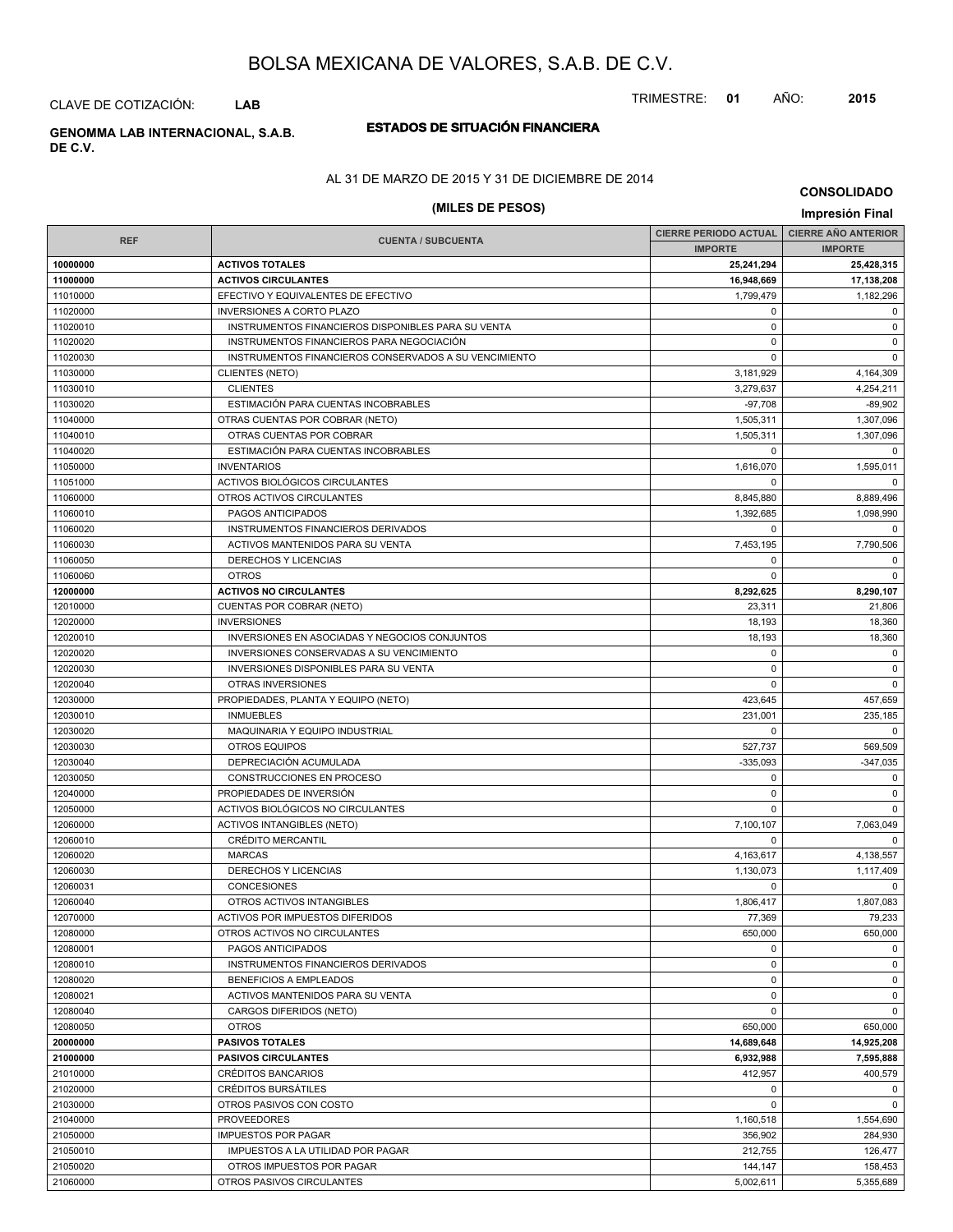TRIMESTRE: **01** AÑO: **2015**

CLAVE DE COTIZACIÓN: **LAB**

## **ESTADOS DE SITUACIÓN FINANCIERA GENOMMA LAB INTERNACIONAL, S.A.B. DE C.V.**

# AL 31 DE MARZO DE 2015 Y 31 DE DICIEMBRE DE 2014

# **(MILES DE PESOS) Impresión Final**

|            |                                                                                          | <b>CIERRE PERIODO ACTUAL</b> | <b>CIERRE AÑO ANTERIOR</b> |
|------------|------------------------------------------------------------------------------------------|------------------------------|----------------------------|
| <b>REF</b> | <b>CUENTA / SUBCUENTA</b>                                                                | <b>IMPORTE</b>               | <b>IMPORTE</b>             |
| 21060010   | <b>INTERESES POR PAGAR</b>                                                               | 14.713                       | 7,993                      |
| 21060020   | <b>INSTRUMENTOS FINANCIEROS DERIVADOS</b>                                                | $\Omega$                     | $\Omega$                   |
| 21060030   | <b>INGRESOS DIFERIDOS</b>                                                                | $\Omega$                     | $\Omega$                   |
| 21060050   | BENEFICIOS A EMPLEADOS                                                                   | 18.829                       | 13,827                     |
| 21060060   | <b>PROVISIONES</b>                                                                       | 199,075                      | 224,129                    |
| 21060061   | PASIVOS RELACIONADOS CON ACTIVOS MANTENIDOS PARA SU VENTA CIRCULANTES                    | 4,122,031                    | 4,487,400                  |
| 21060080   | <b>OTROS</b>                                                                             | 647.963                      | 622,340                    |
| 22000000   | <b>PASIVOS NO CIRCULANTES</b>                                                            | 7,756,660                    | 7,329,320                  |
| 22010000   | <b>CRÉDITOS BANCARIOS</b>                                                                | 1,352,183                    | 1,023,613                  |
| 22020000   | <b>CRÉDITOS BURSÁTILES</b>                                                               | 5,482,989                    | 5,481,665                  |
| 22030000   | OTROS PASIVOS CON COSTO                                                                  | $\Omega$                     | $\Omega$                   |
| 22040000   | PASIVOS POR IMPUESTOS DIFERIDOS                                                          | 855,531                      | 756,924                    |
| 22050000   | OTROS PASIVOS NO CIRCULANTES                                                             | 65.957                       | 67.118                     |
| 22050010   | <b>INSTRUMENTOS FINANCIEROS DERIVADOS</b>                                                | $\Omega$                     | $\Omega$                   |
| 22050020   | <b>INGRESOS DIFERIDOS</b>                                                                | $\Omega$                     | $\Omega$                   |
| 22050040   | BENEFICIOS A EMPLEADOS                                                                   | 2,491                        | 2,298                      |
| 22050050   | <b>PROVISIONES</b>                                                                       | $\Omega$                     | $\Omega$                   |
| 22050051   | PASIVOS RELACIONADOS CON ACTIVOS MANTENIDOS PARA SU VENTA NO CIRCULANTES                 | $\Omega$                     | $\Omega$                   |
| 22050070   | <b>OTROS</b>                                                                             | 63,466                       | 64,820                     |
| 30000000   | <b>CAPITAL CONTABLE</b>                                                                  | 10,551,646                   | 10,503,107                 |
| 30010000   | CAPITAL CONTABLE DE LA PARTICIPACIÓN CONTROLADORA                                        | 10,325,355                   | 10,292,786                 |
| 30030000   | <b>CAPITAL SOCIAL</b>                                                                    | 1,914,306                    | 1,914,306                  |
| 30040000   | <b>ACCIONES RECOMPRADAS</b>                                                              | $-247,385$                   | $-74,394$                  |
| 30050000   | PRIMA EN EMISIÓN DE ACCIONES                                                             | 39,749                       | 39,749                     |
| 30060000   | APORTACIONES PARA FUTUROS AUMENTOS DE CAPITAL                                            | $\Omega$                     | $\Omega$                   |
| 30070000   | OTRO CAPITAL CONTRIBUIDO                                                                 | 0                            | $\Omega$                   |
| 30080000   | UTILIDADES RETENIDAS (PERDIDAS ACUMULADAS)                                               | 8,401,572                    | 8,263,564                  |
| 30080010   | <b>RESERVA LEGAL</b>                                                                     | 316.043                      | 316,043                    |
| 30080020   | OTRAS RESERVAS                                                                           | $\Omega$                     | $\Omega$                   |
| 30080030   | RESULTADOS DE EJERCICIOS ANTERIORES                                                      | 7.947.521                    | 6.502.963                  |
| 30080040   | RESULTADO DEL EJERCICIO                                                                  | 138,008                      | 1,444,558                  |
| 30080050   | <b>OTROS</b>                                                                             | $\Omega$                     | $\Omega$                   |
| 30090000   | OTROS RESULTADOS INTEGRALES ACUMULADOS (NETOS DE IMPUESTOS)                              | 217,113                      | 149,561                    |
| 30090010   | GANANCIAS POR REVALUACIÓN DE PROPIEDADES                                                 | $\Omega$                     | $\mathbf 0$                |
| 30090020   | GANANCIAS (PERDIDAS) ACTUARIALES POR OBLIGACIONES LABORALES                              | $\Omega$                     | $\Omega$                   |
| 30090030   | RESULTADO POR CONVERSIÓN DE MONEDAS EXTRANJERAS                                          | 217,113                      | 149,561                    |
| 30090040   | CAMBIOS EN LA VALUACIÓN DE ACTIVOS FINANCIEROS DISPONIBLES PARA SU VENTA                 | $\mathbf 0$                  | $\mathbf 0$                |
| 30090050   | CAMBIOS EN LA VALUACIÓN DE INSTRUMENTOS FINANCIEROS DERIVADOS                            | $\Omega$                     | $\Omega$                   |
| 30090060   | CAMBIOS EN EL VALOR RAZONABLE DE OTROS ACTIVOS                                           | $\mathbf 0$                  | $\mathbf 0$                |
| 30090070   | PARTICIPACIÓN EN OTROS RESULTADOS INTEGRALES DE ASOCIADAS Y NEGOCIOS<br><b>CONJUNTOS</b> | $\mathbf 0$                  | $\mathbf 0$                |
| 30090080   | OTROS RESULTADOS INTEGRALES                                                              | $\mathbf 0$                  | $\mathbf 0$                |
| 30020000   | CAPITAL CONTABLE DE LA PARTICIPACIÓN NO CONTROLADORA                                     | 226,291                      | 210,321                    |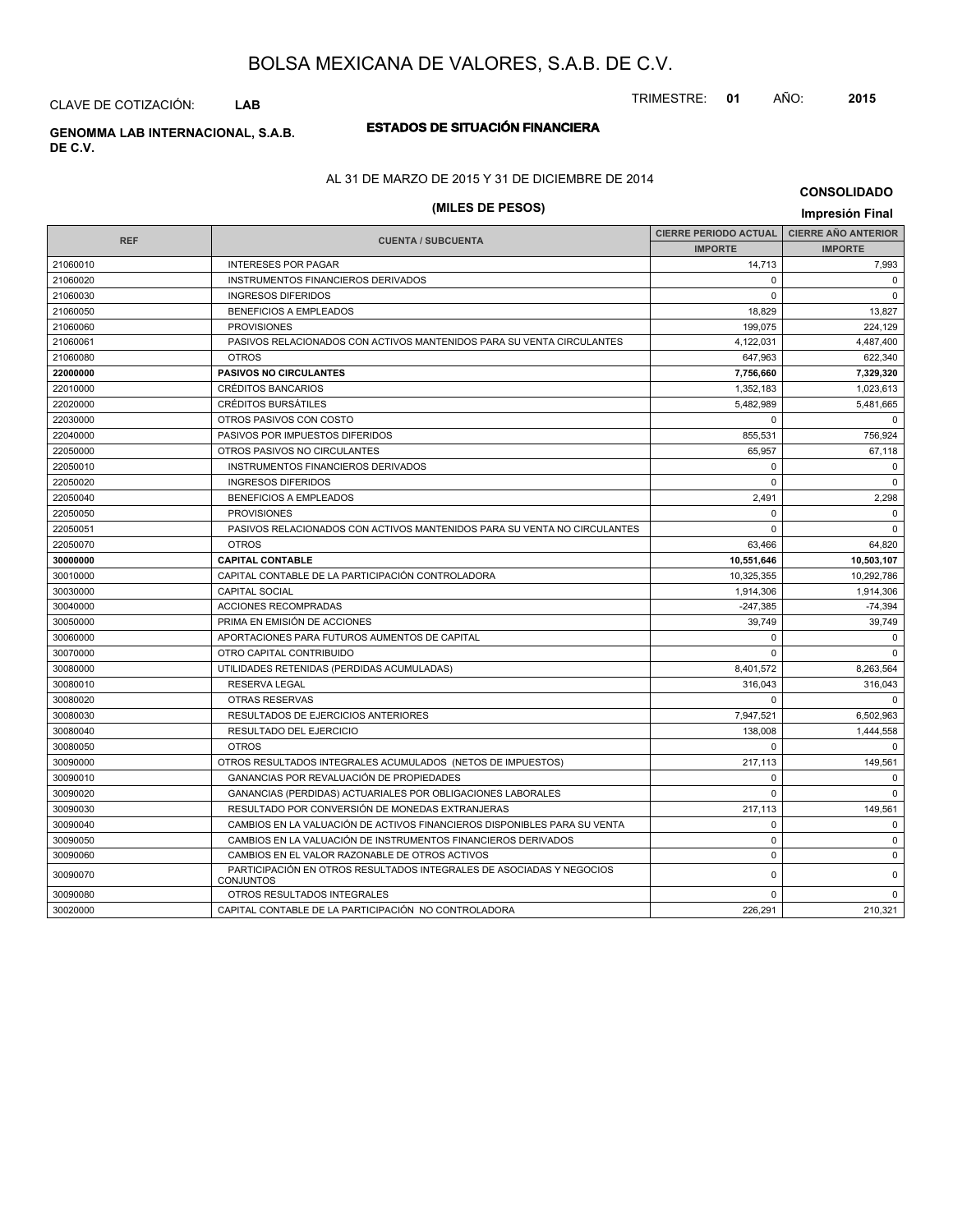TRIMESTRE: **01** AÑO: **2015**

# CLAVE DE COTIZACIÓN: **LAB**

# **DE C.V.**

# **ESTADOS DE SITUACIÓN FINANCIERA GENOMMA LAB INTERNACIONAL, S.A.B. DATOS INFORMATIVOS**

AL 31 DE MARZO DE 2015 Y 31 DE DICIEMBRE DE 2014

# **(MILES DE PESOS) Impresión Final**

|                                             | <b>CIERRE PERIODO ACTUAL</b> | <b>CIERRE AÑO ANTERIOR</b> |
|---------------------------------------------|------------------------------|----------------------------|
| <b>REF</b>                                  |                              | <b>IMPORTE</b>             |
| PASIVOS MONEDA EXTRANJERA CORTO PLAZO       | 1,305,171                    | 1,174,540                  |
| PASIVOS MONEDA EXTRANJERA LARGO PLAZO       | 29,662                       | 33,450                     |
| <b>CAPITAL SOCIAL NOMINAL</b>               | 1,914,306                    | 1,914,306                  |
| CAPITAL SOCIAL POR ACTUALIZACIÓN            |                              | 0                          |
| FONDOS PARA PENSIONES Y PRIMA DE ANTIGÜEDAD |                              | 0                          |
| NUMERO DE FUNCIONARIOS (*)                  | 90                           | 60                         |
| NUMERO DE EMPLEADOS (*)                     | 1,002                        | 992                        |
| NUMERO DE OBREROS (*)                       |                              | 0                          |
| NUMERO DE ACCIONES EN CIRCULACIÓN (*)       | 1,048,733,370                | 1,048,733,370              |
| NUMERO DE ACCIONES RECOMPRADAS (*)          | 12,358,800                   | 1,874,000                  |
| EFECTIVO RESTRINGIDO (1)                    | 17,912                       | 17,842                     |
| DEUDA DE ASOCIADAS GARANTIZADA              |                              | $\mathbf 0$                |
|                                             | <b>CONCEPTOS</b>             | <b>IMPORTE</b>             |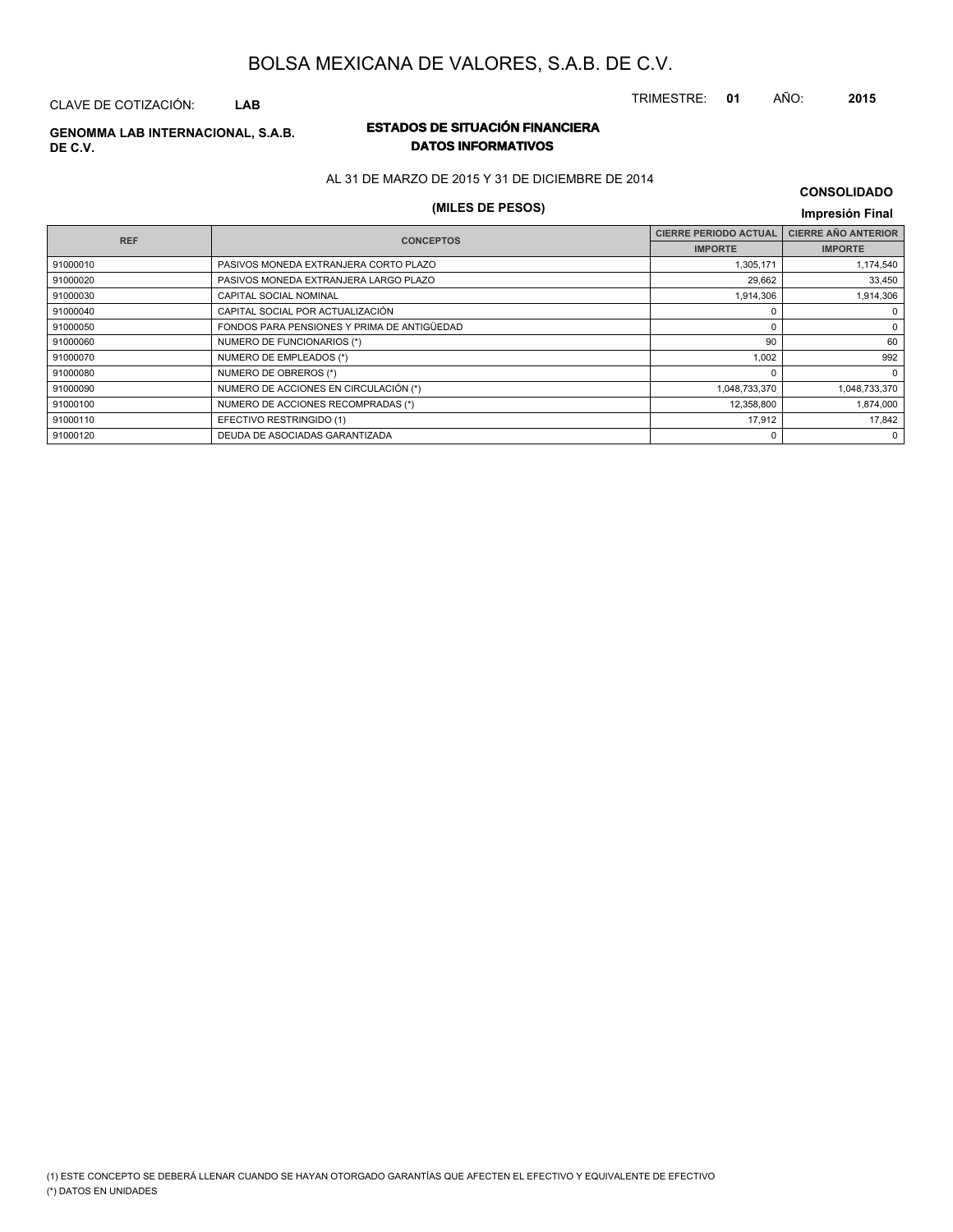**GENOMMA LAB INTERNACIONAL, S.A.B. DE C.V.** CLAVE DE COTIZACIÓN: **LAB** TRIMESTRE: **01** AÑO: **2015**

## **ESTADOS DE RESULTADOS**

### **CONSOLIDADO**

### POR LOS PERIODOS DE TRES MESES TERMINADOS AL 31 DE MARZO DE 2015 Y 2014

| (MILES DE PESOS) |                                                                               |                   |                  |                     | Impresión Final  |  |
|------------------|-------------------------------------------------------------------------------|-------------------|------------------|---------------------|------------------|--|
|                  |                                                                               | <b>AÑO ACTUAL</b> |                  | <b>AÑO ANTERIOR</b> |                  |  |
| <b>REF</b>       | <b>CUENTA / SUBCUENTA</b>                                                     | <b>ACUMULADO</b>  | <b>TRIMESTRE</b> | <b>ACUMULADO</b>    | <b>TRIMESTRE</b> |  |
| 40010000         | <b>INGRESOS NETOS</b>                                                         | 2,768,573         | 2,768,573        | 2,438,164           | 2,438,164        |  |
| 40010010         | <b>SERVICIOS</b>                                                              | 1.068             | 1.068            | 2,402               | 2,402            |  |
| 40010020         | <b>VENTA DE BIENES</b>                                                        | 2,767,505         | 2,767,505        | 2,435,762           | 2,435,762        |  |
| 40010030         | <b>INTERESES</b>                                                              | $\mathbf 0$       | $\Omega$         | $\mathbf 0$         | $\Omega$         |  |
| 40010040         | <b>REGALIAS</b>                                                               | $\mathbf 0$       | $\mathbf 0$      | $\pmb{0}$           | $\mathbf 0$      |  |
| 40010050         | <b>DIVIDENDOS</b>                                                             | $\mathbf 0$       | $\mathbf 0$      | $\mathbf 0$         | $\mathbf 0$      |  |
| 40010060         | ARRENDAMIENTO                                                                 | $\mathbf 0$       | $\Omega$         | $\Omega$            | $\mathbf 0$      |  |
| 40010061         | <b>CONSTRUCCIÓN</b>                                                           | $\mathbf 0$       | $\mathbf 0$      | $\mathbf 0$         | $\mathbf 0$      |  |
| 40010070         | <b>OTROS</b>                                                                  | 0                 | $\Omega$         | $\mathbf 0$         | $\Omega$         |  |
| 40020000         | <b>COSTO DE VENTAS</b>                                                        | 833,599           | 833,599          | 743,454             | 743,454          |  |
| 40021000         | UTILIDAD (PÉRDIDA) BRUTA                                                      | 1,934,974         | 1,934,974        | 1,694,710           | 1,694,710        |  |
| 40030000         | <b>GASTOS GENERALES</b>                                                       | 1,516,858         | 1.516.858        | 1,337,891           | 1,337,891        |  |
| 40040000         | UTILIDAD (PÉRDIDA) ANTES DE OTROS INGRESOS Y GASTOS, NETO                     | 418,116           | 418,116          | 356,819             | 356,819          |  |
| 40050000         | OTROS INGRESOS Y (GASTOS), NETO                                               | $-6,583$          | $-6,583$         | 697                 | 697              |  |
| 40060000         | UTILIDAD (PÉRDIDA) DE OPERACIÓN (*)                                           | 411,533           | 411,533          | 357,516             | 357,516          |  |
| 40070000         | <b>INGRESOS FINANCIEROS</b>                                                   | 2.860             | 2.860            | 3,404               | 3,404            |  |
| 40070010         | <b>INTERESES GANADOS</b>                                                      | 2.860             | 2,860            | 3,257               | 3,257            |  |
| 40070020         | UTILIDAD POR FLUCTUACIÓN CAMBIARIA, NETO                                      | $\mathbf 0$       | $\mathbf 0$      | $\mathbf 0$         | $\Omega$         |  |
| 40070030         | UTILIDAD POR DERIVADOS, NETO                                                  | 0                 | $\mathbf 0$      | $\mathbf 0$         | $\mathbf 0$      |  |
| 40070040         | UTILIDAD POR CAMBIOS EN VALOR RAZONABLE DE INSTRUMENTOS<br><b>FINANCIEROS</b> | 0                 | $\Omega$         | $\mathbf 0$         | $\mathbf 0$      |  |
| 40070050         | OTROS INGRESOS FINANCIEROS                                                    | 0                 | $\Omega$         | 147                 | 147              |  |
| 40080000         | <b>GASTOS FINANCIEROS</b>                                                     | 172,930           | 172,930          | 93,252              | 93,252           |  |
| 40080010         | INTERESES DEVENGADOS A CARGO                                                  | 95,639            | 95,639           | 88,019              | 88,019           |  |
| 40080020         | PÉRDIDA POR FLUCTUACIÓN CAMBIARIA, NETO                                       | 72.964            | 72.964           | 4.151               | 4,151            |  |
| 40080030         | PÉRDIDA POR DERIVADOS. NETO                                                   | $\mathbf 0$       | $\Omega$         | $\mathbf 0$         | $\mathbf 0$      |  |
| 40080050         | PÉRDIDA POR CAMBIOS EN VALOR RAZONABLE DE INSTRUMENTOS<br><b>FINANCIEROS</b>  | $\Omega$          | $\Omega$         | $\Omega$            | $\Omega$         |  |
| 40080060         | OTROS GASTOS FINANCIEROS                                                      | 4,327             | 4,327            | 1,082               | 1,082            |  |
| 40090000         | <b>INGRESOS (GASTOS) FINANCIEROS NETO</b>                                     | $-170,070$        | $-170,070$       | $-89,848$           | 89,848           |  |
| 40100000         | PARTICIPACIÓN EN LOS RESULTADOS DE ASOCIADAS Y NEGOCIOS<br><b>CONJUNTOS</b>   | $-787$            | $-787$           | $-335$              | $-335$           |  |
| 40110000         | UTILIDAD (PÉRDIDA) ANTES DE IMPUESTOS A LA UTILIDAD                           | 240,676           | 240.676          | 267,333             | 267,333          |  |
| 40120000         | <b>IMPUESTOS A LA UTILIDAD</b>                                                | 114.934           | 114.934          | 88.209              | 88.209           |  |
| 40120010         | <b>IMPUESTO CAUSADO</b>                                                       | 167,066           | 167,066          | 142,904             | 142,904          |  |
| 40120020         | <b>IMPUESTO DIFERIDO</b>                                                      | $-52,132$         | $-52.132$        | $-54.695$           | $-54,695$        |  |
| 40130000         | UTILIDAD (PÉRDIDA) DE LAS OPERACIONES CONTINUAS                               | 125,742           | 125,742          | 179,124             | 179,124          |  |
| 40140000         | UTILIDAD (PÉRDIDA) DE LAS OPERACIONES DISCONTINUAS, NETO                      | 20,683            | 20,683           | 0                   | $\Omega$         |  |
| 40150000         | UTILIDAD (PÉRDIDA) NETA                                                       | 146.425           | 146.425          | 179,124             | 179,124          |  |
| 40160000         | PARTICIPACIÓN NO CONTROLADORA EN LA UTILIDAD (PÉRDIDA) NETA                   | 8,417             | 8,417            | 25,728              | 25,728           |  |
| 40170000         | PARTICIPACIÓN CONTROLADORA EN LA UTILIDAD (PÉRDIDA) NETA                      | 138,008           | 138,008          | 153,396             | 153.396          |  |
|                  |                                                                               |                   |                  |                     |                  |  |
| 40180000         | UTILIDAD (PÉRDIDA) NETA BÁSICA POR ACCIÓN                                     | 0.13              | 0.13             | 0.15                | 0.15             |  |
| 40190000         | UTILIDAD (PÉRDIDA) NETA POR ACCIÓN DILUIDA                                    | 0.00              | 0.00             | 0.00                | 0.00             |  |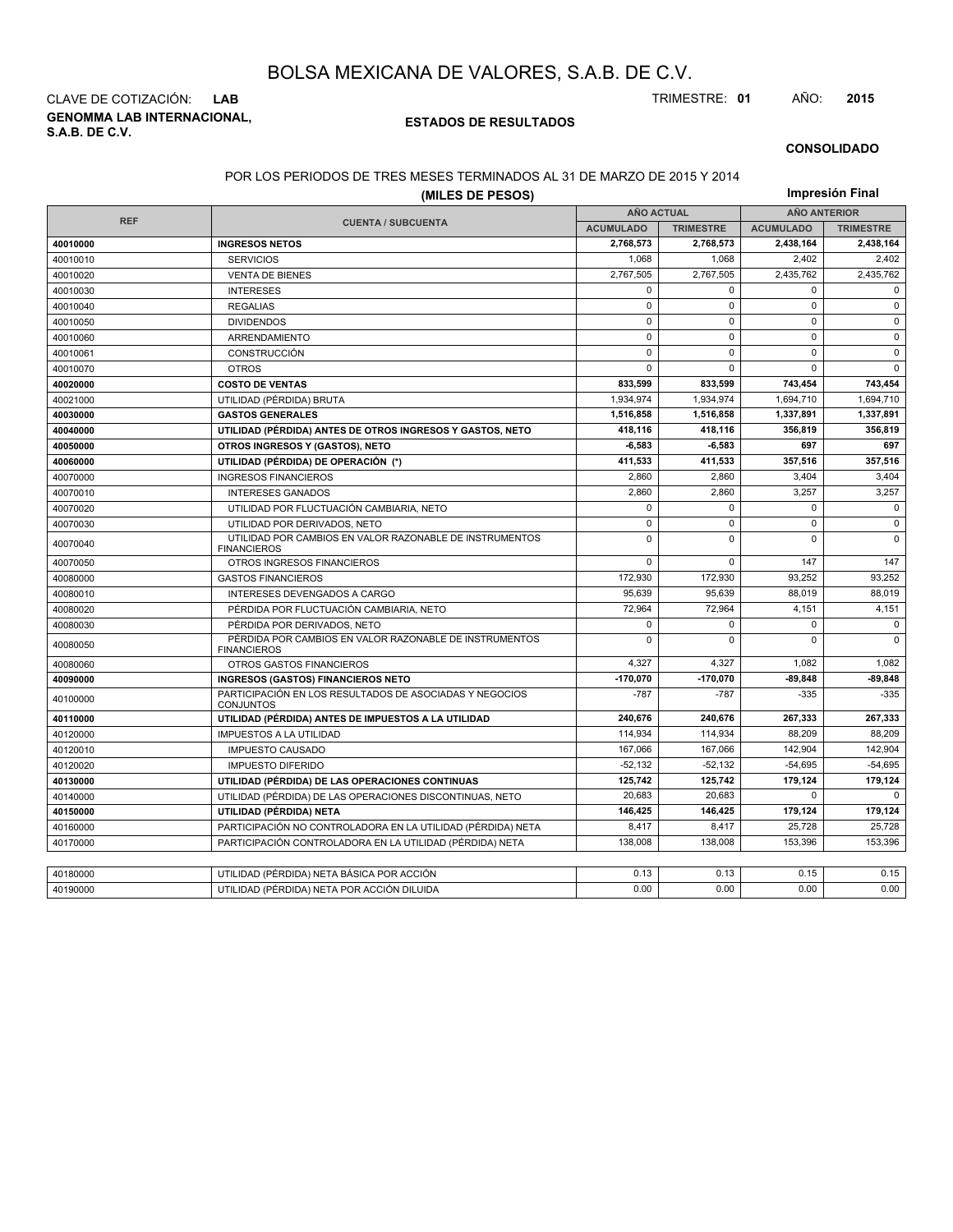**GENOMMA LAB INTERNACIONAL, S.A.B. DE C.V.** CLAVE DE COTIZACIÓN: **LAB** TRIMESTRE: **01** AÑO: **2015**

<sup>40310000</sup> UTILIDAD (PÉRDIDA) INTEGRAL ATRIBUIBLE A LA PARTICIPACIÓN CONTROLADORA

# **ESTADOS DEL RESULTADO INTEGRAL (NETOS DE IMPUESTOS)**

205,560 205,560 144,727 144,727

#### **CONSOLIDADO**

#### POR LOS PERIODOS DE TRES MESES TERMINADOS AL 31 DE MARZO DE 2015 Y 2014

**(MILES DE PESOS)**

**Impresión Final**

| <b>INILES DE LESOSI</b> |                                                                                                 |                   |                  |                     |                  |  |
|-------------------------|-------------------------------------------------------------------------------------------------|-------------------|------------------|---------------------|------------------|--|
| <b>REF</b>              |                                                                                                 | <b>AÑO ACTUAL</b> |                  | <b>AÑO ANTERIOR</b> |                  |  |
|                         | <b>CUENTA / SUBCUENTA</b>                                                                       | <b>ACUMULADO</b>  | <b>TRIMESTRE</b> | <b>ACUMULADO</b>    | <b>TRIMESTRE</b> |  |
| 40200000                | UTILIDAD (PÉRDIDA) NETA                                                                         | 146.425           | 146.425          | 179.124             | 179,124          |  |
|                         | <b>PARTIDAS QUE NO SERAN RECLASIFICADAS A RESULTADOS</b>                                        |                   |                  |                     |                  |  |
| 40210000                | GANANCIAS POR REVALUACIÓN DE PROPIEDADES                                                        | 0                 | $\Omega$         |                     | $\Omega$         |  |
| 40220000                | GANANCIAS (PÉRDIDAS) ACTUARIALES POR OBLIGACIONES LABORALES                                     | U                 |                  |                     | $\Omega$         |  |
| 40220100                | PARTICIPACIÓN EN RESULTADOS POR REVALUACIÓN DE PROPIEDADES DE<br>ASOCIADAS Y NEGOCIOS CONJUNTOS | $\Omega$          | $\Omega$         |                     | $\Omega$         |  |
|                         | <b>PARTIDAS QUE PUEDEN SER RECLASIFICADAS SUBSECUENTEMENTE A</b><br><b>RESULTADOS</b>           |                   |                  |                     |                  |  |
| 40230000                | RESULTADO POR CONVERSIÓN DE MONEDAS EXTRANJERAS                                                 | 75.105            | 75.105           | $-8,765$            | $-8,765$         |  |
| 40240000                | CAMBIOS EN LA VALUACIÓN DE ACTIVOS FINANCIEROS DISPONIBLES PARA<br><b>SU VENTA</b>              | <sup>0</sup>      |                  |                     | $\Omega$         |  |
| 40250000                | CAMBIOS EN LA VALUACIÓN DE INSTRUMENTOS FINANCIEROS DERIVADOS                                   | 0                 | $\Omega$         | $\Omega$            | $\Omega$         |  |
| 40260000                | CAMBIOS EN EL VALOR RAZONABLE DE OTROS ACTIVOS                                                  | $\Omega$          | $\Omega$         |                     | $\Omega$         |  |
| 40270000                | PARTICIPACIÓN EN OTROS RESULTADOS INTEGRALES DE ASOCIADAS Y<br>NEGOCIOS CONJUNTOS               | 0                 | $\Omega$         |                     | $\Omega$         |  |
| 40280000                | <b>OTROS RESULTADOS INTEGRALES</b>                                                              | 0                 | $\Omega$         | $\Omega$            | $\mathbf{0}$     |  |
| 40290000                | TOTAL DE OTROS RESULTADOS INTEGRALES                                                            | 75.105            | 75,105           | $-8.765$            | $-8,765$         |  |
|                         |                                                                                                 |                   |                  |                     |                  |  |
| 40300000                | UTILIDAD (PÉRDIDA) INTEGRAL                                                                     | 221,530           | 221.530          | 170,359             | 170,359          |  |
| 40320000                | UTILIDAD (PÉRDIDA) INTEGRAL ATRIBUIBLE A LA PARTICIPACIÓN NO<br><b>CONTROLADORA</b>             | 15,970            | 15,970           | 25,632              | 25,632           |  |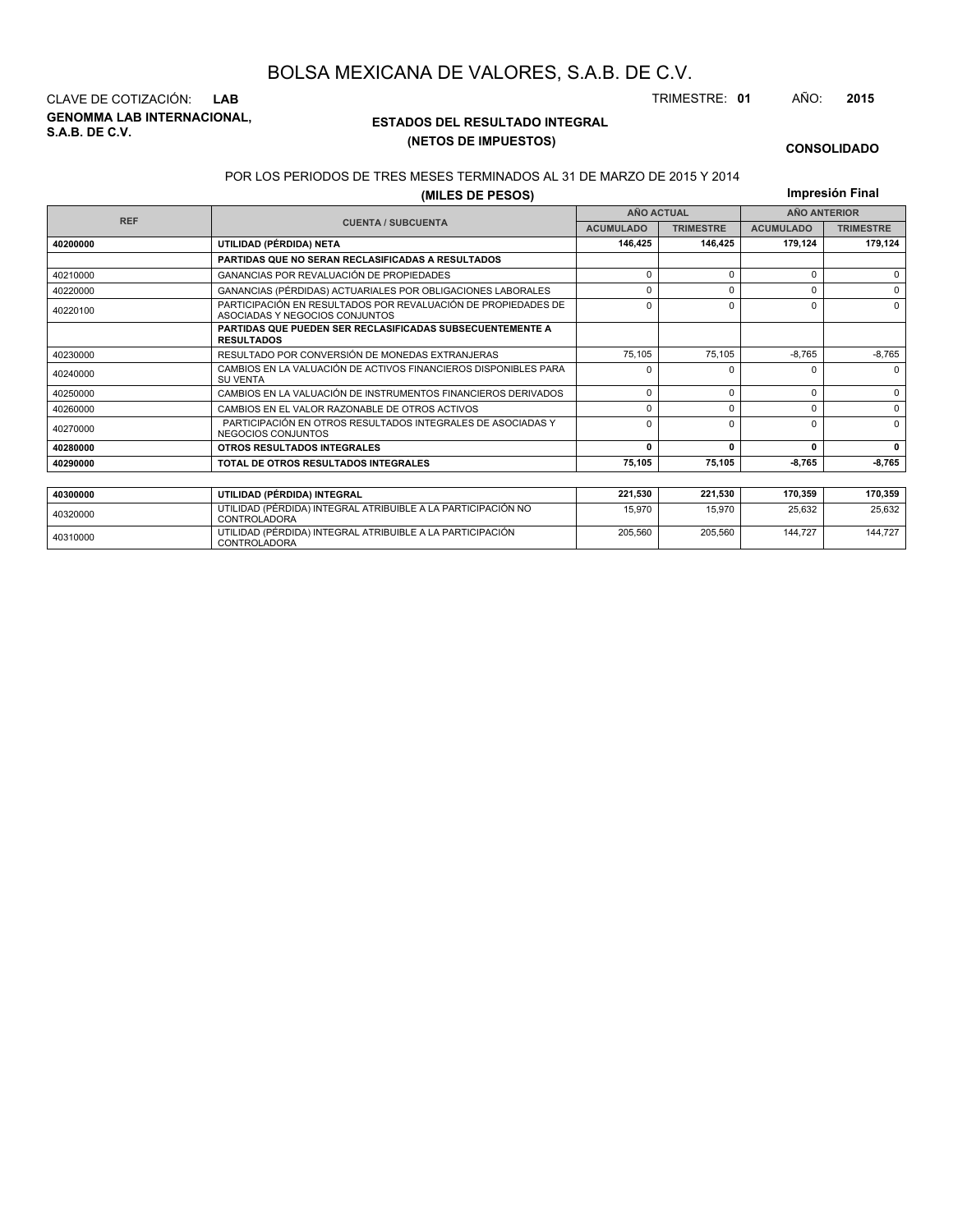**CONSOLIDADO**

**Impresión Final**

# **GENOMMA LAB INTERNACIONAL, S.A.B. DE C.V.** CLAVE DE COTIZACIÓN: **LAB** TRIMESTRE: **01** AÑO: **2015**

# **ESTADOS DE RESULTADOS DATOS INFORMATIVOS**

## POR LOS PERIODOS DE TRES MESES TERMINADOS AL 31 DE MARZO DE 2015 Y 2014

|  |  |  | (MILES DE PESOS) |  |
|--|--|--|------------------|--|
|--|--|--|------------------|--|

| <b>REF</b> |                                       | ANO ACTUAL       |                  | <b>ANO ANTERIOR</b> |                  |
|------------|---------------------------------------|------------------|------------------|---------------------|------------------|
|            | <b>CUENTA / SUBCUENTA</b>             | <b>ACUMULADO</b> | <b>TRIMESTRE</b> | <b>ACUMULADO</b>    | <b>TRIMESTRE</b> |
| 92000010   | DEPRECIACIÓN Y AMORTIZACIÓN OPERATIVA | 28.830           | 28.830           | 18.847              | 18.847           |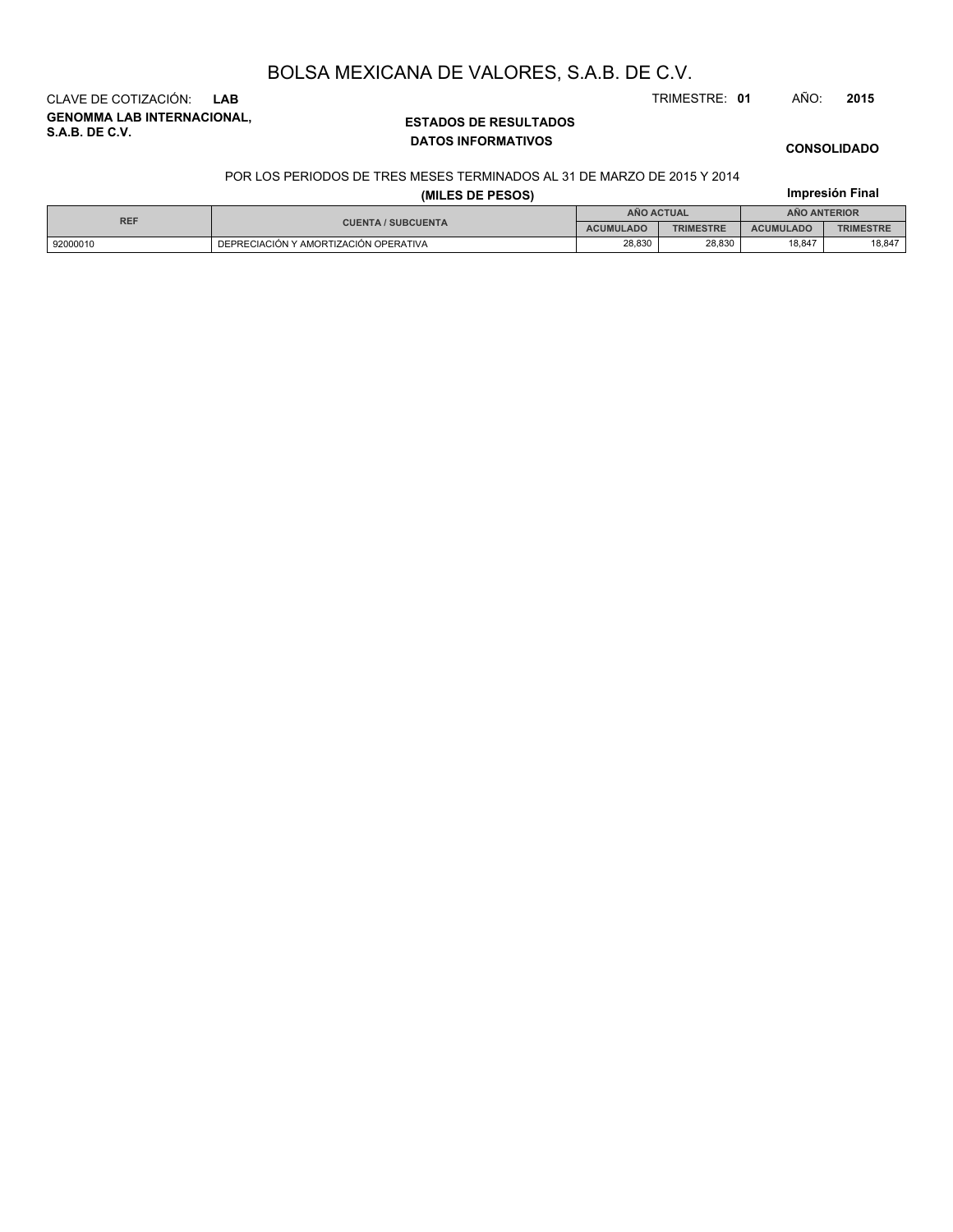**GENOMMA LAB INTERNACIONAL, S.A.B. DE C.V.** CLAVE DE COTIZACIÓN: **LAB** TRIMESTRE: **01** AÑO: **2015**

# **ESTADOS DE RESULTADOS DATOS INFORMATIVOS (12 MESES)**

**CONSOLIDADO**

## POR LOS PERIODOS DE DOCE MESES TERMINADOS EL 31 DE MARZO DE 2015 Y 2014

**(MILES DE PESOS)**

**Impresión Final**

| <b>REF</b> |                                                              | <b>AÑO</b>    |                 |
|------------|--------------------------------------------------------------|---------------|-----------------|
|            | <b>CUENTA / SUBCUENTA</b>                                    | <b>ACTUAL</b> | <b>ANTERIOR</b> |
| 92000030   | INGRESOS NETOS (**)                                          | 11.871.407    | 11.714.644      |
| 92000040   | UTILIDAD (PÉRDIDA) DE OPERACIÓN (**)                         | 2.499.113     | 2,978,780       |
| 92000060   | UTILIDAD (PÉRDIDA) NETA (**)                                 | 1.474.407     | 1.841.828       |
| 92000050   | PARTICIPACIÓN CONTROLADORA EN LA UTILIDAD (PÉRDIDA) NETA(**) | 1.429.170     | 1.774.611       |
| 92000070   | DEPRECIACIÓN Y AMORTIZACIÓN OPERATIVA (**)                   | 108.004       | 68.997          |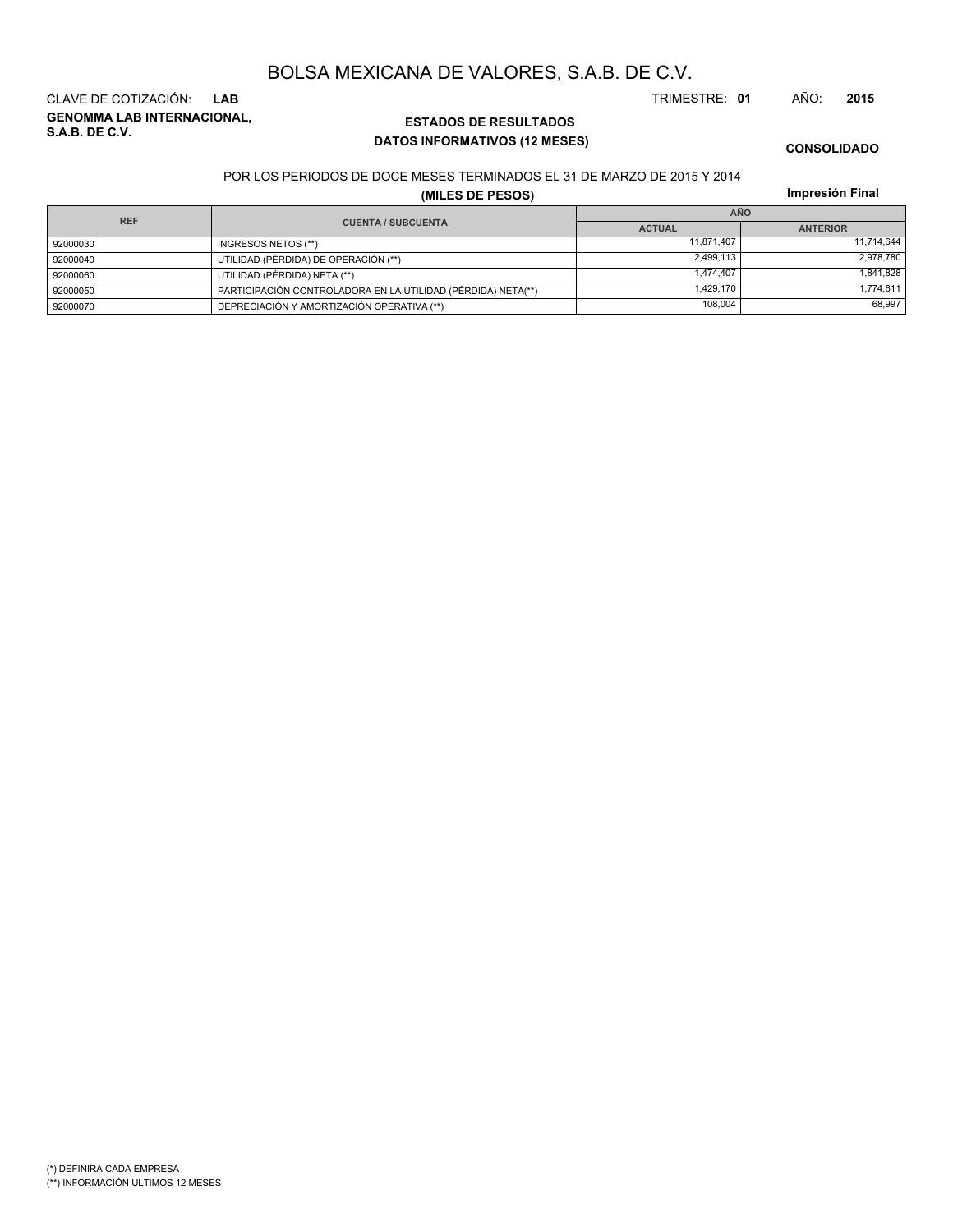CLAVE DE COTIZACIÓN:**LAB**

**GENOMMA LAB INTERNACIONAL, S.A.B. DE C.V.**

# **ESTADOS DE CAMBIOS EN EL CAPITALCONTABLE(MILES DE PESOS)**

 TRIMESTRE:TRIMESTRE: 01 AÑO: **<sup>2015</sup>**

**CONSOLIDADO**

**Impresión Final**

|                                                                     |                       |                                       |                                                         | <b>APORTACIONES</b>                                                                                      |  |                 | UTILIDADES O PÉRDIDAS<br><b>ACUMULADAS</b>                               | <b>OTROS</b><br><b>RESULTADOS</b>                                        |                                             |                                                          |                                            |
|---------------------------------------------------------------------|-----------------------|---------------------------------------|---------------------------------------------------------|----------------------------------------------------------------------------------------------------------|--|-----------------|--------------------------------------------------------------------------|--------------------------------------------------------------------------|---------------------------------------------|----------------------------------------------------------|--------------------------------------------|
| <b>CONCEPTOS</b>                                                    | <b>CAPITAL SOCIAL</b> | <b>ACCIONES</b><br><b>RECOMPRADAS</b> | <b>PRIMA EN</b><br><b>EMISIÓN DE</b><br><b>ACCIONES</b> | <b>PARA FUTUROS</b><br><b>OTRO CAPITAL</b><br><b>AUMENTOS DE</b><br><b>CONTRIBUIDO</b><br><b>CAPITAL</b> |  | <b>RESERVAS</b> | <b>UTILIDADES</b><br><b>RETENIDAS</b><br>(PÉRDIDAS<br><b>ACUMULADAS)</b> | <b>INTEGRALES</b><br><b>ACUMULADOS</b><br>(NETOS DE<br><b>IMPUESTOS)</b> | <b>PARTICIPACIÓN</b><br><b>CONTROLADORA</b> | <b>PARTICIPACIÓN</b><br><b>NO</b><br><b>CONTROLADORA</b> | <b>TOTAL DE CAPITAL</b><br><b>CONTABLE</b> |
| SALDO INICIAL AL 1 DE ENERO DEL 2014                                | 1,914,306             | $-74,622$                             | 39,749                                                  |                                                                                                          |  | 249,609         | 6,569,397                                                                | 12,835                                                                   | 8,711,274                                   | 124,170                                                  | 8,835,444                                  |
| AJUSTES RETROSPECTIVOS                                              | $\Omega$              |                                       |                                                         |                                                                                                          |  |                 |                                                                          |                                                                          | $\Omega$                                    | $\Omega$                                                 |                                            |
| APLICACIÓN DE OTROS RESULTADOS<br>INTEGRALES A UTILIDADES RETENIDAS |                       |                                       |                                                         |                                                                                                          |  |                 |                                                                          |                                                                          | $\Omega$                                    |                                                          |                                            |
| CONSTITUCIÓN DE RESERVAS                                            |                       |                                       |                                                         |                                                                                                          |  |                 |                                                                          |                                                                          | $\Omega$                                    | $\Omega$                                                 |                                            |
| DIVIDENDOS DECRETADOS                                               |                       |                                       |                                                         |                                                                                                          |  |                 |                                                                          |                                                                          | $\Omega$                                    |                                                          |                                            |
| (DISMINUCIÓN) AUMENTOS DE CAPITAL                                   |                       |                                       |                                                         |                                                                                                          |  |                 |                                                                          |                                                                          | $\Omega$                                    |                                                          |                                            |
| RECOMPRA DE ACCIONES                                                |                       | 279                                   |                                                         |                                                                                                          |  |                 |                                                                          |                                                                          | 279                                         |                                                          |                                            |
| (DISMINUCIÓN) AUMENTO EN PRIMA EN<br><b>EMISIÓN DE ACCIONES</b>     |                       |                                       |                                                         |                                                                                                          |  |                 |                                                                          |                                                                          | $\Omega$                                    |                                                          |                                            |
| (DISMINUCIÓN) AUMENTO DE LA<br>PARTICIPACIÓN NO CONTROLADORA        |                       |                                       |                                                         |                                                                                                          |  |                 |                                                                          |                                                                          |                                             |                                                          |                                            |
| OTROS MOVIMIENTOS                                                   |                       |                                       |                                                         |                                                                                                          |  |                 |                                                                          |                                                                          | $\Omega$                                    | $\Omega$                                                 |                                            |
| <b>RESULTADO INTEGRAL</b>                                           |                       |                                       |                                                         |                                                                                                          |  |                 | 153,396                                                                  | $-8,669$                                                                 | 144,727                                     | 25,632                                                   | 170,359                                    |
| SALDO FINAL AL 31 DE MARZO DEL 2014                                 | 1,914,306             | $-74,343$                             | 39,749                                                  | $\mathbf{0}$                                                                                             |  | 249,609         | 6,722,793                                                                | 4,166                                                                    | 8,856,280                                   | 149,802                                                  | 9,006,082                                  |
| SALDO INICIAL AL 1 DE ENERO DEL 2015                                | 1,914,306             | $-74,394$                             | 39,749                                                  | $\mathbf{0}$                                                                                             |  | 316,042         | 7,947,522                                                                | 149,561                                                                  | 10,292,786                                  | 210,321                                                  | 10,503,107                                 |
| AJUSTES RETROSPECTIVOS                                              | $\Omega$              |                                       |                                                         |                                                                                                          |  |                 |                                                                          |                                                                          | $\Omega$                                    | $\Omega$                                                 | $\Omega$                                   |
| APLICACIÓN DE OTROS RESULTADOS<br>INTEGRALES A UTILIDADES RETENIDAS |                       |                                       |                                                         |                                                                                                          |  |                 |                                                                          |                                                                          | $\Omega$                                    | $\Omega$                                                 |                                            |
| CONSTITUCIÓN DE RESERVAS                                            |                       |                                       |                                                         |                                                                                                          |  |                 |                                                                          |                                                                          | $\Omega$                                    | $\Omega$                                                 |                                            |
| DIVIDENDOS DECRETADOS                                               |                       |                                       |                                                         |                                                                                                          |  |                 |                                                                          |                                                                          | $\Omega$                                    |                                                          |                                            |
| (DISMINUCIÓN) AUMENTOS DE CAPITAL                                   |                       |                                       |                                                         |                                                                                                          |  |                 |                                                                          |                                                                          | $\Omega$                                    |                                                          |                                            |
| RECOMPRA DE ACCIONES                                                |                       | $-172,991$                            |                                                         |                                                                                                          |  |                 |                                                                          |                                                                          | $-172,991$                                  |                                                          | $-172,991$                                 |
| (DISMINUCIÓN) AUMENTO EN PRIMA EN<br><b>EMISIÓN DE ACCIONES</b>     |                       |                                       |                                                         |                                                                                                          |  |                 |                                                                          |                                                                          |                                             |                                                          |                                            |
| (DISMINUCIÓN) AUMENTO DE LA<br>PARTICIPACIÓN NO CONTROLADORA        |                       |                                       |                                                         |                                                                                                          |  |                 |                                                                          |                                                                          | $\Omega$                                    | $\Omega$                                                 |                                            |
| OTROS MOVIMIENTOS                                                   |                       |                                       |                                                         |                                                                                                          |  |                 |                                                                          |                                                                          | $^{\circ}$                                  |                                                          |                                            |
| <b>RESULTADO INTEGRAL</b>                                           |                       |                                       |                                                         |                                                                                                          |  |                 | 138,008                                                                  | 67,552                                                                   | 205,560                                     | 15,970                                                   | 221,530                                    |
| SALDO FINAL AL 31 DE MARZO DEL 2015                                 | 1,914,306             | $-247,385$                            | 39,749                                                  | $\Omega$                                                                                                 |  | 316,042         | 8,085,530                                                                | 217,113                                                                  | 10,325,355                                  | 226,291                                                  | 10,551,646                                 |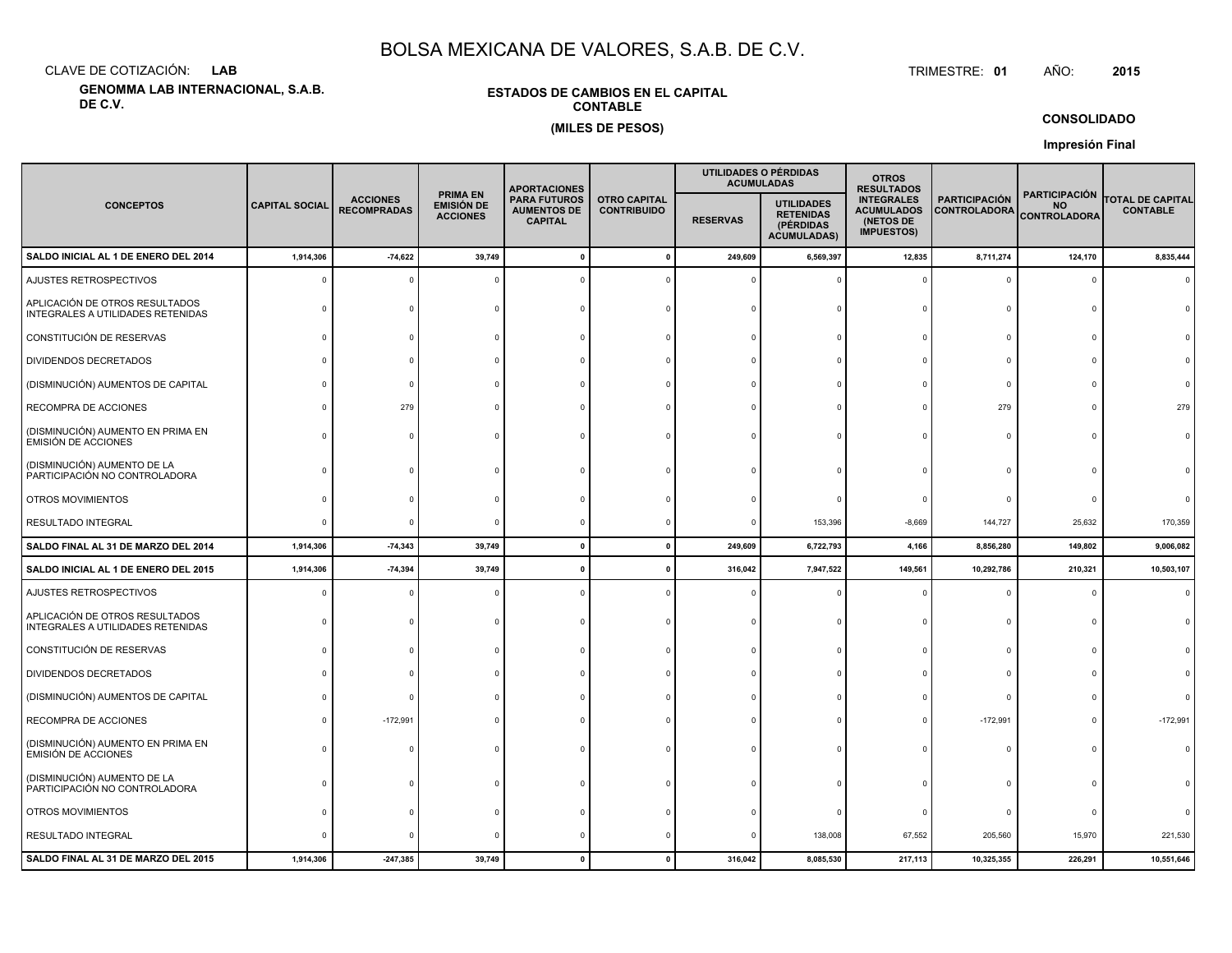TRIMESTRE: **01** AÑO: **2015**

# CLAVE DE COTIZACIÓN: **LAB**

# **ESTADOS DE FLUJOS DE EFECTIVO (METODO INDIRECTO) GENOMMA LAB INTERNACIONAL, S.A.B. DE C.V.**

# POR LOS PERIODOS DE TRES MESES TERMINADOS EL 31 DE MARZO DE 2015 Y

## 2014

# **(MILES DE PESOS) Impresión Final**

| <b>REF</b>                           | <b>CUENTA/SUBCUENTA</b>                                                                                                   | <b>AÑO ACTUAL</b><br><b>IMPORTE</b> | AÑO ANTERIOR          |
|--------------------------------------|---------------------------------------------------------------------------------------------------------------------------|-------------------------------------|-----------------------|
| <b>ACTIVIDADES DE OPERACIÓN</b>      |                                                                                                                           |                                     | <b>IMPORTE</b>        |
| 50010000                             | UTILIDAD (PÉRDIDA) NETA ANTES DE IMPUESTOS A LA UTILIDAD                                                                  | 240,676                             | 267,333               |
| 50020000                             | +(-) PARTIDAS SIN IMPACTO EN EL EFECTIVO                                                                                  | 0                                   | 0                     |
| 50020010                             | + ESTIMACIÓN DEL PERIODO                                                                                                  | $\mathbf 0$                         | $\mathsf 0$           |
| 50020020                             | +PROVISIÓN DEL PERIODO                                                                                                    | $\mathbf 0$                         | 0                     |
| 50020030                             | + (-) OTRAS PARTIDAS NO REALIZADAS                                                                                        | $\mathbf 0$                         | $\mathsf 0$           |
| 50030000                             | +(-) PARTIDAS RELACIONADAS CON ACTIVIDADES DE INVERSIÓN                                                                   | 36,394                              | 20,392                |
| 50030010                             | + DEPRECIACIÓN Y AMORTIZACIÓN DEL PERIODO                                                                                 | 28,829                              | 18,847                |
| 50030020                             | (-) + UTILIDAD O PERDIDA EN VENTA DE PROPIEDADES PLANTA Y EQUIPO                                                          | 5,565                               | $-115$                |
| 50030030                             | +(-) PÉRDIDA (REVERSIÓN) POR DETERIORO                                                                                    | $\mathbf 0$                         | $\mathbf 0$           |
| 50030040                             | (-)+PARTICIPACIÓN EN ASOCIADAS Y NEGOCIOS CONJUNTOS                                                                       | 787                                 | 335                   |
| 50030050                             | (-)DIVIDENDOS COBRADOS                                                                                                    | 0                                   | $\pmb{0}$             |
| 50030060                             | (-)INTERESES A FAVOR                                                                                                      | $\mathbf 0$                         | $\pmb{0}$             |
| 50030070                             | (-)FLUCTUACIÓN CAMBIARIA                                                                                                  | $-113$                              | 243                   |
| 50030080                             | (-) +OTRAS PARTIDAS                                                                                                       | 1,326                               | 1,082                 |
| 50040000                             | +(-) PARTIDAS RELACIONADAS CON ACTIVIDADES DE FINANCIAMIENTO                                                              | 89,913                              | 83,140                |
|                                      |                                                                                                                           |                                     |                       |
| 50040010                             | (+)INTERESES DEVENGADOS A CARGO                                                                                           | 89,913                              | 83,140                |
| 50040020<br>50040030                 | (+)FLUCTUACIÓN CAMBIARIA                                                                                                  | 0<br>$\pmb{0}$                      | 0<br>$\pmb{0}$        |
|                                      | (+)OPERACIONES FINANCIERAS DE DERIVADOS                                                                                   |                                     |                       |
| 50040040                             | + (-) OTRAS PARTIDAS                                                                                                      | 0                                   | 0                     |
| 50050000                             | FLUJO DERIVADO DEL RESULTADO ANTES DE IMPUESTOS A LA UTILIDAD                                                             | 366,983                             | 370,865               |
| 50060000                             | FLUJOS GENERADOS O UTILIZADOS EN LA OPERACIÓN                                                                             | 122,457                             | $-180,694$            |
| 50060010                             | + (-) DECREMENTO (INCREMENTO) EN CLIENTES                                                                                 | 982,380                             | 348,545               |
| 50060020<br>50060030                 | + (-) DECREMENTO (INCREMENTO) EN INVENTARIOS<br>+ (-) DECREMENTO (INCREMENTO) EN OTRAS CUENTAS POR COBRAR Y OTROS ACTIVOS | $-21,058$<br>$-430.209$             | -59,702<br>$-171,590$ |
| 50060040                             | <b>CIRCULANTES</b><br>+ (-) INCREMENTO (DECREMENTO) EN PROVEEDORES                                                        | $-394,463$                          | $-253,978$            |
| 50060050                             | + (-) INCREMENTO (DECREMENTO) EN OTROS PASIVOS                                                                            | 132,236                             | 40,420                |
| 50060060                             | + (-)IMPUESTOS A LA UTILIDAD PAGADOS O DEVUELTOS                                                                          | $-146,429$                          | $-84,389$             |
| 50070000                             | FLUJOS NETOS DE EFECTIVO DE ACTIVIDADES DE OPERACIÓN                                                                      | 489,440                             | 190,171               |
| <b>ACTIVIDADES DE INVERSIÓN</b>      |                                                                                                                           |                                     |                       |
| 50080000                             | FLUJOS NETOS DE EFECTIVO DE ACTIVIDADES DE INVERSIÓN                                                                      | -4                                  | $-318,888$            |
| 50080010                             | (-)INVERSIONES CON CARÁCTER PERMANENTE                                                                                    | $\mathbf 0$                         | $\mathbf 0$           |
| 50080020                             | +DISPOSICIONES DE INVERSIONES CON CARÁCTER PERMANENTE                                                                     | $\mathbf 0$                         | $\mathsf 0$           |
| 50080030                             | (-)INVERSION EN PROPIEDADES, PLANTA Y EQUIPO                                                                              | $-7,314$                            | -37,911               |
| 50080040                             | +VENTA DE PROPIEDADES, PLANTA Y EQUIPO                                                                                    | 11,615                              | 164                   |
| 50080050                             | (-) INVERSIONES TEMPORALES                                                                                                | 0                                   | $\mathbf 0$           |
| 50080060                             | +DISPOSICION DE INVERSIONES TEMPORALES                                                                                    | $\mathbf 0$                         | $\mathbf 0$           |
| 50080070                             | (-)INVERSION EN ACTIVOS INTANGIBLES                                                                                       | $-4,305$                            | $-281,141$            |
| 50080080                             | +DISPOSICION DE ACTIVOS INTANGIBLES                                                                                       | $\pmb{0}$                           | $\mathbf 0$           |
| 50080090                             | (-)ADQUISICIONES DE NEGOCIOS                                                                                              | $\mathbf 0$                         | 0                     |
| 50080100                             | +DISPOSICIONES DE NEGOCIOS                                                                                                | $\pmb{0}$                           | $\pmb{0}$             |
| 50080110                             | +DIVIDENDOS COBRADOS                                                                                                      | 0                                   | $\mathbf 0$           |
| 50080120                             | +INTERESES COBRADOS                                                                                                       | $\mathbf 0$                         | $\mathbf 0$           |
| 50080130                             | +(-) DECREMENTO (INCREMENTO) ANTICIPOS Y PRESTAMOS A TERCEROS                                                             | $\pmb{0}$                           | $\mathbf 0$           |
| 50080140                             | + (-) OTRAS PARTIDAS                                                                                                      | $\mathbf 0$                         | $\mathbf 0$           |
| <b>ACTIVIDADES DE FINANCIAMIENTO</b> |                                                                                                                           |                                     |                       |
| 50090000                             | FLUJOS NETOS DE EFECTIVO DE ACTIVIDADES DE FINANCIAMIENTO                                                                 | 122,916                             | 95,663                |
| 50090010                             | + FINANCIAMIENTOS BANCARIOS                                                                                               | 431,715                             | 703,346               |
| 50090020                             | + FINANCIAMIENTOS BURSÁTILES                                                                                              | 0                                   | 0                     |
| 50090030                             | + OTROS FINANCIAMIENTOS                                                                                                   | $\mathbf 0$                         | $\mathbf 0$           |
| 50090040                             | (-) AMORTIZACIÓN DE FINANCIAMIENTOS BANCARIOS                                                                             | $-58.209$                           | $-527,940$            |
| 50090050                             | (-) AMORTIZACIÓN DE FINANCIAMIENTOS BURSÁTILES                                                                            |                                     |                       |
|                                      |                                                                                                                           | 0                                   | 0<br>$\mathbf 0$      |
| 50090060                             | (-) AMORTIZACIÓN DE OTROS FINANCIAMIENTOS                                                                                 | $\mathbf 0$<br>$\mathbf 0$          | $\mathbf 0$           |
| 50090070                             | + (-) INCREMENTO (DECREMENTO) EN EL CAPITAL SOCIAL                                                                        |                                     |                       |
| 50090080                             | (-) DIVIDENDOS PAGADOS                                                                                                    | $\mathbf 0$                         | 0                     |
| 50090090                             | + PRIMA EN EMISIÓN DE ACCIONES                                                                                            | $\mathbf 0$                         | $\mathbf 0$           |
| 50090100                             | + APORTACIONES PARA FUTUROS AUMENTOS DE CAPITAL                                                                           | $\mathbf 0$                         | $\mathbf 0$           |
| 50090110                             | (-)INTERESES PAGADOS                                                                                                      | $-85,248$                           | $-79,061$             |
| 50090120                             | (-)RECOMPRA DE ACCIONES                                                                                                   | $-172,894$                          | -586                  |
| 50090130                             | + (-) OTRAS PARTIDAS                                                                                                      | 7,552                               | -96                   |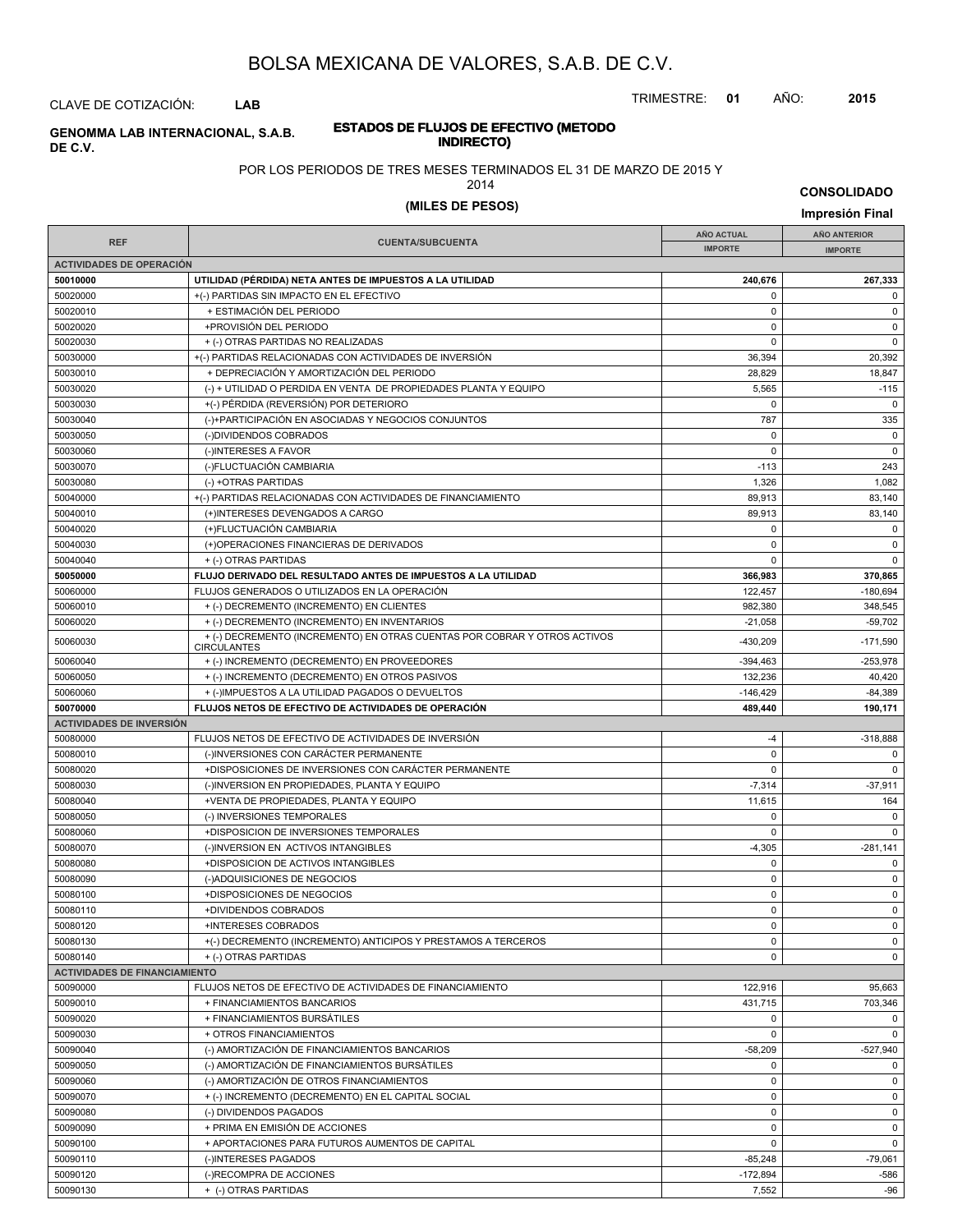CLAVE DE COTIZACIÓN: **LAB**

# **ESTADOS DE FLUJOS DE EFECTIVO (METODO INDIRECTO) GENOMMA LAB INTERNACIONAL, S.A.B. DE C.V.**

# POR LOS PERIODOS DE TRES MESES TERMINADOS EL 31 DE MARZO DE 2015 Y

2014

# **(MILES DE PESOS) Impresión Final**

|            |                                                                 | AÑO ACTUAL     | AÑO ANTERIOR   |
|------------|-----------------------------------------------------------------|----------------|----------------|
| <b>REF</b> | <b>CUENTA/SUBCUENTA</b>                                         | <b>IMPORTE</b> | <b>IMPORTE</b> |
| 50100000   | INCREMENTO (DISMINUCION) DE EFECTIVO Y EQUIVALENTES DE EFECTIVO | 612.352        | -33.054        |
| 50110000   | CAMBIOS EN EL VALOR DEL EFECTIVO Y EQUIVALENTES DE EFECTIVO     | 4.831          | $-26.449$      |
| 50120000   | EFECTIVO Y EQUIVALENTES DE EFECTIVO AL PRINCIPIO DEL PERIODO    | .182.296       | 1.767.144      |
| 50130000   | EFECTIVO Y EQUIVALENTES DE EFECTIVO AL FINAL DEL PERIODO        | 1,799,479      | 1.707.641      |

# **CONSOLIDADO**

TRIMESTRE: **01** AÑO: **2015**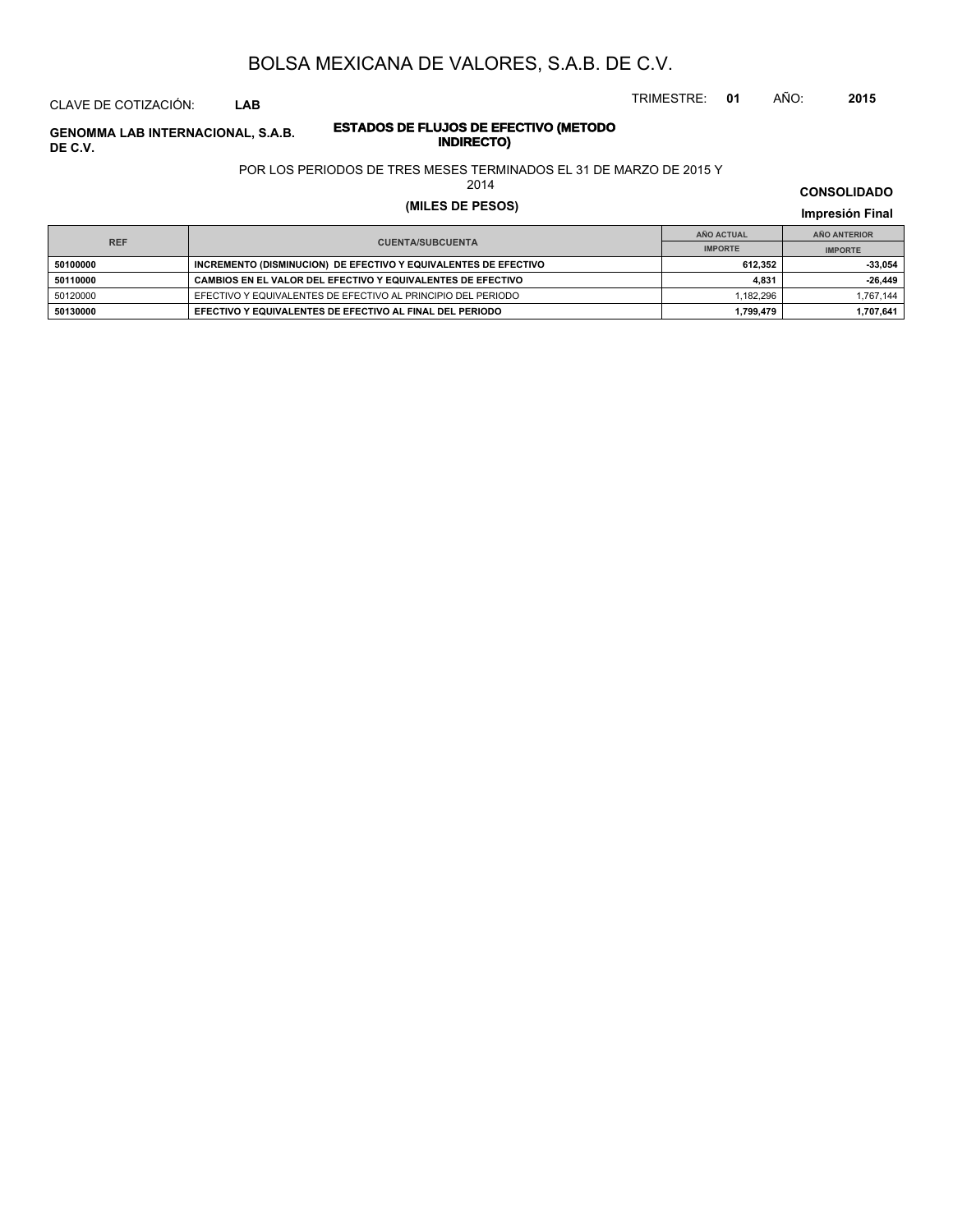CLAVE DE COTIZACIÓN: **LAB**

**GENOMMA LAB INTERNACIONAL,**

#### **COMENTARIOS Y ANALISIS DE LA ADMINISTRACIÓN SOBRE LOS RESULTADOS** PAGINA 1/7 **DE OPERACIÓN Y SITUACIÓN FINANCIERA DE LA COMPAÑÍA**

 $1/7$ 

TRIMESTRE: **01** AÑO: **2015**

**CONSOLIDADO Impresión Final**

GENOMMA LAB INTERNACIONAL REPORTA RESULTADOS DEL PRIMER TRIMESTRE DE 2015

MÉXICO D.F., A 29 DE ABRIL DE 2015

GENOMMA LAB INTERNACIONAL, S.A.B. DE C.V. (BMV: LAB.B) ("GENOMMA LAB" O "LA COMPAÑÍA"), DA A CONOCER LOS RESULTADOS CORRESPONDIENTES AL PRIMER TRIMESTRE TERMINADO EL 31 DE MARZO DE 2015. TODAS LAS CIFRAS INCLUIDAS EN ESTE REPORTE SE ENCUENTRAN EN PESOS NOMINALES MEXICANOS Y ESTÁN PRESENTADAS DE ACUERDO A LAS NORMAS INTERNACIONALES DE INFORMACIÓN FINANCIERA (NIIF O IFRS POR SUS SIGLAS EN INGLÉS).

RESULTADOS Y HECHOS RELEVANTES DEL 1T 2015 (VS. 1T 2014)

 LAS VENTAS NETAS EN EL PRIMER TRIMESTRE ALCANZARON PS. 2,768.6 MILLONES, UN INCREMENTO DE 13.6% CONTRA EL MISMO PERIODO DE 2014.

 LAS VENTAS DE NUESTRAS OPERACIONES INTERNACIONALES AUMENTARON 30.6% EN EL PRIMER TRIMESTRE DE 2015 A PS. 1,786.5, COMPARADO CON EL MISMO TRIMESTRE DE 2014. LAS VENTAS EN NUESTRAS OPERACIONES INTERNACIONALES, REPRESENTARON 64.5% DE LAS VENTAS TOTALES DEL TRIMESTRE, MIENTRAS QUE MÉXICO REPRESENTÓ 35.5%.

 EN MÉXICO, EL DESPLAZAMIENTO (SELL-OUT) DE NUESTROS PRODUCTOS AUMENTÓ 5.5% DURANTE EL PRIMER TRIMESTRE DE 2015 (INFORMACIÓN DE "SELL-OUT" DE LA COMPAÑÍA: CRECIMIENTO DE 2.3% PARA NUESTROS PRODUCTOS OTC Y CRECIMIENTO DE 12.5% PARA LOS PRODUCTOS DE CUIDADO PERSONAL). POR OTRO LADO, LAS VENTAS NETAS (SELL-IN) DE NUESTRAS OPERACIONES EN MÉXICO DISMINUYERON 8.3% A PS. 982.1 MILLONES, COMPARADO CON EL MISMO TRIMESTRE DE 2014, LO CUAL ESTÁ EN LÍNEA CON NUESTRA ESTRATEGIA DE REDUCIR INVENTARIOS EN EL CANAL MANTENIENDO UNA FUERTE POSICIÓN DE MERCADO.

 LOS PS. 982.1 MILLONES DE VENTAS EN MÉXICO NO INCLUYEN LOS PS. 148.1 MILLONES DE VENTAS DE PRODUCTOS DE GENOMMA LAB A TRAVÉS DE MARZAM.

 NUESTRAS OPERACIONES INTERNACIONALES NOS LLEVARON A CRECER POR ENCIMA DE NUESTROS RESULTADOS PRELIMINARES DEL PRIMER TRIMESTRE. SIN EMBARGO, MANTENEMOS NUESTRA GUÍA DE RESULTADOS DE CRECIMIENTO EN VENTAS NETAS DE 5.2% PARA EL AÑO COMPLETO.

 EL EBITDA AJUSTADO AUMENTÓ 19.4%, ALCANZANDO PS. 449.5 MILLONES EN EL TRIMESTRE, LO QUE REPRESENTA UN MARGEN DE 16.2%, COMPARADO CON UN MARGEN DE 15.4% EN EL MISMO PERIODO DE 2014.

 LA UTILIDAD NETA, LA CUAL ALCANZÓ PS. 146.4 MILLONES, FUE IMPACTADA POR LA PÉRDIDA RELACIONADA CON EL EFECTO DE CONVERSIÓN DE ENTIDADES EXTRANJERAS, PRINCIPALMENTE EN BRASIL.

 EL CICLO DE CONVERSIÓN DE EFECTIVO FUE DE 141 DÍAS AL 31 DE MARZO DE 2015, COMPARADO CON 155 DÍAS AL 31 DE MARZO DE 2014. LA COMPAÑÍA CONTINÚA ENFOCÁNDOSE EN LA MEJORÍA DE ESTE NÚMERO Y, POR CONSECUENCIA, EN EL INCREMENTO DE GENERACIÓN DE FLUJO DE EFECTIVO. CONTINUAMOS CON EL PROCESO DE VENDER GRUPO MARZAM, EL CUAL NO ES UN ACTIVO ESTRATÉGICO PARA LA COMPAÑÍA. ESPERAMOS CERRAR ESTA TRANSACCIÓN DURANTE EL TERCER TRIMESTRE DE 2015.

COMENTARIOS DEL DIRECTOR GENERAL

EL SR. RODRIGO HERRERA, DIRECTOR GENERAL DE LA COMPAÑÍA MENCIONÓ: "EMPEZAMOS EL 2015 CON BUENOS RESULTADOS. EL FUERTE CRECIMIENTO DE NUESTRAS OPERACIONES INTERNACIONALES DE 30.6% DURANTE ESTE PRIMER TRIMESTRE, NOS PERMITIÓ LOGRAR UN CRECIMIENTO CONSOLIDADO POR ARRIBA DE NUESTRAS EXPECTATIVAS Y COMPENSAR LA CAÍDA DE 8.3% EN NUESTRAS OPERACIONES EN MÉXICO.

EN ESTE TRIMESTRE, COMENZAMOS A VER UNA RECUPERACIÓN EN EL MERCADO MEXICANO. EL CRECIMIENTO EN "SELL-OUT" DE NUESTROS PRODUCTOS, EL CUAL FUE DE 2.3% EN OTC Y 12.5% EN CUIDADO PERSONAL DURANTE EL TRIMESTRE, DEMUESTRA QUE NUESTRAS MARCAS CONTINÚAN FUERTES Y QUE LA CAÍDA EN VENTAS NETAS DE 8.3% ESTÁ PRINCIPALMENTE RELACIONADA A UN AJUSTE DE INVENTARIOS, EL CUAL SE ESTÁ REALIZANDO PARA LA IMPLEMENTACIÓN DE NUESTRA NUEVA ESTRATEGIA COMERCIAL.

ESTAMOS OPTIMISTAS POR ESTA NUEVA ESTRATEGIA COMERCIAL, YA QUE NOS PERMITIRÁ FORTALECER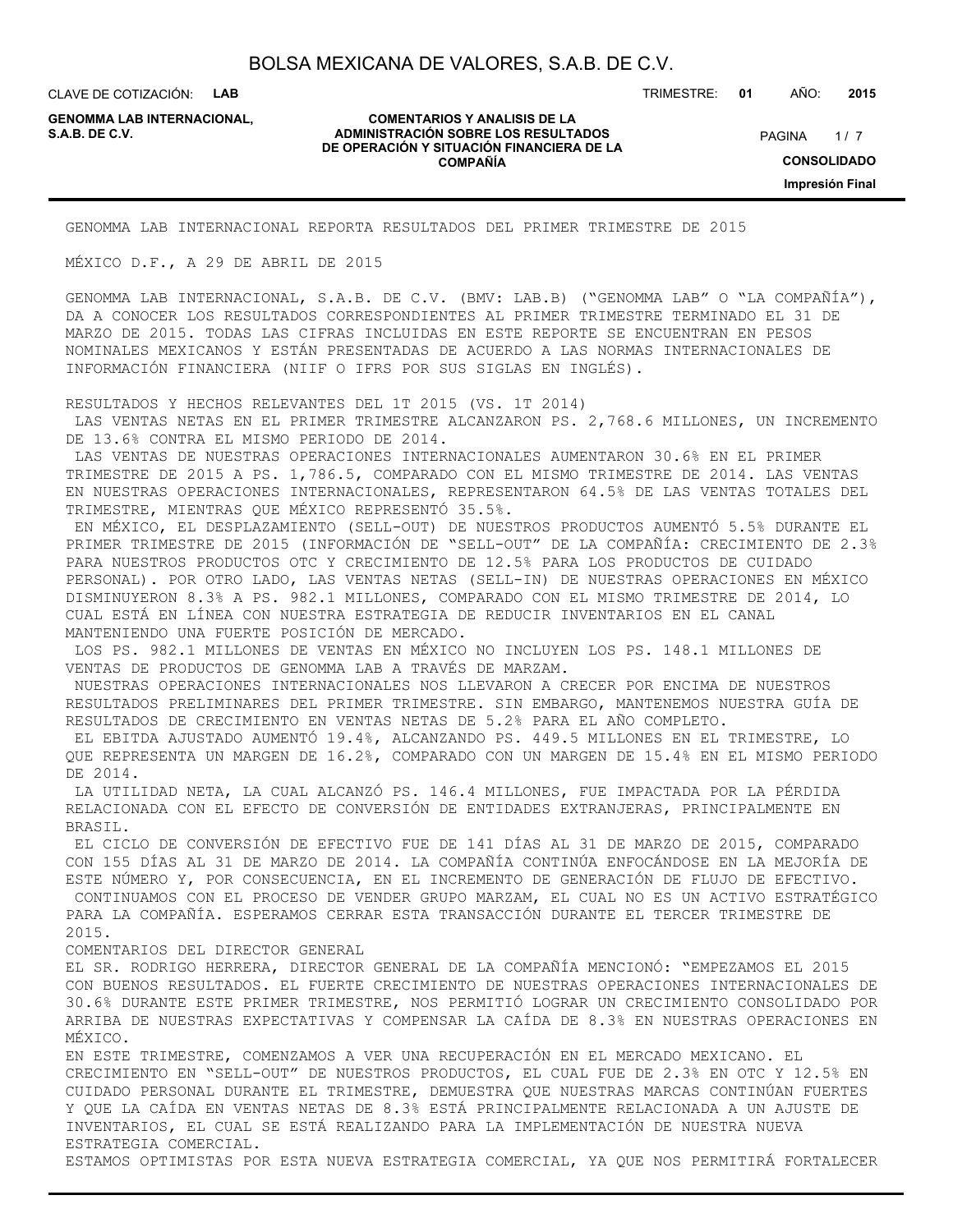| BOLSA MEXICANA DE VALORES, S.A.B. DE C.V. |  |  |  |
|-------------------------------------------|--|--|--|
|-------------------------------------------|--|--|--|

CLAVE DE COTIZACIÓN: **LAB**

**GENOMMA LAB INTERNACIONAL,**

#### **COMENTARIOS Y ANALISIS DE LA ADMINISTRACIÓN SOBRE LOS RESULTADOS S.A.B. DE C.V.** PAGINA / 7 **DE OPERACIÓN Y SITUACIÓN FINANCIERA DE LA COMPAÑÍA**

 $2/7$ 

TRIMESTRE: **01** AÑO: **2015**

**CONSOLIDADO**

**Impresión Final**

NUESTRO MODELO DE NEGOCIO, MARCAS, PRODUCTOS Y NUESTRA COMPAÑÍA EN GENERAL. NUESTRAS OPERACIONES INTERNACIONALES CONTINUARÁN CON FUERTES RESULTADOS. EL ACUERDO RECIÉN FIRMADO CON UNO DE NUESTROS PRINCIPALES CLIENTES EN ESTADOS UNIDOS ESTÁ MOSTRANDO BUENOS RESULTADOS Y CONTINUARÁ A AYUDARNOS A MEJORAR E INCREMENTAR NUESTRA PRESENCIA EN ESE PAÍS. ESTAMOS CONVENCIDOS DE QUE 2015 SERÁ UN AÑO DE TRANSICIÓN PARA GENOMMA LAB, Y QUE LOS CAMBIOS IMPLEMENTADOS HARÁN NUESTRO NEGOCIO MÁS SUSTENTABLE, TRAYENDO RESULTADOS MÁS FUERTES Y MAYOR RENTABILIDAD PARA NUESTROS ACCIONISTAS." RESULTADOS CONSOLIDADOS DEL PRIMER TRIMESTRE 2015 LA SIGUIENTE TABLA PRESENTA LOS ESTADOS DE RESULTADOS CONSOLIDADOS, EN MILLONES DE PESOS (EXCEPTO LAS ACCIONES Y LAS UTILIDADES POR ACCIÓN), MOSTRANDO EL MARGEN DE CADA CONCEPTO COMO PORCENTAJE DE VENTAS NETAS, ASÍ COMO LA VARIACIÓN PORCENTUAL PARA EL TRIMESTRE TERMINADO EL 31 DE MARZO DE 2015, EN COMPARACIÓN CON EL MISMO PERIODO DE 2014: PARA EL TRIMESTRE TERMINADO EL 31 DE MARZO 2015 Y 2014 (EN MILLONES DE PESOS NOMINALES)

 EL EBITDA AJUSTADO SE CALCULÓ AGREGANDO LOS GASTOS NO RECURRENTES. EL EBITDA SE CALCULA AGREGANDO LA DEPRECIACIÓN Y AMORTIZACIÓN A LA UTILIDAD OPERATIVA. 2 LA UTILIDAD POR ACCIÓN SE CALCULÓ DIVIDIENDO LA UTILIDAD NETA MAYORITARIA DE LOS ÚLTIMOS 12 MESES ENTRE EL PROMEDIO PONDERADO DEL NÚMERO DE ACCIONES QUE HABÍA EN LA SOCIEDAD DURANTE EL PERIODO. EL NÚMERO TOTAL DE ACCIONES EN CIRCULACIÓN AL 31 DE MARZO DE 2015 ERA DE 1,036,374,570.

LAS VENTAS NETAS AUMENTARON 13.6%, ALCANZANDO PS. 2,768.6 MILLONES EN EL PRIMER TRIMESTRE DEL 2015, EN COMPARACIÓN CON PS. 2,438.2 MILLONES EN EL MISMO TRIMESTRE DEL 2014.

LA COMPAÑÍA CLASIFICA LAS VENTAS NETAS DE LAS MARCAS DE LA SIGUIENTE MANERA:

1) LÍNEA BASE SON MARCAS LANZADAS AL MENOS DOS AÑOS ANTES DEL AÑO FISCAL EN MÉXICO (2013, 2012, 2011 Y ANTERIORES);

2) LANZAMIENTOS DEL AÑO ANTERIOR SON MARCAS LANZADAS DURANTE EL AÑO FISCAL ANTERIOR EN MÉXICO (2014);

3) MARCAS NUEVAS SON MARCAS LANZADAS DURANTE EL AÑO FISCAL EN CURSO EN MÉXICO (2015), E;

4) INTERNACIONALES SON LAS VENTAS NETAS DE LAS OPERACIONES INTERNACIONALES.

EL INCREMENTO EN VENTAS NETAS ES EL RESULTADO DE:

I) UNA DISMINUCIÓN DE 9.1% (PS. 96.4 MILLONES) EN VENTAS DE LA LÍNEA BASE EN MÉXICO, ALCANZANDO PS. 965.3 MILLONES, INCLUYENDO LAS EXTENSIONES DE LÍNEA DE ESTAS MARCAS; II) UN AUMENTO DE 51.8% (PS. 4.5 MILLONES) EN LANZAMIENTOS DEL AÑO ANTERIOR EN MÉXICO DURANTE EL PRIMER TRIMESTRE DE 2015 DEBIDO AL EFECTO ACUMULADO DE ESTAS MARCAS, INCLUYENDO LAS RECIENTES EXTENSIONES DE LÍNEA EN DICHAS MARCAS LANZADAS DURANTE EL 2014, ALCANZANDO PS. 13.1 MILLONES;

III) PS. 3.6 MILLONES DURANTE EL PRIMER TRIMESTRE DE 2015 DE MARCAS NUEVAS EN MÉXICO; IV) UN INCREMENTO DE 30.6% (PS. 418.7 MILLONES) DE LAS OPERACIONES INTERNACIONALES PARA ALCANZAR PS. 1,786.5 MILLONES EN EL PRIMER TRIMESTRE DE 2015. EN MONEDA LOCAL, LA MAYORÍA DE NUESTROS PAÍSES TUVIERON TASAS DE CRECIMIENTO MAYORES A 40.0%.

LA UTILIDAD BRUTA AUMENTÓ 14.2% PARA LLEGAR A PS. 1,935.0 MILLONES EN EL PRIMER TRIMESTRE DE 2015, EN COMPARACIÓN CON PS. 1,694.7 MILLONES EN EL PRIMER TRIMESTRE DE 2014. EL MARGEN BRUTO AUMENTÓ 0.4 PUNTOS PORCENTUALES, COMO PORCENTAJE DE VENTAS NETAS, AL ALCANZAR 69.9% EN EL PRIMER TRIMESTRE DE 2015, COMPARADO CON 69.5% DURANTE EL MISMO PERIODO DE 2014. ESTE AUMENTO EN MARGEN SE DEBIÓ PRINCIPALMENTE A UNA MEJOR MEZCLA DE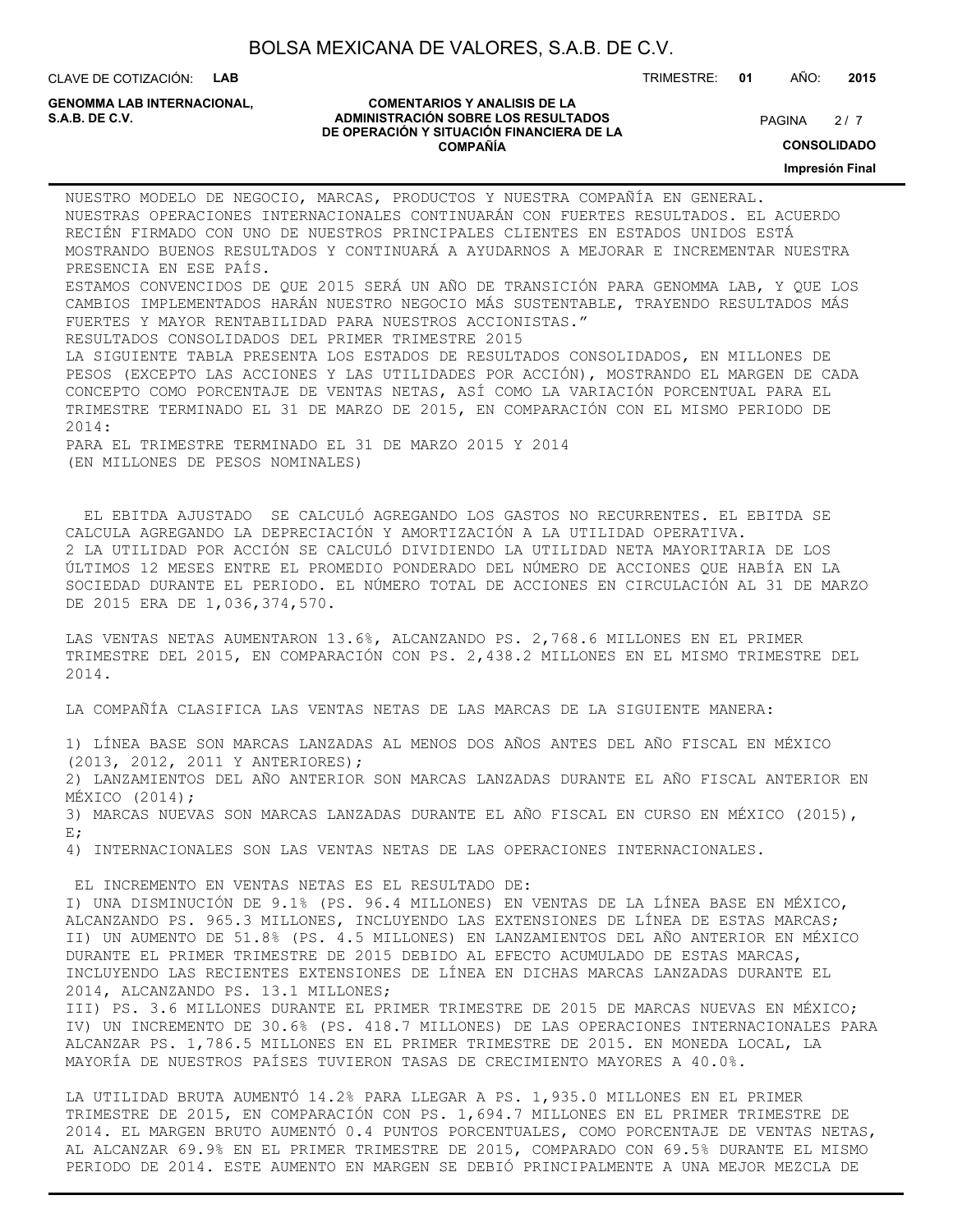CLAVE DE COTIZACIÓN: **LAB**

**GENOMMA LAB INTERNACIONAL,**

#### **COMENTARIOS Y ANALISIS DE LA ADMINISTRACIÓN SOBRE LOS RESULTADOS S.A.B. DE C.V.** PAGINA / 7 **DE OPERACIÓN Y SITUACIÓN FINANCIERA DE LA COMPAÑÍA**

 $3/7$ 

TRIMESTRE: **01** AÑO: **2015**

**CONSOLIDADO**

**Impresión Final**

NUESTROS PRODUCTOS EN NUESTRAS OPERACIONES INTERNACIONALES, DERIVADA DE UNA MAYOR PARTICIPACIÓN DE NUESTROS MEDICAMENTOS DE LIBRE VENTA (OTC), LOS CUALES TIENEN UN MENOR COSTO DE VENTAS COMO PORCENTAJE DE VENTAS NETAS.

LOS GASTOS GENERALES, DE VENTA Y ADMINISTRACIÓN, COMO PORCENTAJE DE VENTAS NETAS, DISMINUYERON 0.1 PUNTOS PORCENTUALES PARA ALCANZAR 54.8% EN EL PRIMER TRIMESTRE DE 2015, COMPARADO CON 54.9% EN EL PRIMER TRIMESTRE DE 2014. ESTA LIGERA DISMINUCIÓN EN MARGEN SE DEBIÓ EN SU MAYORÍA A UN MEJOR MANEJO DE NUESTROS GASTOS EN MÉXICO, AHORROS EN LA NÓMINA DE ESTE PAÍS Y ECONOMÍAS DE ESCALA EN NUESTRAS OPERACIONES INTERNACIONALES; LO CUAL FUE PARCIALMENTE CONTRARRESTADO POR UNA MAYOR DEPRECIACIÓN Y AMORTIZACIÓN EN ESTADOS UNIDOS RELACIONADA A LA INVERSIÓN EN EXHIBIDORES DE PRODUCTOS EN EL PUNTO DE VENTA ("ENDCAPS"). LA COMPAÑÍA CONTINÚA A ENFOCARSE EN LOGRAR EFICIENCIAS EN GASTOS QUE RESULTARÁN EN UNA EXPANSIÓN EN MÁRGENES A LO LARGO DEL AÑO.

EL EBITDA AJUSTADO AUMENTÓ 19.4%, ALCANZANDO PS. 449.5 MILLONES DURANTE EL PRIMER TRIMESTRE DE 2015, COMPARADO CON PS. 376.4 MILLONES EN EL MISMO PERIODO DE 2014. EL MARGEN DE EBITDA AJUSTADO AUMENTÓ 0.8 PUNTOS PORCENTUALES, COMO PORCENTAJE DE VENTAS NETAS, PARA ALCANZAR 16.2% EN EL PRIMER TRIMESTRE DE 2015, COMPARADO CON 15.4% EN EL MISMO PERIODO DE 2014. EL AUMENTO EN EL MARGEN DE EBITDA AJUSTADO SE DEBIÓ PRINCIPALMENTE A UN MENOR COSTO DE VENTA, COMO PORCENTAJE DE VENTAS NETAS, ADEMÁS DE MENORES GASTOS GENERALES, DE VENTA Y ADMINISTRACIÓN (EXCLUYENDO DEPRECIACIÓN Y AMORTIZACIÓN), COMO PORCENTAJE DE VENTAS NETAS. EL EBITDA FUE AJUSTADO AL SUMAR LOS GASTOS NO RECURRENTES.

CONCILIACIÓN DEL EBITDA PARA EL TRIMESTRE TERMINADO EL 31 DE MARZO DE 2015 Y 2014 (EN MILLONES DE PESOS NOMINALES)

1 LOS GASTOS NO RECURRENTES ESTÁN RELACIONADOS CON LA DISMINUCIÓN DE EMPLEADOS EN MÉXICO (INDEMNIZACIONES) OCURRIDOS DURANTE EL 1T15.

LA UTILIDAD OPERATIVA AUMENTÓ 15.1%, ALCANZANDO PS. 411.5 MILLONES EN EL PRIMER TRIMESTRE DE 2015, COMPARADO CON PS. 357.5 MILLONES EN EL PRIMER TRIMESTRE DE 2014. EL MARGEN OPERATIVO, COMO PORCENTAJE DE VENTAS NETAS, AUMENTÓ 0.2 PUNTOS PORCENTUALES, ALCANZANDO 14.9% EN EL PRIMER TRIMESTRE DE 2015, COMPARADO CON 14.7% EN EL MISMO PERIODO DE 2014.

EL RESULTADO INTEGRAL DE FINANCIAMIENTO RESULTÓ EN UNA PÉRDIDA DE PS. 170.1 MILLONES EN EL PRIMER TRIMESTRE DE 2015, COMPARADO CON LA PÉRDIDA DE PS. 89.8 MILLONES EN EL PRIMER TRIMESTRE DE 2014. ESTE CAMBIO SE ATRIBUYE PRINCIPALMENTE A: I) UNA GANANCIA CAMBIARIA DE PS. 31.3 MILLONES EN EL PRIMER TRIMESTRE DE 2015, COMPARADO CON UNA PÉRDIDA DE PS. 43.0 MILLONES PARA EL MISMO PERIODO DE 2014, LA GANANCIA EN ESTE TRIMESTRE SE DEBIÓ PRINCIPALMENTE A UNA APRECIACIÓN DEL DÓLAR ESTADOUNIDENSE COMPARADO CON LAS MONEDAS EN LAS QUE OPERA LA COMPAÑÍA, LO CUAL SE REFLEJÓ EN LA POSICIÓN DE EFECTIVO EN DÓLARES DE LA COMPAÑÍA; II) UN AUMENTO DE PS. 10.9 MILLONES EN LOS GASTOS FINANCIEROS A PS. 100.0 MILLONES DURANTE EL PRIMER TRIMESTRE DE 2015, COMPARADO CON PS. 89.1 MILLONES DE GASTOS FINANCIEROS DURANTE EL MISMO PERIODO DE 2014; III) UN MENOR INGRESO FINANCIERO, ALCANZANDO PS. 2.9 MILLONES DURANTE EL PRIMER TRIMESTRE DE 2015, COMPARADO CON PS. 3.4 MILLONES DURANTE EL MISMO PERIODO DE 2014; Y IV) UNA PÉRDIDA EN EL EFECTO DE CONVERSIÓN DE ENTIDADES EXTRANJERAS DE PS. 104.3 MILLONES, RESULTADO DEL TIPO DE CAMBIO EN NUESTRAS OPERACIONES INTERNACIONALES, COMPARADO CON UNA GANANCIA DE PS. 38.9 MILLONES EN EL MISMO PERIODO DE 2014.

LA UTILIDAD NETA CONSOLIDADA DISMINUYÓ 18.3%, ALCANZANDO PS. 146.4 MILLONES DURANTE EL PRIMER TRIMESTRE DE 2015, REPRESENTANDO UN MARGEN DE 5.3% SOBRE VENTAS NETAS, COMPARADO CON PS. 179.1 MILLONES DURANTE EL PRIMER TRIMESTRE DE 2014, LO QUE REPRESENTÓ UN MARGEN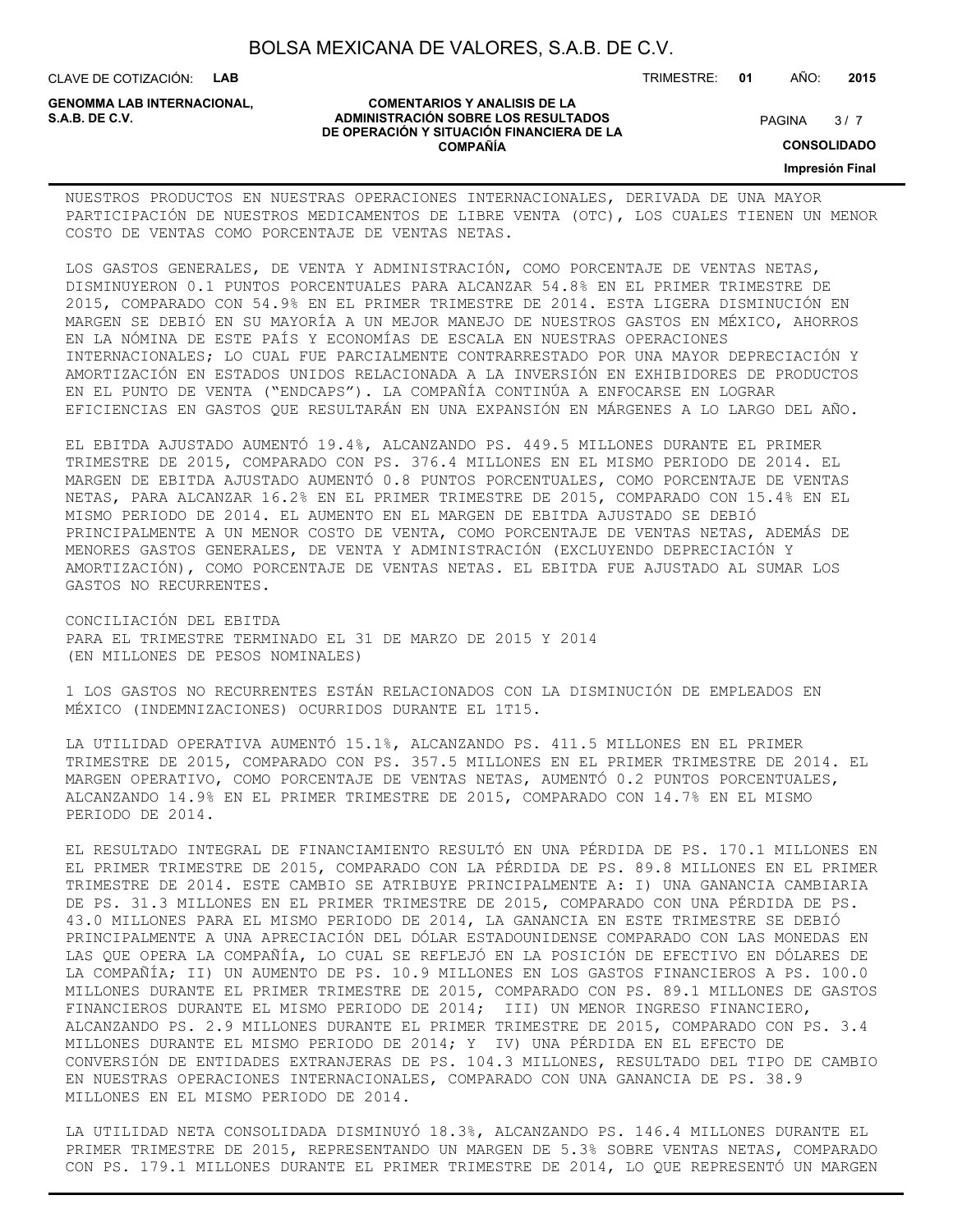CLAVE DE COTIZACIÓN: **LAB**

**GENOMMA LAB INTERNACIONAL,**

#### **COMENTARIOS Y ANALISIS DE LA ADMINISTRACIÓN SOBRE LOS RESULTADOS** PAGINA 4/7 **DE OPERACIÓN Y SITUACIÓN FINANCIERA DE LA COMPAÑÍA**

 $4/7$ 

TRIMESTRE: **01** AÑO: **2015**

**CONSOLIDADO**

**Impresión Final**

# DE 7.3%. ESTA DISMINUCIÓN SE DEBE PRINCIPALMENTE A UNA MAYOR PARTICIPACIÓN DE NUESTRAS OPERACIONES INTERNACIONALES EN NUESTRAS VENTAS TOTALES, LAS CUALES TIENEN MAYORES TASAS DE IMPUESTOS; ASÍ COMO A LA PÉRDIDA DE PS. 104.3 MILLONES RELACIONADA CON EL EFECTO DE CONVERSIÓN DE ENTIDADES EXTRANJERAS, PRINCIPALMENTE BRASIL, A PESOS MEXICANOS, LO QUE RESULTÓ EN UNA MENOR UTILIDAD ANTES DE IMPUESTOS Y, POR LO TANTO, UNA TASA EFECTIVA DE IMPUESTOS MAYOR. BALANCE GENERAL

EFECTIVO Y EQUIVALENTES AUMENTARON 5.4% (PS. 91.8 MILLONES), ALCANZANDO PS. 1,799.5 MILLONES AL 31 DE MARZO DE 2015, COMPARADO CON PS. 1,707.6 MILLONES AL 31 DE MARZO DE 2014. ESTE INCREMENTO SE DEBIÓ PRINCIPALMENTE AL EFECTIVO GENERADO POR NUESTRAS OPERACIONES DURANTE LOS ÚLTIMOS DOCE MESES, LO CUAL FUE CONTRARRESTADO POR VARIOS PAGOS POR ADQUISICIONES, LOS CUALES TAMBIÉN FUERON FINANCIADOS CON NUEVOS PRÉSTAMOS CON INSTITUCIONES FINANCIERAS.

LA CARTERA DE CLIENTES FUE DE PS. 3,181.9 MILLONES AL 31 DE MARZO DE 2015, COMPARADO CON PS. 4,667.5 MILLONES AL 31 DE MARZO DE 2014. LOS DÍAS DE CLIENTES DISMINUYERON 47 DÍAS, AL PASAR DE 143 DÍAS AL 31 DE MARZO DE 2014 A 96 DÍAS AL 31 DE MARZO DE 2015. ESTA DISMINUCIÓN EN DÍAS FUE EL RESULTADO DE LAS CONTINUAS ACCIONES IMPLEMENTADAS PARA MANTENER NIVELES SALUDABLES DE CUENTAS POR COBRAR CON NUESTROS CLIENTES EN MÉXICO Y EN NUESTRAS OPERACIONES INTERNACIONALES.

INVENTARIOS ALCANZARON PS. 1,616.1 MILLONES AL 31 DE MARZO DE 2015, COMPARADO CON PS. 1,501.8 MILLONES AL 31 DE MARZO DE 2014. LOS DÍAS DE INVENTARIOS AUMENTARON 6 DÍAS, AL PASAR DE 154 DÍAS AL 31 DE MARZO DE 2014 A 160 DÍAS AL 31 DE MARZO DE 2015. ESTE AUMENTO SE DEBIÓ PRINCIPALMENTE A LA ACUMULACIÓN DE INVENTARIOS EN NUESTRAS OPERACIONES INTERNACIONALES PARA SOPORTAR SU CRECIMIENTO, LO CUAL FUE PARCIALMENTE CONTRARRESTADO POR UNA DISMINUCIÓN EN LOS INVENTARIOS EN MÉXICO PARA ALINEARLOS CON LA DISMINUCIÓN EN VENTAS ESPERADAS PARA EL AÑO.

OTROS ACTIVOS CIRCULANTES ALCANZARON PS. 10,351.2 MILLONES AL 31 DE MARZO DE 2015, COMPARADO CON PS. 1,933.6 MILLONES AL 31 DE MARZO DE 2014. ESTE INCREMENTO SE DEBIÓ PRINCIPALMENTE A LA INTEGRACIÓN DE LOS ACTIVOS DE MARZAM EN NUESTRO BALANCE COMO "ACTIVOS MANTENIDOS PARA LA VENTA". ES IMPORTANTE SEÑALAR QUE UN PORCENTAJE DE MARZAM SE VENDERÁ A TERCEROS DURANTE 2015 Y QUE LA COMPAÑÍA CONTINUARÁ CON SU PARTICIPACIÓN COMO ACCIONISTA MINORITARIO. ADICIONALMENTE, HUBO UN INCREMENTO EN LOS IMPUESTOS A FAVOR DE LA COMPAÑÍA EN MÉXICO COMPARADOS CON EL DEL MISMO PERIODO DE 2014.

PROVEEDORES ALCANZARON PS. 1,160.5 MILLONES AL 31 DE MARZO DE 2015, COMPARADO CON PS. 1,390.1 MILLONES AL 31 DE MARZO DE 2014. LOS DÍAS DE PROVEEDORES DISMINUYERON 27 DÍAS, AL PASAR DE 142 DÍAS AL 31 DE MARZO DE 2014 A 115 DÍAS AL 31 DE MARZO DE 2015. ESTA DISMINUCIÓN SE DEBE PRINCIPALMENTE A UN MAYOR NÚMERO DE PROVEEDORES LOCALES EN NUESTRAS OPERACIONES INTERNACIONALES, CON LOS QUE TENEMOS MENORES TÉRMINOS DE PAGO, ADEMÁS DE UNA DISMINUCIÓN EN COMPRAS DE PRODUCTO EN MÉXICO.

OTROS PASIVOS CIRCULANTES ALCANZARON PS. 5,359.5 MILLONES AL 31 DE MARZO DE 2015, COMPARADO CON PS. 763.8 MILLONES AL 31 DE MARZO DE 2014. ESTE AUMENTO SE DEBE PRINCIPALMENTE A LA INTEGRACIÓN DE LOS PASIVOS DE MARZAM EN NUESTRO BALANCE GENERAL COMO "PASIVOS MANTENIDOS PARA LA VENTA", ASÍ COMO A UN INCREMENTO EN PUBLICIDAD POR PAGAR E IMPUESTOS POR PAGAR, AMBOS EN NUESTRAS OPERACIONES INTERNACIONALES.

DEUDA FINANCIERA ALCANZÓ PS. 7,248.1 MILLONES AL 31 DE MARZO DE 2015, COMPARADO CON PS. 5,617.4 MILLONES AL 31 DE MARZO DEL 2014, ESTE AUMENTO FUE UTILIZADO PRINCIPALMENTE PARA FINANCIAR LA ADQUISICIÓN DE GRUPO MARZAM Y LA RECOMPRA DE ACCIONES DE LA COMPAÑÍA DURANTE EL TRIMESTRE. LA PORCIÓN CIRCULANTE DE LOS PRÉSTAMOS A LARGO PLAZO FUE DE PS.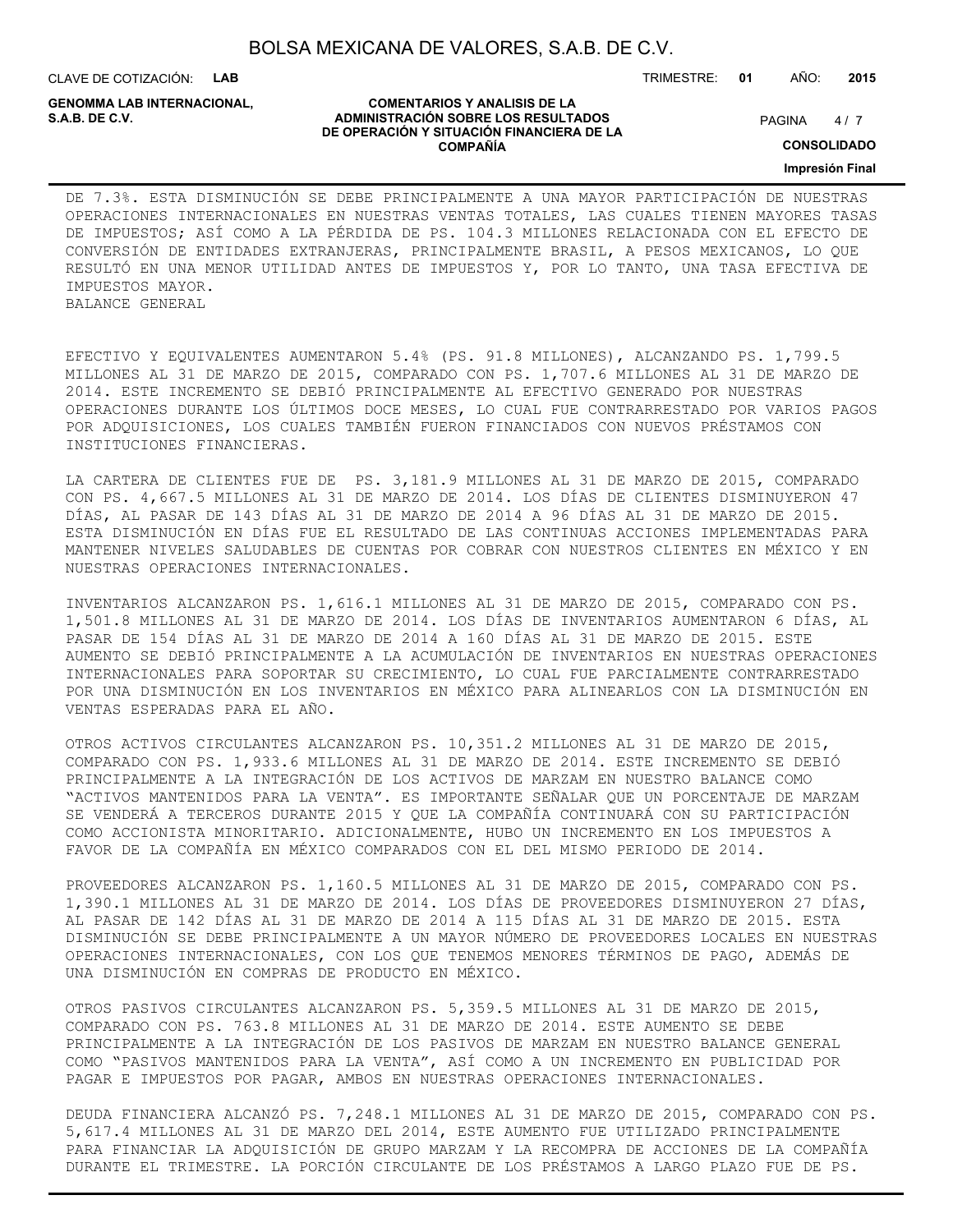CLAVE DE COTIZACIÓN: **LAB**

**GENOMMA LAB INTERNACIONAL,**

## **COMENTARIOS Y ANALISIS DE LA ADMINISTRACIÓN SOBRE LOS RESULTADOS S.A.B. DE C.V.** PAGINA / 7 **DE OPERACIÓN Y SITUACIÓN FINANCIERA DE LA COMPAÑÍA**

 $5/7$ 

TRIMESTRE: **01** AÑO: **2015**

**CONSOLIDADO**

**Impresión Final**

413.0 MILLONES, LO QUE REPRESENTA EL 5.7% DE LA DEUDA TOTAL CON INSTITUCIONES FINANCIERAS.

AL 31 DE MARZO DE 2015 LA DEUDA NETA CON COSTO DE LA COMPAÑÍA ALCANZÓ PS. 5,448.7 MILLONES, LO QUE REPRESENTA UNA RAZÓN DE DEUDA NETA A EBITDA DE 2.09. CICLO DE CONVERSIÓN DE EFECTIVO ALCANZÓ 141 DÍAS AL FINAL DE PRIMER TRIMESTRE DEL 2015, LO QUE REPRESENTA UNA DISMINUCIÓN DE 14 DÍAS COMPARADO CON 155 DÍAS AL FINAL DEL MISMO PERIODO DEL 2014. ESTA DISMINUCIÓN EN DÍAS ES EL RESULTADO DE LOS ESFUERZOS DE LA COMPAÑÍA PARA MANTENER NIVELES SALUDABLES DEL CICLO DE CONVERSIÓN DE EFECTIVO Y MITIGAR SU VOLATILIDAD.

RESUMEN OPERATIVO

SEGMENTACIÓN DE VENTAS DEL PRIMER TRIMESTRE DE 2014

DURANTE EL PRIMER TRIMESTRE DE 2015 LOS PRODUCTOS FARMACÉUTICOS REPRESENTARON EL 50.1% DE LAS VENTAS EN MÉXICO, LOS PRODUCTOS DE CUIDADO PERSONAL REPRESENTARON EL 49.9%

EN EL PRIMER TRIMESTRE DE 2015 LAS VENTAS NETAS DE LOS PRODUCTOS FARMACÉUTICOS EN MÉXICO1 DISMINUYERON 24.3%, ALCANZANDO PS. 491.8 MILLONES, COMPARADAS CON EL MISMO PERIODO DE 2014.

LAS VENTAS NETAS DE PRODUCTOS DE CUIDADO PERSONAL EN MÉXICO AUMENTARON 16.5% EN EL PRIMER TRIMESTRE DE 2015, A PS. 490.2 MILLONES, COMPARADO CON EL MISMO PERIODO DE 2014.

LAS VENTAS NETAS DE NUESTRAS OPERACIONES INTERNACIONALES AUMENTARON 30.6%, ALCANZANDO PS. 1,786.5 MILLONES EN EL PRIMER TRIMESTRE DE 2015, COMPARADO CON PS. 1,367.8 MILLONES PARA EL MISMO PERIODO DE 2014. EL CRECIMIENTO DE ESTAS OPERACIONES FUE IMPULSADO PRINCIPALMENTE POR ESTADOS UNIDOS, EL CUAL AUMENTÓ EN 80.4% LAS VENTAS COMPARADO CON EL MISMO TRIMESTRE DE 2014, MOSTRANDO LOS RESULTADOS INICIALES DE LA EXPANSIÓN DE NUESTRA ALIANZA ESTRATÉGICA CON WALGREENS.

(EN MILLONES DE PESOS NOMINALES)

\*FARMA SE REFIERE A MEDICAMENTOS DE LIBRE VENTA (OTC) Y GENÉRICOS EN MÉXICO Y A MEDICAMENTOS DE LIBRE VENTA (OTC) EN LAS OPERACIONES INTERNACIONALES. NOTA: HA HABIDO UNA RECLASIFICACIÓN DE ALGUNOS DE NUESTROS PRODUCTOS EN NUESTRAS OPERACIONES EN MÉXICO, RESULTANDO EN UNA VARIACIÓN A LOS NÚMEROS REPORTADOS DURANTE 2014.

LANZAMIENTOS DE NUEVOS PRODUCTOS Y EXTENSIONES DE LÍNEA EN EL PRIMER TRIMESTRE DE 2015 GENOMMA LAB LANZÓ 5 PRODUCTOS COMO EXTENSIONES DE LA LÍNEA BASE Y LANZAMIENTOS DEL AÑO ANTERIOR Y 1 NUEVO PRODUCTO BAJO MARCAS NUEVAS. ALGUNOS DE LOS PRODUCTOS LANZADOS RECIENTEMENTE SON: JOCKEY CLUB (ANTITRANSPIRANTE PARA MANOS), CON TECNOLOGÍA NEOSEC®, ES UN PRODUCTO SEGURO Y EFICAZ PARA EL CUIDADO DE LAS MANOS. ELABORADO CON UNA AVANZADA FÓRMULA QUE CREA UNA BARRERA PROTECTORA IMPIDIENDO LA SUDORACIÓN Y CONTROLANDO EL MAL OLOR.

TEATRICAL CÉLULAS MADRE (CREMAS CORPORALES), UNA EXTENSIÓN DE LÍNEA DE NUESTRA MARCA ADQUIRIDA TEATRICAL, ES UNA LÍNEA DE CREMAS CORPORALES ADICIONADAS CON PROTEÍNA DE LECHE QUE PROMUEVE LA HUMECTACIÓN NATURAL DE LA PIEL, ASÍ COMO CON VITAMINA E, PODEROSO ANTIOXIDANTE QUE BRINDA A LA PIEL UNA SENSACIÓN TERSA Y SALUDABLE.

SHOT B GS MTX, UNA EXTENSIÓN DE LÍNEA DE NUESTRA MARCA SHOT B, ES UN PRODUCTO UTILIZADO PARA EL TRATAMIENTO DE LA DISMINUCIÓN DE LA CAPACIDAD FÍSICA Y LA MEMORIA RECIENTE.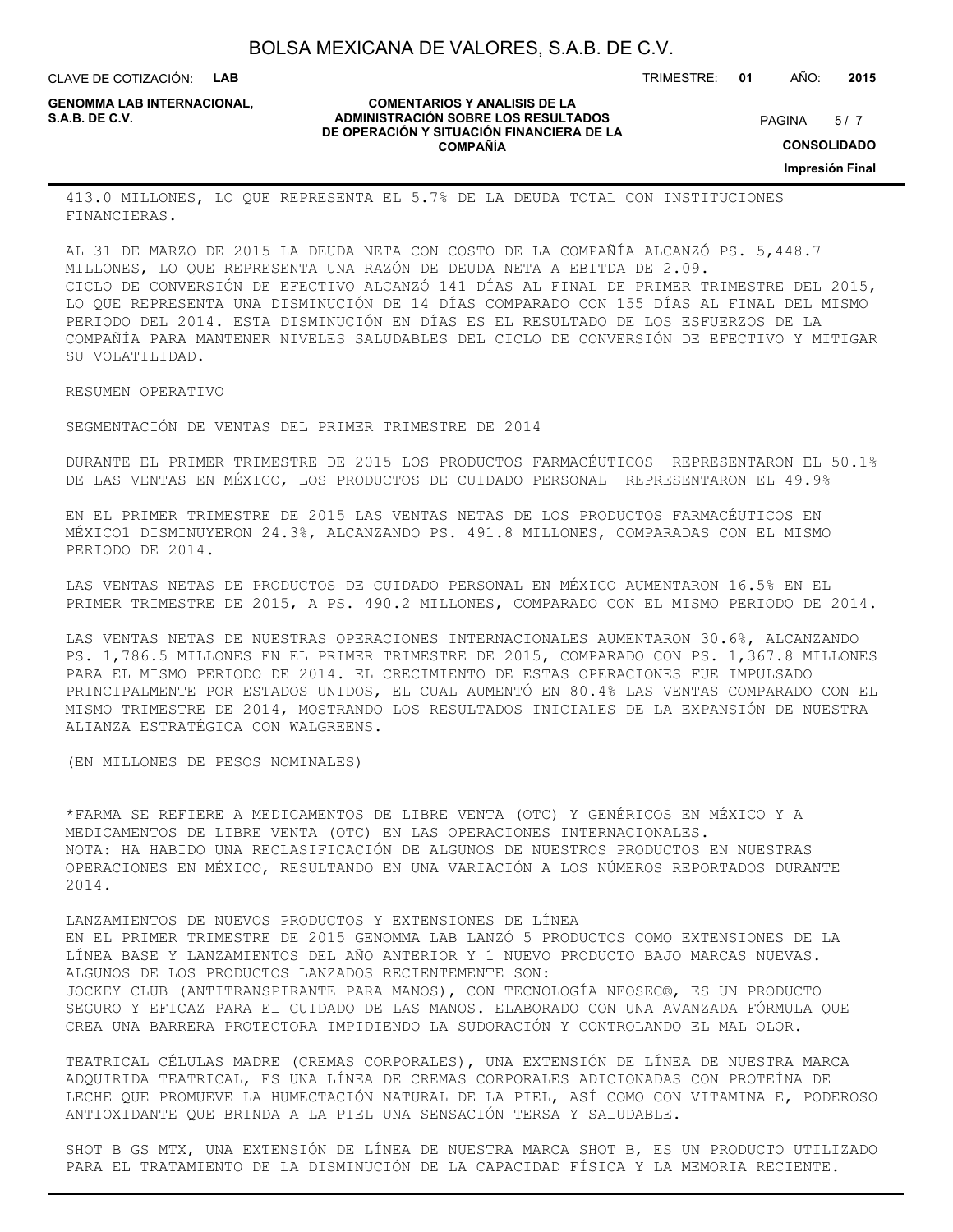CLAVE DE COTIZACIÓN: **LAB**

**GENOMMA LAB INTERNACIONAL,**

### **COMENTARIOS Y ANALISIS DE LA ADMINISTRACIÓN SOBRE LOS RESULTADOS S.A.B. DE C.V.** PAGINA / 7 **DE OPERACIÓN Y SITUACIÓN FINANCIERA DE LA COMPAÑÍA**

TRIMESTRE: **01** AÑO: **2015**

 $6/7$ 

**CONSOLIDADO**

**Impresión Final**

OTROS EVENTOS CORPORATIVOS

 EL 14 DE ABRIL DE 2015, GENOMMA LAB LLEVÓ A CABO SU ASAMBLEA ANUAL ORDINARIA, DURANTE LA CUAL TODOS LOS PUNTOS PRESENTADOS FUERON APROBADOS, INCLUYENDO LOS SIGUIENTES CAMBIOS AL CONSEJO DE ADMINISTRACIÓN Y COMITÉS: O LOS SIGUIENTES EJECUTIVOS HAN SIDO INTEGRADOS COMO MIEMBROS PROPIETARIOS DEL CONSEJO DE ADMINISTRACIÓN: LEANDRO MARTÍN SIGMAN GOLD SCOTT R. EMERSON ROBERTO SIMÓN SAUMA O DADO LO ANTERIOR, EL CONSEJO DE ADMINISTRACIÓN DE GENOMMA LAB QUEDA CONFORMADO POR LOS SIGUIENTES MIEMBROS: RODRIGO ALONSO HERRERA ASPRA COMO PRESIDENTE, SCOTT R. EMERSON, LEANDRO MARTÍN SIGMAN GOLD, ROBERTO SIMÓN SAUMA, ARTURO JOSÉ SAVAL PÉREZ, LUIS ALBERTO HARVEY MACKISSACK, JOSÉ LUIS FERNÁNDEZ FERNÁNDEZ, ANDRÉS CONESA LABASTIDA,

JORGE RICARDO GUTIÉRREZ MUÑOZ, JUAN ALONSO Y SABRINA LUCILA HERRERA ASPRA. TODOS ELLOS, EXCEPTO EL SEÑOR RODRIGO ALONSO HERRERA ASPRA Y LA SEÑORA SABRINA HERRERA ASPRA, SON MIEMBROS INDEPENDIENTES.

O ARTURO JOSÉ SAVAL PÉREZ ES EL PRESIDENTE DEL COMITÉ DE PRÁCTICAS SOCIETARIAS Y JOSÉ LUIS FERNÁNDEZ FERNÁNDEZ ES PRESIDENTE DEL COMITÉ DE AUDITORÍA.

 DURANTE EL PRIMER TRIMESTRE DE 2015, LA COMPAÑÍA RECOMPRÓ UN TOTAL DE 10.5 MILLONES DE ACCIONES A UN PRECIO PROMEDIO DE PS. 13.2. LA COMPAÑÍA CONTINUARÁ OPERANDO ACTIVAMENTE SU FONDO DE RECOMPRA, UTILIZANDO RECURSOS GENERADOS POR LA OPERACIÓN.

## COBERTURA DE ANÁLISIS

ACTINVER CASA DE BOLSA S.A. DE C.V.; BANCO ITAÚ BBA, S.A.; BBVA BANCOMER, S.A. INSTITUCIÓN DE BANCA MÚLTIPLE; BTG PACTUAL US CAPITAL LLC; CASA DE BOLSA CREDIT SUISSE S.A.; GBM GRUPO BURSÁTIL MEXICANO, S.A. DE C.V. CASA DE BOLSA; GRUPO FINANCIERO MONEX; GRUPO FINANCIERO BANORTE S.A.B DE C.V.; GRUPO FINANCIERO VE POR MÁS, HSBC SECURITIES (USA) INC.; INTERCAM CASA DE BOLSA, S.A. DE C.V.; INVEX GRUPO FINANCIERO S.A. DE C.V.; JP MORGAN SECURITIES LLC; SANTANDER INVESTMENT SECURITIES INC.; SIGNUM RESEARCH; UBS CASA DE BOLSA S.A., Y VECTOR CASA DE BOLSA.

## DESCRIPCIÓN DE LA COMPAÑÍA

GENOMMA LAB INTERNACIONAL, S.A.B. DE C.V. ES UNA DE LAS EMPRESAS LÍDERES EN LA INDUSTRIA DE PRODUCTOS FARMACÉUTICOS Y PARA EL CUIDADO PERSONAL EN MÉXICO CON UNA CRECIENTE PRESENCIA INTERNACIONAL. GENOMMA LAB SE DEDICA AL DESARROLLO, VENTA Y PROMOCIÓN DE UNA GRAN VARIEDAD DE PRODUCTOS DE MARCA PREMIUM, MUCHOS DE LOS CUALES SON LÍDERES DE LA CATEGORÍA EN LA CUAL COMPITEN EN TÉRMINOS DE VENTAS Y PARTICIPACIÓN DE MERCADO. GENOMMA LAB TIENE UNA COMBINACIÓN DE DESARROLLO DE NUEVOS Y EXITOSOS PRODUCTOS, UNA MERCADOTECNIA DIRIGIDA AL CLIENTE, UNA AMPLIA RED DE DISTRIBUCIÓN DE PRODUCTOS Y UN MODELO DE OPERACIÓN ALTAMENTE FLEXIBLE Y DE BAJO COSTO. LAS ACCIONES DE GENOMMA LAB COTIZAN EN LA BOLSA MEXICANA DE VALORES BAJO EL SÍMBOLO DE COTIZACIÓN "LAB.B" (BLOOMBERG: LABB.MX).

# INFORMACIÓN SOBRE ESTIMACIONES Y RIESGOS ASOCIADOS.

LA INFORMACIÓN QUE SE PRESENTA EN ESTE COMUNICADO CONTIENE CIERTAS DECLARACIONES ACERCA DEL FUTURO E INFORMACIÓN RELATIVA A GENOMMA LAB INTERNACIONAL, S.A.B. DE C.V. Y SUS SUBSIDIARIAS (EN CONJUNTO "GENOMMA LAB" O LA "COMPAÑÍA") LAS CUALES ESTÁN BASADAS EN EL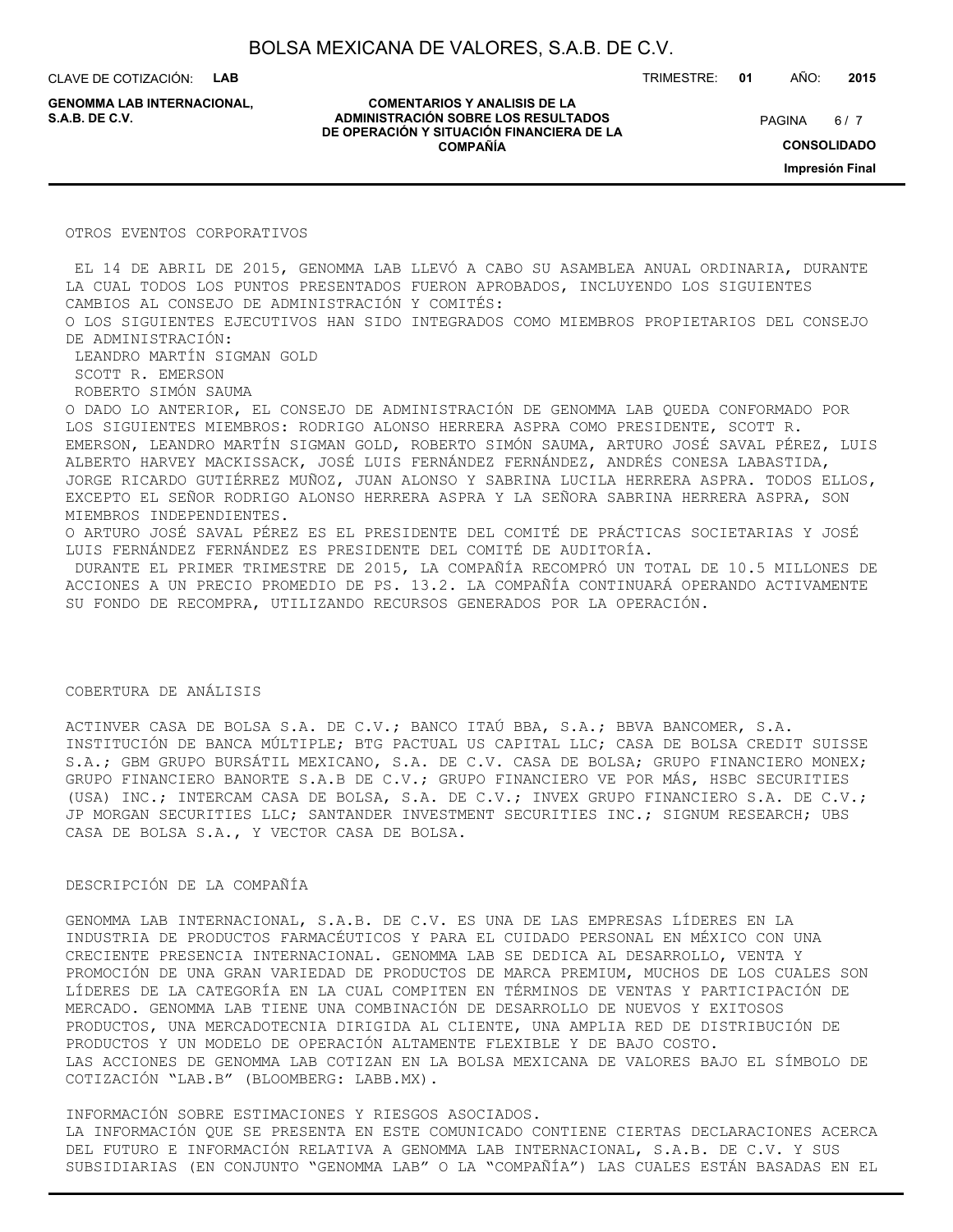CLAVE DE COTIZACIÓN: **LAB**

**ADMINISTRACIÓN SOBRE LOS RESULTADOS S.A.B. DE C.V.** PAGINA / 7 **GENOMMA LAB INTERNACIONAL,**

TRIMESTRE: **01** AÑO: **2015**

 $7/7$ 

**DE OPERACIÓN Y SITUACIÓN FINANCIERA DE LA COMPAÑÍA**

**COMENTARIOS Y ANALISIS DE LA**

**CONSOLIDADO**

**Impresión Final**

ENTENDIMIENTO DE SUS ADMINISTRADORES, ASÍ COMO EN SUPUESTOS E INFORMACIÓN ACTUALMENTE DISPONIBLE PARA LA COMPAÑÍA. TALES DECLARACIONES REFLEJAN LA VISIÓN ACTUAL DE GENOMMA LAB SOBRE EVENTOS FUTUROS Y ESTÁN SUJETAS A CIERTOS RIESGOS, FACTORES INCIERTOS Y PRESUNCIONES. MUCHOS FACTORES PODRÍAN CAUSAR QUE LOS RESULTADOS, DESEMPEÑO, O LOGROS ACTUALES DE LA COMPAÑÍA SEAN MATERIALMENTE DIFERENTES CON RESPECTO A CUALQUIER RESULTADO FUTURO, DESEMPEÑO O LOGRO DE GENOMMA LAB QUE PUDIERA SER INCLUIDA, EN FORMA EXPRESA O IMPLÍCITA DENTRO DE DICHAS DECLARACIONES ACERCA DEL FUTURO, INCLUYENDO, ENTRE OTROS: CAMBIOS EN LAS CONDICIONES GENERALES ECONÓMICAS Y/O POLÍTICAS, CAMBIOS GUBERNAMENTALES Y COMERCIALES A NIVEL GLOBAL Y EN LOS PAÍSES EN LOS QUE LA COMPAÑÍA HACE NEGOCIOS, CAMBIOS EN LAS TASAS DE INTERÉS Y DE INFLACIÓN, VOLATILIDAD CAMBIARIA, CAMBIOS EN LA DEMANDA Y REGULACIÓN DE LOS PRODUCTOS COMERCIALIZADOS POR LA COMPAÑÍA, CAMBIOS EN EL PRECIO DE MATERIAS PRIMAS Y OTROS INSUMOS, CAMBIOS EN LA ESTRATEGIA DE NEGOCIOS Y VARIOS OTROS FACTORES. SI UNO O MÁS DE ESTOS RIESGOS O FACTORES INCIERTOS SE MATERIALIZAN, O SI LOS SUPUESTOS UTILIZADOS RESULTAN SER INCORRECTOS, LOS RESULTADOS REALES PODRÍAN VARIAR MATERIALMENTE DE AQUELLOS DESCRITOS EN EL PRESENTE COMO ANTICIPADOS , CREÍDOS, ESTIMADOS O ESPERADOS. GENOMMA LAB NO PRETENDE Y NO ASUME NINGUNA OBLIGACIÓN DE ACTUALIZAR ESTAS DECLARACIONES ACERCA DEL FUTURO.

CONTACTO:

RELACIÓN CON INVERSIONISTAS EN NUEVA YORK: GRAYLING USA, LUCÍA DOMVILLE TEL: +52 (55) 5081-0000 EXT. 5106 TEL: +1 (646) 284-9416 E-MAIL: INVERSION@GENOMMALAB.COM E-MAIL: GENOMMALAB@GRAYLING.COM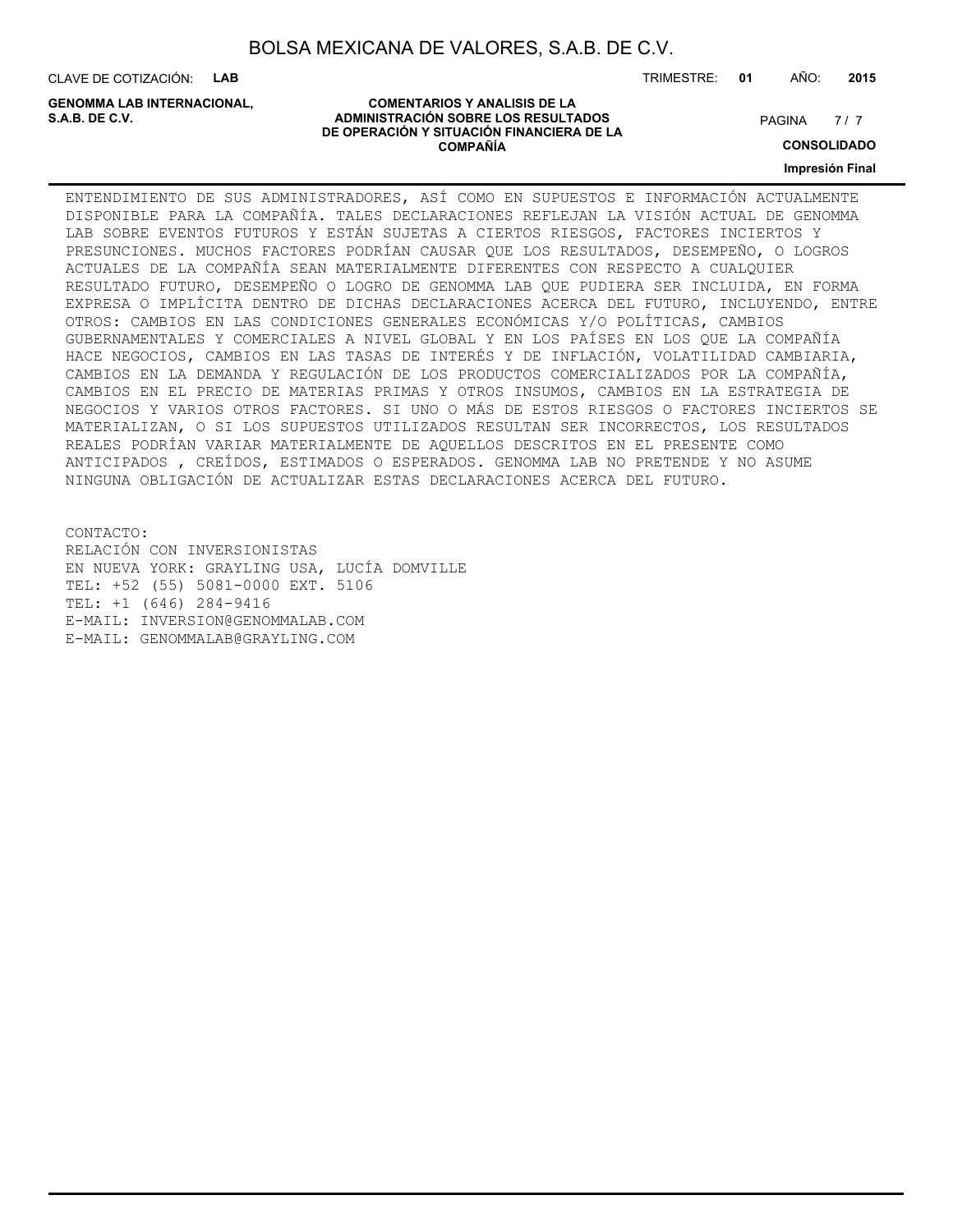**LAB GENOMMA LAB INTERNACIONAL,**

**NOTAS COMPLEMENTARIAS A LA INFORMACIÓN FINANCIERA S.A.B. DE C.V.** PAGINA 1/32

CLAVE DE COTIZACIÓN: TRIMESTRE: **01** AÑO: **2015**

**CONSOLIDADO**

**Impresión Final**

GENOMMA LAB INTERNACIONAL, S. A. B. DE C. V. Y SUBSIDIARIAS

NOTAS A LOS ESTADOS FINANCIEROS CONSOLIDADOS AL 31DE MARZO DE 2015 Y 31 DE DICIEMBRE DE 2014, Y POR LOS PERIODOS DE TRES MESES TERMINADOS AL 31 DE MARZO DE 2015 Y 2014 (EN MILES DE PESOS)

1. ACTIVIDADES Y EVENTOS IMPORTANTES

ACTIVIDADES -

GENOMMA LAB INTERNACIONAL, S. A. B. DE C. V. Y SUBSIDIARIAS ("GENOMMA LAB "O LA "ENTIDAD") SE DEDICA A LA VENTA DE PRODUCTOS FARMACÉUTICOS DE LIBRE VENTA (EN ADELANTE PRODUCTOS OTC), DE PRODUCTOS FARMACÉUTICOS GENÉRICOS EN MÉXICO (EN ADELANTE PRODUCTOS GI) Y PRODUCTOS DE CUIDADO PERSONAL (EN ADELANTE PRODUCTOS PC) CON UNA CRECIENTE PRESENCIA EN MERCADOS INTERNACIONALES.

LA ENTIDAD DESARROLLA, VENDE Y COMERCIALIZA UNA AMPLIA GAMA DE PRODUCTOS DE PRIMERA CLASE CON 87 MARCAS PROPIAS, CON PRODUCTOS EN DIVERSAS CATEGORÍAS, ENTRE LOS QUE SE ENCUENTRAN ANTI-ACNÉ, MEDICAMENTOS GENÉRICOS, PROTECCIÓN Y MEJORA SEXUAL, CREMA PARA MEJORAR LA TEXTURA DE PIEL CON CICATRICES, TRATAMIENTO DE HEMORROIDES, CONTRA VARICES, PARA EVITAR LA CAÍDA DEL CABELLO, UNGÜENTO PARA DOLORES MUSCULARES, ANTIÁCIDOS, ANTIMICÓTICOS, PARA EL ALIVIO DE LA COLITIS, PARA CONTRARRESTAR EL NIVEL DE STRESS, JABONES, MULTIVITAMÍNICOS, SHAMPOOS Y ANTIGRIPALES. LA ENTIDAD ESTÁ ENFOCADA EN INCREMENTAR EL VALOR DE LAS MARCAS DE SUS PRODUCTOS POR MEDIO DE CAMPAÑAS MERCADOLÓGICAS, PRINCIPALMENTE A TRAVÉS DE LA TELEVISIÓN. LAS VENTAS DE LAS SUBSIDIARIAS EN EL EXTRANJERO REPRESENTAN APROXIMADAMENTE UN 64.53% Y 56.10% DE LAS VENTAS NETAS CONSOLIDADAS POR LOS PERIODOS DE TRES MESES TERMINADOS AL 31 DE MARZO DE 2015 Y 2014, RESPECTIVAMENTE.

EVENTOS IMPORTANTES –

A. ADQUISICIÓN DE NEGOCIOS - DURANTE 2014, GENOMMA ADQUIRIÓ GRUPO COMERCIAL E INDUSTRIAL MARZAM, S.A. DE C.V. Y SUBSIDIARIAS (MARZAM), LA CUAL SE REGISTRÓ UTILIZANDO EL MÉTODO DE COMPRA.

EL PAGO DE LA PRIMERA ETAPA DE LA COMPRA SE REALIZÓ EL 26 DE JUNIO DE 2014 POR \$600 MILLONES, QUE CORRESPONDÍA AL 49% DE LAS ACCIONES. CON EL SEGUNDO PAGO REALIZADO EL 6 DE OCTUBRE 2014 POR EL 51% RESTANTE, SE ADQUIERE EL 100% DE LA COMPAÑÍA Y EL CONTROL DE LA MISMA. EL MONTO TOTAL DE LA CONTRAPRESTACIÓN PAGADA ASCIENDE A \$1,857,197, HABIENDO GENERADO UN CRÉDITO MERCANTIL POR \$398 MILLONES. EL RESULTADO DE DICHA ENTIDAD HA SIDO INCLUIDO EN LOS PRESENTES ESTADOS FINANCIEROS CONSOLIDADOS DESDE EL DÍA DE LA ADQUISICIÓN; SU PRESENTACIÓN ESTA DENTRO DE OPERACIONES DISCONTINUAS COMO SE DESCRIBE ABAJO.

LA ENTIDAD HA MANIFESTADO SU INTENCIÓN DE VENDER EL 51% DE LAS ACCIONES DE MARZAM, POR LO QUE DE ACUERDO CON LA IFRS 5 ACTIVOS NO CORRIENTES MANTENIDOS PARA LA VENTA Y OPERACIONES DISCONTINUADAS HA DECIDIDO PRESENTAR EN EL ESTADO DE POSICIÓN FINANCIERA DE LA ENTIDAD, COMO ACTIVOS DISPONIBLES PARA LA VENTA Y PASIVOS DIRECTAMENTE ASOCIADOS CON ACTIVOS MANTENIDOS PARA SU VENTA EL 100% DEL ESTADO DE POSICIÓN FINANCIERA DE MARZAM AL 31 DE DICIEMBRE DE 2014, ADICIONALMENTE, EN EL ESTADO DE RESULTADOS DE LA ENTIDAD EN EL RUBRO DE OPERACIONES DISCONTINUAS SE ENCUENTRA EL EFECTO NETO DE LA ELIMINACIÓN DE TRANSACCIONES CON MARZAM DEL 6 DE OCTUBRE AL 31 DE DICIEMBRE DE 2014.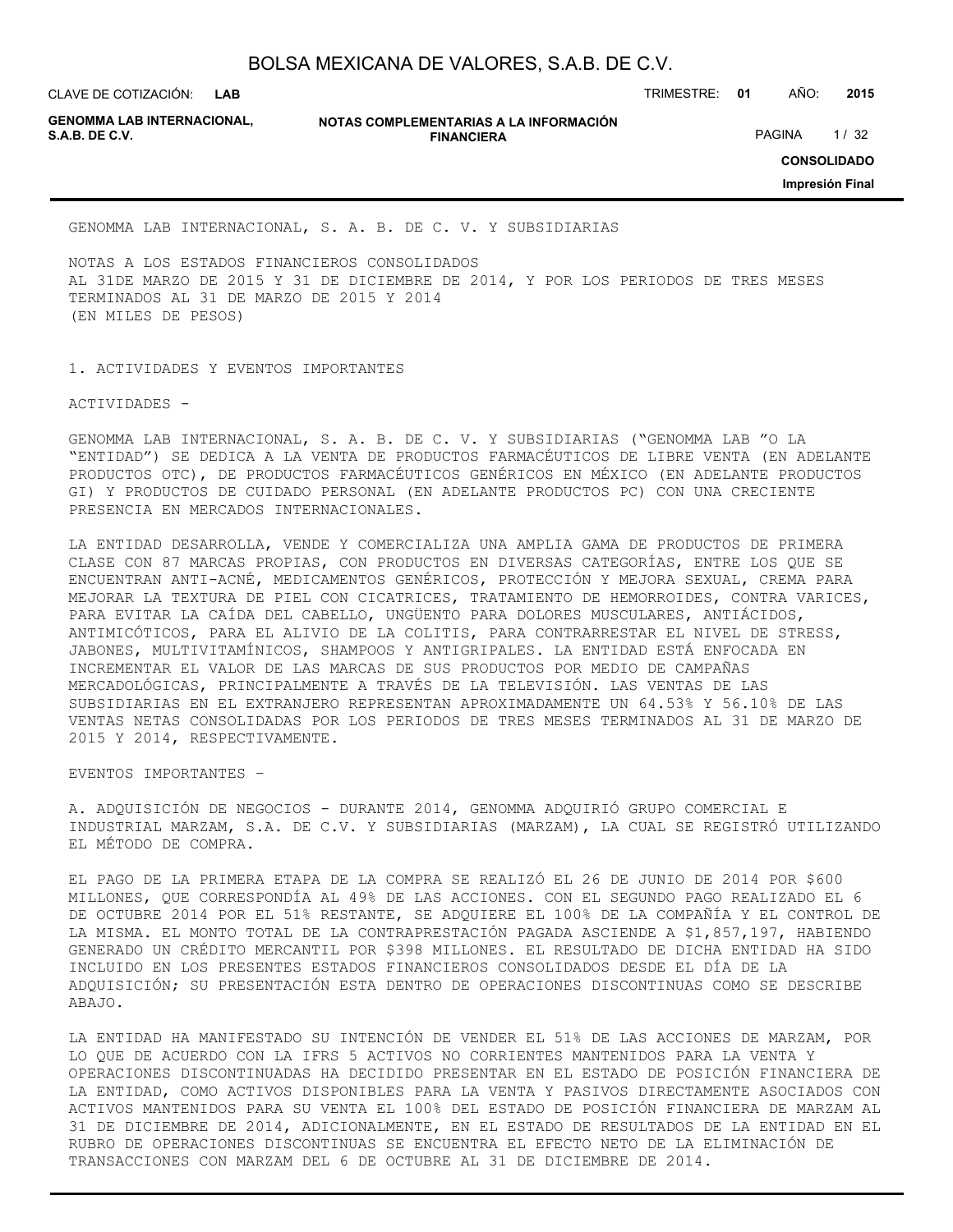**LAB**

CLAVE DE COTIZACIÓN: TRIMESTRE: **01** AÑO: **2015**

**GENOMMA LAB INTERNACIONAL,**

**NOTAS COMPLEMENTARIAS A LA INFORMACIÓN FINANCIERA S.A.B. DE C.V.** PAGINA 2 / 32

**CONSOLIDADO**

**Impresión Final**

B. COMPRA DE MARCAS Y LICENCIAS

I. LOS DÍAS 27 Y 29 DE AGOSTO DE 2014, LA ENTIDAD LLEVÓ A CABO EL CIERRE DE LA ADQUISICIÓN DE LAS MARCAS PROCTAN Y CINATIL GEL RESPECTIVAMENTE, A TRAVÉS DE GENOMMA LABORATORIES DO BRASIL, LTDA. PROCTAIN ES UN MEDICAMENTO INDICADO COMO AUXILIAR EN EL TRATAMIENTO DE LAS HEMORROIDES Y CINATIL GEL ES UN ANTIINFLAMATORIO. LA TRANSACCIÓN ASCENDIÓ A \$9.7 MILLONES.

II. COMO PARTE DE LOS PLANES ESTRATÉGICOS DE EXPANSIÓN INTERNACIONAL, PRINCIPALMENTE EN BRASIL ASÍ COMO EN OTROS PAÍSES DE LATINOAMÉRICA, LA ENTIDAD LLEVÓ A CABO LA ADQUISICIÓN DE DOS PAQUETES DE MARCAS DE PRODUCTOS OTC POR \$1,620 MILLONES DE PESOS, LOS CUALES SE DESCRIBEN A CONTINUACIÓN:

- EL 8 DE NOVIEMBRE DE 2013 LA ENTIDAD ADQUIRIÓ DEL PAQUETE DE MARCAS DE MCNEIL-PPC INC., SUBSIDIARIA DE JOHNSON AND JOHNSON Y ESTÁ COMPUESTO POR AGAROL, KAOPECTATE, MASSE, TRIATOP EMPLASTRO SABIA, BEBEDERM, CARLO ERBA Y DULCORYL, MISMAS QUE TIENEN PRESENCIA EN VARIOS PAÍSES DE CENTRO Y SUDAMÉRICA.

- EL 1 DE OCTUBRE DE 2013 ADQUIRIÓ EL DERECHO PARA LA OBTENCIÓN DE 15 MARCAS Y 30 REGISTROS SANITARIOS OTC EN BRASIL EN LAS CATEGORÍAS DE ANTI-GRIPALES, ANTI-ÁCIDOS, ANTI-MICÓTICOS Y MULTI-VITAMÍNICOS, ENTRE OTROS, ASÍ COMO UNA PLANTA FARMACÉUTICA DE PRODUCCIÓN. LA ENTIDAD EJERCERÁ ESTE DERECHO UNA VEZ QUE HAYA DESINCORPORADO LA PLANTA CON SUS RESPECTIVOS CONTRATOS DE MAQUILA (VER NOTA 11 ANTICIPOS DE INVERSIÓN).

III. EL 27 DE SEPTIEMBRE DE 2013, LA ENTIDAD INFORMÓ AL PÚBLICO INVERSIONISTA SOBRE LA ADQUISICIÓN DE SIETE MARCAS DE MEDICAMENTOS DE LIBRE VENTA (OTC) EN MÉXICO A TRAVÉS DE LA FIRMA DE DIVERSOS CONTRATOS DE ADQUISICIÓN Y LICENCIA DE USO DE MARCAS. LAS MARCAS EN CUESTIÓN SON OXIGRICOL, MOPRAL, XYLOPROCT, XYLODERM, ESTOMACUROL, PASSIFLORINE Y AH-MICOL. LA TRANSACCIÓN ASCENDIÓ A \$252.1 MILLONES.

IV. EL 20 DE MAYO DE 2013, LA ENTIDAD LLEVÓ A CABO LA FIRMA DE UN CONTRATO DE LICENCIA PARA USO DE LA MARCA DE MEDICAMENTOS DE LIBRE VENTA LOSEC A. EL CONTRATO TENDRÁ UNA DURACIÓN DE 99 AÑOS Y APLICA PARA PRODUCTOS BAJO LA MARCA MENCIONADA QUE PARTICIPAN EN EL MERCADO DE MEDICAMENTOS DE LIBRE VENTA EN MÉXICO. LA TRANSACCIÓN ASCENDIÓ A \$286 MILLONES.

V. EL 25 DE ENERO DE 2013, LA ENTIDAD LLEVÓ A CABO EL CIERRE DE LA ADQUISICIÓN DE LA MARCA TAFIROL A TRAVÉS DE SU SUBSIDIARIA EN ARGENTINA. TAFIROL ES UNA MARCA CON ALTO GRADO DE RECORDACIÓN QUE TIENE MÁS DE 14 AÑOS EN EL MERCADO Y SE ENCUENTRA EN LA POSICIÓN NÚMERO UNO DE LA CATEGORÍA DE ANALGÉSICOS EN ARGENTINA, EN TÉRMINOS DE UNIDADES DE ACUERDO CON IMS HEALTH. ADEMÁS DE ANALGÉSICOS, PARTICIPA EN LAS CATEGORÍAS DE ANTI-GRIPALES, DESCONGESTIVOS, ANALGÉSICOS PARA LA MUJER Y ANALGÉSICOS ANTI-INFLAMATORIOS. LA TRANSACCIÓN ASCENDIÓ A \$341.1 MILLONES.

#### C. EMISIÓN DE DEUDA

EL 28 DE NOVIEMBRE DE 2014, LA ENTIDAD CONCRETÓ CON ÉXITO LA COLOCACIÓN DE CERTIFICADOS BURSÁTILES LAB'14 POR UN MONTO DE \$1,500 MILLONES DE PESOS A UN PLAZO DE 5.2 AÑOS, SIENDO ÉSTA SU TERCERA COLOCACIÓN EN EL MERCADO DE DEUDA MEXICANO. LOS CERTIFICADOS PAGARÁN INTERESES CADA 28 DÍAS A UNA TASA TIIE A 28 DÍAS MÁS 0.60%. LOS RECURSOS NETOS OBTENIDOS POR ESTA COLOCACIÓN ASCIENDEN A \$1,495 MILLONES DE PESOS. CON VENCIMIENTO EN ENERO DE 2020, ESTA EMISIÓN CUENTA CON UNA CALIFICACIÓN DE "AA" EN GRADO LOCAL TANTO PARA FITCH RATINGS COMO HR RATINGS DE MÉXICO, S.A. DE C.V.

EL 3 DE OCTUBRE DE 2013, LA ENTIDAD CONCRETÓ CON ÉXITO LA COLOCACIÓN DE CERTIFICADOS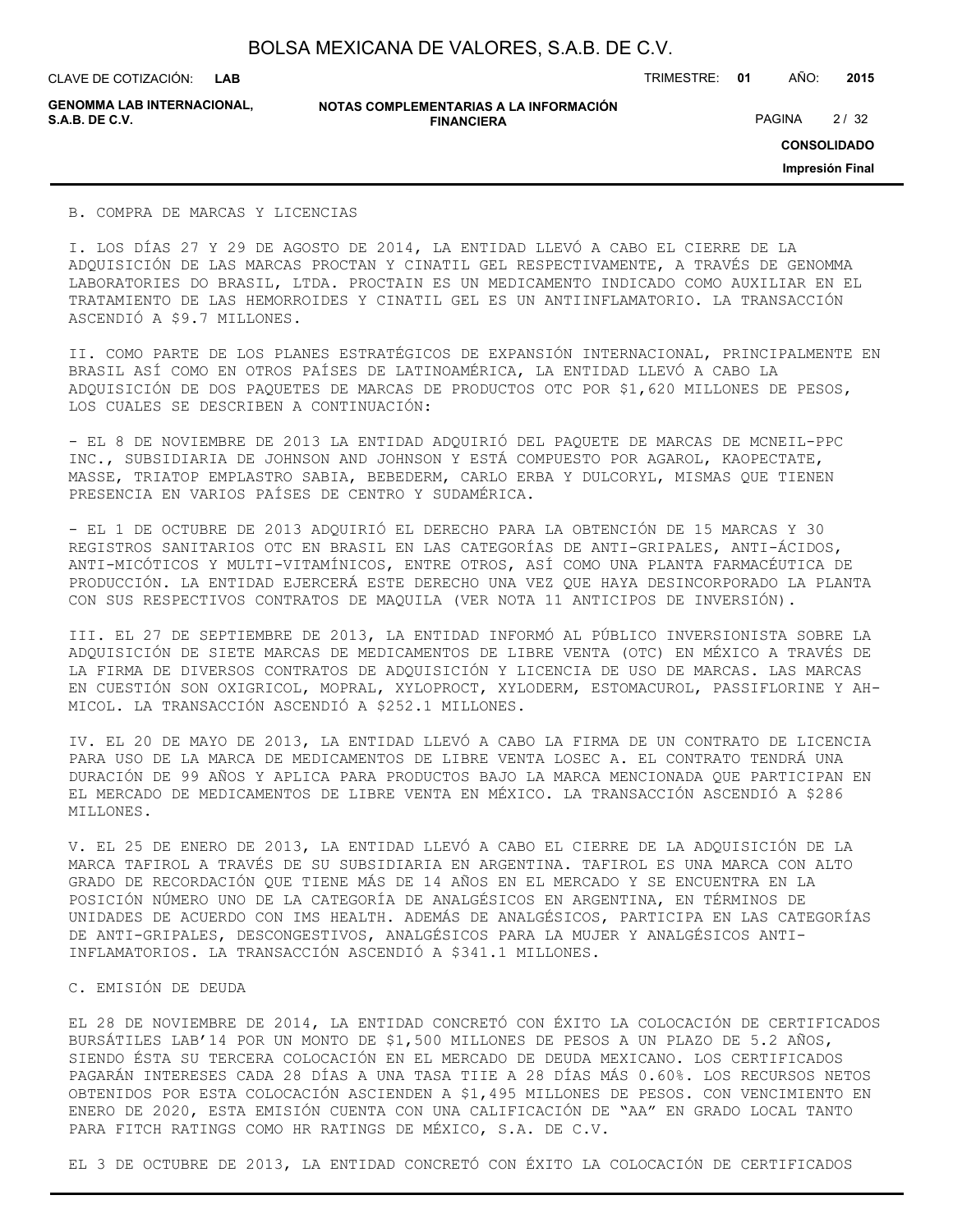CLAVE DE COTIZACIÓN: TRIMESTRE: **01** AÑO: **2015 LAB**

**GENOMMA LAB INTERNACIONAL,**

#### **NOTAS COMPLEMENTARIAS A LA INFORMACIÓN FINANCIERA S.A.B. DE C.V.** PAGINA 3 / 32

**CONSOLIDADO**

#### **Impresión Final**

BURSÁTILES LAB'13-2 POR UN MONTO DE \$2,000 MILLONES DE PESOS A UN PLAZO DE 4 AÑOS, SIENDO ÉSTA SU SEGUNDA COLOCACIÓN EN EL MERCADO DE DEUDA MEXICANO. LOS CERTIFICADOS PAGARÁN INTERESES CADA 28 DÍAS A UNA TASA TIIE A 28 DÍAS MÁS 0.70%. LOS RECURSOS NETOS OBTENIDOS POR ESTA COLOCACIÓN ASCIENDEN A \$1,991 MILLONES DE PESOS. CON VENCIMIENTO EN OCTUBRE DE 2017, ESTA EMISIÓN CUENTA CON UNA CALIFICACIÓN DE "AA" EN GRADO LOCAL TANTO PARA FITCH RATINGS COMO HR RATINGS DE MÉXICO, S.A. DE C.V.

EL 8 DE JULIO DE 2013, LA ENTIDAD CONCRETÓ CON ÉXITO LA COLOCACIÓN DE CERTIFICADOS BURSÁTILES LAB'13-1 POR UN MONTO DE \$2,000 MILLONES DE PESOS A UN PLAZO DE 5 AÑOS, SIENDO ÉSTA SU PRIMERA COLOCACIÓN EN EL MERCADO DE DEUDA MEXICANO. LOS CERTIFICADOS PAGARÁN INTERESES CADA 28 DÍAS A UNA TASA TIIE A 28 DÍAS MÁS 0.70%. LOS RECURSOS NETOS OBTENIDOS POR ESTA COLOCACIÓN ASCIENDEN A \$1,989 MILLONES DE PESOS. CON VENCIMIENTO EN JULIO DE 2018, ESTA EMISIÓN CUENTA CON UNA CALIFICACIÓN DE "AA" EN GRADO LOCAL TANTO PARA FITCH RATINGS COMO HR RATINGS DE MÉXICO, S.A. DE C.V.

2. BASES DE PRESENTACIÓN

A. MODIFICACIONES A LAS NORMAS INTERNACIONALES DE INFORMACIÓN FINANCIERA (IFRSS O IAS POR SUS SIGLAS EN INGLÉS) Y NUEVAS INTERPRETACIONES QUE SON OBLIGATORIAS A PARTIR DE 2014

EN EL AÑO EN CURSO, LA ENTIDAD APLICÓ UNA SERIE DE NUEVAS Y MODIFICADAS IFRSS EMITIDAS POR EL CONSEJO DE NORMAS INTERNACIONALES DE CONTABILIDAD (IASB) LAS CUALES SON OBLIGATORIAS Y ENTRAN EN VIGOR A PARTIR DE LOS EJERCICIOS QUE INICIEN EN O DESPUÉS DEL 1 DE ENERO DE 2014.

MODIFICACIONES A LA IAS 32 COMPENSACIÓN DE ACTIVOS Y PASIVOS FINANCIEROS

LA ENTIDAD APLICÓ LAS MODIFICACIONES A LA IAS 32 COMPENSACIÓN DE ACTIVOS Y PASIVOS FINANCIEROS POR PRIMERA VEZ EN EL AÑO ACTUAL. LAS MODIFICACIONES A IAS 32 ACLARA LOS REQUERIMIENTOS RELACIONADOS CON LA COMPENSACIÓN DE ACTIVOS Y PASIVOS FINANCIEROS. ESPECÍFICAMENTE, LAS MODIFICACIONES ACLARAN EL SIGNIFICADO DE 'ACTUALMENTE TIENE EL DERECHO LEGAL EFECTIVO DE COMPENSACIÓN' Y 'REALIZACIÓN Y LIQUIDACIÓN SIMULTÁNEA'.

LA ENTIDAD HA EVALUADO SI ALGUNOS DE SUS ACTIVOS Y PASIVOS FINANCIEROS CALIFICAN PARA SER COMPENSADOS CONFORME AL CRITERIO INDICADO EN LAS MODIFICACIONES Y CONCLUYÓ QUE LA APLICACIÓN DE LAS MODIFICACIONES NO TUVO IMPACTO EN LOS MONTOS RECONOCIDOS EN LOS ESTADOS FINANCIEROS CONSOLIDADOS

MODIFICACIONES A LA IAS 36 REVELACIONES DE MONTOS RECUPERABLES PARA ACTIVOS NO FINANCIEROS

LA ENTIDAD HA APLICADO LAS MODIFICACIONES A IAS 36 REVELACIONES DE MONTOS RECUPERABLES PARA ACTIVOS NO FINANCIEROS POR PRIMERA VEZ EN EL AÑO. LAS MODIFICACIONES A LA IAS 36 ELIMINAN LOS REQUERIMIENTOS DE REVELACIÓN DEL MONTO RECUPERABLE DE UNA UNIDAD GENERADORA DE EFECTIVO ("UGE") A LA CUAL SE LE HA ATRIBUIDO CRÉDITO MERCANTIL O ALGÚN OTRO ACTIVO INTANGIBLE DE VIDA INDEFINIDO, Y NO HA TENIDO DETERIORO O REVERSIÓN DE DETERIORO EN DICHA UGE. AÚN MÁS, LAS MODIFICACIONES INTRODUCEN REQUERIMIENTOS DE REVELACIONES ADICIONALES APLICABLES CUANDO EL MONTO RECUPERABLE DE UN ACTIVO O DE UNA UGE ES MEDIDO A VALOR RAZONABLE MENOS COSTO DE VENTA EN SITUACIONES CUANDO SE HA DETERMINADO DETERIORO O UNA REVERSIÓN DE DETERIORO. ESTAS NUEVAS REVELACIONES INCLUYEN LA JERARQUÍA DEL VALOR RAZONABLE, SUPUESTOS CLAVE Y TÉCNICAS DE VALUACIÓN UTILIZADAS CUANDO, CONFORME A LA IFRS 13 MEDICIÓN DEL VALOR RAZONABLE.

MODIFICACIONES A LA IAS 19 PLANES DE BENEFICIOS DEFINIDOS: CONTRIBUCIONES DE EMPLEADOS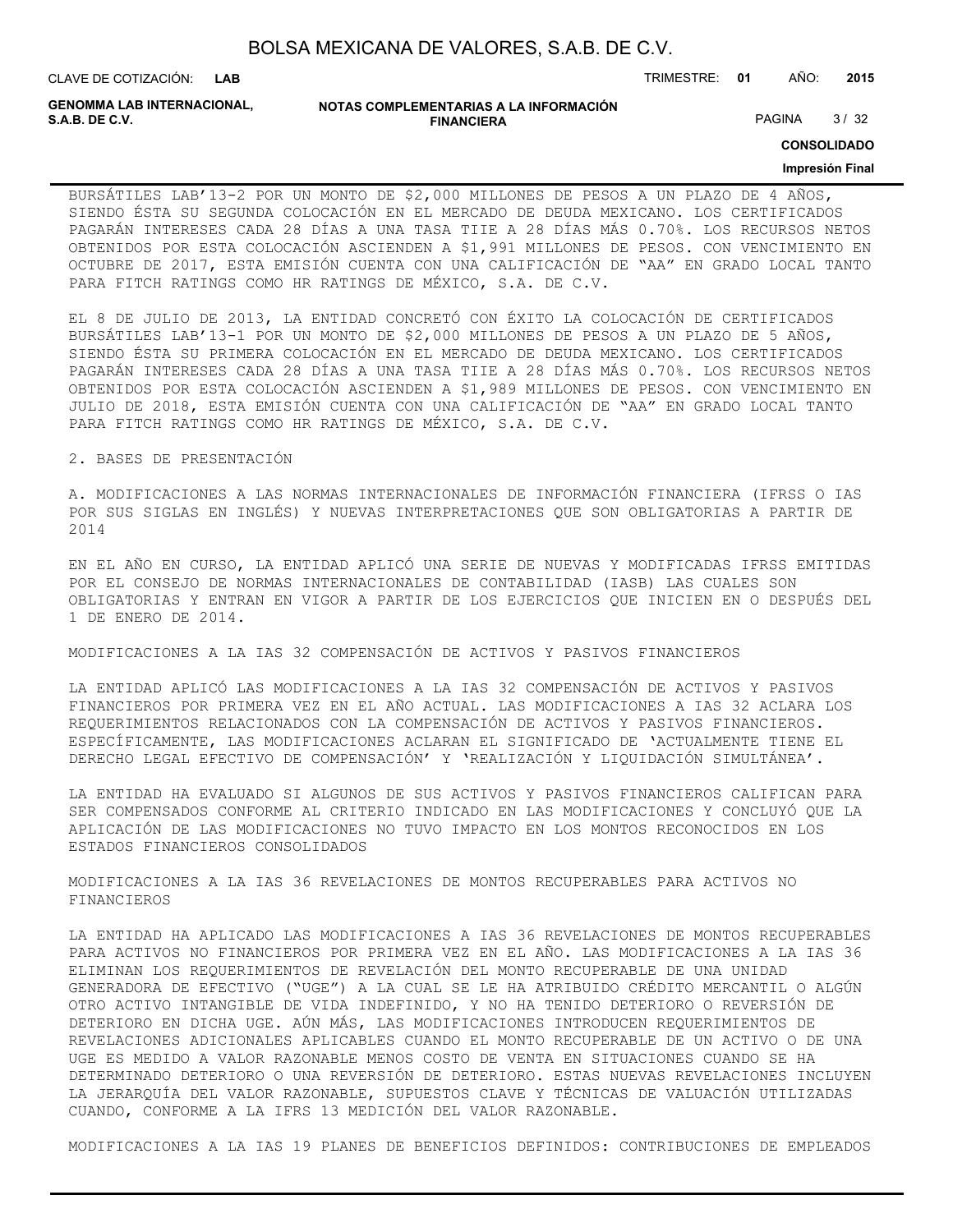| BOLSA MEXICANA DE VALORES, S.A.B. DE C.V. |  |  |
|-------------------------------------------|--|--|
|-------------------------------------------|--|--|

**LAB**

CLAVE DE COTIZACIÓN: TRIMESTRE: **01** AÑO: **2015**

**GENOMMA LAB INTERNACIONAL,**

**NOTAS COMPLEMENTARIAS A LA INFORMACIÓN FINANCIERA S.A.B. DE C.V.** PAGINA 4 / 32

**CONSOLIDADO**

#### **Impresión Final**

LAS MODIFICACIONES A LA IAS 19 ACLARAN COMO UNA ENTIDAD DEBE CONTABILIZAR LAS CONTRIBUCIONES HECHAS POR EMPLEADOS O TERCERAS PARTES A LOS PLANES DE BENEFICIOS DEFINIDOS, BASADO EN SI DICHAS CONTRIBUCIONES DEPENDEN DEL NÚMERO DE AÑOS DE SERVICIO DEL EMPLEADO.

PARA CONTRIBUCIONES QUE SON INDEPENDIENTES DEL NÚMERO DE AÑOS DE SERVICIO, LA ENTIDAD PUEDE RECONOCER LAS CONTRIBUCIONES COMO UNA REDUCCIÓN DEL COSTO DE SERVICIO EN EL PERIODO EN EL CUAL SE PRESTA EL SERVICIO, O ATRIBUIRLO A LOS PERIODOS DE SERVICIO DE LOS EMPLEADOS UTILIZANDO EL MÉTODO DE CRÉDITO UNITARIO PROYECTADO; MIENTRAS QUE PARA LAS CONTRIBUCIONES QUE DEPENDEN DEL NÚMERO DE AÑOS DE SERVICIO, SE REQUIERE QUE LA ENTIDAD LAS ATRIBUYA A LOS PERIODOS DE SERVICIO DE LOS EMPLEADOS.

NO ES POLÍTICA DE LA ENTIDAD RECIBIR CONTRIBUCIONES DE SUS EMPLEADOS Y POR TANTO LAS MODIFICACIONES A LA IAS 19 NO TIENEN EFECTOS EN LOS ESTADOS FINANCIEROS CONSOLIDADOS.

MEJORAS ANUALES A LAS IFRSS CICLO 2010-2012

LAS MEJORAS ANUALES A LAS IFRSS CICLO 2010-2012 INCLUYEN MODIFICACIONES A VARIAS IFRSS, COMO SE RESUME ADELANTE.

CON LAS MODIFICACIONES A LA IFRS 2 (I) CAMBIAN LAS DEFINICIONES DE 'CONDICIONES DE ADQUISICIÓN DE DERECHOS' ('VESTING CONDITION', POR SU NOMBRE EN INGLÉS) Y 'CONDICIONES DE MERCADO'; Y (II) SE AGREGAN DEFINICIONES PARA 'CONDICIONES DE DESEMPEÑO' Y 'CONDICIONES DE SERVICIO' QUE ANTERIORMENTE ESTABAN INCLUIDAS EN LA DEFINICIÓN DE 'VESTING CONDITION'. LAS MODIFICACIONES A LA IFRS 2 ESTÁN VIGENTES PARA PAGOS BASADOS EN ACCIONES CUYA FECHA EN QUE SE OTORGA ES EL 1 DE JULIO DE 2014 O POSTERIOR.

LAS MODIFICACIONES A LA IFRS 3 ACLARA QUE LA CONSIDERACIÓN CONTINGENTE CLASIFICADA COMO UN ACTIVO O UN PASIVO DEBE MEDIRSE A VALOR RAZONABLE A CADA FECHA DE REPORTE, INDEPENDIENTEMENTE DE SI LA CONSIDERACIÓN CONTINGENTE ES UN INSTRUMENTO FINANCIERO DENTRO DEL ALCANCE DE LA IFRS 9 O IAS 39, O UN ACTIVO O PASIVO NO FINANCIERO. LOS CAMBIOS EN EL VALOR RAZONABLE (DISTINTOS A LOS AJUSTES DEL PERIODO DE MEDICIÓN) DEBEN RECONOCERSE EN RESULTADOS. LAS MODIFICACIONES A LA IFRS 3 SON APLICABLES PARA LAS COMBINACIONES DE NEGOCIOS CUYA FECHA DE ADQUISICIÓN SEA EL 1 DE JULIO DE 2014 O POSTERIOR.

LAS MODIFICACIONES A LA IFRS 8 REQUIEREN (I) QUE LA ENTIDAD REVELE LOS JUICIOS APLICADOS POR LA ADMINISTRACIÓN DE LA ENTIDAD EN EL CRITERIO DE AGREGACIÓN PARA LOS SEGMENTOS OPERATIVOS, INCLUYENDO UNA DESCRIPCIÓN DE LOS SEGMENTOS OPERATIVOS AGREGADOS Y LOS INDICADORES ECONÓMICOS EVALUADOS EN LA DETERMINACIÓN DE SI LOS SEGMENTOS OPERATIVOS TIENEN 'CARACTERÍSTICAS ECONÓMICAS SIMILARES'; Y (II) ACLARAR QUE LA RECONCILIACIÓN DEL TOTAL DE ACTIVOS DE LOS SEGMENTOS REPORTABLES SOLO DEBEN SER REVELADOS SI DICHOS ACTIVOS SON PROPORCIONADOS CON REGULARIDAD A LA MÁXIMA AUTORIDAD EN LA TOMA DE DECISIONES.

LAS MODIFICACIONES A LA IAS 16 E IAS 38 ELIMINAN INCONSISTENCIAS DETECTADAS EN LA CONTABILIZACIÓN DE LA DEPRECIACIÓN Y AMORTIZACIÓN ACUMULADA CUANDO UN ELEMENTO DE INMUEBLES, PROPIEDADES Y EQUIPO O UN ACTIVO INTANGIBLE ES REVALUADO. LAS NORMAS MODIFICADAS ACLARAN QUE EL VALOR EN LIBROS BRUTO ES AJUSTADO DE FORMA CONSISTENTE CON LA REVALUACIÓN DEL VALOR EN LIBROS DEL ACTIVO Y QUE LA DEPRECIACIÓN O AMORTIZACIÓN ACUMULADA ES LA DIFERENCIA ENTRE EL VALOR BRUTO EN LIBROS Y EL VALOR EN LIBROS DESPUÉS DE HABER CONSIDERADO LAS PÉRDIDAS ACUMULADAS POR DETERIORO.

LAS MODIFICACIONES A LA IAS 24 ACLARAN QUE UNA ENTIDAD QUE PROPORCIONE SERVICIOS DE PERSONAL CLAVE A LA ENTIDAD QUE REPORTA, ES UNA PARTE RELACIONADA DE LA ENTIDAD QUE REPORTA. CONSECUENTEMENTE, LA ENTIDAD QUE REPORTA, DEBE REVELAR COMO TRANSACCIONES CON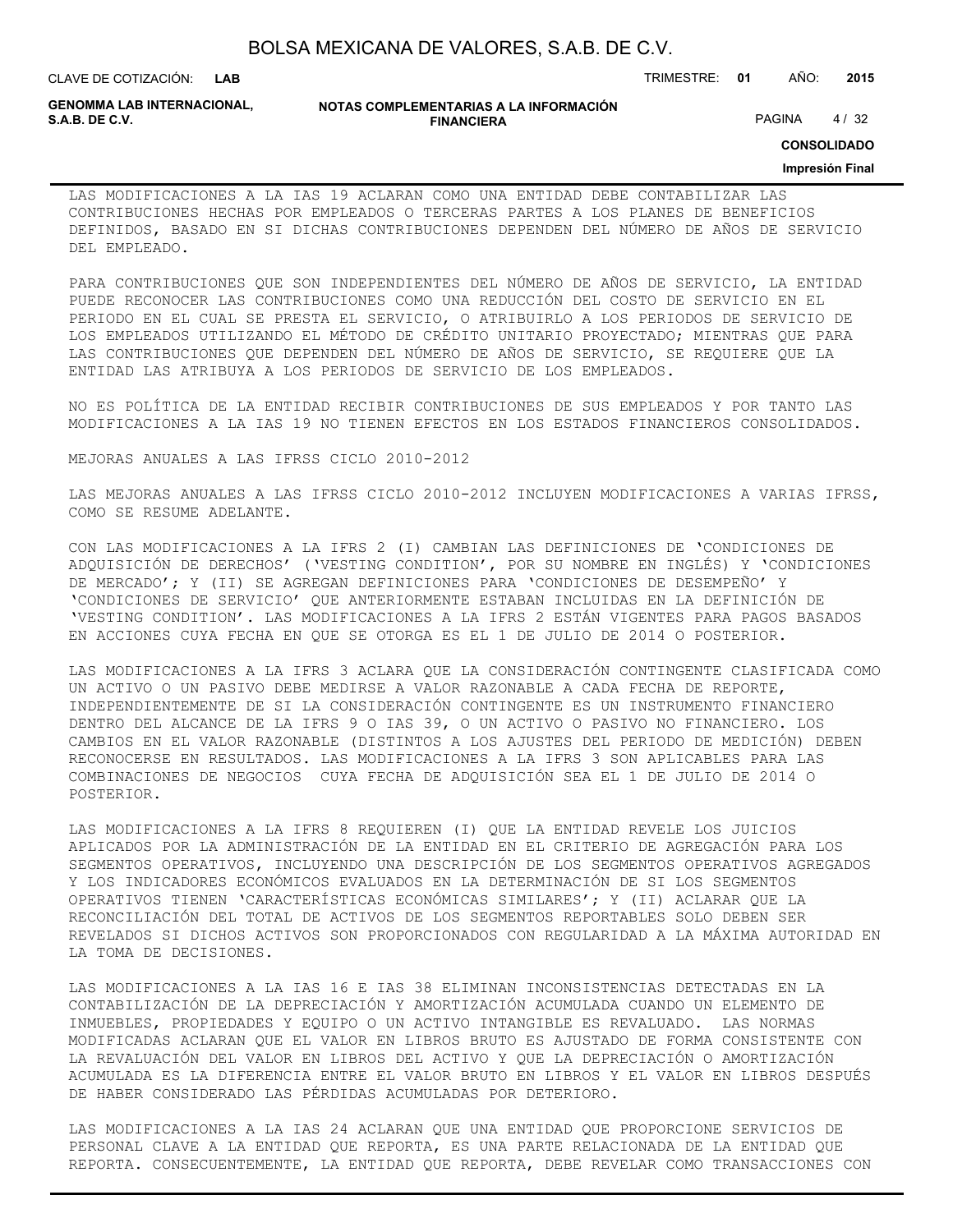**LAB**

CLAVE DE COTIZACIÓN: TRIMESTRE: **01** AÑO: **2015**

**GENOMMA LAB INTERNACIONAL,**

**NOTAS COMPLEMENTARIAS A LA INFORMACIÓN FINANCIERA S.A.B. DE C.V.** PAGINA 5/32

**CONSOLIDADO**

#### **Impresión Final**

PARTES RELACIONADAS LOS MONTOS PAGADOS O POR PAGAR A LA ENTIDAD QUE PROPORCIONA LOS SERVICIOS DE PERSONAL CLAVE; SIN EMBARGO, NO ES REQUERIDO REVELAR LOS COMPONENTES DE DICHA COMPENSACIÓN.

LA ADMINISTRACIÓN DE LA ENTIDAD NO ESTIMA QUE LA APLICACIÓN DE ESTAS MODIFICACIONES TENDRÁN EFECTOS IMPORTANTES EN LOS ESTADOS FINANCIEROS CONSOLIDADOS DE LA ENTIDAD.

MEJORAS ANUALES A LAS IFRSS CICLO 2011-2013

LAS MEJORAS ANUALES A LAS IFRSS CICLO 2011-2013 INCLUYEN MODIFICACIONES A VARIAS IFRSS, COMO SE RESUME ADELANTE.

LAS MODIFICACIONES A LA IFRS 1 ACLARAN EL SIGNIFICADO DE "IFRSS EFECTIVAS" CON LO CUAL A LOS ADOPTANTES POR PRIMERA VEZ SE LES PERMITE APLICAR UNA NUEVA IFRS QUE AÚN NO SEA OBLIGATORIA, SI ESA IFRS PERMITE LA APLICACIÓN ANTICIPADA.

LAS MODIFICACIONES A LA IFRS 3 ACLARAN QUE LA NORMA NO APLICA A LA CONTABILIZACIÓN DE LA CONSTITUCIÓN DE TODOS LOS TIPOS DE ACUERDOS CONJUNTOS EN LOS ESTADOS FINANCIEROS DEL MISMO ACUERDO CONJUNTO.

LAS MODIFICACIONES A LA IFRS 13 ACLARAN QUE EL ALCANCE DE LA EXCEPCIÓN DE PORTAFOLIO PARA VALUAR EL VALOR RAZONABLE DE UN GRUPO DE ACTIVOS Y PASIVOS FINANCIEROS EN UNA BASE NETA INCLUYE TODOS LOS CONTRATOS QUE SE ENCUENTRAN DENTRO DEL ALCANCE, Y QUE SON CONTABILIZADOS DE CONFORMIDAD CON IAS 39 O IAS 9, AUN CUANDO LOS CONTRATOS NO CUMPLAN CON LA DEFINICIÓN DE ACTIVO O PASIVO FINANCIERO DE LA IAS 32.

LAS MODIFICACIONES A LA IAS 40 ACLARAN QUE LAS IAS 40 E IFRS 3 NO SON MUTUAMENTE EXCLUYENTES Y QUE PUEDE SER REQUERIDA LA APLICACIÓN DE AMBAS NORMAS. CONSECUENTEMENTE, UNA ENTIDAD QUE ADQUIERE UNA PROPIEDAD DE INVERSIÓN DEBE DETERMINAR SI:

(A) LA PROPIEDAD CUMPLE CON LA DEFINICIÓN DE PROPIEDAD DE INVERSIÓN CONFORME A LA IAS 40; Y (B) LA TRANSACCIÓN CUMPLE CON LA DEFINICIÓN DE COMBINACIÓN DE NEGOCIOS CONFORME A LA IFRS 3.

LA ADMINISTRACIÓN DE LA ENTIDAD NO ESTIMA QUE LA APLICACIÓN DE ESTAS MODIFICACIONES TENDRÁN EFECTOS IMPORTANTES EN LOS ESTADOS FINANCIEROS CONSOLIDADOS DE LA ENTIDAD.

B. IFRS NUEVAS Y MODIFICADAS EMITIDAS PERO NO VIGENTES

LA ENTIDAD NO HA APLICADO LAS SIGUIENTES IFRS NUEVAS Y MODIFICADAS QUE HAN SIDO EMITIDAS PERO AÚN NO ESTÁN VIGENTES:

IFRS 9, INSTRUMENTOS FINANCIEROS3 IFRS 15 INGRESOS POR CONTRATOS CON CLENTES2

MODIFICACIONES A LA IAS 16 E IAS 38 ACLARACIÓN DE MÉTODOS DE DEPRECIACIÓN Y AMORTIZACIÓN ACEPTABLES1

1 ENTRADA EN VIGOR PARA LOS PERÍODOS ANUALES QUE COMIENCEN A PARTIR DEL 1 DE ENERO DE 2016, SE PERMITE SU APLICACIÓN ANTICIPADA

2 ENTRADA EN VIGOR PARA LOS PERÍODOS ANUALES QUE COMIENCEN A PARTIR DEL 1 DE ENERO DE 2017, SE PERMITE SU APLICACIÓN ANTICIPADA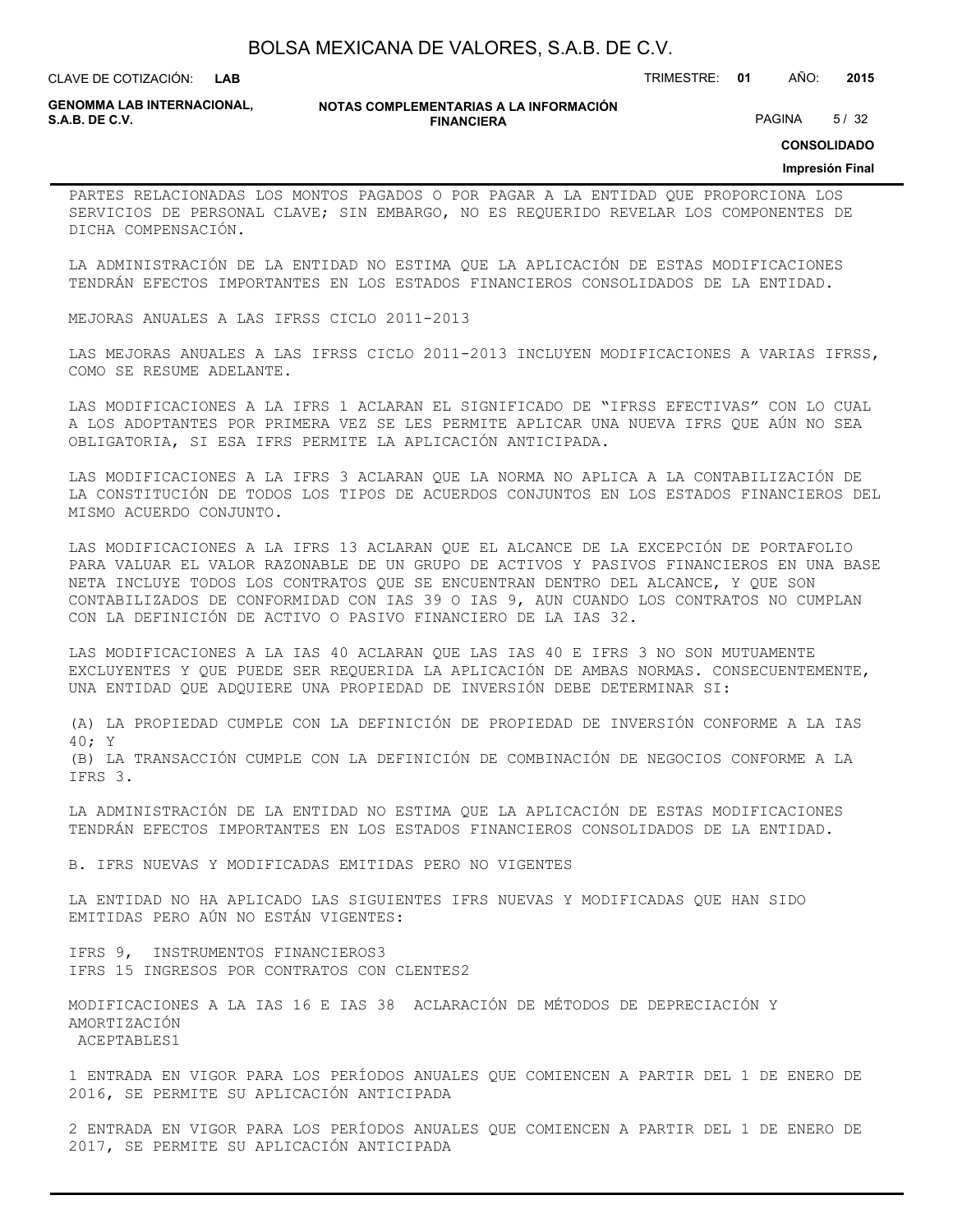**LAB**

CLAVE DE COTIZACIÓN: TRIMESTRE: **01** AÑO: **2015**

**GENOMMA LAB INTERNACIONAL,**

#### **NOTAS COMPLEMENTARIAS A LA INFORMACIÓN FINANCIERA S.A.B. DE C.V.** PAGINA 6 / 32

**CONSOLIDADO**

## **Impresión Final**

3 ENTRADA EN VIGOR PARA LOS PERÍODOS ANUALES QUE COMIENCEN A PARTIR DEL 1 DE ENERO DE 2018, SE PERMITE SU APLICACIÓN ANTICIPADA

#### IFRS 9, INSTRUMENTOS FINANCIEROS

LA IFRS 9 EMITIDA EN NOVIEMBRE DE 2009 INTRODUCE NUEVOS REQUERIMIENTOS PARA LA CLASIFICACIÓN Y MEDICIÓN DE ACTIVOS FINANCIEROS. LA IFRS 9 FUE POSTERIORMENTE MODIFICADA EN OCTUBRE DE 2010 PARA INCLUIR REQUERIMIENTOS PARA LA CLASIFICACIÓN Y MEDICIÓN DE PASIVOS FINANCIEROS Y PARA SU BAJA, Y EN NOVIEMBRE DE 2013 PARA INCLUIR NUEVOS REQUERIMIENTOS GENERALES PARA CONTABILIDAD DE COBERTURAS. OTRAS MODIFICACIONES A LA IFRS 9 FUERON EMITIDAS EN JULIO DE 2014 PRINCIPALMENTE PARA INCLUIR A) REQUERIMIENTOS DE DETERIORO PARA ACTIVOS FINANCIEROS Y B) MODIFICACIONES LIMITADAS PARA LOS REQUERIMIENTOS DE CLASIFICACIÓN Y MEDICIÓN AL INTRODUCIR LA CATEGORÍA DE MEDICIÓN DE 'VALOR RAZONABLE A TRAVÉS DE OTROS RESULTADOS INTEGRALES' ("FVTOCI", POR SUS SIGLAS EN INGLÉS) PARA ALGUNOS INSTRUMENTOS SIMPLES DE DEUDA.

LOS PRINCIPALES REQUERIMIENTOS DE LA IFRS 9 SE DESCRIBEN A CONTINUACIÓN:

• LA IFRS 9 REQUIERE QUE TODOS LOS ACTIVOS FINANCIEROS RECONOCIDOS QUE ESTÉN DENTRO DEL ALCANCE DE IAS 39, INSTRUMENTOS FINANCIEROS: RECONOCIMIENTO Y MEDICIÓN SEAN MEDIDOS POSTERIORMENTE A COSTO AMORTIZADO O A VALOR RAZONABLE. ESPECÍFICAMENTE, LAS INVERSIONES DE DEUDA EN UN MODELO DE NEGOCIOS CUYO OBJETIVO ES COBRAR LOS FLUJOS DE EFECTIVO CONTRACTUALES Y QUE TENGAN FLUJOS DE EFECTIVO CONTRACTUALES QUE SEAN EXCLUSIVAMENTE PAGOS DE CAPITAL E INTERESES SOBRE EL CAPITAL EN CIRCULACIÓN GENERALMENTE SE MIDEN A COSTO AMORTIZADO AL FINAL DE LOS PERIODOS CONTABLES POSTERIORES. LOS INSTRUMENTOS DE DEUDA MANTENIDOS EN UN MODELO DE NEGOCIOS CUYO OBJETIVO ES ALCANZADO MEDIANTE LA COBRANZA DE LOS FLUJOS DE EFECTIVO Y LA VENTA DE ACTIVOS FINANCIEROS, Y QUE TENGAN TÉRMINOS CONTRACTUALES PARA LOS ACTIVOS FINANCIEROS QUE DAN ORIGEN A FECHAS ESPECÍFICAS PARA PAGOS ÚNICAMENTE DE PRINCIPAL E INTERESES DEL MONTO PRINCIPAL, SON MEDIDOS A FVTOCI. TODAS LAS DEMÁS INVERSIONES DE DEUDA Y DE CAPITAL SE MIDEN A SUS VALORES RAZONABLES AL FINAL DE LOS PERIODOS CONTABLES POSTERIORES. ADICIONALMENTE, BAJO IFRS 9, LAS COMPAÑÍAS PUEDEN HACER LA ELECCIÓN IRREVOCABLE DE PRESENTAR LOS CAMBIOS POSTERIORES EN EL VALOR RAZONABLE DE UNA INVERSIÓN DE CAPITAL (QUE NO ES MANTENIDA CON FINES DE NEGOCIACIÓN) EN OTROS RESULTADOS INTEGRALES, CON INGRESOS POR DIVIDENDOS GENERALMENTE RECONOCIDOS EN LA UTILIDAD NETA DEL AÑO.

• EN CUANTO A LOS PASIVOS FINANCIEROS DESIGNADOS A VALOR RAZONABLE A TRAVÉS DE RESULTADOS, LA IFRS 9 REQUIERE QUE EL MONTO DEL CAMBIO EN EL VALOR RAZONABLE DEL PASIVO FINANCIERO ATRIBUIBLE A CAMBIOS EN EL RIESGO DE CRÉDITO DE DICHO PASIVO SEA PRESENTADO EN OTROS RESULTADOS INTEGRALES, SALVO QUE EL RECONOCIMIENTO DE LOS EFECTOS DE LOS CAMBIOS EN EL RIESGO DE CRÉDITO DEL PASIVO QUE SEA RECONOCIDO EN OTROS RESULTADOS INTEGRALES CREARA O INCREMENTARA UNA DISCREPANCIA CONTABLE EN EL ESTADO DE RESULTADOS. LOS CAMBIOS EN EL VALOR RAZONABLE ATRIBUIBLES AL RIESGO DE CRÉDITO DEL PASIVO FINANCIERO NO SE RECLASIFICAN POSTERIORMENTE AL ESTADO DE RESULTADOS. ANTERIORMENTE, CONFORME A IAS 39, EL MONTO COMPLETO DEL CAMBIO EN EL VALOR RAZONABLE DEL PASIVO FINANCIERO DESIGNADO COMO A VALOR RAZONABLE A TRAVÉS DE RESULTADOS SE PRESENTABA EN EL ESTADO DE RESULTADOS.

• EN RELACIÓN CON EL DETERIORO DE ACTIVOS FINANCIEROS, LA IFRS 9 REQUIERE SEA UTILIZADO EL MODELO DE PÉRDIDAS CREDITICIAS ESPERADAS, EN LUGAR DE LAS PÉRDIDAS CREDITICIAS INCURRIDAS COMO LO INDICA LA IAS 39. EL MODELO DE PÉRDIDAS CREDITICIAS INCURRIDAS REQUIERE QUE LA ENTIDAD RECONOZCA EN CADA PERIODO DE REPORTE LAS PÉRDIDAS CREDITICIAS ESPERADAS Y LOS CAMBIOS EN EL RIESGO DE CRÉDITO DESDE EL RECONOCIMIENTO INICIAL. EN OTRAS PALABRAS, NO ES NECESARIO ESPERAR A QUE OCURRA UNA AFECTACIÓN EN LA CAPACIDAD CREDITICIA PARA RECONOCER LA PÉRDIDA.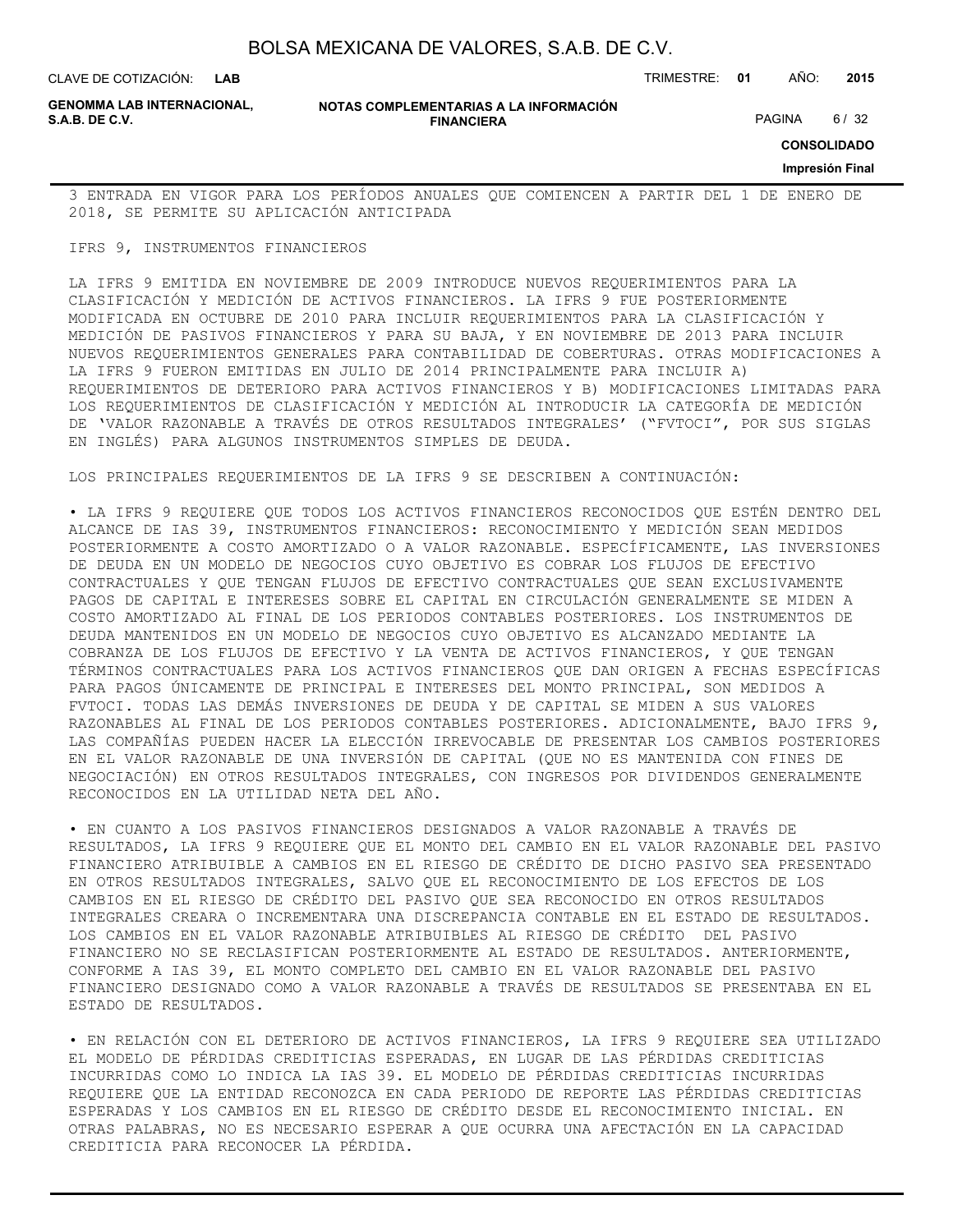| BOLSA MEXICANA DE VALORES, S.A.B. DE C.V. |  |  |
|-------------------------------------------|--|--|
|-------------------------------------------|--|--|

CLAVE DE COTIZACIÓN: TRIMESTRE: **01** AÑO: **2015 LAB**

**GENOMMA LAB INTERNACIONAL,**

**NOTAS COMPLEMENTARIAS A LA INFORMACIÓN FINANCIERA**

PAGINA 7 / 32

**CONSOLIDADO**

#### **Impresión Final**

• LOS REQUERIMIENTOS DE CONTABILIDAD DE COBERTURA TIENE TRES MECANISMOS DE CONTABILIDAD DE COBERTURAS DISPONIBLES ACTUALMENTE EN LA IAS 39. CONFORME A LA IFRS 9, SE HA INTRODUCIDO UNA MAYOR FLEXIBILIDAD PARA LOS TIPOS DE INSTRUMENTOS PARA CALIFICAR EN CONTABILIDAD DE COBERTURAS, ESPECÍFICAMENTE AMPLIANDO LOS TIPOS DE INSTRUMENTOS QUE CALIFICAN Y LOS TIPOS DE LOS COMPONENTES DE RIESGO DE PARTIDAS NO FINANCIERAS QUE SON ELEGIBLES PARA CONTABILIDAD DE COBERTURA. ADICIONALMENTE, LAS PRUEBAS DE EFECTIVIDAD HAN SIDO REVISADAS Y REMPLAZADAS CON EL CONCEPTO DE 'RELACIÓN ECONÓMICA'. EN ADELANTE NO SERÁ REQUERIDA LA EVALUACIÓN RETROSPECTIVA DE LA EFECTIVIDAD, Y SE HAN INTRODUCIDO REQUERIMIENTOS DE REVELACIONES MEJORADAS PARA LA ADMINISTRACIÓN DE RIESGOS DE LA ENTIDAD.

LA ADMINISTRACIÓN DE LA ENTIDAD ANTICIPA QUE LA APLICACIÓN DE LA IFRS 9 PUEDA TENER UN IMPACTO IMPORTANTE EN LOS MONTOS REPORTADOS CON RESPECTO A LOS ACTIVOS Y PASIVOS FINANCIEROS DE LA ENTIDAD. SIN EMBARGO, NO ES PRÁCTICO PROPORCIONAR UN ESTIMADO RAZONABLE DE DICHO EFECTO HASTA QUE SE HAYA COMPLETADO UNA REVISIÓN DETALLADA.

IFRS 15 INGRESOS DE CONTRATOS CON CLIENTES

EN MAYO DE 2014 SE EMITIÓ LA IFRS 15 QUE ESTABLECE UN SOLO MODELO INTEGRAL PARA SER UTILIZADO POR LAS ENTIDADES EN LA CONTABILIZACIÓN DE INGRESOS PROVENIENTES DE CONTRATOS CON CLIENTES. CUANDO ENTRE EN VIGOR LA IFRS 15 REMPLAZARÁ LAS GUÍAS DE RECONOCIMIENTO DE INGRESO ACTUALES INCLUIDAS EN LA IAS 18 INGRESOS, IAS 11 CONTRATOS DE CONSTRUCCIÓN, ASÍ COMO SUS INTERPRETACIONES.

EL PRINCIPIO BÁSICO DE LA IFRS 15 ES QUE UNA ENTIDAD DEBE RECONOCER LOS INGRESOS QUE REPRESENTEN LA TRANSFERENCIA PROMETIDA DE BIENES O SERVICIOS A LOS CLIENTES POR LOS MONTOS QUE REFLEJEN LAS CONTRAPRESTACIONES QUE LA ENTIDAD ESPERA RECIBIR A CAMBIO DE DICHOS BIENES O SERVICIOS. ESPECÍFICAMENTE, LA NORMA INTRODUCE UN ENFOQUE DE CINCO PASOS PARA RECONOCER LOS INGRESOS:

PASO 1: IDENTIFICACIÓN DEL CONTRATO O CONTRATOS CON EL CLIENTE PASO 2: IDENTIFICAR LAS OBLIGACIONES DE DESEMPEÑO EN EL CONTRATO; PASO 3: DETERMINAR EL PRECIO DE LA TRANSACCIÓN; PASO 4: ASIGNAR EL PRECIO DE LA TRANSACCIÓN A CADA OBLIGACIÓN DE DESEMPEÑO EN EL CONTRATO; PASO 5: RECONOCER EL INGRESO CUANDO LA ENTIDAD SATISFAGA LA OBLIGACIÓN DE DESEMPEÑO.

CONFORME A IFRS 15, UNA ENTIDAD RECONOCE EL INGRESO CUANDO SE SATISFACE LA OBLIGACIÓN ES DECIR, CUANDO EL 'CONTROL' DE LOS BIENES O LOS SERVICIOS SUBYACENTES DE LA OBLIGACIÓN DE DESEMPEÑO HA SIDO TRANSFERIDO AL CLIENTE. ASIMISMO SE HAN INCLUIDO GUÍAS EN LA IFRS 15 PARA HACER FRENTE A SITUACIONES ESPECÍFICAS. ADEMÁS, SE INCREMENTA LA CANTIDAD DE REVELACIONES REQUERIDAS.

LA ADMINISTRACIÓN DE LA ENTIDAD ESTIMA QUE LA APLICACIÓN DE LA IFRS 15 EN EL FUTURO PODRÍA TENER ALGÚN EFECTO IMPORTANTE EN LOS MONTOS REPORTADOS Y REVELACIONES HECHAS EN LOS ESTADOS FINANCIEROS CONSOLIDADOS DE LA ENTIDAD. SIN EMBARGO, NO ES PRÁCTICO PROPORCIONAR UN ESTIMADO RAZONABLE DE DICHO EFECTO HASTA QUE LA ENTIDAD HAYA REALIZADO UNA REVISIÓN DETALLADA.

MODIFICACIONES A LA IFRS 11 CONTABILIZACIÓN DE ADQUISICIÓN DE PARTICIPACIONES EN OPERACIONES CONJUNTAS

LAS MODIFICACIONES A LA IFRS 11 PROPORCIONAN UNA GUÍA EN COMO CONTABILIZAR LA ADQUISICIÓN DE UNA OPERACIÓN CONJUNTA QUE CONSTITUYE UN NEGOCIO COMO SE DEFINE EN LA IFRS 3 COMBINACIÓN DE NEGOCIOS. ESPECÍFICAMENTE, LAS MODIFICACIONES ESTABLECEN QUE SE DEBEN APLICAR LOS REQUERIMIENTOS PARA LA CONTABILIZACIÓN DE COMBINACIÓN DE NEGOCIOS DE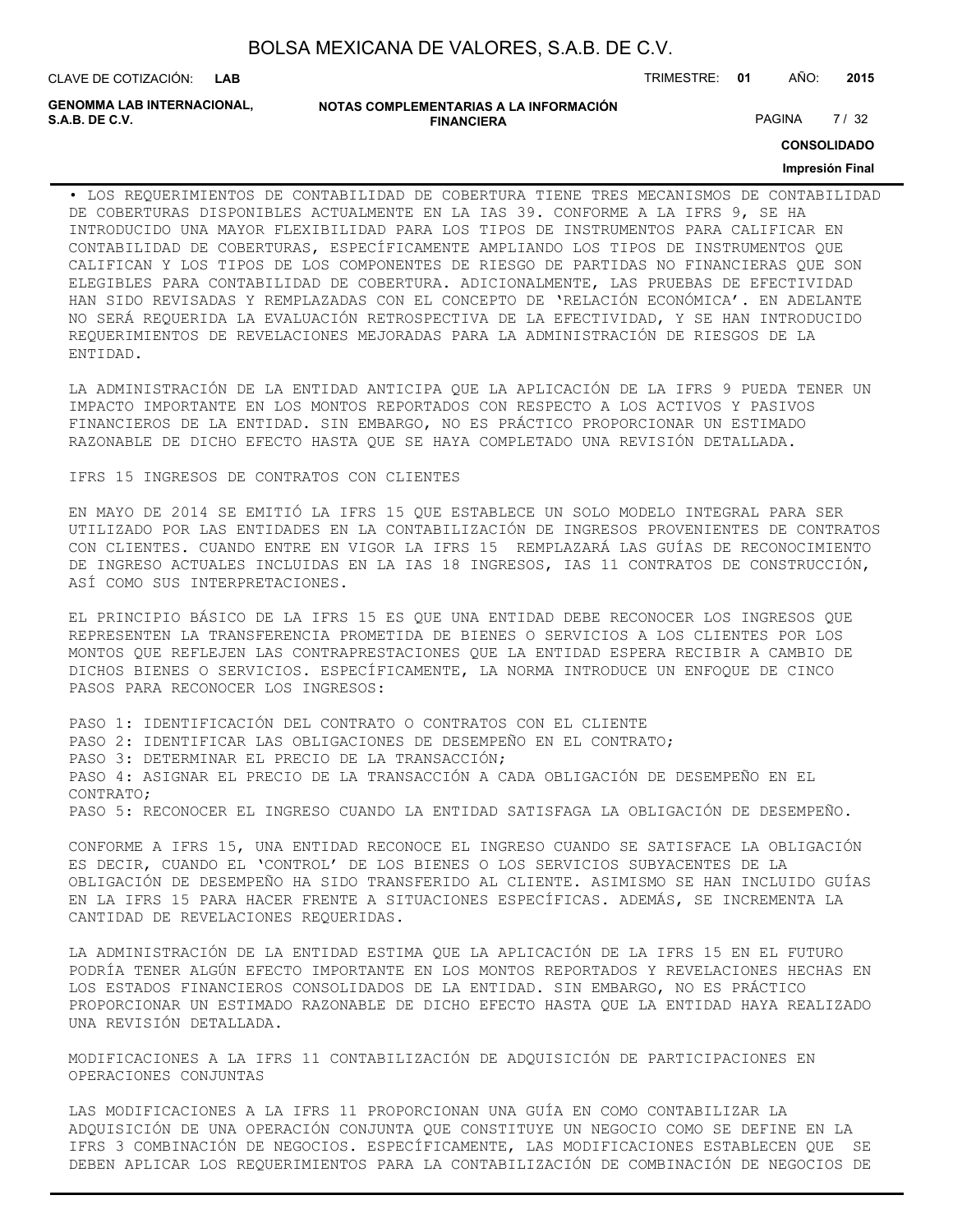**LAB**

CLAVE DE COTIZACIÓN: TRIMESTRE: **01** AÑO: **2015**

**GENOMMA LAB INTERNACIONAL,**

**NOTAS COMPLEMENTARIAS A LA INFORMACIÓN FINANCIERA S.A.B. DE C.V.** PAGINA 8 / 32

**CONSOLIDADO**

## **Impresión Final**

LA IFRS 3 Y OTRAS NORMAS (POR EJEMPLO, IAS 36 DETERIORO DE ACTIVOS EN RELACIÓN CON LAS PRUEBAS DE DETERIORO DE LAS UNIDADES GENERADORAS DE EFECTIVO A LAS CUALES SE LE ASIGNÓ CRÉDITO MERCANTIL EN UNA OPERACIÓN CONJUNTA). LOS MISMOS REQUERIMIENTOS DEBEN APLICAR EN LA CONSTITUCIÓN DE UNA OPERACIÓN CONJUNTA SI Y SOLO SÍ, UN NEGOCIO EXISTENTE ES CONTRIBUIDO A LA OPERACIÓN CONJUNTA POR UNA DE LAS PARTES PARTICIPANTES DE LA OPERACIÓN CONJUNTA.

SE REQUIERE INCLUIR TAMBIÉN INFORMACIÓN RELEVANTE REQUERIDA POR LA IFRS 3 Y OTRAS NORMAS RELATIVAS A LA COMBINACIÓN DE NEGOCIOS.

LAS MODIFICACIONES A LA IFRS 11 APLICAN PROSPECTIVAMENTE PARA PERIODOS ANUALES QUE INICIAN EL 1 DE ENERO DE 2016 O POSTERIORMENTE.

LA ADMINISTRACIÓN DE LA ENTIDAD ESTIMA QUE LA APLICACIÓN DE ESTAS MODIFICACIONES A LA IFRS 11 TENDRÁN EFECTOS IMPORTANTES EN LOS ESTADOS FINANCIEROS CONSOLIDADOS DE LA ENTIDAD.

MODIFICACIONES A LA IAS 16, IAS 38 MÉTODOS ACEPTABLES DE DEPRECIACIÓN Y AMORTIZACIÓN

LAS MODIFICACIONES A LA IAS 16 PROHÍBEN A LAS ENTIDADES USAR UN MÉTODO BASADO EN INGRESOS PARA LA DEPRECIACIÓN DE INMUEBLES, PROPIEDADES Y EQUIPO. LAS MODIFICACIONES A LA IAS 38 INTRODUCEN UNA PRESUNCIÓN REFUTABLE QUE LOS INGRESOS NO SON UNA BASE APROPIADA PARA AMORTIZAR UN ACTIVO INTANGIBLE. LA PRESUNCIÓN SOLAMENTE PUEDE SER REFUTADA EN LAS SIGUIENTES DOS CIRCUNSTANCIAS LIMITADAS:

A) CUANDO EL ACTIVO INTANGIBLE SE EXPRESA COMO UNA MEDIDA DEL INGRESO; O

B) CUANDO PUEDES SER DEMOSTRADO QUE LOS INGRESOS Y EL CONSUMO DE LOS BENEFICIOS ECONÓMICOS DEL INTANGIBLE ESTÁN ALTAMENTE CORRELACIONADOS.

LAS MODIFICACIONES APLICAN PROSPECTIVAMENTE PARA PERIODOS ANUALES QUE INICIAN EL 1 DE ENERO DE 2016 O POSTERIORMENTE. ACTUALMENTE LA ENTIDAD UTILIZA EL MÉTODO DE LÍNEA RECTA PARA LA DEPRECIACIÓN Y AMORTIZACIÓN DE SU PROPIEDAD, PLANTA Y EQUIPO Y ACTIVOS INTANGIBLES, RESPECTIVAMENTE. LA ADMINISTRACIÓN DE LA ENTIDAD CONSIDERA QUE EL MÉTODO DE LÍNEA RECTA ES EL MÉTODO MÁS APROPIADO PARA REFLEJAR EL CONSUMO DE LOS BENEFICIOS ECONÓMICOS INHERENTES EN LOS ACTIVOS RESPECTIVOS, POR LO TANTO, LA ADMINISTRACIÓN DE LA ENTIDAD NO ESTIMA QUE LA APLICACIÓN DE ESTAS MODIFICACIONES A LA IAS 16 E IAS 38 TENGAN EFECTOS IMPORTANTES EN LOS ESTADOS FINANCIEROS CONSOLIDADOS DE LA ENTIDAD.

#### 3. PRINCIPALES POLÍTICAS CONTABLES

## A. DECLARACIÓN DE CUMPLIMIENTO

LOS ESTADOS FINANCIEROS CONSOLIDADOS DE LA ENTIDAD HAN SIDO PREPARADOS DE ACUERDO CON LAS IFRSS EMITIDAS POR EL CONSEJO DE NORMAS INTERNACIONALES DE CONTABILIDAD (IASB).

#### B. BASES DE MEDICIÓN

LOS ESTADOS FINANCIEROS CONSOLIDADOS DE LA ENTIDAD HAN SIDO PREPARADOS SOBRE LA BASE DE COSTO HISTÓRICO EXCEPTO POR CIERTOS INSTRUMENTOS FINANCIEROS, QUE SE VALÚAN A SUS VALORES RAZONABLES AL CIERRE DE CADA PERIODO, COMO SE EXPLICA EN LAS POLÍTICAS CONTABLES INCLUIDAS MÁS ADELANTE.

## I. COSTO HISTÓRICO

EL COSTO HISTÓRICO GENERALMENTE SE BASA EN EL VALOR RAZONABLE DE LA CONTRAPRESTACIÓN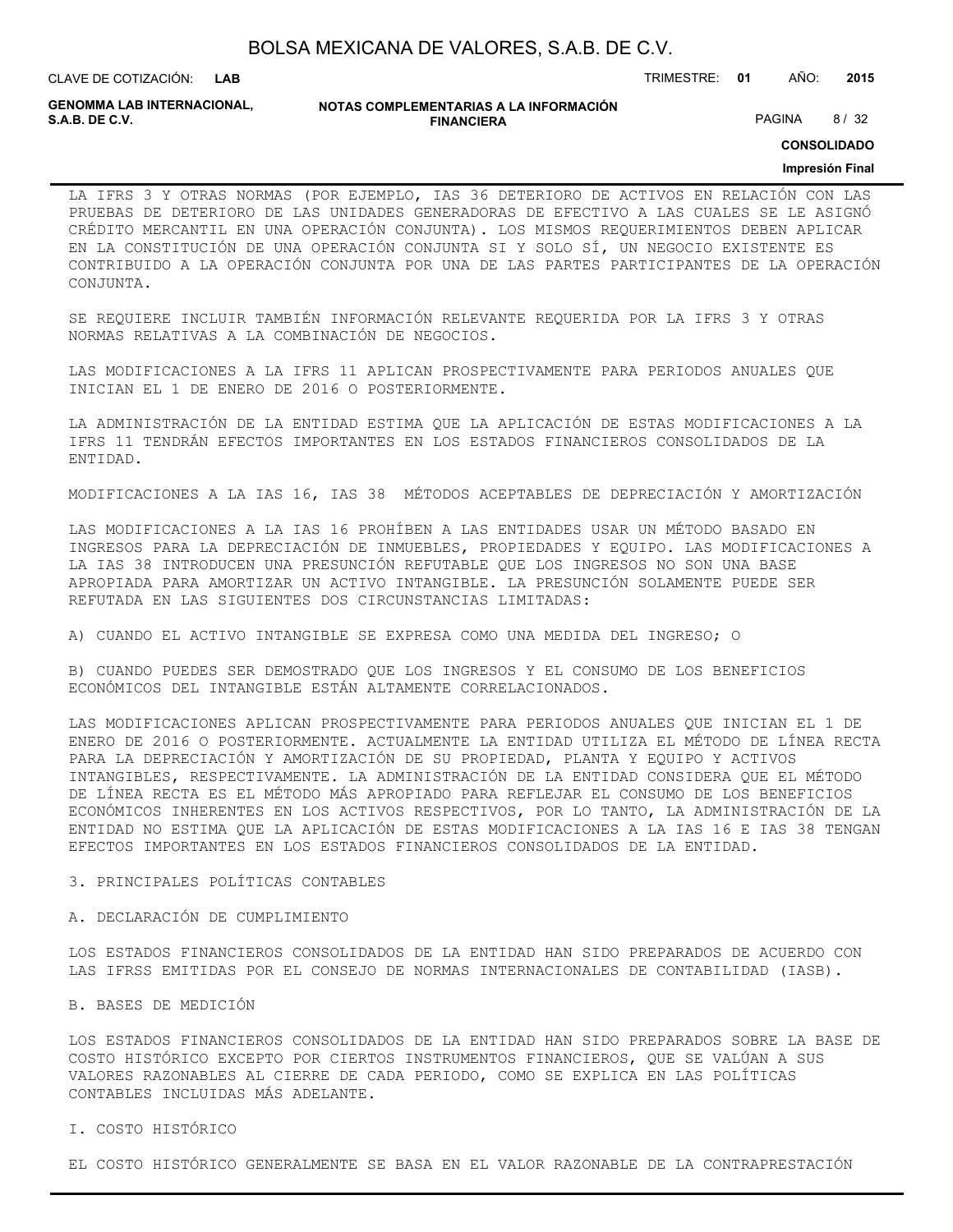CLAVE DE COTIZACIÓN: TRIMESTRE: **01** AÑO: **2015 LAB**

**GENOMMA LAB INTERNACIONAL,**

**NOTAS COMPLEMENTARIAS A LA INFORMACIÓN FINANCIERA S.A.B. DE C.V.** PAGINA 9/32

**CONSOLIDADO**

**Impresión Final**

ENTREGADA A CAMBIO DE ACTIVOS.

#### II. VALOR RAZONABLE

EL VALOR RAZONABLE SE DEFINE COMO EL PRECIO QUE SE RECIBIRÍA POR VENDER UN ACTIVO O QUE SE PAGARÍA POR TRANSFERIR UN PASIVO EN UNA TRANSACCIÓN ORDENADA ENTRE PARTICIPANTES EN EL MERCADO A LA FECHA DE VALUACIÓN. INDEPENDIENTEMENTE DE SI ESE PRECIO ES OBSERVABLE O ESTIMADO UTILIZANDO DIRECTAMENTE OTRA TÉCNICA DE VALUACIÓN. AL ESTIMAR EL VALOR RAZONABLE DE UN ACTIVO O UN PASIVO, LA ENTIDAD TIENE EN CUENTA LAS CARACTERÍSTICAS DEL ACTIVO O PASIVO, SI LOS PARTICIPANTES DEL MERCADO TOMARÍAN ESAS CARACTERÍSTICAS AL MOMENTO DE FIJAR EL PRECIO DEL ACTIVO O PASIVO EN LA FECHA DE MEDICIÓN. EL VALOR RAZONABLE PARA PROPÓSITOS DE MEDICIÓN Y / O REVELACIÓN DE ESTOS ESTADOS FINANCIEROS CONSOLIDADOS SE DETERMINA DE FORMA TAL, A EXCEPCIÓN DE LAS TRANSACCIONES CON PAGOS BASADOS EN ACCIONES QUE ESTÁN DENTRO DEL ALCANCE DE LA IFRS 2, LAS OPERACIONES DE ARRENDAMIENTO QUE ESTÁN DENTRO DEL ALCANCE DE LA IAS 17, Y LAS MODIFICACIONES QUE TIENEN ALGUNAS SIMILITUDES CON VALOR RAZONABLE, PERO NO ES UN VALOR RAZONABLE, TALES COMO EL VALOR NETO DE REALIZACIÓN DE LA IAS 2 O EL VALOR EN USO DE LA IAS 36.

ADEMÁS, PARA EFECTOS DE INFORMACIÓN FINANCIERA, LAS MEDICIONES DE VALOR RAZONABLE SE CLASIFICAN EN EL NIVEL 1, 2 Ó 3 CON BASE EN AL GRADO EN QUE SE INCLUYEN DATOS DE ENTRADA OBSERVABLES EN LAS MEDICIONES Y SU IMPORTANCIA EN LA DETERMINACIÓN DEL VALOR RAZONABLE EN SU TOTALIDAD, LAS CUALES SE DESCRIBEN DE LA SIGUIENTE MANERA:

• NIVEL 1 - SE CONSIDERAN PRECIOS DE COTIZACIÓN EN UN MERCADO ACTIVO PARA ACTIVOS O PASIVOS IDÉNTICOS;

• NIVEL 2 - DATOS DE ENTRADA OBSERVABLES DISTINTOS DE LOS PRECIOS DE COTIZACIÓN DEL NIVEL 1, SEA DIRECTA O INDIRECTAMENTE,

• NIVEL 3 - CONSIDERA DATOS DE ENTRADA NO OBSERVABLES.

C. BASES DE CONSOLIDACIÓN DE ESTADOS FINANCIEROS

LOS ESTADOS FINANCIEROS CONSOLIDADOS INCLUYEN LOS DE GENOMMA LAB Y LOS DE SUS SUBSIDIARIAS EN LAS QUE TIENE CONTROL. EL CONTROL SE OBTIENE CUANDO LA ENTIDAD CUMPLE CON LOS SIGUIENTES SUPUESTOS: A) TIENE PODER SOBRE LA ENTIDAD, B) ESTÁ EXPUESTO, O TIENE LOS DERECHOS A LOS RETORNOS VARIABLES DERIVADOS DE SU PARTICIPACIÓN EN DICHA ENTIDAD Y C) TIENE LA CAPACIDAD DE AFECTAR TALES RENDIMIENTOS A TRAVÉS DE SU PODER SOBRE LA ENTIDAD EN QUE INVIERTE. LA PARTICIPACIÓN ACCIONARIA EN SU CAPITAL SOCIAL SE MUESTRA A CONTINUACIÓN:

|                |      | PARTICIPACION |           |
|----------------|------|---------------|-----------|
| <b>ENTIDAD</b> | 2015 |               | ACTIVIDAD |

MÉXICO – GENOMMA LABORATORIES MÉXICO, S. A. DE C. V. 100% 100% INVESTIGACIÓN Y DESARROLLO DE PRODUCTOS OTC Y PC GRUPO COMERCIAL E INDUSTRIAL MARZAM, S. A. DE C. V. Y SUBSIDIARIAS (1) 100% 100% DISTRIBUCIÓN DE PRODUCTOS FARMACÉUTICOS, ARTÍCULOS PARA LA SALUD Y BELLEZA TELEVISION PRODUCTS RETAIL, S. A. DE C. V. 100% 100% PRESTACIÓN DE SERVICIOS PROFESIONALES MEDICINAS Y MEDICAMENTOS NACIONALES, S. A. DE C. V. 100% 100% VENTA DE MEDICAMENTOS GENÉRICOS INICIATIVAS DE ÉXITO, S. A. DE C. V. 100% 100% VENTA DE PRODUCTOS OTC Y PC AERO LAB, S. A. DE C. V. 100% 100% SERVICIOS DE TRANSPORTACIÓN AÉREA SERVICIOS LOGÍSTICOS GENOMMA, S. A. DE C. V. 100% 100% SERVICIOS LOGÍSTICOS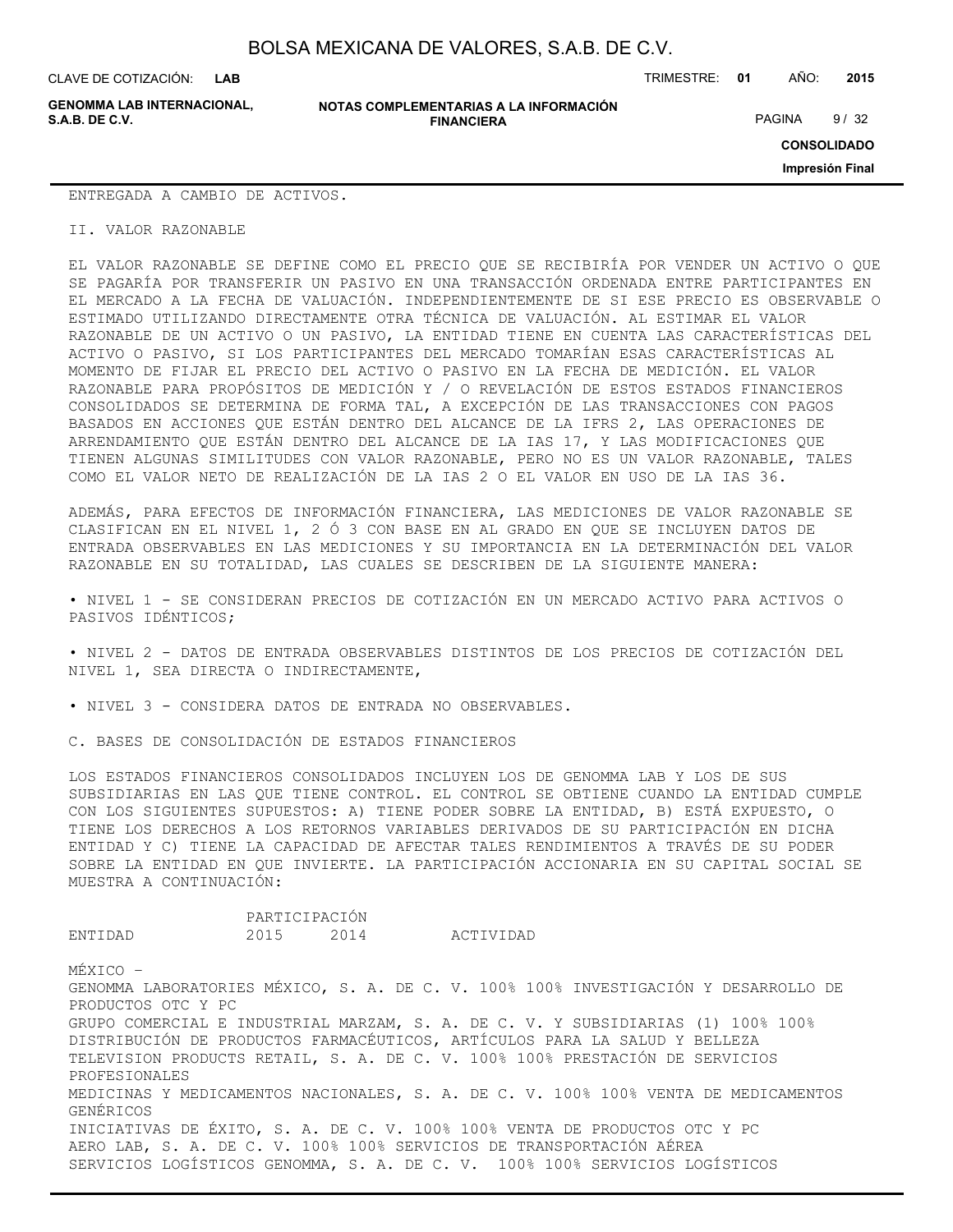**LAB**

CLAVE DE COTIZACIÓN: TRIMESTRE: **01** AÑO: **2015**

**GENOMMA LAB INTERNACIONAL,**

**NOTAS COMPLEMENTARIAS A LA INFORMACIÓN FINANCIERA S.A.B. DE C.V.** PAGINA 10 / 32

**CONSOLIDADO**

**Impresión Final**

INTERNACIONAL –

GENOMMA LAB USA, INC. 100 100% VENTA DE PRODUCTOS OTC Y PC LAB BRANDS INTERNATIONAL, LLC 70% 70% INVESTIGACIÓN Y DESARROLLO DE PRODUCTOS OTC Y PC GENOMMA LAB CENTROAMÉRICA, S. A. 100% 100% PRESTACIÓN DE SERVICIOS PROFESIONALES GENOMMA LAB PERÚ, S. A. 100% 100% VENTA DE PRODUCTOS OTC Y PC GENOMMA LAB CHILE, S. A. 100% 100% VENTA DE PRODUCTOS OTC Y PC GENOMMA LAB ECUADOR, S. A. 100% 100% VENTA DE PRODUCTOS OTC Y PC GENOMMA LABORATORIES ARGENTINA, S. A. 85% 85% VENTA DE PRODUCTOS OTC Y PC GENOMMA LAB COLOMBIA, LTDA 100% 100% VENTA DE PRODUCTOS OTC Y PC GENOMMA LABORATORIES DO BRASIL, LTDA Y SUBSIDIARIAS (2) 85% 85% VENTA DE PRODUCTOS OTC Y PC GENOMMA LAB DOMINICANA, S.R.L. 100% 100% VENTA DE PRODUCTOS OTC Y PC GENOMMA LABORATORIOS MÉDICOS, S. L. 100% 100% VENTA DE PRODUCTOS OTC Y PC THE DUTCH-LATEM ROYALTY COMPANY, B. V. 100% 100% INVESTIGACIÓN Y DESARROLLO DE PRODUCTOS OTC Y PC

(1) VER COMPRA DE GRUPO COMERCIAL E INDUSTRIAL MARZAM S.A. DE C.V. Y SUBSIDIARIAS (NOTA 5) (2) INCLUYE GENOMMA LABORATORIES PARAGUAY, S.R.L., GENOMMA LABORATORIES URUGUAY, S.R.L. Y GENOMMA LAB INDUSTRIA FARMAEUTICA, LTDA

LOS SALDOS Y OPERACIONES ENTRE LAS ENTIDADES CONSOLIDADAS HAN SIDO ELIMINADOS.

LAS PARTICIPACIONES NO CONTROLADORAS EN LAS SUBSIDIARIAS SE IDENTIFICAN DE MANERA SEPARADA RESPECTO A LAS INVERSIONES QUE LA ENTIDAD TIENE EN ELLAS. LAS PARTICIPACIONES NO CONTROLADORAS PUEDEN SER INICIALMENTE VALUADAS YA SEA A SU VALOR RAZONABLE O A LA PARTICIPACIÓN PROPORCIONAL DE LAS PARTICIPACIONES NO CONTROLADORAS SOBRE EL VALOR RAZONABLE DE LOS ACTIVOS NETOS IDENTIFICABLES DE LA ENTIDAD ADQUIRIDA. LA ELECCIÓN DE LA BASE DE VALUACIÓN SE HACE DE MANERA INDIVIDUAL POR CADA OPERACIÓN. POSTERIORMENTE A LA ADQUISICIÓN, EL VALOR EN LIBROS DE LAS PARTICIPACIONES CONTROLADORAS REPRESENTA EL IMPORTE DE DICHAS PARTICIPACIONES AL RECONOCIMIENTO INICIAL MÁS LA PORCIÓN DE LAS PARTICIPACIONES NO CONTROLADORAS POSTERIORES DEL ESTADO DE VARIACIONES EN EL CAPITAL CONTABLE. EL RESULTADO INTEGRAL SE ATRIBUYE A LAS PARTICIPACIONES NO CONTROLADORAS AÚN SI DA LUGAR A UN DÉFICIT EN ÉSTAS.

I. SUBSIDIARIAS - LAS SUBSIDIARIAS SON TODAS LAS ENTIDADES SOBRE LAS QUE LA ENTIDAD TIENE CONTROL AL CUMPLIR CON LAS TRES SIGUIENTES CARACTERÍSTICAS: A) TIENE PODER SOBRE LA ENTIDAD, B) ESTÁ EXPUESTO, O TIENE LOS DERECHOS A LOS RETORNOS VARIABLES DERIVADOS DE SU PARTICIPACIÓN EN DICHA ENTIDAD Y C) TIENE LA CAPACIDAD DE AFECTAR TALES RENDIMIENTOS A TRAVÉS DE SU PODER SOBRE LA ENTIDAD EN QUE INVIERTE. LA EXISTENCIA Y EFECTOS DE LOS DERECHOS POTENCIALES DE VOTO QUE SON ACTUALMENTE EJERCIBLES O CONVERTIBLES SE CONSIDERAN AL EVALUAR SI LA ENTIDAD CONTROLA A OTRA ENTIDAD. LAS SUBSIDIARIAS SE CONSOLIDAN DESDE LA FECHA EN QUE SU CONTROL SE TRANSFIERE A LA ENTIDAD, Y SE DEJAN DE CONSOLIDAR DESDE LA FECHA EN LA QUE SE PIERDE EL CONTROL.

LAS POLÍTICAS CONTABLES DE LAS SUBSIDIARIAS HAN SIDO MODIFICADAS CUANDO HA SIDO NECESARIO, PARA ASEGURAR QUE EXISTA UNA CONSISTENCIA CON LAS POLÍTICAS ADOPTADAS POR LA ENTIDAD.

II. ASOCIADA - LA ENTIDAD EJERCE INFLUENCIA SIGNIFICATIVA SOBRE TELEVISA CONSUMER PRODUCTS, LLP PERO NO CUMPLE CON LAS CONDICIONES NECESARIAS PARA EJERCER CONTROL. LA ENTIDAD MANTIENE UNA PARTICIPACIÓN ACCIONARIA DEL 49% DE LOS DERECHOS A VOTO. LA INVERSIÓN EN ASOCIADA SE RECONOCE INICIALMENTE AL COSTO HISTÓRICO Y POSTERIORMENTE A TRAVÉS DEL MÉTODO DE PARTICIPACIÓN.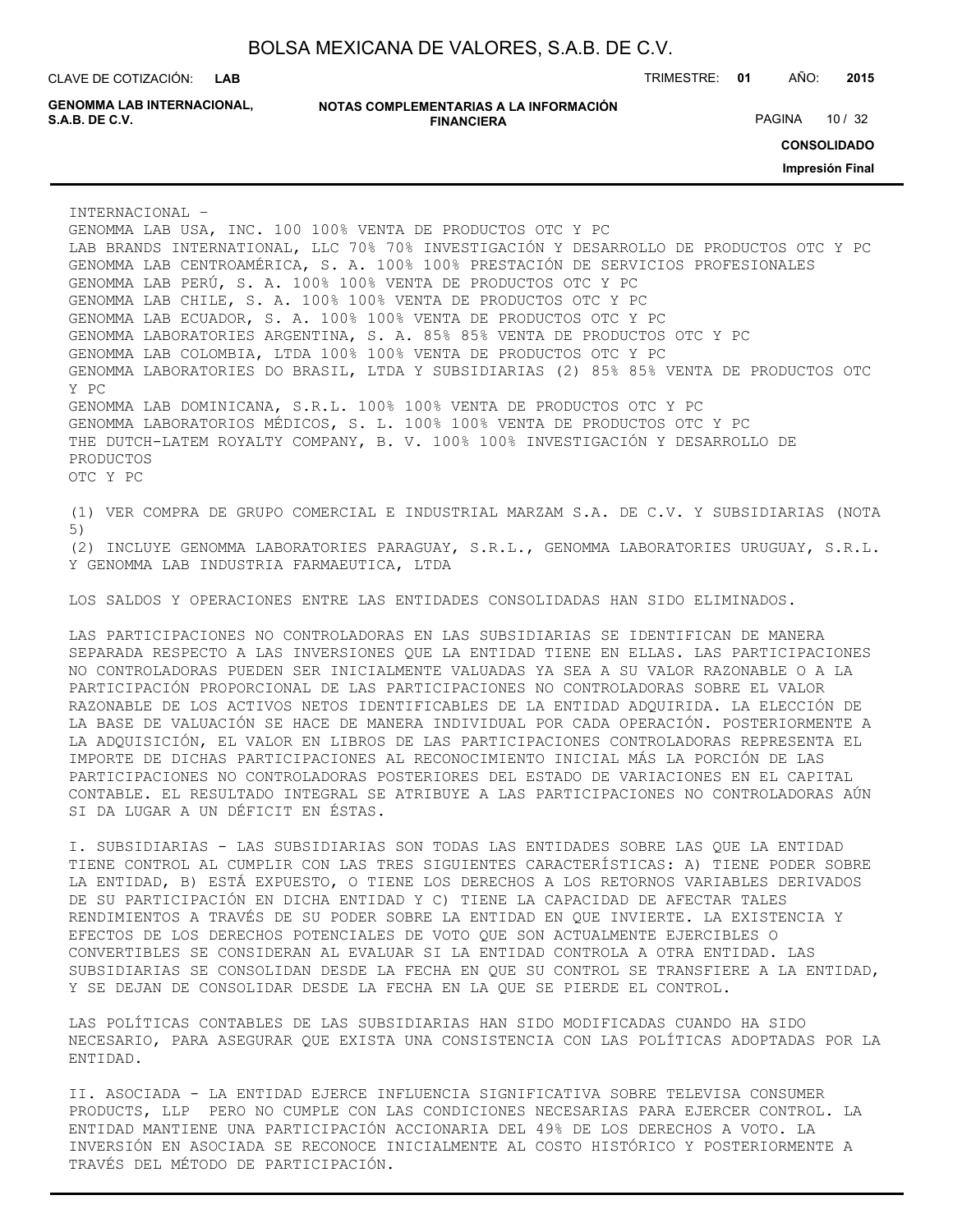**LAB**

CLAVE DE COTIZACIÓN: TRIMESTRE: **01** AÑO: **2015**

**GENOMMA LAB INTERNACIONAL,**

**NOTAS COMPLEMENTARIAS A LA INFORMACIÓN FINANCIERA**

PAGINA 11 / 32

**CONSOLIDADO**

**Impresión Final**

D. CONVERSIÓN DE ESTADOS FINANCIEROS DE OPERACIONES EXTRANJERAS - PARA CONSOLIDAR LOS ESTADOS FINANCIEROS DE SUBSIDIARIAS EXTRANJERAS, ÉSTOS SE MODIFICAN EN LA MONEDA DE REGISTRO PARA PRESENTARSE EN PESOS MEXICANOS, CONSIDERANDO LAS SIGUIENTES METODOLOGÍAS:

- LAS OPERACIONES EXTRANJERAS CUYA MONEDA DE REGISTRO Y FUNCIONAL ES LA MISMA, CONVIERTEN SUS ESTADOS FINANCIEROS UTILIZANDO LOS SIGUIENTES TIPOS DE CAMBIO:1) DE CIERRE PARA LOS ACTIVOS Y PASIVOS, 2) HISTÓRICO PARA EL CAPITAL CONTABLE Y 3) EL DE LA FECHA DE DEVENGAMIENTO PARA LOS INGRESOS, COSTOS Y GASTOS. LOS EFECTOS DE CONVERSIÓN SE REGISTRAN EN EL CAPITAL CONTABLE.

- LAS OPERACIONES EXTRANJERAS CUYA MONEDA FUNCIONAL NO ES LA MISMA CONVIERTEN SUS ESTADOS FINANCIEROS DE LA MONEDA DE REGISTRO A LA MONEDA FUNCIONAL, UTILIZANDO LOS SIGUIENTES TIPOS DE CAMBIO: 1) DE CIERRE PARA LOS ACTIVOS Y PASIVOS MONETARIOS, 2) HISTÓRICO PARA ACTIVOS NO MONETARIOS, PASIVOS NO MONETARIOS Y CAPITAL CONTABLE Y 3) EL DE LA FECHA DE DEVENGAMIENTO PARA LOS INGRESOS, COSTOS Y GASTOS, EXCEPTO LOS QUE PROVIENEN DE PARTIDAS NO MONETARIAS QUE SE CONVIERTEN AL TIPO DE CAMBIO HISTÓRICO DE LA PARTIDA NO MONETARIA; LOS EFECTOS DE CONVERSIÓN, SE REGISTRAN EN EL RESULTADO INTEGRAL DE FINANCIAMIENTO. POSTERIORMENTE, PARA CONVERTIR LOS ESTADOS FINANCIEROS DE LA MONEDA FUNCIONAL AL PESO MEXICANO, SE UTILIZAN LOS SIGUIENTES TIPOS DE CAMBIO:1) DE CIERRE PARA LOS ACTIVOS Y PASIVOS Y 2) HISTÓRICO PARA EL CAPITAL CONTABLE, Y 3) EL DE LA FECHA DE DEVENGAMIENTO PARA TODOS LOS INGRESOS, COSTOS Y GASTOS. LOS EFECTOS DE CONVERSIÓN SE REGISTRAN EN EL CAPITAL CONTABLE. EN EL CASO DE OPERACIONES EXTRANJERAS QUE OPERAN EN UN ENTORNO ECONÓMICO INFLACIONARIO, PRIMERO REEXPRESAN SUS ESTADOS FINANCIEROS EN MONEDA DE PODER ADQUISITIVO AL CIERRE DEL EJERCICIO, UTILIZANDO EL ÍNDICE DE PRECIOS DEL PAÍS DE ORIGEN DE LA MONEDA FUNCIONAL, Y POSTERIORMENTE LOS CONVIERTEN UTILIZANDO EL TIPO DE CAMBIO DE CIERRE PARA TODAS LAS PARTIDAS; LOS EFECTOS DE CONVERSIÓN, SE REGISTRAN EN EL CAPITAL CONTABLE.¬

LAS MONEDAS DE REGISTRO DE LAS OPERACIONES EXTRANJERAS Y LOS TIPOS DE CAMBIO UTILIZADOS EN LOS DIFERENTES PROCESOS DE CONVERSIÓN, SON COMO SIGUE:

ENTIDAD MONEDA DE REGISTRO TIPO DE CAMBIO PARA CONVERTIR DE MONEDA DE REGISTRO A MONEDA FUNCIONAL TIPO DE CAMBIO PARA CONVERTIR DE MONEDA FUNCIONAL A PESO MEXICANO

GENOMMA LAB USA, INC. DÓLAR ESTADOUNIDENSE 1.00 15.2427 LAB BRANDS INTERNATIONAL, LLC DÓLAR ESTADOUNIDENSE 1.00 15.2427 GENOMMA LAB CENTROAMÉRICA,S. A. DÓLAR ESTADOUNIDENSE 1.00 15.2427 GENOMMA LAB DOMINICANA, S. R. L. PESO DOMINICANO 0.0224 15.2427 GENOMMA LAB PERÚ, S. A. SOL 0.3234 15.2427 GENOMMA LAB CHILE, S. A. PESO CHILENO 0.0016 15.2427 GENOMMA LAB ECUADOR, S. A. DÓLAR ESTADOUNIDENSE 1.00 15.2427 GENOMMA LABORATORIES ARGENTINA, S. A. PESO ARGENTINO 0.1134 15.2427 GENOMMA LAB COLOMBIA, LTDA PESO COLOMBIANO 0.0004 15.2427 GENOMMA LABORATORIES DO BRASIL, LTDA REAL 0.3077 15.2427 GENOMMA LABORATORIOS MÉDICOS, S. L. EURO 1.0851 15.2427 THE DUTCH -LATEM ROYALTY COMPANY, B. V. DÓLAR ESTADOUNIDENSE 1.00 15.2427

LA MONEDA FUNCIONAL DE LA ENTIDAD ES EL PESO MEXICANO Y LA MONEDA FUNCIONAL DE LAS SUBSIDIARIAS DE LA ENTIDAD ES EL DÓLAR ESTADOUNIDENSE. DEBIDO A QUE LA ENTIDAD MANTIENE INVERSIONES EN SUBSIDIARIAS EN EL EXTRANJERO, CUYA MONEDA FUNCIONAL NO ES EL PESO MEXICANO, SE ENCUENTRA EXPUESTA A UN RIESGO DE CONVERSIÓN DE MONEDA EXTRANJERA. ASIMISMO, SE MANTIENEN ACTIVOS Y PASIVOS MONETARIOS DENOMINADOS EN DIVERSAS MONEDAS, PRINCIPALMENTE EL DÓLAR ESTADOUNIDENSE, Y EXISTE UNA EXPOSICIÓN AL RIESGO CAMBIARIO, ATRIBUIBLE A OPERACIONES COMERCIALES Y PROVEEDURÍA DE INSUMOS, DURANTE EL CURSO NORMAL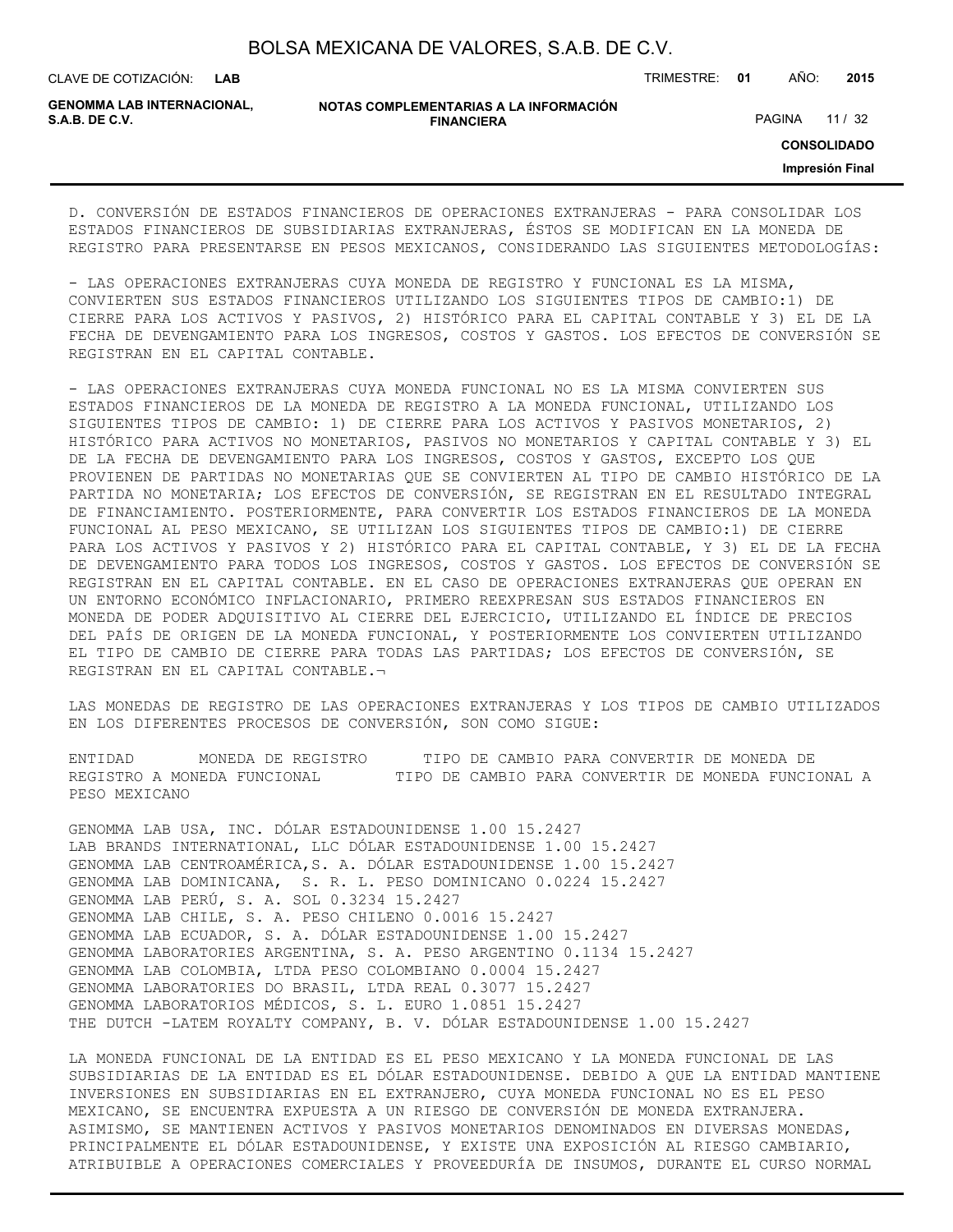**LAB**

CLAVE DE COTIZACIÓN: TRIMESTRE: **01** AÑO: **2015**

**GENOMMA LAB INTERNACIONAL,**

**NOTAS COMPLEMENTARIAS A LA INFORMACIÓN FINANCIERA**

PAGINA 12 / 32

**CONSOLIDADO**

**Impresión Final**

DEL NEGOCIO, ASÍ COMO POR LA POSICIÓN EN MONEDA EXTRANJERA.

E. ACTIVOS FINANCIEROS

LOS ACTIVOS FINANCIEROS SE RECONOCEN CUANDO LA ENTIDAD SE CONVIERTE EN UNA PARTE DE LAS DISPOSICIONES CONTRACTUALES DE LOS INSTRUMENTOS.

LOS ACTIVOS FINANCIEROS SE VALÚAN INICIALMENTE A SU VALOR RAZONABLE. LOS COSTOS DE LA TRANSACCIÓN QUE SON DIRECTAMENTE ATRIBUIBLES A LA ADQUISICIÓN O EMISIÓN DE ACTIVOS FINANCIEROS (DISTINTOS DE LOS ACTIVOS FINANCIEROS A VALOR RAZONABLE CON CAMBIOS EN RESULTADOS) SE SUMAN O REDUCEN DEL VALOR RAZONABLE DE LOS ACTIVOS FINANCIEROS, EN SU CASO, EN EL RECONOCIMIENTO INICIAL. LOS COSTOS DE TRANSACCIÓN DIRECTAMENTE ATRIBUIBLES A LA ADQUISICIÓN DE ACTIVOS FINANCIEROS A SU VALOR RAZONABLE CON CAMBIOS EN RESULTADOS SE RECONOCEN INMEDIATAMENTE EN RESULTADOS.

LOS ACTIVOS FINANCIEROS SE CLASIFICAN EN LAS SIGUIENTES CATEGORÍAS: ACTIVOS FINANCIEROS 'A VALOR RAZONABLE CON CAMBIOS A TRAVÉS DE RESULTADOS' COSTO AMORTIZADO, INVERSIONES 'CONSERVADAS AL VENCIMIENTO', ACTIVOS FINANCIEROS 'DISPONIBLES PARA SU VENTA' Y 'PRÉSTAMOS Y CUENTAS POR COBRAR'. LA CLASIFICACIÓN DEPENDE DE LA NATURALEZA Y PROPÓSITO DE LOS ACTIVOS FINANCIEROS Y SE DETERMINA AL MOMENTO DEL RECONOCIMIENTO INICIAL. A LA FECHA DE INFORME DE LOS ESTADOS FINANCIEROS CONSOLIDADOS, LA ENTIDAD SÓLO CONTABA CON INSTRUMENTOS FINANCIEROS CLASIFICADOS COMO PRÉSTAMOS Y CUENTAS POR COBRAR.

## - MÉTODO DE LA TASA DE INTERÉS EFECTIVA

EL MÉTODO DE TASA DE INTERÉS EFECTIVA ES UN MÉTODO PARA CALCULAR EL COSTO AMORTIZADO DE UN INSTRUMENTO FINANCIERO Y DE ASIGNACIÓN DEL INGRESO O COSTO FINANCIERO DURANTE EL PERIODO RELEVANTE. LA TASA DE INTERÉS EFECTIVA ES LA TASA QUE DESCUENTA LOS INGRESOS FUTUROS DE EFECTIVO ESTIMADOS (INCLUYENDO TODOS LOS HONORARIOS Y PUNTOS BASE PAGADOS O RECIBIDOS QUE FORMAN PARTE INTEGRAL DE LA TASA DE INTERÉS EFECTIVA, COSTOS DE LA TRANSACCIÓN Y OTRAS PRIMAS O DESCUENTOS) DURANTE LA VIDA ESPERADA DEL INSTRUMENTO DE ACTIVO O PASIVO DEUDA O, CUANDO ES APROPIADO, UN PERIODO MENOR, AL VALOR EN LIBROS NETO AL MOMENTO DEL RECONOCIMIENTO INICIAL.

LOS INGRESOS SE RECONOCEN CON BASE EN EL INTERÉS EFECTIVO PARA INSTRUMENTOS DE DEUDA DISTINTOS A AQUELLOS ACTIVOS FINANCIEROS CLASIFICADOS COMO A VALOR RAZONABLE CON CAMBIOS A TRAVÉS DE RESULTADOS.

# - PRÉSTAMOS Y CUENTAS POR COBRAR

LAS CUENTAS POR COBRAR A CLIENTES, PRÉSTAMOS Y OTRAS CUENTAS POR COBRAR CON PAGOS FIJOS O DETERMINABLES, QUE NO SE NEGOCIAN EN UN MERCADO ACTIVO, SE CLASIFICAN COMO PRÉSTAMOS Y CUENTAS POR COBRAR. LOS PRÉSTAMOS Y CUENTAS POR COBRAR SE VALÚAN AL COSTO AMORTIZADO USANDO EL MÉTODO DE INTERÉS EFECTIVO, MENOS CUALQUIER DETERIORO. LOS INGRESOS POR INTERESES SE RECONOCEN APLICANDO LA TASA DE INTERÉS EFECTIVA, EXCEPTO POR LAS CUENTAS POR COBRAR A CORTO PLAZO EN CASO DE QUE EL RECONOCIMIENTO DE INTERESES SEA POCO IMPORTANTE.

## - DETERIORO DE ACTIVOS FINANCIEROS

LOS ACTIVOS FINANCIEROS DISTINTOS A LOS ACTIVOS FINANCIEROS A VALOR RAZONABLE CON CAMBIOS A TRAVÉS DE RESULTADOS, SE SUJETAN A PRUEBAS PARA EFECTOS DE DETERIORO AL FINAL DE CADA PERIODO SOBRE EL CUAL SE INFORMA. SE CONSIDERA QUE LOS ACTIVOS FINANCIEROS ESTÁN DETERIORADOS, CUANDO EXISTE EVIDENCIA OBJETIVA QUE, COMO CONSECUENCIA DE UNO O MÁS EVENTOS QUE HAYAN OCURRIDO DESPUÉS DEL RECONOCIMIENTO INICIAL DEL ACTIVO FINANCIERO, LOS FLUJOS DE EFECTIVO FUTUROS ESTIMADOS DEL ACTIVO FINANCIERO HAN SIDO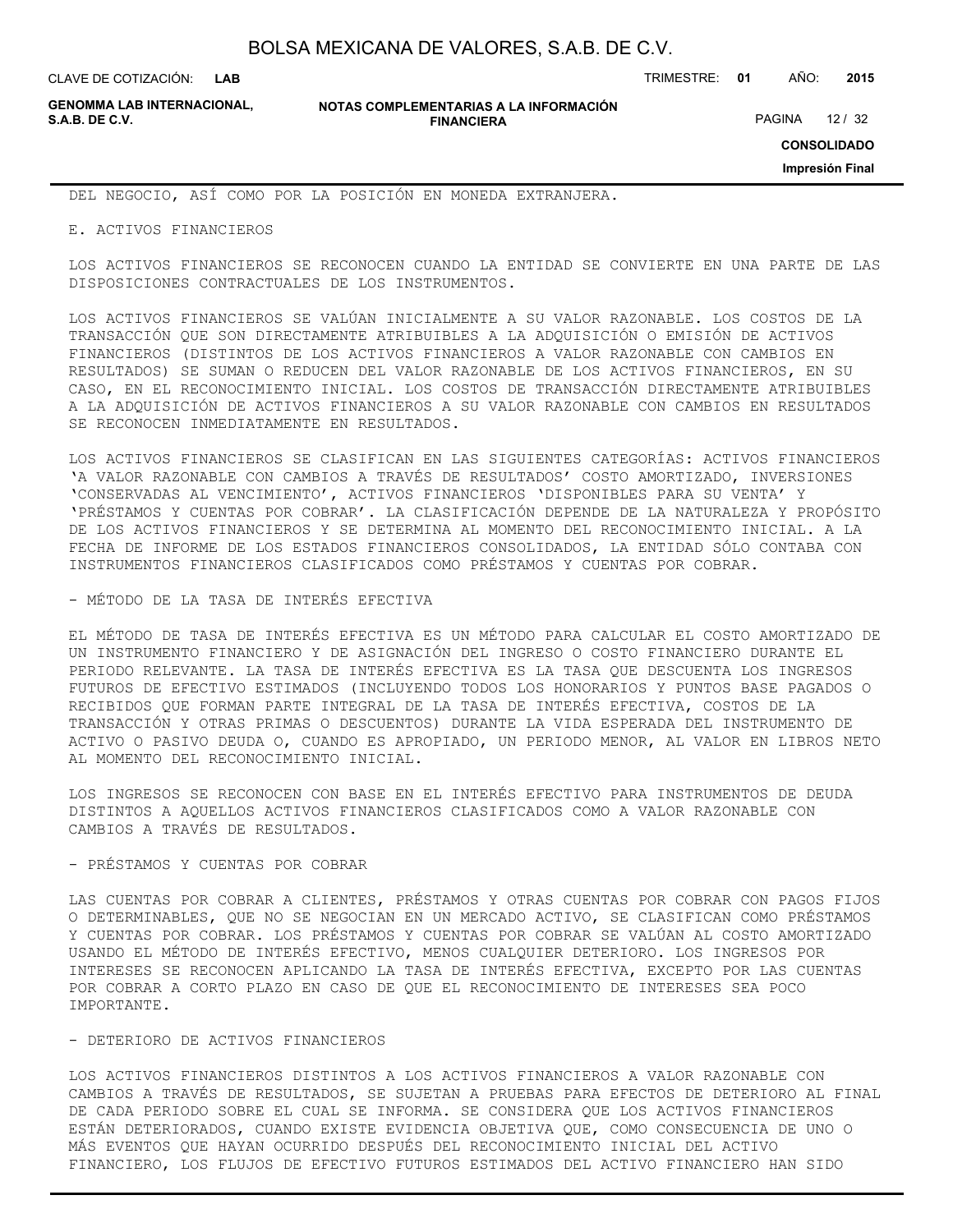**LAB**

**GENOMMA LAB INTERNACIONAL,**

```
NOTAS COMPLEMENTARIAS A LA INFORMACIÓN
   FINANCIERA
```
CLAVE DE COTIZACIÓN: TRIMESTRE: **01** AÑO: **2015**

PAGINA 13 / 32

**CONSOLIDADO**

**Impresión Final**

## AFECTADOS.

LA EVIDENCIA OBJETIVA DE DETERIORO PODRÍA INCLUIR:

• DIFICULTADES FINANCIERAS SIGNIFICATIVAS DEL EMISOR O CONTRAPARTE;

- INCUMPLIMIENTO EN EL PAGO DE LOS INTERESES O EL PRINCIPAL;
- ES PROBABLE QUE EL PRESTATARIO ENTRE EN QUIEBRA O EN UNA REORGANIZACIÓN FINANCIERA; O • LA DESAPARICIÓN DE UN MERCADO ACTIVO PARA EL ACTIVO FINANCIERO DEBIDO A DIFICULTADES

FINANCIERAS.

PARA CIERTAS CATEGORÍAS DE ACTIVOS FINANCIEROS, COMO CUENTAS POR COBRAR A CLIENTES, LOS ACTIVOS QUE SE HAN SUJETADO A PRUEBAS PARA EFECTOS DE DETERIORO Y QUE NO HAN SUFRIDO DETERIORO EN FORMA INDIVIDUAL, SE INCLUYEN EN LA EVALUACIÓN DE DETERIORO SOBRE UNA BASE COLECTIVA. ENTRE LA EVIDENCIA OBJETIVA DE QUE UNA CARTERA DE CUENTAS POR COBRAR PODRÍA ESTAR DETERIORADA, SE PODRÍA INCLUIR LA EXPERIENCIA PASADA DE LA ENTIDAD CON RESPECTO A LA COBRANZA, UN INCREMENTO EN EL NÚMERO DE PAGOS ATRASADOS EN LA CARTERA QUE SUPEREN EL PERIODO DE CRÉDITO PROMEDIO DE 90 DÍAS, ASÍ COMO CAMBIOS OBSERVABLES EN LAS CONDICIONES ECONÓMICAS NACIONALES Y LOCALES QUE SE CORRELACIONEN CON EL INCUMPLIMIENTO EN LOS PAGOS.

PARA LOS ACTIVOS FINANCIEROS QUE SE REGISTRAN AL COSTO AMORTIZADO, EL IMPORTE DE LA PÉRDIDA POR DETERIORO QUE SE RECONOCE ES LA DIFERENCIA ENTRE EL VALOR EN LIBROS DEL ACTIVO Y EL VALOR PRESENTE DE LOS FLUJOS DE EFECTIVO FUTUROS, DESCONTADOS A LA TASA DE INTERÉS EFECTIVA ORIGINAL DEL ACTIVO FINANCIERO.

PARA LOS ACTIVOS FINANCIEROS QUE SE CONTABILICEN AL COSTO, EL IMPORTE DE LA PÉRDIDA POR DETERIORO SE CALCULA COMO LA DIFERENCIA ENTRE EL VALOR EN LIBROS DEL ACTIVO Y EL VALOR PRESENTE DE LOS FLUJOS FUTUROS DE EFECTIVO ESTIMADOS, DESCONTADOS A LA TASA ACTUAL DEL MERCADO DE CAMBIO DE UN ACTIVO FINANCIERO SIMILAR. TAL PÉRDIDA POR DETERIORO NO SE REVERTIRÁ EN LOS PERIODOS POSTERIORES.

EL VALOR EN LIBROS DEL ACTIVO FINANCIERO SE REDUCE POR LA PÉRDIDA POR DETERIORO DIRECTAMENTE PARA TODOS LOS ACTIVOS FINANCIEROS, EXCEPTO PARA LAS CUENTAS POR COBRAR A CLIENTES, DONDE EL VALOR EN LIBROS SE REDUCE A TRAVÉS DE UNA CUENTA DE ESTIMACIÓN PARA CUENTAS DE COBRO DUDOSO. CUANDO SE CONSIDERA QUE UNA CUENTA POR COBRAR ES INCOBRABLE, SE ELIMINA CONTRA LA ESTIMACIÓN. LA RECUPERACIÓN POSTERIOR DE LOS MONTOS PREVIAMENTE ELIMINADOS SE CONVIERTE EN CRÉDITOS CONTRA LA ESTIMACIÓN. LOS CAMBIOS EN EL VALOR EN LIBROS DE LA CUENTA DE LA ESTIMACIÓN SE RECONOCEN EN LOS RESULTADOS.

PARA ACTIVOS FINANCIEROS VALUADOS A SU COSTO AMORTIZADO, SI, EN UN PERIODO SUBSECUENTE, EL IMPORTE DE LA PÉRDIDA POR DETERIORO DISMINUYE Y ESA DISMINUCIÓN SE PUEDE RELACIONAR OBJETIVAMENTE CON UN EVENTO QUE OCURRE DESPUÉS DEL RECONOCIMIENTO DEL DETERIORO, LA PÉRDIDA POR DETERIORO PREVIAMENTE RECONOCIDA SE REVERSA A TRAVÉS DE RESULTADOS HASTA EL PUNTO EN QUE EL VALOR EN LIBROS DE LA INVERSIÓN A LA FECHA EN QUE SE REVERSÓ EL DETERIORO NO EXCEDA EL COSTO AMORTIZADO QUE HABRÍA SIDO SI NO SE HUBIERA RECONOCIDO EL DETERIORO.

#### - BAJA DE ACTIVOS FINANCIEROS

LA ENTIDAD DEJA DE RECONOCER UN ACTIVO FINANCIERO ÚNICAMENTE CUANDO EXPIRAN LOS DERECHOS CONTRACTUALES SOBRE LOS FLUJOS DE EFECTIVO DEL ACTIVO FINANCIERO, Y TRANSFIERE DE MANERA SUSTANCIAL LOS RIESGOS Y BENEFICIOS INHERENTES A LA PROPIEDAD DEL ACTIVO FINANCIERO.

EN LA BAJA DE UN ACTIVO FINANCIERO EN SU TOTALIDAD, LA DIFERENCIA ENTRE EL VALOR EN LIBROS DEL ACTIVO Y LA SUMA DE LA CONTRAPRESTACIÓN RECIBIDA Y POR RECIBIR Y LA GANANCIA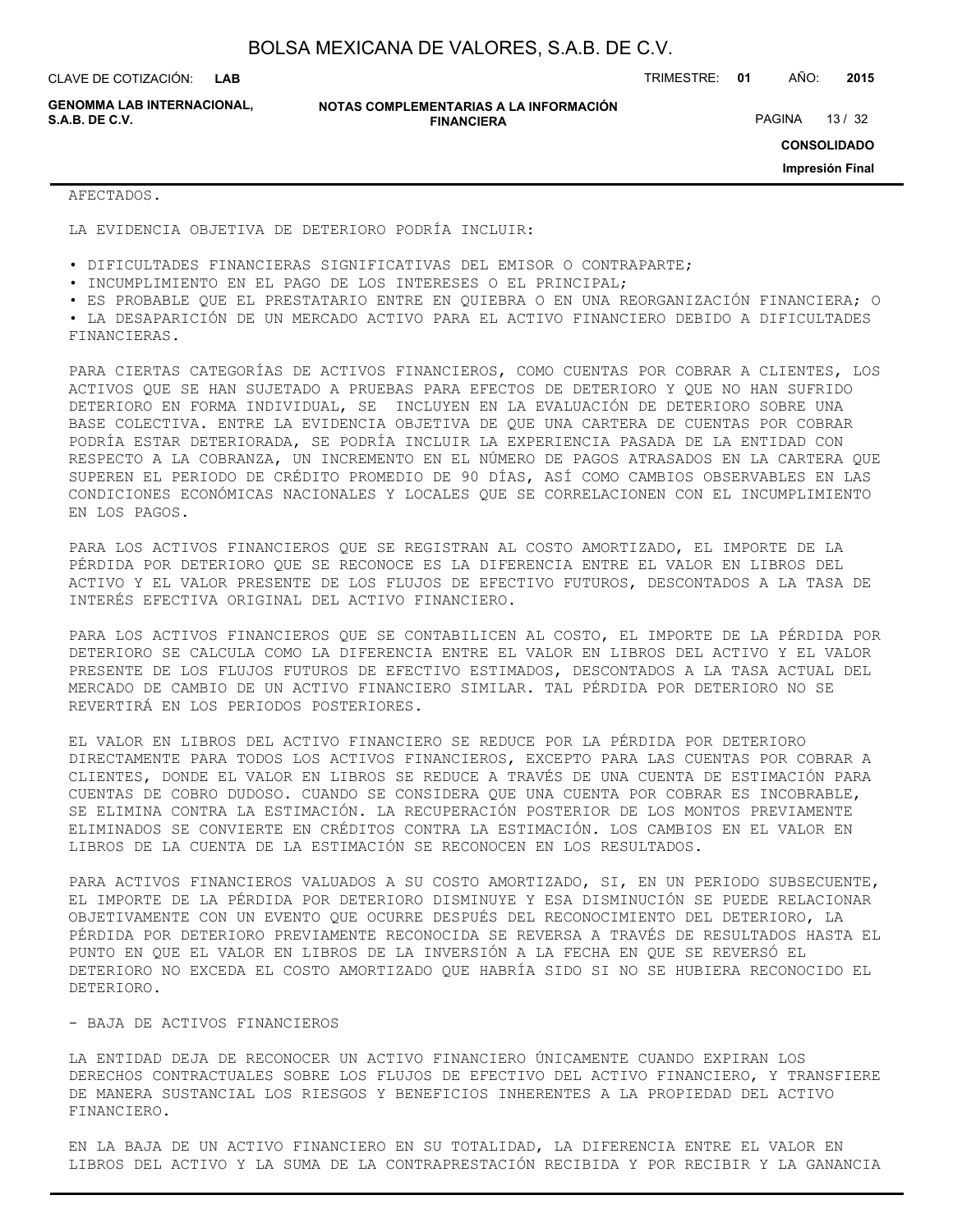**LAB**

CLAVE DE COTIZACIÓN: TRIMESTRE: **01** AÑO: **2015**

**GENOMMA LAB INTERNACIONAL,**

```
NOTAS COMPLEMENTARIAS A LA INFORMACIÓN
   FINANCIERA
```
PAGINA 14 / 32

**CONSOLIDADO**

**Impresión Final**

O PÉRDIDA ACUMULADA QUE HAYA SIDO RECONOCIDA EN OTROS RESULTADOS INTEGRALES Y RESULTADOS ACUMULADOS SE RECONOCEN EN RESULTADOS.

F. EFECTIVO, EQUIVALENTES DE EFECTIVO Y EFECTIVO RESTRINGIDO

CONSISTEN PRINCIPALMENTE EN DEPÓSITOS BANCARIOS EN CUENTAS DE CHEQUES E INVERSIONES EN VALORES A CORTO PLAZO DE GRAN LIQUIDEZ, FÁCILMENTE CONVERTIBLES EN EFECTIVO, CON VENCIMIENTO HASTA DE TRES MESES A PARTIR DE LA FECHA DE SU ADQUISICIÓN Y SUJETOS A RIESGOS POCO IMPORTANTES DE CAMBIOS EN VALOR. EL EFECTIVO SE PRESENTA A VALOR NOMINAL Y LOS EQUIVALENTES SE VALÚAN A SU VALOR RAZONABLE. LOS EQUIVALENTES DE EFECTIVO ESTÁN REPRESENTADOS PRINCIPALMENTE POR INVERSIONES EN MESAS DE DINERO. LA ENTIDAD TIENE FONDOS RESTRINGIDOS DESIGNADOS PARA LA RECOMPRA DE ACCIONES PROPIAS DE LA ENTIDAD, LOS CUALES SE ENCUENTRAN INVERTIDOS EN MESAS DE DINERO A CORTO PLAZO EN PAPEL GUBERNAMENTAL.

G. INVENTARIOS

LOS INVENTARIOS SE VALÚAN AL MENOR ENTRE EL COSTO DE ADQUISICIÓN, UTILIZANDO EL MÉTODO DE COSTOS PROMEDIO, O VALOR NETO DE REALIZACIÓN. EL VALOR NETO DE REALIZACIÓN REPRESENTA EL PRECIO DE VENTA ESTIMADO MENOS TODOS LOS GASTOS NECESARIOS PARA EFECTUAR SU VENTA.

H. PAGOS ANTICIPADOS

LOS PAGOS ANTICIPADOS ESTÁN REPRESENTADOS PRINCIPALMENTE POR GASTOS DE PUBLICIDAD, LOS CUALES SE AMORTIZAN A RESULTADOS CONFORME SE DEVENGA EL SERVICIO.

I. ACTIVOS DISPONIBLES PARA LA VENTA

LOS ACTIVOS DE LARGA DURACIÓN Y LOS GRUPOS DE ACTIVOS EN DISPOSICIÓN SE CLASIFICAN COMO MANTENIDOS PARA SU VENTA SI SU VALOR EN LIBROS SERÁ RECUPERADO A TRAVÉS DE SU VENTA Y NO MEDIANTE SU USO CONTINUO. SE CONSIDERA QUE ESTA CONDICIÓN HA SIDO CUMPLIDA ÚNICAMENTE CUANDO LA VENTA ES ALTAMENTE PROBABLE Y EL ACTIVO (O GRUPO DE ACTIVOS EN DISPOSICIÓN) ESTÁ DISPONIBLE PARA SU VENTA INMEDIATA EN SU CONDICIÓN ACTUAL SUJETA ÚNICAMENTE A TÉRMINOS COMUNES DE VENTA DE DICHOS ACTIVOS. LA ADMINISTRACIÓN DEBE ESTAR COMPROMETIDA CON LA VENTA, MISMA QUE DEBE CALIFICAR PARA SU RECONOCIMIENTO COMO VENTA FINALIZADA DENTRO UN AÑO A PARTIR DE LA FECHA DE CLASIFICACIÓN.

CUANDO LA ENTIDAD SE ENCUENTRA COMPROMETIDA CON UN PLAN DE VENTA QUE INVOLUCRE LA PÉRDIDA DE CONTROL EN UNA SUBSIDIARIA, TODOS LOS ACTIVOS Y PASIVOS DE ESA SUBSIDIARIA SON CLASIFICADOS COMO DISPONIBLES PARA SU VENTA CUANDO SE CUMPLEN LOS CRITERIOS DESCRITOS ANTERIORMENTE, INDEPENDIENTEMENTE DE SI LA ENTIDAD CONSERVARÁ UNA PARTICIPACIÓN NO CONTROLADORA EN SU ANTERIOR SUBSIDIARIA DESPUÉS DE LA VENTA.

J. INMUEBLES, PROPIEDADES Y EQUIPO

LOS INMUEBLES, PROPIEDADES Y EQUIPO SE REGISTRAN INICIALMENTE AL COSTO DE ADQUISICIÓN.

LOS TERRENOS Y EDIFICIOS MANTENIDOS PARA SU USO PARA FINES ADMINISTRATIVOS, SE PRESENTAN EN EL ESTADO DE POSICIÓN FINANCIERA A COSTO, MENOS CUALQUIER DEPRECIACIÓN ACUMULADA O PÉRDIDAS POR DETERIORO ACUMULADAS.

LAS PROPIEDADES QUE ESTÁN EN PROCESO DE CONSTRUCCIÓN PARA FINES DE PRODUCCIÓN O PARA PROPÓSITOS AÚN NO DETERMINADOS, SE REGISTRAN AL COSTO MENOS CUALQUIER PÉRDIDA POR DETERIORO RECONOCIDA. EL COSTO INCLUYE HONORARIOS PROFESIONALES. LA DEPRECIACIÓN DE ESTOS ACTIVOS, AL IGUAL QUE EN OTRAS PROPIEDADES, SE INICIA CUANDO LOS ACTIVOS ESTÁN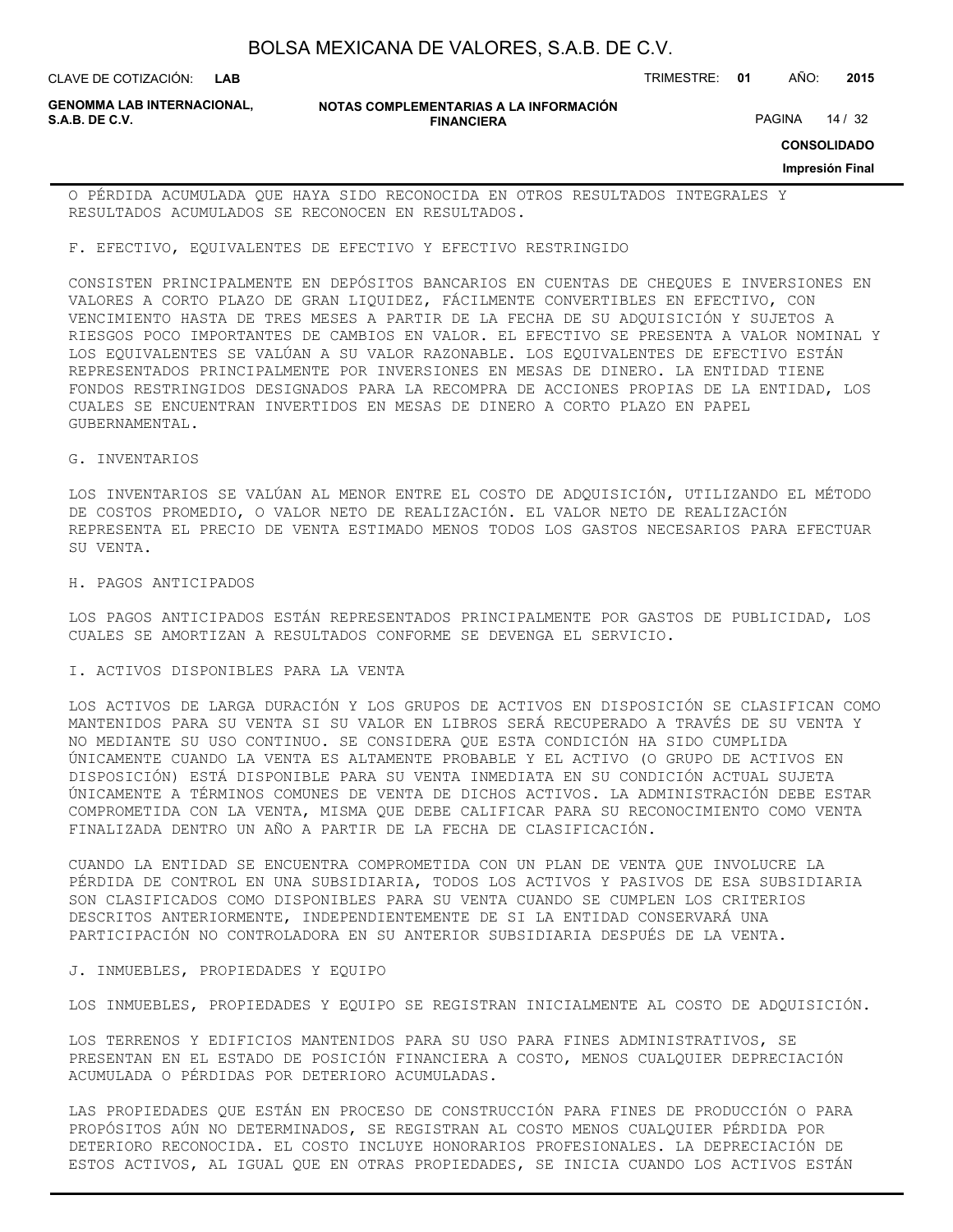CLAVE DE COTIZACIÓN: TRIMESTRE: **01** AÑO: **2015 LAB**

**GENOMMA LAB INTERNACIONAL,**

**NOTAS COMPLEMENTARIAS A LA INFORMACIÓN FINANCIERA**

PAGINA 15 / 32

**CONSOLIDADO**

**Impresión Final**

LISTOS PARA SU USO PLANEADO.

LOS TERRENOS NO SE DEPRECIAN.

EL MOBILIARIO Y EQUIPO SE PRESENTAN AL COSTO MENOS LA DEPRECIACIÓN ACUMULADA Y CUALQUIER PÉRDIDA ACUMULADA POR DETERIORO.

LA DEPRECIACIÓN SE RECONOCE PARA LLEVAR A RESULTADOS EL COSTO, MENOS SU VALOR RESIDUAL, SOBRE SUS VIDAS ÚTILES UTILIZANDO EL MÉTODO DE LÍNEA RECTA. LA VIDA ÚTIL ESTIMADA, EL VALOR RESIDUAL Y EL MÉTODO DE DEPRECIACIÓN SE REVISAN AL FINAL DE CADA AÑO, Y EL EFECTO DE CUALQUIER CAMBIO EN LA ESTIMACIÓN REGISTRADA SE RECONOCE SOBRE UNA BASE PROSPECTIVA.

LOS AÑOS DE VIDA ÚTIL DETERMINADOS SON COMO SIGUE:

EDIFICIO 40 MEJORAS A LOCALES 10 EQUIPO DE LABORATORIO, MOLDES Y MAQUINARIA 3 EQUIPO DE TRANSPORTE TERRESTRE 4 EQUIPO DE TRANSPORTE AÉREO 6 EQUIPO DE CÓMPUTO 3 EQUIPO DE PRODUCCIÓN Y GRABACIÓN 3 EQUIPO DE OFICINA Y VENTA 10 EQUIPO DE TELECOMUNICACIONES 10

LA GANANCIA O PÉRDIDA QUE SURGE DE LA VENTA O RETIRO DE UNA PARTIDA DE INMUEBLES, PROPIEDADES Y EQUIPO, SE CALCULA COMO LA DIFERENCIA ENTRE LOS RECURSOS QUE SE RECIBEN POR VENTAS Y EL VALOR EN LIBROS DEL ACTIVO, Y SE RECONOCE EN LOS RESULTADOS.

K. INVERSIÓN EN ACCIONES DE ASOCIADA

LA ENTIDAD TIENE INVERSIÓN EN TELEVISA CONSUMER PRODUCTS, LLP. UNA ASOCIADA ES UNA ENTIDAD SOBRE LA CUAL LA ENTIDAD TIENE INFLUENCIA SIGNIFICATIVA, Y QUE NO CONSTITUYE UNA SUBSIDIARIA NI UNA PARTICIPACIÓN EN UN NEGOCIO CONJUNTO. INFLUENCIA SIGNIFICATIVA ES EL PODER DE PARTICIPAR EN DECIDIR LAS POLÍTICAS FINANCIERAS Y DE OPERACIÓN DE LA ENTIDAD EN LA QUE SE INVIERTE, PERO NO IMPLICA UN CONTROL O CONTROL CONJUNTO SOBRE ESAS POLÍTICAS.

LOS RESULTADOS Y LOS ACTIVOS Y PASIVOS DE LA ENTIDAD ASOCIADA SON INCORPORADOS A LOS ESTADOS FINANCIEROS UTILIZANDO EL MÉTODO DE PARTICIPACIÓN. CONFORME AL MÉTODO DE PARTICIPACIÓN, LA INVERSIÓN EN ENTIDAD ASOCIADA SE CONTABILIZA EN EL ESTADO CONSOLIDADO DE POSICIÓN FINANCIERA AL COSTO, AJUSTADO POR CAMBIOS POSTERIORES A LA ADQUISICIÓN POR LA PARTICIPACIÓN DE LA ENTIDAD EN LOS ACTIVOS NETOS DE LA ENTIDAD ASOCIADA, MENOS CUALQUIER DETERIORO EN EL VALOR DE LAS INVERSIONES EN LO INDIVIDUAL. LAS PÉRDIDAS DE UNA ENTIDAD ASOCIADA EN EXCESO A LA PARTICIPACIÓN DE LA ENTIDAD EN LA MISMA (LA CUAL INCLUYE CUALQUIER INVERSIÓN A LARGO PLAZO QUE, EN SUSTANCIA, FORME PARTE DE LA INVERSIÓN NETA DE LA ENTIDAD EN LA ENTIDAD ASOCIADA) SE RECONOCEN SIEMPRE Y CUANDO LA ENTIDAD HAYA CONTRAÍDO ALGUNA OBLIGACIÓN LEGAL O IMPLÍCITA O HAYA HECHO PAGOS EN NOMBRE DE LA ASOCIADA.

LOS REQUERIMIENTOS DE IAS 39 SE APLICAN PARA DETERMINAR SI ES NECESARIO RECONOCER UNA PÉRDIDA POR DETERIORO CON RESPECTO A LA INVERSIÓN DE LA ENTIDAD EN UNA ASOCIADA. CUANDO ES NECESARIO, SE PRUEBA EL DETERIORO DEL VALOR EN LIBROS TOTAL DE LA INVERSIÓN DE CONFORMIDAD CON IAS 36 DETERIORO DE ACTIVOS COMO UN ÚNICO ACTIVO, COMPARANDO SU MONTO RECUPERABLE (MAYOR ENTRE VALOR EN USO Y VALOR RAZONABLE MENOS COSTO DE VENTA) CONTRA SU VALOR EN LIBROS. CUALQUIER PÉRDIDA POR DETERIORO RECONOCIDA FORMA PARTE DEL VALOR EN LIBROS DE LA INVERSIÓN. CUALQUIER REVERSIÓN DE DICHA PÉRDIDA POR DETERIORO SE RECONOCE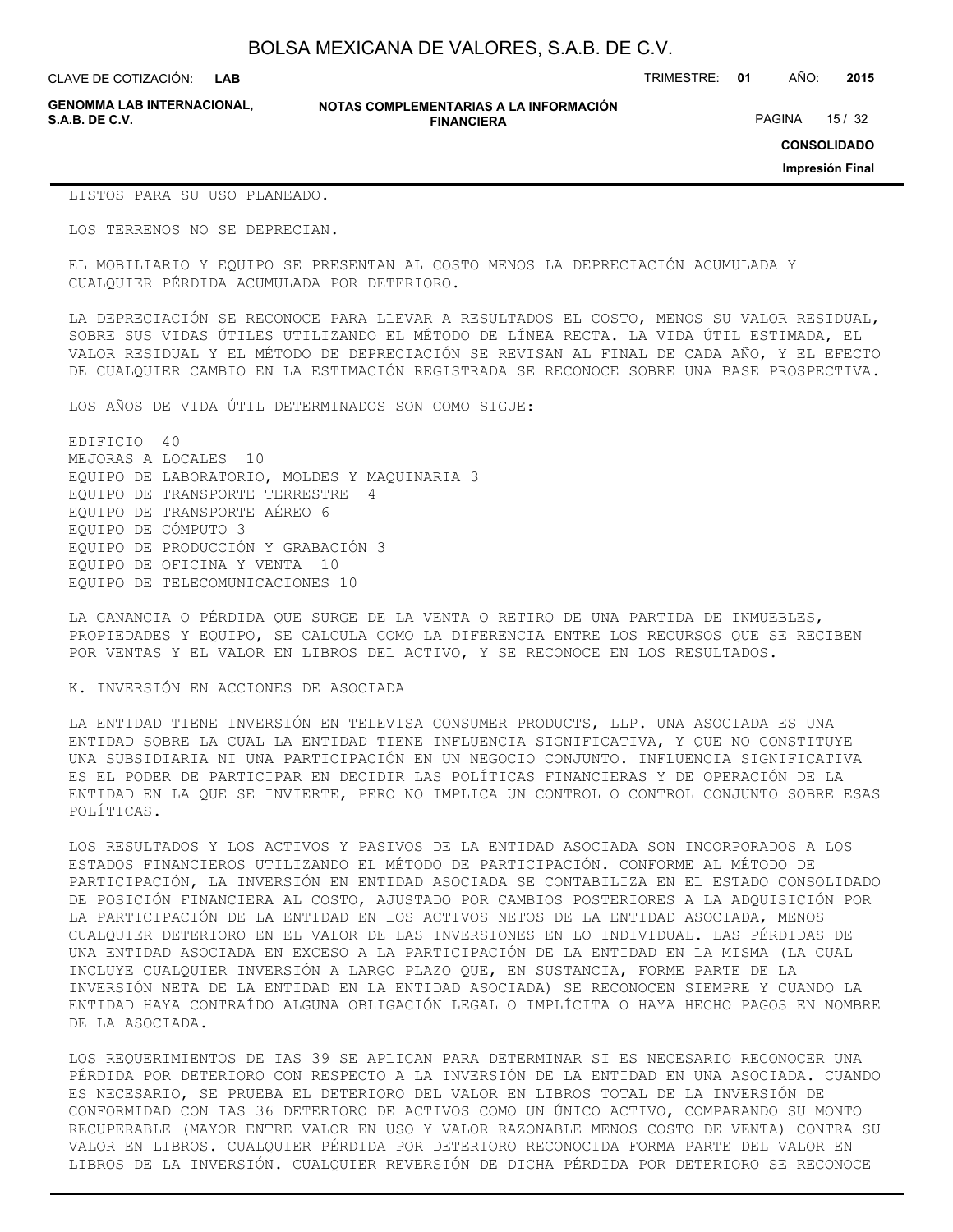| BOLSA MEXICANA DE VALORES, S.A.B. DE C.V. |  |  |  |
|-------------------------------------------|--|--|--|
|-------------------------------------------|--|--|--|

**LAB**

CLAVE DE COTIZACIÓN: TRIMESTRE: **01** AÑO: **2015**

**GENOMMA LAB INTERNACIONAL,**

PAGINA 16 / 32

**CONSOLIDADO**

# **Impresión Final**

DE CONFORMIDAD CON IAS 36 EN LA MEDIDA EN QUE DICHO MONTO RECUPERABLE DE LA INVERSIÓN INCREMENTA POSTERIORMENTE.

AL DISPONER DE UNA ASOCIADA QUE RESULTA EN QUE LA ENTIDAD PIERDA INFLUENCIA IMPORTANTE SOBRE LA MISMA, CUALQUIER INVERSIÓN RETENIDA SE MIDE A VALOR RAZONABLE A DICHA FECHA Y SE CONSIDERA COMO SU VALOR RAZONABLE AL MOMENTO DEL RECONOCIMIENTO INICIAL COMO ACTIVO FINANCIERO DE CONFORMIDAD CON IAS 39. LA DIFERENCIA ENTRE EL VALOR EN LIBROS ANTERIOR DE LA ASOCIADA ATRIBUIBLE A LA PARTICIPACIÓN RETENIDA Y SU VALOR EN LIBROS SE INCLUYE EN LA DETERMINACIÓN DE LA GANANCIA O PÉRDIDA POR DISPOSICIÓN DE LA ASOCIADA. ADICIONALMENTE, LA ENTIDAD CONTABILIZA TODOS LOS MONTOS PREVIAMENTE RECONOCIDOS EN OTROS RESULTADOS INTEGRALES EN RELACIÓN CON DICHA ASOCIADA CON LA MISMA BASE QUE SE REQUERIRÍA SI DICHA ASOCIADA HUBIESE DISPUESTO DIRECTAMENTE DE LOS ACTIVOS O PASIVOS RELATIVOS. POR LO TANTO, SI UNA GANANCIA O PÉRDIDA PREVIAMENTE RECONOCIDA EN OTROS RESULTADOS INTEGRALES POR DICHA ASOCIADA SE HUBIERE RECLASIFICADO AL ESTADO DE RESULTADOS AL DISPONER DE LOS ACTIVOS O PASIVOS RELATIVOS, LA ENTIDAD RECLASIFICA LA GANANCIA O PÉRDIDA DEL CAPITAL AL ESTADO DE RESULTADOS (COMO UN AJUSTE POR RECLASIFICACIÓN) CUANDO PIERDE LA INFLUENCIA IMPORTANTE SOBRE DICHA ASOCIADA.

CUANDO LA ENTIDAD LLEVA A CABO TRANSACCIONES CON SU ASOCIADA, LA UTILIDAD O PÉRDIDA RESULTANTE DE DICHAS TRANSACCIONES CON LA ASOCIADA SE RECONOCE EN LOS ESTADOS FINANCIEROS CONSOLIDADOS DE LA ENTIDAD SÓLO EN LA MEDIDA DE LA PARTICIPACIÓN EN LA ASOCIADA QUE NO SE RELACIONE CON LA ENTIDAD.

## L. OTROS ACTIVOS

ESTOS ACTIVOS REPRESENTAN EROGACIONES QUE DAN ORIGEN A BENEFICIOS ECONÓMICOS FUTUROS PORQUE CUMPLEN CON CIERTOS REQUISITOS PARA SU RECONOCIMIENTO COMO ACTIVOS. LOS COSTOS DE INVESTIGACIÓN, ASÍ COMO LAS EROGACIONES EN FASE DE DESARROLLO QUE NO CUMPLEN CON DICHOS REQUISITOS, SE REGISTRAN EN RESULTADOS EN EL EJERCICIO EN QUE SE INCURREN.

LA ENTIDAD CLASIFICA SUS ACTIVOS INTANGIBLES EN ACTIVOS CON VIDA ÚTIL INDEFINIDA Y ACTIVOS CON VIDA ÚTIL DEFINIDA, DE ACUERDO CON EL PERIODO EN EL CUAL LA ENTIDAD ESPERA RECIBIR LOS BENEFICIOS.

## - ACTIVOS DE VIDA ÚTIL INDEFINIDA

CORRESPONDEN A MARCAS, LICENCIAS Y OTROS DERECHOS, POR LOS QUE LA ENTIDAD ESPERA GENERAR INGRESOS DE MANERA INDEFINIDA POR LO QUE NO SE AMORTIZAN, PERO SU VALOR SE SUJETA A PRUEBAS DE DETERIORO.

## - ACTIVOS DE VIDA ÚTIL DEFINIDA

CORRESPONDEN PRINCIPALMENTE A COSTOS EROGADOS EN LA FASE DE DESARROLLO DE SISTEMAS DE INFORMACIÓN INTEGRAL Y SE AMORTIZAN CON BASE EN EL MÉTODO DE LÍNEA RECTA DE ACUERDO A LA VIDA ÚTIL DEL PROYECTO Y CON MÁXIMO DE 5 AÑOS. ASIMISMO, SE INCLUYEN DEPÓSITOS EN GARANTÍA PAGADOS POR RENTA DE INMUEBLES, QUE SE REGISTRAN AL VALOR DEL EFECTIVO DADO EN GARANTÍA Y QUE SE ESTIMA RECUPERAR AL FINAL DEL CONTRATO DE ARRENDAMIENTO; LICENCIAS PARA LA COMERCIALIZACIÓN DE LOS PRODUCTOS DE LA ENTIDAD, LOS CUALES SE AMORTIZAN CON BASE EN EL MÉTODO DE LÍNEA RECTA EN EL PERIODO DE VIGENCIA DE DICHAS LICENCIAS; Y LA INVERSIÓN PARA LA EXPANSIÓN DE LA MARCA SISTEMA GB.

## - BAJA DE ACTIVOS INTANGIBLES

UN ACTIVO INTANGIBLE SE DARÁ DE BAJA POR VENTA, O CUANDO NO SE ESPERA TENER BENEFICIOS ECONÓMICOS FUTUROS POR SU USO O DISPOSICIÓN. LAS GANANCIAS O PÉRDIDAS QUE SURGEN DE LA BAJA DE UN ACTIVO INTANGIBLE, MEDIDO COMO LA DIFERENCIA ENTRE LOS INGRESOS NETOS Y EL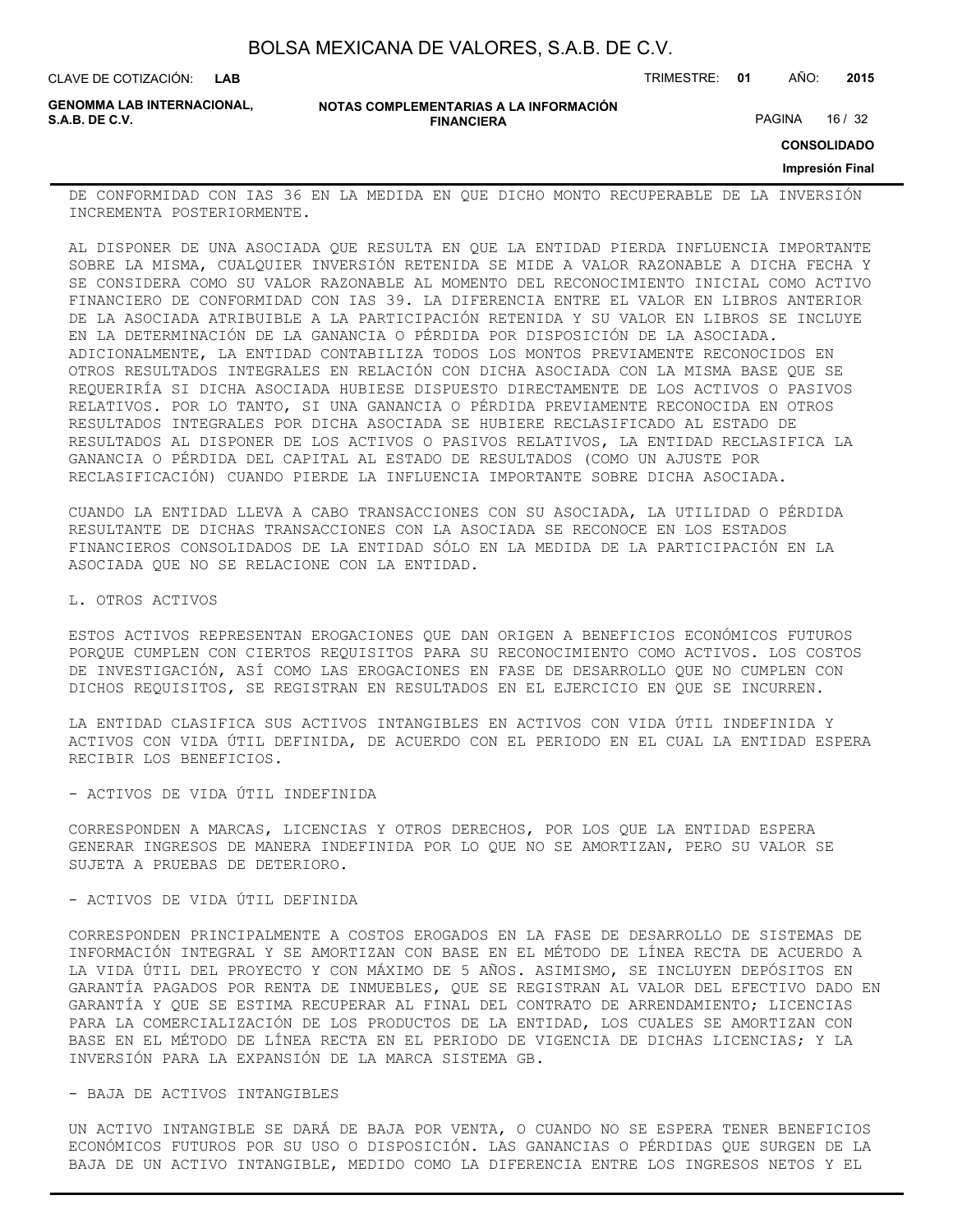**LAB**

CLAVE DE COTIZACIÓN: TRIMESTRE: **01** AÑO: **2015**

**GENOMMA LAB INTERNACIONAL,**

| NOTAS COMPLEMENTARIAS A LA INFORMACIÓN |  |
|----------------------------------------|--|
| <b>FINANCIERA</b>                      |  |

PAGINA 17 / 32

**CONSOLIDADO**

#### **Impresión Final**

VALOR EN LIBROS DEL ACTIVO, SE RECONOCEN EN RESULTADOS CUANDO EL ACTIVO SEA DADO DE BAJA.

M. DETERIORO DE ACTIVOS TANGIBLES E INTANGIBLES

AL FINAL DE CADA PERIODO SOBRE EL CUAL SE INFORMA, LA ENTIDAD REVISA LOS VALORES EN LIBROS DE SUS ACTIVOS TANGIBLES E INTANGIBLES A FIN DE DETERMINAR SI EXISTE UN INDICATIVO DE QUE ESTOS ACTIVOS HAN SUFRIDO ALGUNA PÉRDIDA POR DETERIORO. SI EXISTE ALGÚN INDICIO, SE CALCULA EL MONTO RECUPERABLE DEL ACTIVO A FIN DE DETERMINAR EL ALCANCE DE LA PÉRDIDA POR DETERIORO (DE HABER ALGUNA). CUANDO NO ES POSIBLE ESTIMAR EL MONTO RECUPERABLE DE UN ACTIVO INDIVIDUAL, LA ENTIDAD ESTIMA EL MONTO RECUPERABLE DE LA UNIDAD GENERADORA DE EFECTIVO A LA QUE PERTENECE DICHO ACTIVO. CUANDO SE PUEDE IDENTIFICAR UNA BASE RAZONABLE Y CONSISTENTE DE DISTRIBUCIÓN, LOS ACTIVOS CORPORATIVOS TAMBIÉN SE ASIGNAN A LAS UNIDADES GENERADORAS DE EFECTIVO INDIVIDUALES, O DE LO CONTRARIO, SE ASIGNAN AL GRUPO MÁS PEQUEÑO DE UNIDADES GENERADORAS DE EFECTIVO PARA LOS CUALES SE PUEDE IDENTIFICAR UNA BASE DE DISTRIBUCIÓN RAZONABLE Y CONSISTENTE.

LOS ACTIVOS INTANGIBLES CON UNA VIDA ÚTIL INDEFINIDA O TODAVÍA NO DISPONIBLES PARA SU USO, SE SUJETAN A PRUEBAS PARA EFECTOS DE DETERIORO AL MENOS CADA AÑO, Y SIEMPRE QUE EXISTA UN INDICIO DE QUE EL ACTIVO PODRÍA HABERSE DETERIORADO.

EL MONTO RECUPERABLE ES EL MAYOR ENTRE EL VALOR RAZONABLE MENOS EL COSTO DE VENDERLO Y EL VALOR DE USO. AL EVALUAR EL VALOR DE USO, LOS FLUJOS DE EFECTIVO FUTUROS ESTIMADOS SE DESCUENTAN A SU VALOR PRESENTE UTILIZANDO UNA TASA DE DESCUENTO ANTES DE IMPUESTOS QUE REFLEJE LA EVALUACIÓN ACTUAL DEL MERCADO RESPECTO AL VALOR DEL DINERO EN EL TIEMPO Y LOS RIESGOS ESPECÍFICOS DEL ACTIVO PARA EL CUAL NO SE HAN AJUSTADO LAS ESTIMACIONES DE FLUJOS DE EFECTIVO FUTUROS.

SI SE ESTIMA QUE EL MONTO RECUPERABLE DE UN ACTIVO (O UNIDAD GENERADORA DE EFECTIVO) ES MENOR QUE SU VALOR EN LIBROS, EL VALOR EN LIBROS DEL ACTIVO (O UNIDAD GENERADORA DE EFECTIVO) SE REDUCE A SU MONTO RECUPERABLE. LAS PÉRDIDAS POR DETERIORO SE RECONOCEN INMEDIATAMENTE EN RESULTADOS.

CUANDO UNA PÉRDIDA POR DETERIORO SE REVIERTE POSTERIORMENTE, EL VALOR EN LIBROS DEL ACTIVO (O UNIDAD GENERADORA DE EFECTIVO) SE AUMENTA AL VALOR ESTIMADO REVISADO A SU MONTO RECUPERABLE, DE TAL MANERA QUE EL VALOR EN LIBROS INCREMENTADO NO EXCEDE EL VALOR EN LIBROS QUE SE HABRÍA DETERMINADO SI NO SE HUBIERA RECONOCIDO UNA PÉRDIDA POR DETERIORO PARA DICHO ACTIVO (O UNIDAD GENERADORA DE EFECTIVO) EN AÑOS ANTERIORES. LA REVERSIÓN DE UNA PÉRDIDA POR DETERIORO SE RECONOCE INMEDIATAMENTE EN RESULTADOS.

N. PASIVOS FINANCIEROS E INSTRUMENTOS DE CAPITAL

LOS PASIVOS FINANCIEROS SE RECONOCEN CUANDO LA ENTIDAD SE CONVIERTE EN UNA PARTE DE LAS DISPOSICIONES CONTRACTUALES DE LOS INSTRUMENTOS.

LOS PASIVOS FINANCIEROS SE VALÚAN INICIALMENTE A SU VALOR RAZONABLE. LOS COSTOS DE LA TRANSACCIÓN QUE SON DIRECTAMENTE ATRIBUIBLES A LA ADQUISICIÓN O EMISIÓN DE PASIVOS FINANCIEROS (DISTINTOS DE LOS PASIVOS FINANCIEROS A VALOR RAZONABLE CON CAMBIOS EN RESULTADOS) SE SUMAN O DEDUCEN DEL VALOR RAZONABLE DE LOS PASIVOS FINANCIEROS, EN SU CASO, EN EL RECONOCIMIENTO INICIAL. LOS COSTOS DE LA TRANSACCIÓN DIRECTAMENTE ATRIBUIBLES A LA ADQUISICIÓN DE PASIVOS FINANCIEROS A VALOR RAZONABLE CON CAMBIOS EN RESULTADOS SE RECONOCEN INMEDIATAMENTE EN RESULTADOS.

- CLASIFICACIÓN COMO DEUDA O CAPITAL

LOS INSTRUMENTOS DE DEUDA Y/O CAPITAL SE CLASIFICAN COMO PASIVOS FINANCIEROS O COMO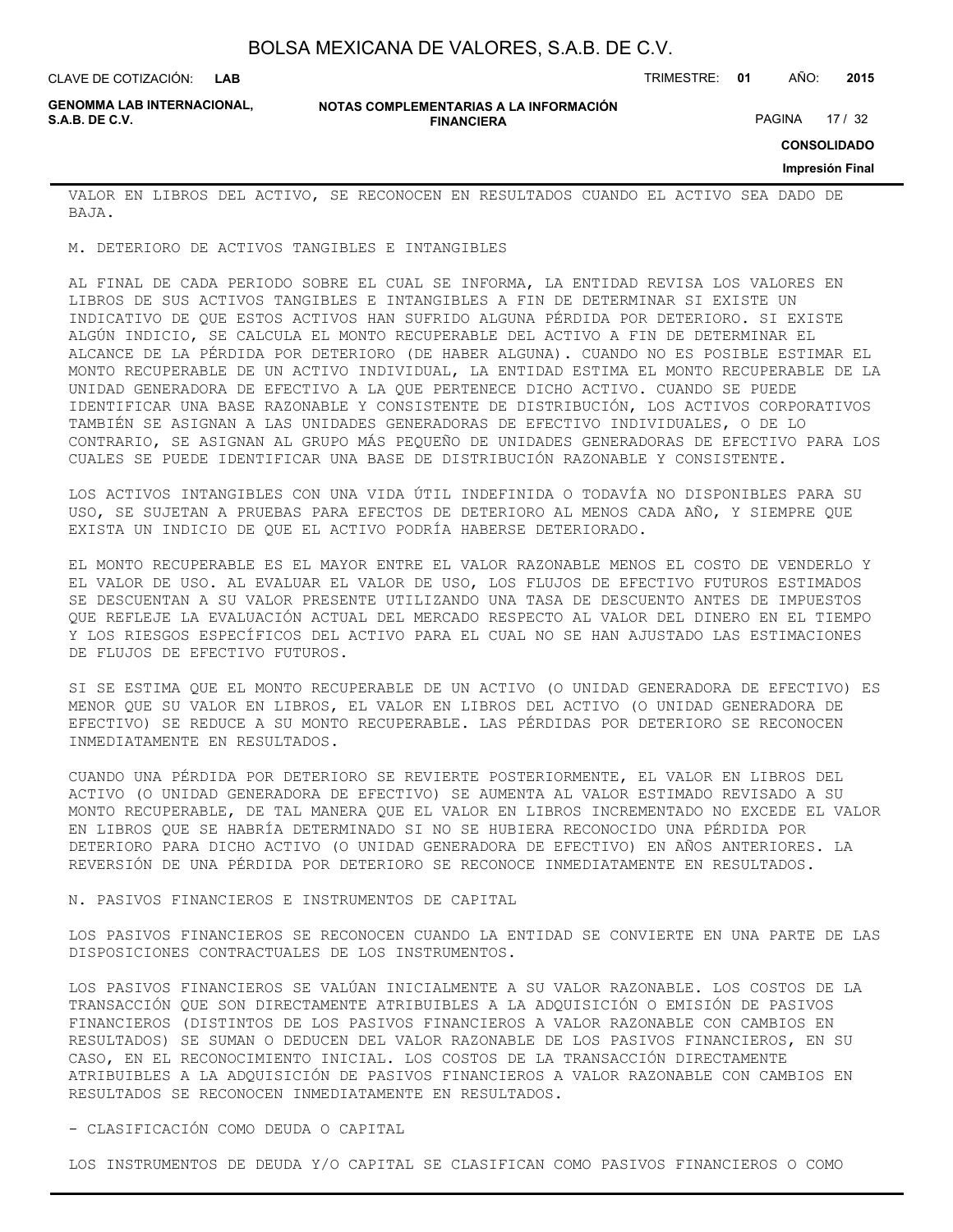**LAB**

CLAVE DE COTIZACIÓN: TRIMESTRE: **01** AÑO: **2015**

**GENOMMA LAB INTERNACIONAL,**

**NOTAS COMPLEMENTARIAS A LA INFORMACIÓN FINANCIERA**

PAGINA 18 / 32

**CONSOLIDADO**

**Impresión Final**

CAPITAL DE CONFORMIDAD CON LA SUSTANCIA DEL ACUERDO CONTRACTUAL Y LAS DEFINICIONES DE PASIVO Y CAPITAL.

- INSTRUMENTOS DE CAPITAL

UN INSTRUMENTO DE CAPITAL CONSISTE EN CUALQUIER CONTRATO QUE EVIDENCIE UN INTERÉS RESIDUAL EN LOS ACTIVOS DE LA ENTIDAD LUEGO DE DEDUCIR TODOS SUS PASIVOS. LOS INSTRUMENTOS DE CAPITAL EMITIDOS POR LA ENTIDAD SE RECONOCEN POR LOS RECURSOS RECIBIDOS, NETO DE LOS COSTOS DIRECTOS DE EMISIÓN.

LA RECOMPRA DE INSTRUMENTOS DE CAPITAL PROPIO DE LA ENTIDAD SE RECONOCE Y SE DEDUCE DIRECTAMENTE EN EL CAPITAL. NINGUNA GANANCIA O PÉRDIDA SE RECONOCE EN UTILIDAD O PÉRDIDA EN LA COMPRA, VENTA, EMISIÓN O AMORTIZACIÓN DE LOS INSTRUMENTOS DE CAPITAL PROPIO DE LA ENTIDAD.

- PASIVOS FINANCIEROS

LOS PASIVOS FINANCIEROS SE CLASIFICAN COMO PASIVOS FINANCIEROS A VALOR RAZONABLE CON CAMBIOS A TRAVÉS DE RESULTADOS O COMO OTROS PASIVOS FINANCIEROS.

- PASIVOS FINANCIEROS A VALOR RAZONABLE CON CAMBIOS A TRAVÉS DE RESULTADOS

UN PASIVO FINANCIERO A VALOR RAZONABLE CON CAMBIOS A TRAVÉS DE RESULTADOS ES UN PASIVO FINANCIERO QUE SE CLASIFICA COMO MANTENIDO CON FINES DE NEGOCIACIÓN O SE DESIGNA COMO A VALOR RAZONABLE CON CAMBIOS A TRAVÉS DE RESULTADOS:

UN PASIVO FINANCIERO SE CLASIFICA COMO MANTENIDO CON FINES DE NEGOCIACIÓN SI:

• SE ADQUIERE PRINCIPALMENTE CON EL OBJETIVO DE RECOMPRARLO EN UN FUTURO CERCANO; O

• ES PARTE DE UNA CARTERA DE INSTRUMENTOS FINANCIEROS IDENTIFICADOS QUE SE ADMINISTRAN CONJUNTAMENTE, Y PARA LA CUAL EXISTE EVIDENCIA DE UN PATRÓN RECIENTE DE TOMA DE UTILIDADES A CORTO PLAZO; O

• ES UN DERIVADO QUE NO HA SIDO DESIGNADO COMO INSTRUMENTO DE COBERTURA Y CUMPLE LAS CONDICIONES PARA SER EFECTIVO.

UN PASIVO FINANCIERO QUE NO SEA MANTENIDO CON FINES DE NEGOCIACIÓN PODRÍA SER DESIGNADO A VALOR RAZONABLE CON CAMBIOS A TRAVÉS DE RESULTADOS AL MOMENTO DEL RECONOCIMIENTO INICIAL SI:

• CON ELLO SE ELIMINA O REDUCE SIGNIFICATIVAMENTE ALGUNA INCONSISTENCIA EN LA VALUACIÓN O EN EL RECONOCIMIENTO QUE DE OTRA MANERA SURGIRÍA; O

• EL RENDIMIENTO DE UN GRUPO DE ACTIVOS FINANCIEROS, DE PASIVOS FINANCIEROS O DE AMBOS, SE ADMINISTRE Y EVALÚE SOBRE LA BASE DE SU VALOR RAZONABLE, DE ACUERDO CON UNA ESTRATEGIA DE INVERSIÓN O DE ADMINISTRACIÓN DEL RIESGO QUE LA ENTIDAD TENGA DOCUMENTADA, Y SE PROVEA INTERNAMENTE INFORMACIÓN SOBRE ESE GRUPO, SOBRE LA BASE DE SU VALOR RAZONABLE; O

• FORME PARTE DE UN CONTRATO QUE CONTENGA UNO O MÁS INSTRUMENTOS DERIVADOS IMPLÍCITOS, Y LA IAS 39 INSTRUMENTOS FINANCIEROS: RECONOCIMIENTO Y MEDICIÓN PERMITA QUE LA TOTALIDAD DEL CONTRATO HÍBRIDO (ACTIVO O PASIVO) SEA DESIGNADO COMO A VALOR RAZONABLE CON CAMBIOS A TRAVÉS DE RESULTADOS.

LOS PASIVOS FINANCIEROS A VALOR RAZONABLE CON CAMBIOS A TRAVÉS DE RESULTADOS SE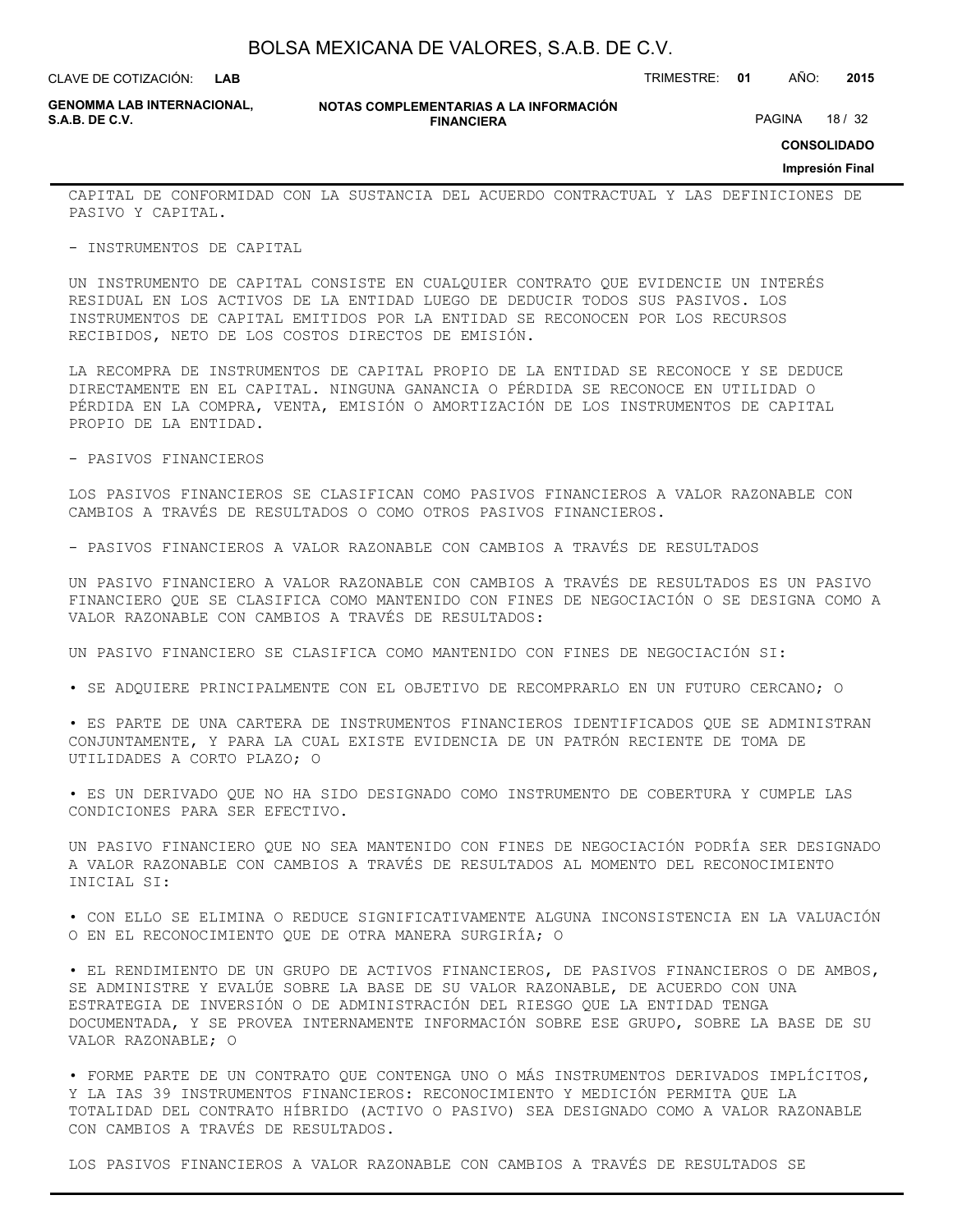| BOLSA MEXICANA DE VALORES, S.A.B. DE C.V. |  |  |  |
|-------------------------------------------|--|--|--|
|-------------------------------------------|--|--|--|

CLAVE DE COTIZACIÓN: TRIMESTRE: **01** AÑO: **2015 LAB**

**GENOMMA LAB INTERNACIONAL,**

**NOTAS COMPLEMENTARIAS A LA INFORMACIÓN FINANCIERA**

PAGINA 19 / 32

**CONSOLIDADO**

#### **Impresión Final**

REGISTRAN A VALOR RAZONABLE, RECONOCIENDO CUALQUIER GANANCIA O PÉRDIDA SURGIDA DE LA REMEDICIÓN EN EL ESTADO DE RESULTADOS. LA GANANCIA O PÉRDIDA NETA RECONOCIDA EN LOS RESULTADOS INCLUYE CUALQUIER DIVIDENDO O INTERÉS OBTENIDO DEL PASIVO FINANCIERO Y SE INCLUYE EN LA PARTIDA DE 'OTRAS GANANCIAS Y PÉRDIDAS' EN EL ESTADO DE RESULTADO INTEGRAL.

## - OTROS PASIVOS FINANCIEROS

OTROS PASIVOS FINANCIEROS, (INCLUYENDO LOS PRÉSTAMOS Y CUENTAS POR PAGAR), SON VALUADOS SUBSECUENTEMENTE AL COSTO AMORTIZADO USANDO EL MÉTODO DE TASA DE INTERÉS EFECTIVA.

EL MÉTODO DE TASA DE INTERÉS EFECTIVA ES UN MÉTODO DE CÁLCULO DEL COSTO AMORTIZADO DE UN PASIVO FINANCIERO Y DE ASIGNACIÓN DEL GASTO FINANCIERO A LO LARGO DEL PERIODO PERTINENTE. LA TASA DE INTERÉS EFECTIVA ES LA TASA QUE DESCUENTA EXACTAMENTE LOS FLUJOS ESTIMADOS DE PAGOS EN EFECTIVO A LO LARGO DE LA VIDA ESPERADA DEL PASIVO FINANCIERO (O, CUANDO SEA ADECUADO, EN UN PERIODO MÁS CORTO) CON EL IMPORTE NETO EN LIBROS DEL PASIVO FINANCIERO EN SU RECONOCIMIENTO INICIAL.

#### - BAJA DE PASIVOS FINANCIEROS

LA ENTIDAD DA DE BAJA LOS PASIVOS FINANCIEROS SI, Y SOLO SI LAS OBLIGACIONES DE LA ENTIDAD SE CUMPLEN, CANCELAN O EXPIRAN. LA DIFERENCIA ENTRE EL VALOR EN LIBROS DEL PASIVO FINANCIERO DADO DE BAJA Y LA CONTRAPRESTACIÓN PAGADA Y POR PAGAR SE RECONOCE EN RESULTADOS.

#### O. IMPUESTOS A LA UTILIDAD

EL GASTO POR IMPUESTOS A LA UTILIDAD REPRESENTA LA SUMA DE LOS IMPUESTOS A LA UTILIDAD CAUSADOS Y LOS IMPUESTOS A LA UTILIDAD DIFERIDOS.

#### - IMPUESTOS A LA UTILIDAD CAUSADOS

EL IMPUESTO CAUSADO CALCULADO CORRESPONDE AL IMPUESTO SOBRE LA RENTA (ISR) Y SE REGISTRA EN LOS RESULTADOS DEL AÑO EN QUE SE CAUSA. HASTA EL 31 DE DICIEMBRE DE 2013 EL IMPUESTO ERA CALCULADO COMO EL MAYOR ENTRE EL ISR Y EL IMPUESTO EMPRESARIAL A TASA ÚNICA (IETU).

## - IMPUESTOS A LA UTILIDAD DIFERIDOS

LOS IMPUESTOS A LA UTILIDAD DIFERIDOS SE RECONOCEN SOBRE LAS DIFERENCIAS TEMPORALES ENTRE EL VALOR EN LIBROS DE LOS ACTIVOS Y PASIVOS INCLUIDOS EN LOS ESTADOS FINANCIEROS Y LAS BASES FISCALES CORRESPONDIENTES UTILIZADAS PARA DETERMINAR EL RESULTADO FISCAL, APLICANDO LA TASA CORRESPONDIENTE A ESTAS DIFERENCIAS Y EN SU CASO SE INCLUYEN LOS BENEFICIOS DE LAS PÉRDIDAS FISCALES POR AMORTIZAR Y DE ALGUNOS CRÉDITOS FISCALES. EL PASIVO POR IMPUESTO A LA UTILIDAD DIFERIDO SE RECONOCE GENERALMENTE PARA TODAS LAS DIFERENCIAS FISCALES TEMPORALES. SE RECONOCERÁ UN ACTIVO POR IMPUESTOS DIFERIDOS, POR TODAS LAS DIFERENCIAS TEMPORALES DEDUCIBLES, EN LA MEDIDA EN QUE RESULTE PROBABLE QUE LA ENTIDAD DISPONGA DE UTILIDADES FISCALES FUTURAS CONTRA LAS QUE PUEDA APLICAR ESAS DIFERENCIAS TEMPORALES DEDUCIBLES. ESTOS ACTIVOS Y PASIVOS NO SE RECONOCEN SI LAS DIFERENCIAS TEMPORALES SURGEN DEL RECONOCIMIENTO INICIAL (DISTINTO AL DE LA COMBINACIÓN DE NEGOCIOS) DE OTROS ACTIVOS Y PASIVOS EN UNA OPERACIÓN QUE NO AFECTA EL RESULTADO FISCAL NI EL CONTABLE.

COMO CONSECUENCIA DE LA REFORMA FISCAL 2014, AL 31 DE DICIEMBRE DE 2013 YA NO SE RECONOCE IETU DIFERIDO.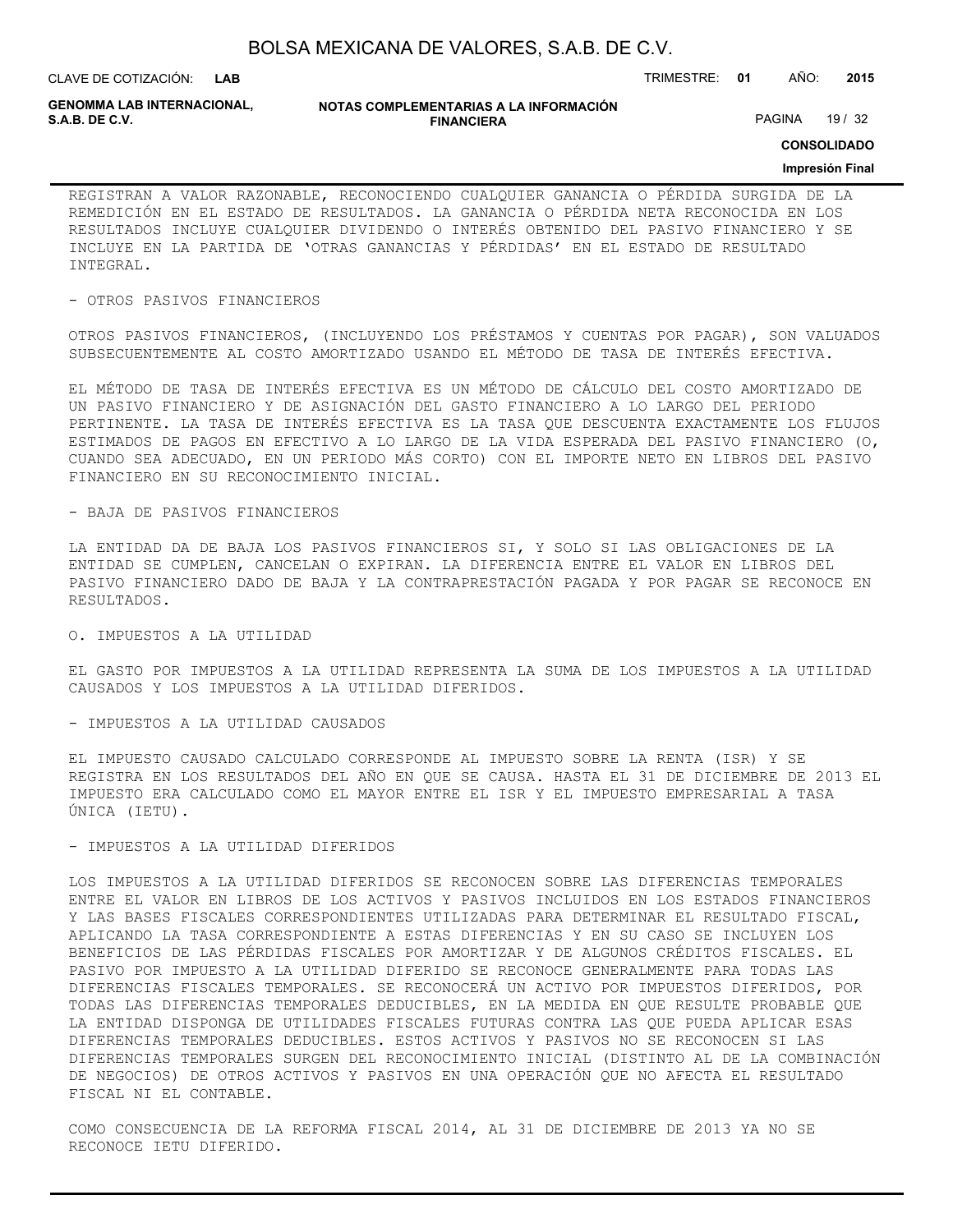**LAB**

CLAVE DE COTIZACIÓN: TRIMESTRE: **01** AÑO: **2015**

**GENOMMA LAB INTERNACIONAL,**

```
NOTAS COMPLEMENTARIAS A LA INFORMACIÓN
   FINANCIERA
```
PAGINA 20 / 32

**CONSOLIDADO**

#### **Impresión Final**

SE RECONOCE UN PASIVO POR IMPUESTOS DIFERIDOS POR DIFERENCIAS TEMPORALES GRAVABLES ASOCIADAS CON INVERSIONES EN SUBSIDIARIAS Y ASOCIADAS Y PARTICIPACIONES EN NEGOCIOS CONJUNTOS, EXCEPTO CUANDO LA ENTIDAD ES CAPAZ DE CONTROLAR LA REVERSIÓN DE LA DIFERENCIA TEMPORAL Y CUANDO SEA PROBABLE QUE LA DIFERENCIA TEMPORAL NO SE REVERSARÁ EN UN FUTURO PREVISIBLE. LOS ACTIVOS POR IMPUESTOS DIFERIDOS QUE SURGEN DE LAS DIFERENCIAS TEMPORALES ASOCIADAS CON DICHAS INVERSIONES Y PARTICIPACIONES SE RECONOCEN ÚNICAMENTE EN LA MEDIDA EN QUE RESULTE PROBABLE QUE HABRÁN UTILIDADES FISCALES FUTURAS SUFICIENTES CONTRA LAS QUE SE UTILICEN ESAS DIFERENCIAS TEMPORALES Y SE ESPERA QUE ÉSTAS SE REVERSARÁN EN UN FUTURO CERCANO.

EL VALOR EN LIBROS DE UN ACTIVO POR IMPUESTOS DIFERIDOS DEBE SOMETERSE A REVISIÓN AL FINAL DE CADA PERIODO SOBRE EL QUE SE INFORMA Y SE DEBE REDUCIR EN LA MEDIDA QUE SE ESTIME PROBABLE QUE NO HABRÁN UTILIDADES GRAVABLES SUFICIENTES PARA PERMITIR QUE SE RECUPERE LA TOTALIDAD O UNA PARTE DEL ACTIVO.

LOS ACTIVOS Y PASIVOS POR IMPUESTOS DIFERIDOS SE VALÚAN EMPLEANDO LAS TASAS FISCALES QUE SE ESPERA APLICAR EN EL PERÍODO EN EL QUE EL PASIVO SE PAGUE O EL ACTIVO SE REALICE, BASÁNDOSE EN LAS TASAS (Y LEYES FISCALES) QUE HAYAN SIDO APROBADAS O SUSTANCIALMENTE APROBADAS AL FINAL DEL PERIODO SOBRE EL QUE SE INFORMA. LA VALUACIÓN DE LOS PASIVOS Y ACTIVOS POR IMPUESTOS DIFERIDOS REFLEJA LAS CONSECUENCIAS FISCALES QUE SE DERIVARÍAN DE LA FORMA EN QUE LA ENTIDAD ESPERA, AL FINAL DEL PERIODO SOBRE EL QUE SE INFORMA, RECUPERAR O LIQUIDAR EL VALOR EN LIBROS DE SUS ACTIVOS Y PASIVOS.

LOS ACTIVOS POR IMPUESTOS DIFERIDOS Y LOS PASIVOS POR IMPUESTOS DIFERIDOS SE COMPENSAN CUANDO EXISTE UN DERECHO LEGAL PARA COMPENSAR ACTIVOS A CORTO PLAZO CON PASIVOS A CORTO PLAZO Y CUANDO SE REFIEREN A IMPUESTOS A LA UTILIDAD CORRESPONDIENTES A LA MISMA AUTORIDAD FISCAL Y LA ENTIDAD TIENE LA INTENCIÓN DE LIQUIDAR SUS ACTIVOS Y PASIVOS SOBRE UNA BASE NETA.

## - IMPUESTOS CAUSADOS Y DIFERIDOS

LOS IMPUESTOS CAUSADOS Y DIFERIDOS SE RECONOCEN COMO INGRESO O GASTO EN RESULTADOS, EXCEPTO CUANDO SE REFIEREN A PARTIDAS QUE SE RECONOCEN FUERA DE LOS RESULTADOS, YA SEA EN LOS OTROS RESULTADOS INTEGRALES O DIRECTAMENTE EN EL CAPITAL CONTABLE, EN CUYO CASO EL IMPUESTO TAMBIÉN SE RECONOCE FUERA DE LOS RESULTADOS; O CUANDO SURGEN DEL RECONOCIMIENTO INICIAL DE UNA COMBINACIÓN DE NEGOCIOS. EN EL CASO DE UNA COMBINACIÓN DE NEGOCIOS, EL EFECTO FISCAL SE INCLUYE DENTRO DEL RECONOCIMIENTO DE LA COMBINACIÓN DE NEGOCIOS.

## P. PROVISIONES

LAS PROVISIONES SE RECONOCEN CUANDO LA ENTIDAD TIENE UNA OBLIGACIÓN PRESENTE (YA SEA LEGAL O ASUMIDA) COMO RESULTADO DE UN SUCESO PASADO, ES PROBABLE QUE LA ENTIDAD TENGA QUE LIQUIDAR LA OBLIGACIÓN, Y PUEDE HACERSE UNA ESTIMACIÓN CONFIABLE DEL IMPORTE DE LA OBLIGACIÓN.

EL IMPORTE RECONOCIDO COMO PROVISIÓN ES LA MEJOR ESTIMACIÓN DEL DESEMBOLSO NECESARIO PARA LIQUIDAR LA OBLIGACIÓN PRESENTE, AL FINAL DEL PERIODO SOBRE EL QUE SE INFORMA, TENIENDO EN CUENTA LOS RIESGOS Y LAS INCERTIDUMBRES QUE RODEAN A LA OBLIGACIÓN. CUANDO SE VALÚA UNA PROVISIÓN USANDO LOS FLUJOS DE EFECTIVO ESTIMADOS PARA LIQUIDAR LA OBLIGACIÓN PRESENTE, SU VALOR EN LIBROS REPRESENTA EL VALOR PRESENTE DE DICHOS FLUJOS DE EFECTIVO.

CUANDO SE ESPERA LA RECUPERACIÓN DE UN TERCERO DE ALGUNOS O TODOS LOS BENEFICIOS ECONÓMICOS REQUERIDOS PARA LIQUIDAR UNA PROVISIÓN, SE RECONOCE UNA CUENTA POR COBRAR COMO UN ACTIVO SI ES VIRTUALMENTE CIERTO QUE SE RECIBIRÁ EL DESEMBOLSO Y EL MONTO DE LA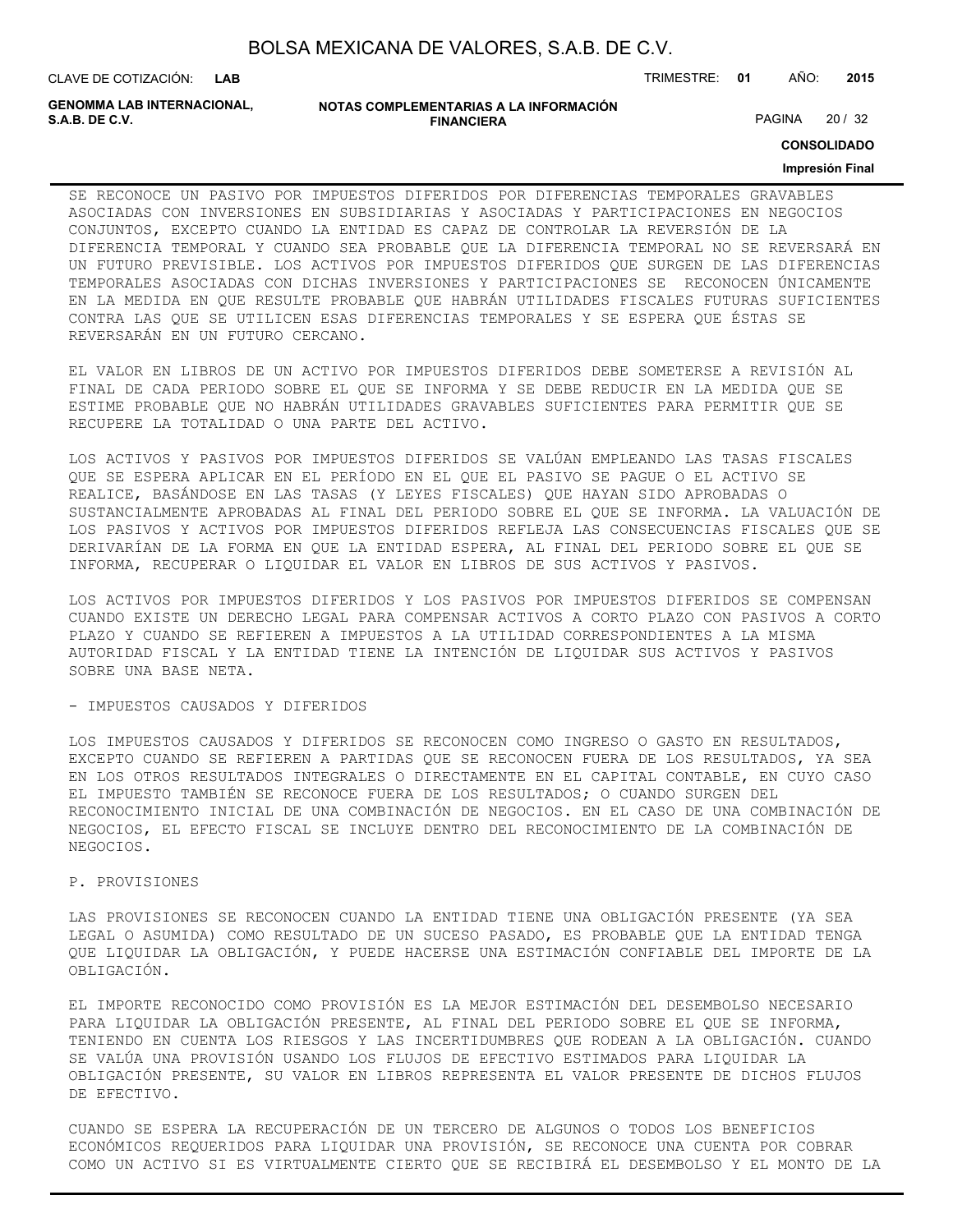**LAB**

CLAVE DE COTIZACIÓN: TRIMESTRE: **01** AÑO: **2015**

**GENOMMA LAB INTERNACIONAL,**

**NOTAS COMPLEMENTARIAS A LA INFORMACIÓN FINANCIERA**

PAGINA 21 / 32

**CONSOLIDADO**

**Impresión Final**

#### CUENTA POR COBRAR PUEDE SER VALUADO CONFIABLEMENTE.

LAS PROVISIONES SE CLASIFICAN COMO CIRCULANTES O NO CIRCULANTES EN FUNCIÓN DEL PERÍODO ESTIMADO PARA ATENDER LAS OBLIGACIONES QUE CUBREN.

### Q. COSTOS DE BENEFICIOS AL RETIRO

LAS APORTACIONES A LOS PLANES DE BENEFICIOS AL RETIRO DE CONTRIBUCIONES DEFINIDAS SE RECONOCEN COMO GASTOS AL MOMENTO EN QUE LOS EMPLEADOS HAN PRESTADO LOS SERVICIOS QUE LES OTORGAN EL DERECHO A LAS CONTRIBUCIONES.

EN EL CASO DE LOS PLANES DE BENEFICIOS DEFINIDOS, EL COSTO DE TALES BENEFICIOS SE DETERMINA UTILIZANDO EL MÉTODO DE CRÉDITO UNITARIO PROYECTADO, CON VALUACIONES ACTUARIALES QUE SE REALIZAN AL FINAL DE CADA PERÍODO SOBRE EL QUE SE INFORMA. LAS GANANCIAS Y PÉRDIDAS ACTUARIALES SE RECONOCEN AMORTIZADAS EN RESULTADOS CON BASE EN LA VIDA LABORAL ESTIMADA DE LOS EMPLEADOS. LOS COSTOS DE LOS SERVICIOS PASADOS SE RECONOCEN EN LA MEDIDA EN QUE SE ADQUIEREN LOS BENEFICIOS; DE LO CONTRARIO, SE AMORTIZAN UTILIZANDO EL MÉTODO DE LÍNEA RECTA SOBRE EL PERÍODO PROMEDIO HASTA QUE LOS BENEFICIOS SE CONVIERTEN EN ADQUIRIDOS.

LAS OBLIGACIONES POR BENEFICIOS AL RETIRO RECONOCIDAS EN EL ESTADO DE POSICIÓN FINANCIERA, REPRESENTAN EL VALOR PRESENTE DE LA OBLIGACIÓN POR BENEFICIOS DEFINIDOS, AJUSTADO POR LAS GANANCIAS Y PÉRDIDAS ACTUARIALES Y LOS COSTOS DE LOS SERVICIOS PASADOS NO RECONOCIDOS, MENOS EL VALOR RAZONABLE DE LOS ACTIVOS DEL PLAN. CUALQUIER ACTIVO QUE SURJA DE ESTE CÁLCULO SE LIMITA A LAS PÉRDIDAS ACTUARIALES NO RECONOCIDAS Y AL COSTO DE LOS SERVICIOS PASADOS, MÁS EL VALOR PRESENTE DE LOS REEMBOLSOS Y REDUCCIONES DE CONTRIBUCIONES FUTURAS AL PLAN.

### R. BENEFICIOS DIRECTOS A LOS EMPLEADOS

SE VALÚAN EN PROPORCIÓN A LOS SERVICIOS PRESTADOS, CONSIDERANDO LOS SUELDOS ACTUALES Y SE RECONOCE EL PASIVO CONFORME SE DEVENGAN. INCLUYE PRINCIPALMENTE PARTICIPACIÓN DE LOS TRABAJADORES EN LAS UTILIDADES POR PAGAR, AUSENCIAS COMPENSADAS, COMO VACACIONES Y PRIMA VACACIONAL, E INCENTIVOS.

S. PARTICIPACIÓN DE LOS TRABAJADORES EN LAS UTILIDADES (PTU)

LA PTU SE REGISTRA EN LOS RESULTADOS DEL AÑO EN QUE SE CAUSA Y SE PRESENTA EN EL RUBRO DE GASTOS DE VENTA, GENERALES Y DE ADMINISTRACIÓN EN EL ESTADO DE RESULTADOS.

## T. PAGOS BASADOS EN ACCIONES

LAS TRANSACCIONES CON PAGOS BASADOS EN ACCIONES LIQUIDABLES MEDIANTE INSTRUMENTOS DE CAPITAL A EMPLEADOS SE VALÚAN AL VALOR RAZONABLE DE LOS INSTRUMENTOS DE CAPITAL A LA FECHA EN QUE SE OTORGAN.

EL VALOR RAZONABLE DETERMINADO A LA FECHA DE OTORGAMIENTO DE LOS PAGOS BASADOS EN ACCIONES LIQUIDABLES MEDIANTE INSTRUMENTOS DE CAPITAL SE REGISTRAN COMO GASTOS SOBRE LA BASE DE LÍNEA RECTA DURANTE EL PERIODO DE ADJUDICACIÓN, CON BASE EN LA ESTIMACIÓN DE LA ENTIDAD DE LOS INSTRUMENTOS DE CAPITAL QUE EVENTUALMENTE SE ADJUDICARÁN. AL FINAL DE CADA PERIODO SOBRE EL CUAL SE REPORTA, LA ENTIDAD REVISA SUS ESTIMACIONES DEL NÚMERO DE INSTRUMENTOS DE CAPITAL QUE ESPERAN SER ADJUDICADOS. EL EFECTO DE LA REVISIÓN DE LOS ESTIMADOS ORIGINALES, SI HUBIESE, SE RECONOCE EN LOS RESULTADOS DEL PERIODO DE MANERA QUE EL GASTO ACUMULADO REFLEJE EL ESTIMADO REVISADO, CON EL AJUSTE CORRESPONDIENTE A LA RESERVA DE BENEFICIOS A EMPLEADOS LIQUIDABLES MEDIANTE INSTRUMENTOS DE CAPITAL.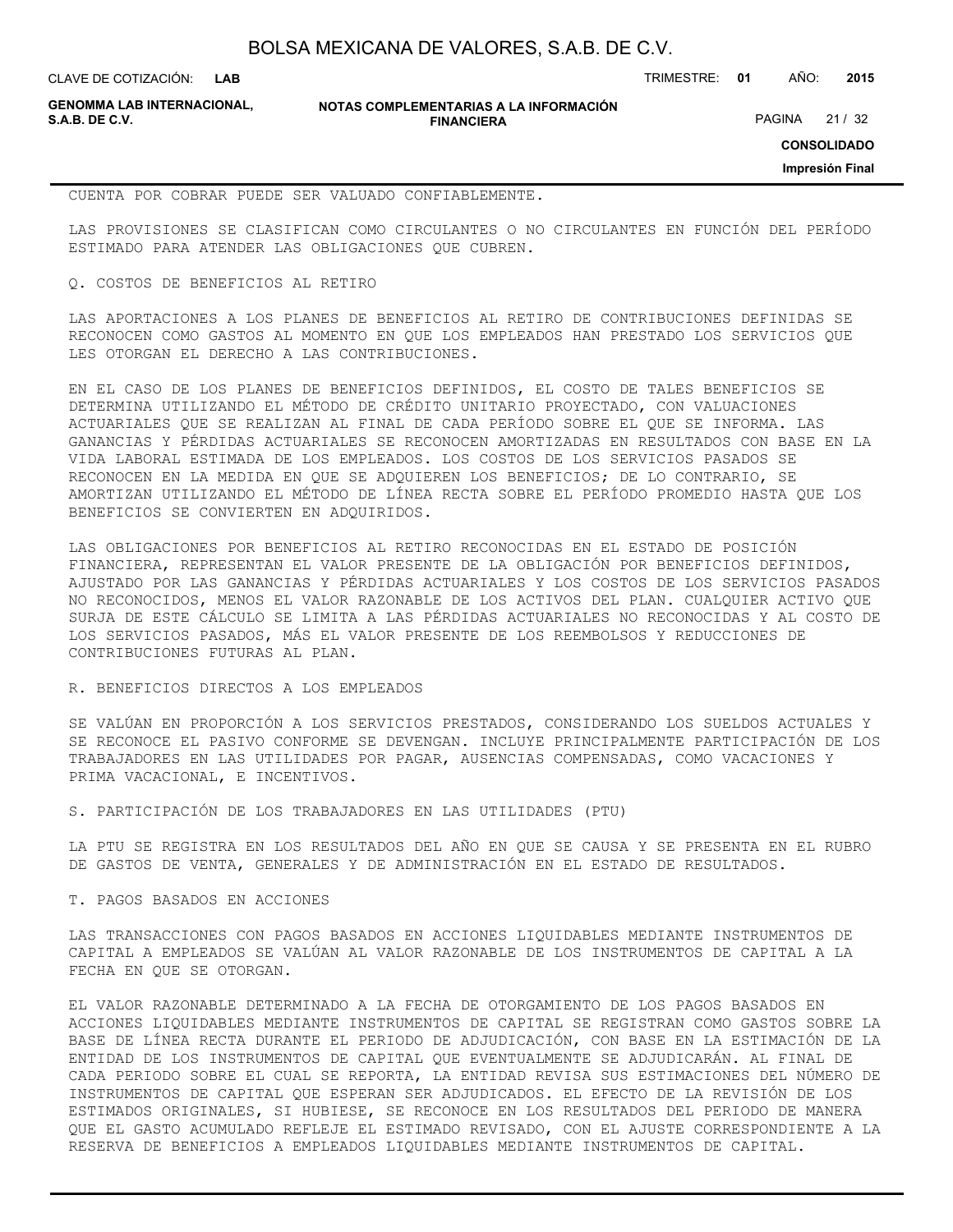| BOLSA MEXICANA DE VALORES, S.A.B. DE C.V. |  |  |
|-------------------------------------------|--|--|
|-------------------------------------------|--|--|

CLAVE DE COTIZACIÓN: TRIMESTRE: **01** AÑO: **2015 LAB**

**GENOMMA LAB INTERNACIONAL,**

**NOTAS COMPLEMENTARIAS A LA INFORMACIÓN FINANCIERA**

PAGINA 22 / 32

**CONSOLIDADO**

### **Impresión Final**

PARA LA TRANSACCIÓN DE PAGOS BASADOS EN ACCIONES LIQUIDABLES EN EFECTIVO, SE RECONOCE UN PASIVO POR LOS BIENES O SERVICIOS ADQUIRIDOS, VALUADOS INICIALMENTE AL VALOR RAZONABLE DEL PASIVO. AL FINAL DE CADA PERIODO DE REPORTE, HASTA QUE SE LIQUIDE, ASÍ COMO EN LA FECHA DE LIQUIDACIÓN, LA ENTIDAD REEVALÚA EL VALOR RAZONABLE DEL PASIVO Y CUALQUIER CAMBIO EN SU VALOR RAZONABLE SE RECONOCE EN LOS RESULTADOS DEL PERIODO.

## U. RECONOCIMIENTO DE INGRESOS

LOS INGRESOS SE CALCULAN AL VALOR RAZONABLE DE LA CONTRAPRESTACIÓN COBRADA O POR COBRAR, TENIENDO EN CUENTA EL IMPORTE ESTIMADO DE DEVOLUCIONES DE CLIENTES, REBAJAS Y OTROS DESCUENTOS SIMILARES.

- VENTA DE BIENES

LOS INGRESOS PROCEDENTES DE LA VENTA DE BIENES DEBEN SER RECONOCIDOS CUANDO SE CUMPLEN TODAS Y CADA UNA DE LAS SIGUIENTES CONDICIONES:

• LA ENTIDAD HA TRANSFERIDO AL COMPRADOR LOS RIESGOS Y BENEFICIOS SIGNIFICATIVOS QUE SE DERIVAN DE LA PROPIEDAD DE LOS BIENES;

• LA ENTIDAD NO CONSERVA PARA SÍ NINGUNA IMPLICACIÓN EN LA GESTIÓN CORRIENTE DE LOS BIENES VENDIDOS, EN EL GRADO USUALMENTE ASOCIADO CON LA PROPIEDAD, NI RETIENE EL CONTROL EFECTIVO SOBRE LOS MISMOS;

• EL IMPORTE DE LOS INGRESOS PUEDA VALUARSE CONFIABLEMENTE;

• SEA PROBABLE QUE LA ENTIDAD RECIBA LOS BENEFICIOS ECONÓMICOS ASOCIADOS CON LA TRANSACCIÓN; Y

• LOS COSTOS INCURRIDOS, O POR INCURRIR, EN RELACIÓN CON LA TRANSACCIÓN PUEDEN SER VALUADOS CONFIABLEMENTE.

- PRESTACIÓN DE SERVICIOS

LOS INGRESOS PROVENIENTES DE CONTRATOS DE SERVICIOS SE RECONOCEN EN EL PERÍODO EN EL QUE SE DEVENGAN DICHOS SERVICIOS.

## - INGRESOS POR INTERESES

LOS INGRESOS POR INTERESES SE RECONOCEN CUANDO ES PROBABLE QUE LOS BENEFICIOS ECONÓMICOS FLUYAN HACIA LA ENTIDAD Y EL IMPORTE DE LOS INGRESOS PUEDA SER VALUADO CONFIABLEMENTE.

#### V. TRANSACCIONES EN MONEDA EXTRANJERA

LAS TRANSACCIONES EN MONEDA EXTRANJERA SE REGISTRAN AL TIPO DE CAMBIO VIGENTE A LA FECHA DE SU CELEBRACIÓN. LOS ACTIVOS Y PASIVOS MONETARIOS EN MONEDA EXTRANJERA SE VALÚAN EN MONEDA NACIONAL AL TIPO DE CAMBIO VIGENTE A LA FECHA DE LOS ESTADOS FINANCIEROS. LAS FLUCTUACIONES CAMBIARIAS SE REGISTRAN EN LOS RESULTADOS DEL AÑO.

## W. UTILIDAD POR ACCIÓN

LA UTILIDAD BÁSICA POR ACCIÓN ORDINARIA SE CALCULA DIVIDIENDO LA UTILIDAD NETA ATRIBUIBLE A LA PARTICIPACIÓN CONTROLADORA ENTRE EL PROMEDIO PONDERADO DE ACCIONES ORDINARIAS EN CIRCULACIÓN DURANTE EL EJERCICIO.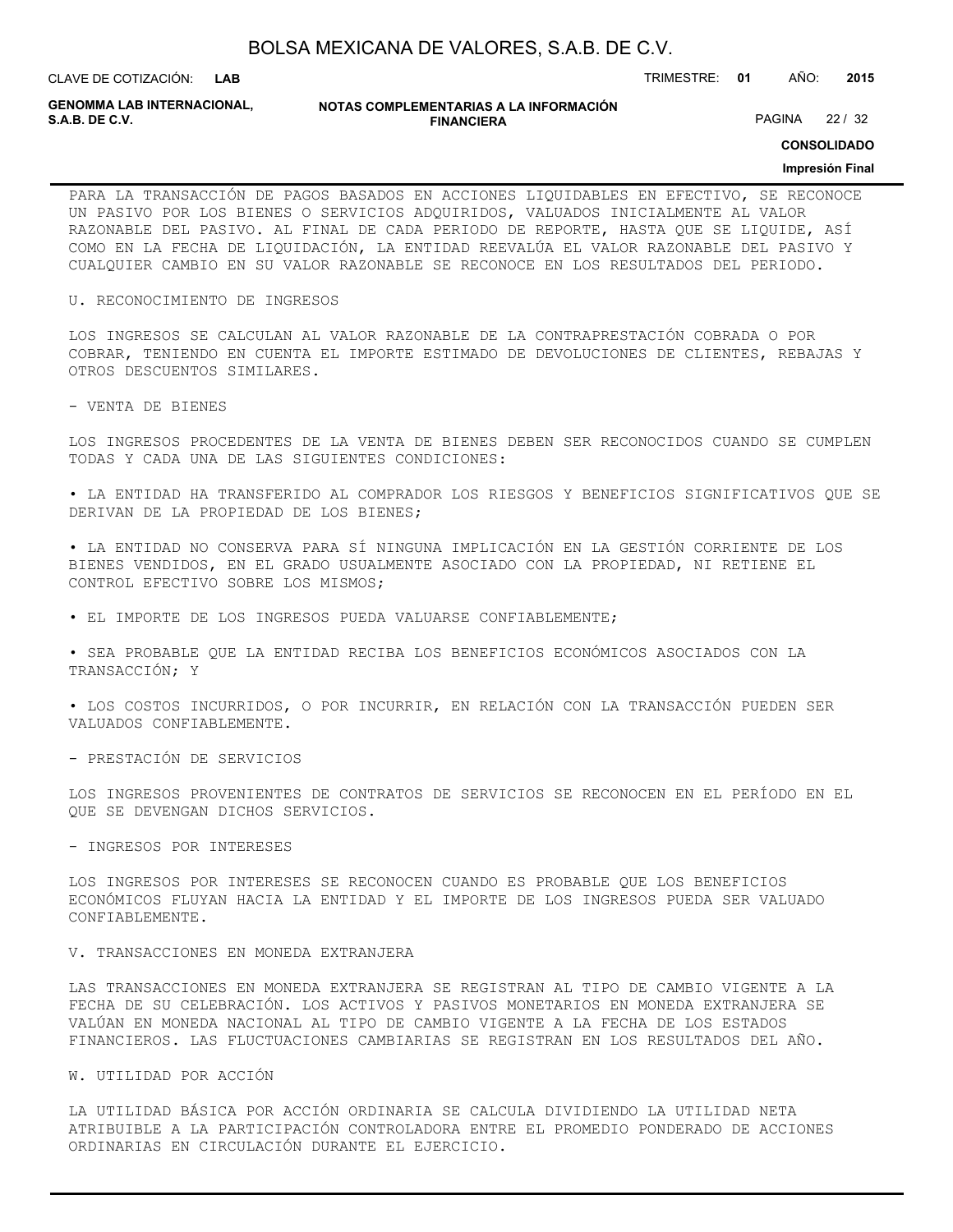**LAB**

CLAVE DE COTIZACIÓN: TRIMESTRE: **01** AÑO: **2015**

**GENOMMA LAB INTERNACIONAL,**

**NOTAS COMPLEMENTARIAS A LA INFORMACIÓN FINANCIERA**

PAGINA 23 / 32

**CONSOLIDADO**

#### **Impresión Final**

LA ENTIDAD NO TIENE INSTRUMENTOS POTENCIALMENTE DILUTIVOS POR LO QUE LAS GANANCIAS DILUIDAS POR ACCIÓN SON IGUALES A LAS GANANCIAS BÁSICAS POR ACCIÓN.

4. JUICIOS CONTABLES CRÍTICOS Y FUENTES CLAVE PARA LA ESTIMACIÓN DE INCERTIDUMBRES

EN LA APLICACIÓN DE LAS POLÍTICAS CONTABLES, LA ADMINISTRACIÓN DE LA ENTIDAD REALIZA JUICIOS, ESTIMACIONES Y PRESUNCIONES SOBRE ALGUNOS IMPORTES DE LOS ACTIVOS Y PASIVOS DE LOS ESTADOS FINANCIEROS. LAS ESTIMACIONES Y PRESUNCIONES ASOCIADAS SE BASAN EN LA EXPERIENCIA Y OTROS FACTORES QUE SE CONSIDERAN COMO RELEVANTES. LOS RESULTADOS REALES PODRÍAN DIFERIR DE DICHAS ESTIMACIONES.

LAS ESTIMACIONES Y PRESUNCIONES SUBYACENTES SE REVISAN SOBRE UNA BASE REGULAR. LAS MODIFICACIONES A LAS ESTIMACIONES CONTABLES SE RECONOCEN EN EL PERÍODO DE LA REVISIÓN Y PERÍODOS FUTUROS SI LA REVISIÓN AFECTA TANTO AL PERÍODO ACTUAL COMO A PERÍODOS SUBSECUENTES.

LOS JUICIOS CONTABLES CRÍTICOS Y FUENTES CLAVE DE INCERTIDUMBRE AL APLICAR LAS ESTIMACIONES EFECTUADAS A LA FECHA DE LOS ESTADOS FINANCIEROS CONSOLIDADOS, Y QUE TIENEN UN RIESGO SIGNIFICATIVO DE DERIVAR EN UN AJUSTE EN LOS VALORES EN LIBROS DE ACTIVOS Y PASIVOS TANTO AL PERÍODO ACTUAL COMO A PERÍODOS SUBSECUENTES SON COMO SIGUE:

A) LA ENTIDAD REVISA LA VIDA ÚTIL ESTIMADA DE INMUEBLES, PROPIEDADES Y EQUIPO AL FINAL DE CADA PERÍODO ANUAL. EL GRADO DE INCERTIDUMBRE RELACIONADO CON LAS ESTIMACIONES DE LAS VIDAS ÚTILES ESTÁ RELACIONADO CON LOS CAMBIOS EN EL MERCADO Y LA UTILIZACIÓN DE LOS ACTIVOS POR LOS VOLÚMENES DE COMERCIALIZACIÓN Y DESARROLLO TECNOLÓGICO.

B) AL EFECTUAR LAS PRUEBAS DE DETERIORO DE LOS ACTIVOS, LA ENTIDAD REQUIERE EFECTUAR ESTIMACIONES EN EL VALOR EN USO ASIGNADO A SUS INMUEBLES, PROPIEDADES Y EQUIPO Y A LAS UNIDADES GENERADORAS DE EFECTIVO, EN EL CASO DE CIERTOS ACTIVOS. LOS CÁLCULOS DEL VALOR EN USO REQUIEREN QUE LA ENTIDAD DETERMINE LOS FLUJOS DE EFECTIVO FUTUROS QUE DEBERÍAN SURGIR DE LAS UNIDADES GENERADORAS DE EFECTIVO Y UNA TASA DE DESCUENTO APROPIADA PARA CALCULAR EL VALOR ACTUAL. LA ENTIDAD UTILIZA PROYECCIONES DE FLUJOS DE EFECTIVO DE INGRESOS UTILIZANDO ESTIMACIONES DE CONDICIONES DE MERCADO, DETERMINACIÓN DE PRECIOS, Y VOLÚMENES DE COMERCIALIZACIÓN Y VENTA.

C) LA ENTIDAD UTILIZA ESTIMACIONES PARA DETERMINAR LAS RESERVAS DE INVENTARIOS Y CUENTAS POR COBRAR. LOS FACTORES QUE CONSIDERA LA ENTIDAD EN LAS ESTIMACIONES DE INVENTARIOS SON LOS VOLÚMENES DE COMERCIALIZACIÓN Y VENTA ASÍ COMO LOS MOVIMIENTOS EN LA DEMANDA DE ALGUNOS PRODUCTOS. LOS FACTORES QUE CONSIDERA LA ENTIDAD EN LA ESTIMACIÓN DE CUENTAS DE COBRO DUDOSO SON PRINCIPALMENTE EL RIESGO DE LA SITUACIÓN FINANCIERA DEL CLIENTE, CUENTAS NO GARANTIZADAS Y RETRASOS CONSIDERABLES EN LA COBRANZA DE ACUERDO CON LOS LÍMITES DE CRÉDITO ESTABLECIDOS.

LA ENTIDAD UTILIZA ESTIMACIONES PARA DETERMINAR LA ESTIMACIÓN DE CUENTAS DE COBRO DUDOSO CONSIDERANDO LOS SIGUIENTES FACTORES:

• LA ENTIDAD REALIZA UN ANÁLISIS DE ANTIGÜEDAD DE SALDOS POR CLIENTE, DONDE SE MUESTRE EL MONTO POR VENCER Y LOS MONTOS VENCIDOS DE ACUERDO A LOS LÍMITES DE CRÉDITOS ESTABLECIDOS Y SEGÚN PARÁMETROS OBTENIDOS CON LA EXPERIENCIA, SE ASIGNA UN PORCENTAJE DE RESERVA QUE LE CORRESPONDE A CADA UNA DE ELLAS, ESTE ANÁLISIS DA UN PRIMER INDICIO DE DETERIORO.

• UNA VEZ QUE SE OBTIENE EL MONTO PRELIMINAR DE LAS CUENTAS POR COBRAR CON DETERIORO, SE DEBERÁ REALIZAR UN ANÁLISIS DE LA SITUACIÓN FINANCIERA DE TODOS LOS CLIENTES INCLUIDOS, PARA DETERMINAR CUÁLES SON LOS QUE PRESENTAN UN DETERIORO RAZONABLE DE LA CUENTA POR COBRAR Y SOBRE ESTOS REGISTRAR LA PROVISIÓN CORRESPONDIENTE.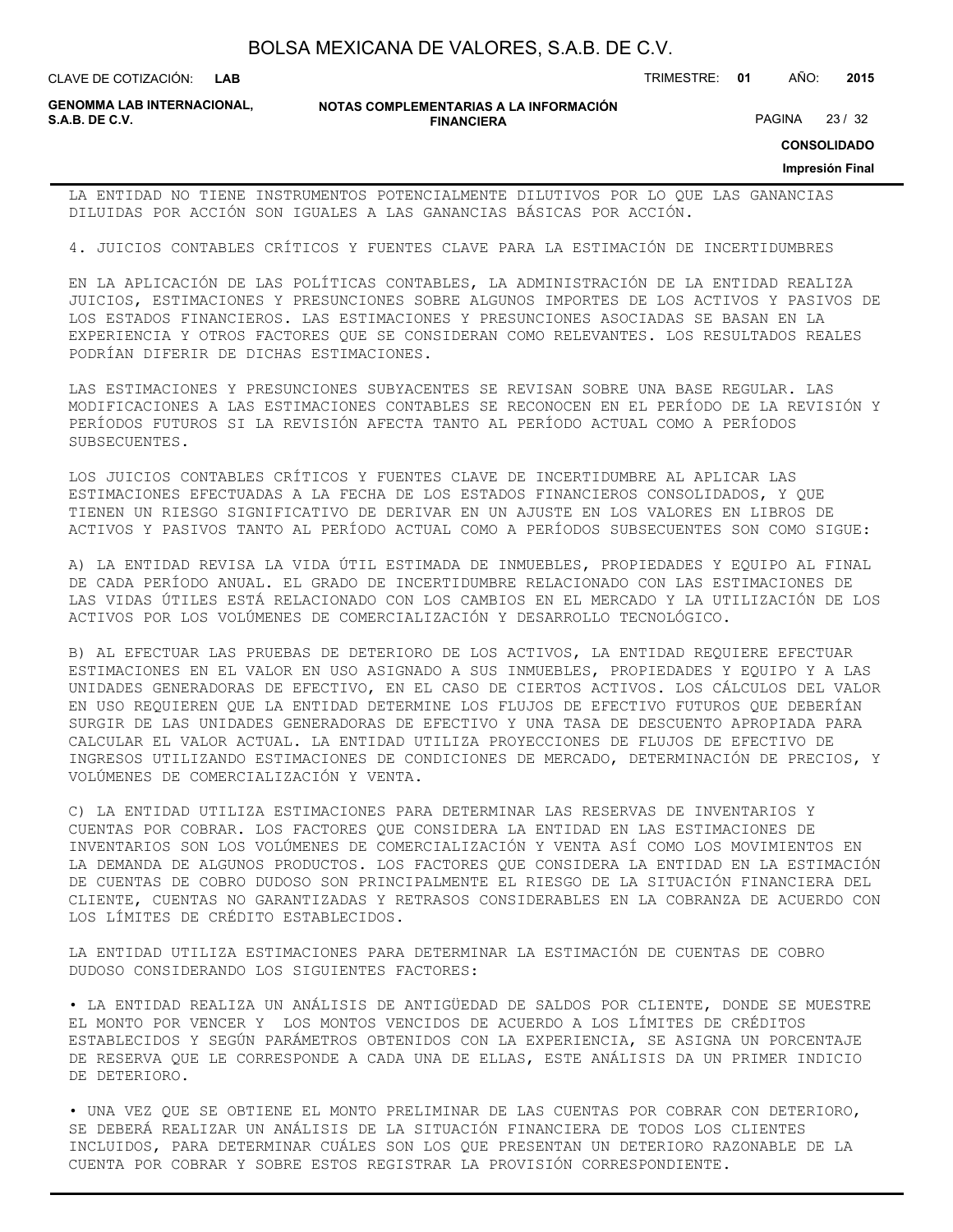**LAB**

CLAVE DE COTIZACIÓN: TRIMESTRE: **01** AÑO: **2015**

**GENOMMA LAB INTERNACIONAL,**

**NOTAS COMPLEMENTARIAS A LA INFORMACIÓN FINANCIERA**

PAGINA 24 / 32

**CONSOLIDADO**

**Impresión Final**

LA ENTIDAD TIENE LA POLÍTICA DE NO ACEPTAR DEVOLUCIONES, EXCEPTO EN EL CASO DE PRODUCTOS CADUCOS O PRODUCTOS FUERA DE LÍNEA, POR LO QUE EN EL MOMENTO EN EL QUE LA ENTIDAD CONOCE LA EXISTENCIA DE LOS MISMOS, RECONOCE LA RESERVA CORRESPONDIENTE.

CON RESPECTO A LAS BONIFICACIONES, LA ENTIDAD RECONOCE LA ESTIMACIÓN DE LAS MISMAS CON BASE EN LOS PLANES COMERCIALES AUTORIZADOS A LOS CLIENTES.

D) LA ENTIDAD ESTÁ SUJETA A TRANSACCIONES O EVENTOS CONTINGENTES SOBRE LOS CUALES UTILIZA JUICIO PROFESIONAL EN EL DESARROLLO DE ESTIMACIONES DE PROBABILIDAD DE OCURRENCIA, LOS FACTORES QUE SE CONSIDERAN EN ESTAS ESTIMACIONES SON LA SITUACIÓN LEGAL ACTUAL A LA FECHA DE LA ESTIMACIÓN Y, LA OPINIÓN DE LOS ASESORES LEGALES.

#### 5. COMBINACIONES DE NEGOCIOS

A. ADQUISICIÓN DE NEGOCIOS - DURANTE 2014, GENOMMA ADQUIRIÓ GRUPO COMERCIAL E INDUSTRIAL MARZAM, S.A. DE C.V., LA CUAL SE REGISTRÓ UTILIZANDO EL MÉTODO DE COMPRA.

B. EL PAGO DE LA PRIMERA ETAPA DE LA COMPRA SE REALIZÓ EL 26 DE JUNIO DE 2014 POR \$600 MILLONES, QUE CORRESPONDÍA AL 49% DE LAS ACCIONES. CON EL SEGUNDO PAGO REALIZADO EL 6 DE OCTUBRE DE 2014 POR EL 51% RESTANTE, SE ADQUIERE EL 100% DE LA COMPAÑÍA Y EL CONTROL DE LA MISMA. EL MONTO TOTAL DE LA CONTRAPRESTACIÓN PAGADA ASCIENDE A \$1,857,197, HABIENDO GENERADO UN CRÉDITO MERCANTIL POR \$398 MILLONES. EL RESULTADO DE DICHA ENTIDAD HA SIDO INCLUIDO EN LOS PRESENTES ESTADOS FINANCIEROS CONSOLIDADOS DESDE EL DÍA DE LA ADQUISICIÓN; SU PRESENTACIÓN ESTA DENTRO DE OPERACIONES DISCONTINUAS COMO SE DESCRIBE ABAJO.

LA ENTIDAD HA MANIFESTADO SU INTENCIÓN DE VENDER EL 51% DE LAS ACCIONES DE MARZAM, POR LO QUE DE ACUERDO CON LA IFRS 5 ACTIVOS NO CORRIENTES MANTENIDOS PARA LA VENTA Y OPERACIONES DISCONTINUADAS HA DECIDIDO PRESENTAR EN EL ESTADO DE POSICIÓN FINANCIERA DE LA ENTIDAD, COMO ACTIVOS DISPONIBLES PARA LA VENTA Y PASIVOS DIRECTAMENTE ASOCIADOS CON ACTIVOS MANTENIDOS PARA SU VENTA EL 100% DEL ESTADO DE POSICIÓN FINANCIERA DE MARZAM AL 31 DE DICIEMBRE DE 2014, ADICIONALMENTE, EN EL ESTADO DE RESULTADOS DE LA ENTIDAD EN EL RUBRO DE OPERACIONES DISCONTINUAS SE ENCUENTRA EL EFECTO NETO DE LA ELIMINACIÓN DE TRANSACCIONES CON MARZAM DEL 6 DE OCTUBRE AL 31 DE DICIEMBRE DE 2014.

C. ACTIVOS ADQUIRIDOS Y PASIVOS ASUMIDOS A LA FECHA DE ADQUISICIÓN DEL 100% DE GRUPO COMERCIAL E INDUSTRIAL MARZAM, S.A. DE C.V. Y SUBSIDIARIAS

2014 GRUPO COMERCIAL E INDUSTRIAL MARZAM, S.A. DE C.V. Y SUBSIDIARIAS

ACTIVOS: EFECTIVO Y EQUIVALENTES DE EFECTIVO \$ 10,330 CUENTAS POR COBRAR 2,974,129 INVENTARIOS 2,321,954 OTROS ACTIVOS CIRCULANTES 97,580 INMUEBLES, MAQUINARIA Y EQUIPO 232,758 OTROS ACTIVOS 35,293 IMPUESTOS DIFERIDOS 163,509

PASIVOS: CUENTAS POR PAGAR A PROVEEDORES (3,498,190) DOCUMENTOS POR PAGAR (480,299) IMPUESTOS Y GASTOS ACUMULADOS (398,068)

TOTAL DE ACTIVOS NETOS \$ 1,458,996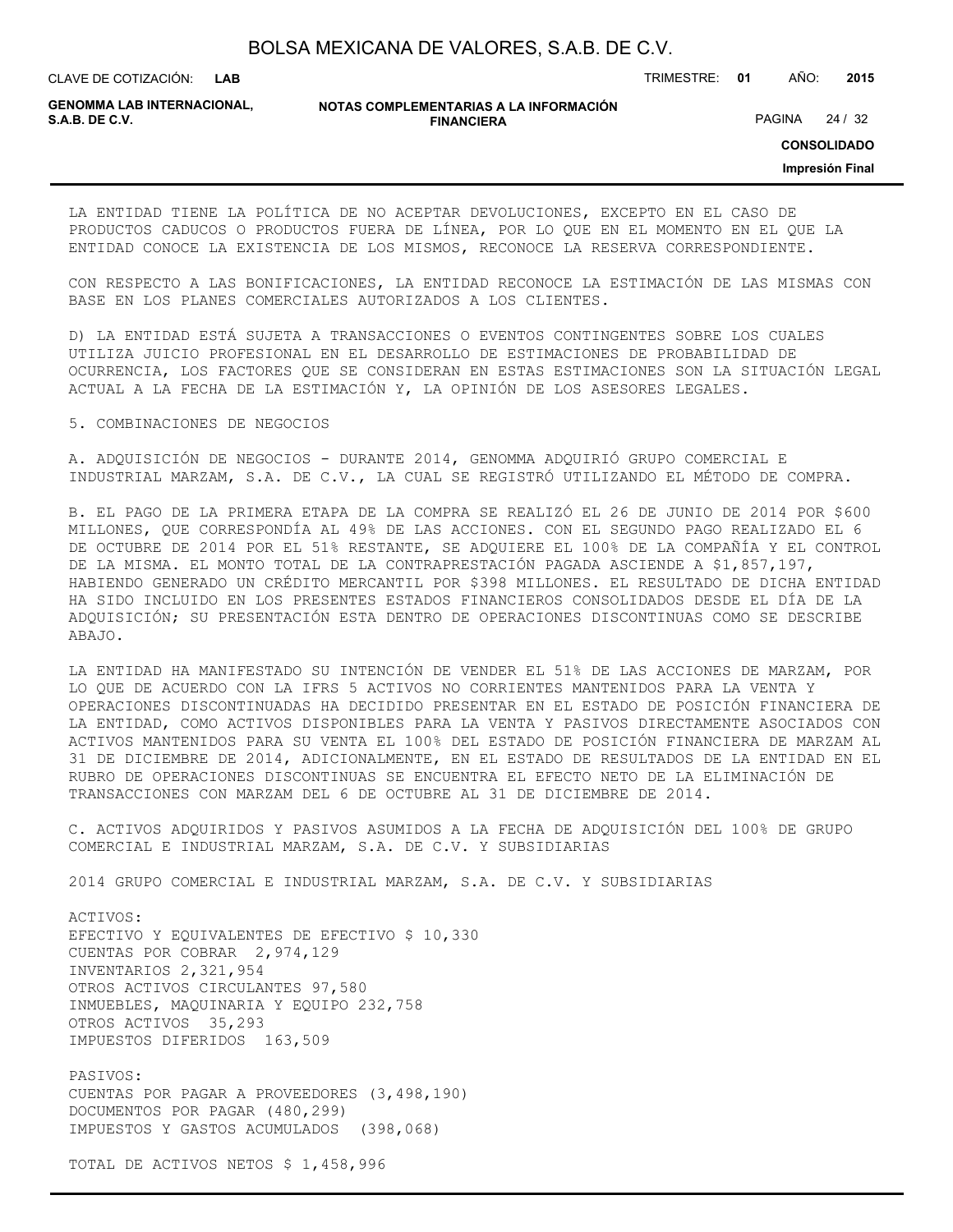**LAB**

| CLAVE DE COTIZACIÓN:<br><b>LAB</b>                                                                                                                                                                                                                                                                              |                                                                                                                                                                                                                                                                                                                                                                                                                                                | TRIMESTRE: 01<br>ANO:<br>2015        |
|-----------------------------------------------------------------------------------------------------------------------------------------------------------------------------------------------------------------------------------------------------------------------------------------------------------------|------------------------------------------------------------------------------------------------------------------------------------------------------------------------------------------------------------------------------------------------------------------------------------------------------------------------------------------------------------------------------------------------------------------------------------------------|--------------------------------------|
| <b>GENOMMA LAB INTERNACIONAL.</b><br>S.A.B. DE C.V.                                                                                                                                                                                                                                                             | NOTAS COMPLEMENTARIAS A LA INFORMACIÓN<br><b>FINANCIERA</b>                                                                                                                                                                                                                                                                                                                                                                                    | PAGINA 25 / 32<br><b>CONSOLIDADO</b> |
|                                                                                                                                                                                                                                                                                                                 |                                                                                                                                                                                                                                                                                                                                                                                                                                                | Impresión Final                      |
| D. CRÉDITO MERCANTIL DE ADQUISICIÓN                                                                                                                                                                                                                                                                             |                                                                                                                                                                                                                                                                                                                                                                                                                                                |                                      |
| CONTRAPRESTACIÓN<br>2014<br>TRANSFERIDA                                                                                                                                                                                                                                                                         | VALOR DE LOS ACTIVOS NETOS ORÉDITO<br>ADQUIRIDOS                                                                                                                                                                                                                                                                                                                                                                                               | MERCANTIL                            |
| 1,458,996 \$ 398,201                                                                                                                                                                                                                                                                                            | GRUPO COMERCIAL E INDUSTRIAL MARZAM, S.A. DE C.V. Y SUBSIDIARIAS \$ 1,857,197 \$                                                                                                                                                                                                                                                                                                                                                               |                                      |
|                                                                                                                                                                                                                                                                                                                 | 6. EFECTIVO, EQUIVALENTES DE EFECTIVO Y EFECTIVO RESTRINGIDO                                                                                                                                                                                                                                                                                                                                                                                   |                                      |
| 2015 2014                                                                                                                                                                                                                                                                                                       |                                                                                                                                                                                                                                                                                                                                                                                                                                                |                                      |
| EFECTIVO \$ 1,776,213 \$ 1,094,325<br>EQUIVALENTES DE EFECTIVO:<br>EFECTIVO RESTRINGIDO 17,912 17,842                                                                                                                                                                                                           | MESA DE DINERO E INVERSIONES EN VALORES 5,354 70,129                                                                                                                                                                                                                                                                                                                                                                                           |                                      |
| $$1,799,479$ $$1,182,296$                                                                                                                                                                                                                                                                                       |                                                                                                                                                                                                                                                                                                                                                                                                                                                |                                      |
| 7. CUENTAS POR COBRAR                                                                                                                                                                                                                                                                                           |                                                                                                                                                                                                                                                                                                                                                                                                                                                |                                      |
| 2015 2014                                                                                                                                                                                                                                                                                                       |                                                                                                                                                                                                                                                                                                                                                                                                                                                |                                      |
| CLIENTES \$ 3,898,058 \$ 5,173,714<br>ESTIMACIONES PARA:<br>CUENTAS DE COBRO DUDOSO (97,708) (89,902)<br>DEVOLUCIONES (85,349) (138,674)<br>BONIFICACIONES (533,072) (780,829)<br>$(716, 129)$ $(1, 009, 405)$<br>3, 181, 929 4, 164, 309<br>IMPUESTOS POR RECUPERAR 1,060,337 865,066<br>OTRAS 444,974 442,030 |                                                                                                                                                                                                                                                                                                                                                                                                                                                |                                      |
| \$4,687,240\$5,471,405                                                                                                                                                                                                                                                                                          |                                                                                                                                                                                                                                                                                                                                                                                                                                                |                                      |
| A. CUENTAS POR COBRAR A CLIENTES                                                                                                                                                                                                                                                                                |                                                                                                                                                                                                                                                                                                                                                                                                                                                |                                      |
|                                                                                                                                                                                                                                                                                                                 | LAS CUENTAS POR COBRAR A CLIENTES QUE SE REVELAN ARRIBA SE CLASIFICAN COMO CUENTAS POR<br>COBRAR Y POR LO TANTO SE VALÚAN AL COSTO AMORTIZADO.                                                                                                                                                                                                                                                                                                 |                                      |
| POSICIÓN FINANCIERA ACTUAL.                                                                                                                                                                                                                                                                                     | EL PLAZO DE CRÉDITO PROMEDIO SOBRE LA VENTA DE BIENES ES DE 90 DÍAS. NO SE HACE NINGÚN<br>CARGO POR INTERESES SOBRE LAS CUENTAS POR COBRAR A CLIENTES. LA ENTIDAD RECONOCE UNA<br>ESTIMACIÓN PARA CUENTAS DE COBRO DUDOSO CON BASE EN IMPORTES IRRECUPERABLES<br>DETERMINADOS POR EXPERIENCIAS DE INCUMPLIMIENTO DE LA CONTRAPARTE Y UN ANÁLISIS DE SU                                                                                         |                                      |
|                                                                                                                                                                                                                                                                                                                 | ANTES DE ACEPTAR CUALQUIER NUEVO CLIENTE, LA ENTIDAD EVALÚA LA CALIDAD CREDITICIA DEL<br>CLIENTE POTENCIAL Y DEFINE LOS LÍMITES DE CRÉDITO POR CLIENTE. LOS LÍMITES Y<br>CALIFICACIONES ATRIBUIDOS A LOS CLIENTES SE REVISAN PERIÓDICAMENTE. LAS VENTAS A LOS<br>DIEZ CLIENTES PRINCIPALES DE LA ENTIDAD REPRESENTAN EL 26% Y 35% DE LAS VENTAS NETAS<br>CONSOLIDADAS POR LOS PERIODOS DE TRES MESES TERMINADOS AL 31 DE MARZO DE 2015 Y 2014, |                                      |

LAS CUENTAS POR COBRAR A CLIENTES REVELADAS EN LOS PÁRRAFOS ANTERIORES INCLUYEN LOS

31 DE DICIEMBRE DE 2014, RESPECTIVAMENTE.

RESPECTIVAMENTE Y EL 63% Y 56% DEL SALDO DE CUENTAS POR COBRAR AL 31 DE MARZO DE 2015 Y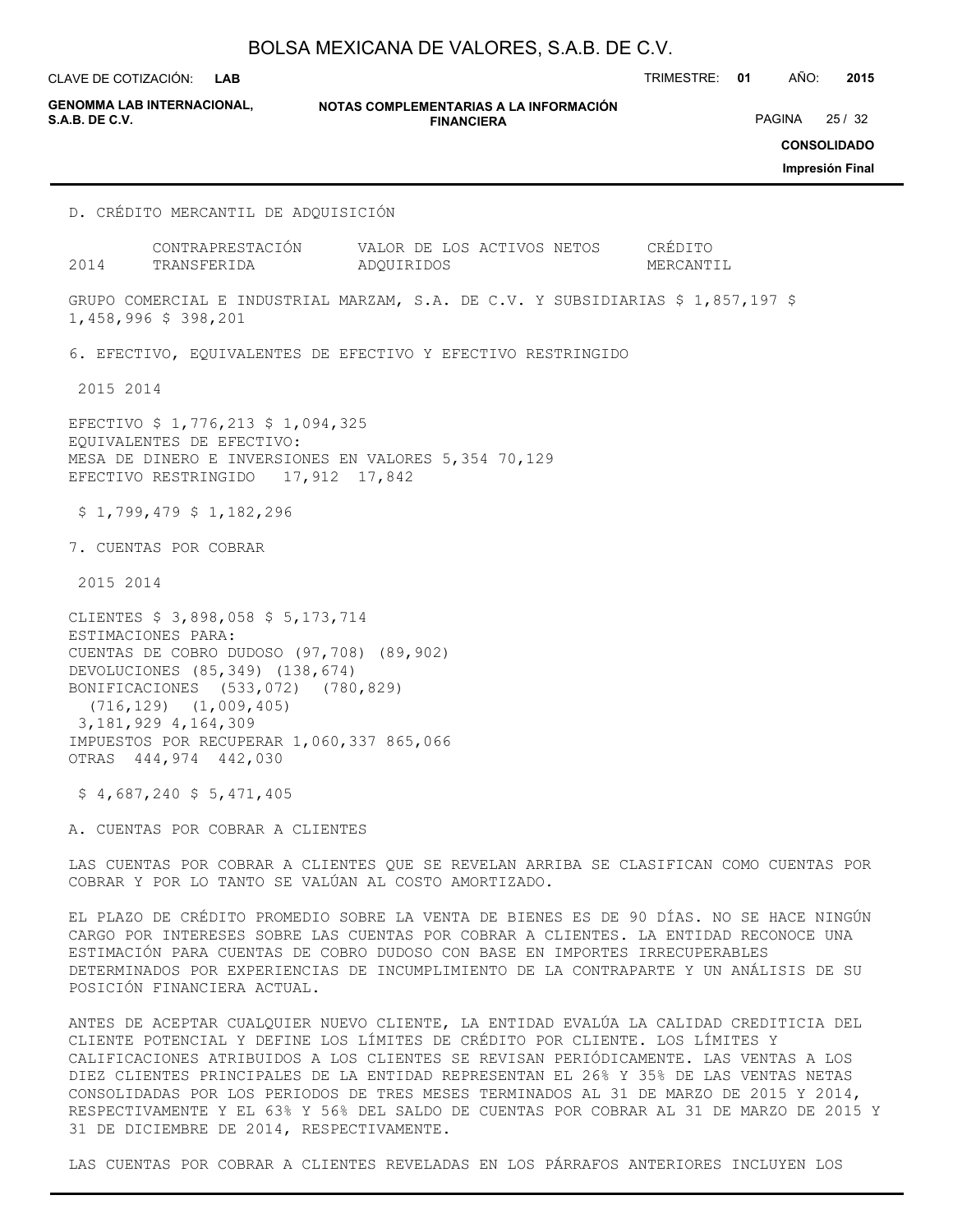CLAVE DE COTIZACIÓN: TRIMESTRE: **01** AÑO: **2015 LAB**

**GENOMMA LAB INTERNACIONAL,**

**NOTAS COMPLEMENTARIAS A LA INFORMACIÓN FINANCIERA**

PAGINA 26 / 32

**CONSOLIDADO**

## **Impresión Final**

MONTOS QUE ESTÁN VENCIDOS AL FINAL DEL PERIODO SOBRE EL QUE SE INFORMA (VER ABAJO EL ANÁLISIS DE ANTIGÜEDAD), PERO PARA LOS CUALES LA ENTIDAD NO HA RECONOCIDO ESTIMACIÓN ALGUNA PARA CUENTAS DE COBRO DUDOSO DEBIDO A QUE NO HA HABIDO CAMBIO SIGNIFICATIVO EN LA CALIDAD CREDITICIA Y LOS IMPORTES AÚN SE CONSIDERAN RECUPERABLES. LA ENTIDAD NO MANTIENE NINGÚN COLATERAL U OTRAS MEJORAS CREDITICIAS SOBRE ESOS SALDOS, NI TIENE EL DERECHO LEGAL DE COMPENSARLOS CONTRA ALGÚN MONTO QUE ADEUDE LA ENTIDAD A LA CONTRAPARTE.

8. INVENTARIOS

2015 2014

PRODUCTOS TERMINADOS \$ 1,461,093 \$ 1,410,343 MATERIA PRIMA 495,519 445,109 ESTIMACIÓN PARA INVENTARIOS OBSOLETOS (482,416) (454,520) 1,474,196 1,400,932 MERCANCÍAS EN TRÁNSITO 141,874 194,080

 $$1,616,070$$   $$1,595,012$ 

9. ACTIVOS DISPONIBLES PARA LA VENTA

2015 2014

ACTIVOS DISPONIBLES PARA LA VENTA \$ 7,453,195 \$ 7,790,506

PASIVOS DIRECTAMENTE ASOCIADOS CON ACTIVOS MANTENIDOS PARA SU VENTA \$ 4,122,031 \$ 4,487,400

LA ENTIDAD HA MANIFESTADO SU INTENCIÓN DE VENDER EL 51% DE LAS ACCIONES DE MARZAM, POR LO QUE DE ACUERDO CON LA IFRS 5 ACTIVOS NO CORRIENTES MANTENIDOS PARA LA VENTA Y OPERACIONES DISCONTINUADAS HA DECIDIDO PRESENTAR EN EL ESTADO DE POSICIÓN FINANCIERA DE LA ENTIDAD, COMO ACTIVOS DISPONIBLES PARA LA VENTA Y PASIVOS DIRECTAMENTE ASOCIADOS CON ACTIVOS MANTENIDOS PARA SU VENTA EL 100% DEL ESTADO DE POSICIÓN FINANCIERA DE MARZAM AL 31 DE MARZO DE 2015 Y 31 DE DICIEMBRE DE 2014.

10. INVERSIÓN EN ACCIONES EN ENTIDAD ASOCIADA

POR EL PERIODO COMPRENDIDO DEL 26 DE JUNIO AL 6 DE OCTUBRE DE 2014, LA ENTIDAD RECONOCIÓ MÉTODO DE PARTICIPACIÓN DE GRUPO COMERCIAL E INDUSTRIAL MARZAM, S.A DE C.V., YA QUE DURANTE ESE PERIODO LE PERTENECÍA EL 49% DE LAS ACCIONES. EL MONTO QUE SE RECONOCIÓ EN RESULTADOS ASCENDIÓ A (\$10,252).

LA INVERSIÓN EN TELEVISA CONSUMER PRODUCTS, LLP, ENTIDAD ASOCIADA CONSTITUIDA EN LOS ESTADOS UNIDOS DE AMÉRICA, ES DEL 49% DE SUS ACCIONES. DICHA SOCIEDAD SE CONSTITUYÓ EN 2009 E INICIÓ OPERACIONES DURANTE 2011. LA INFORMACIÓN FINANCIERA DE LA ASOCIADA DE LA ENTIDAD SE RESUME A CONTINUACIÓN:

 2015 2014 BALANCES GENERALES: ACTIVO CIRCULANTE \$ 145,578 \$ 159,088 ACTIVO NO CIRCULANTE 146 135 TOTAL PASIVO (108,594) (121,753)

CAPITAL CONTABLE \$ 37,130 \$ 37,470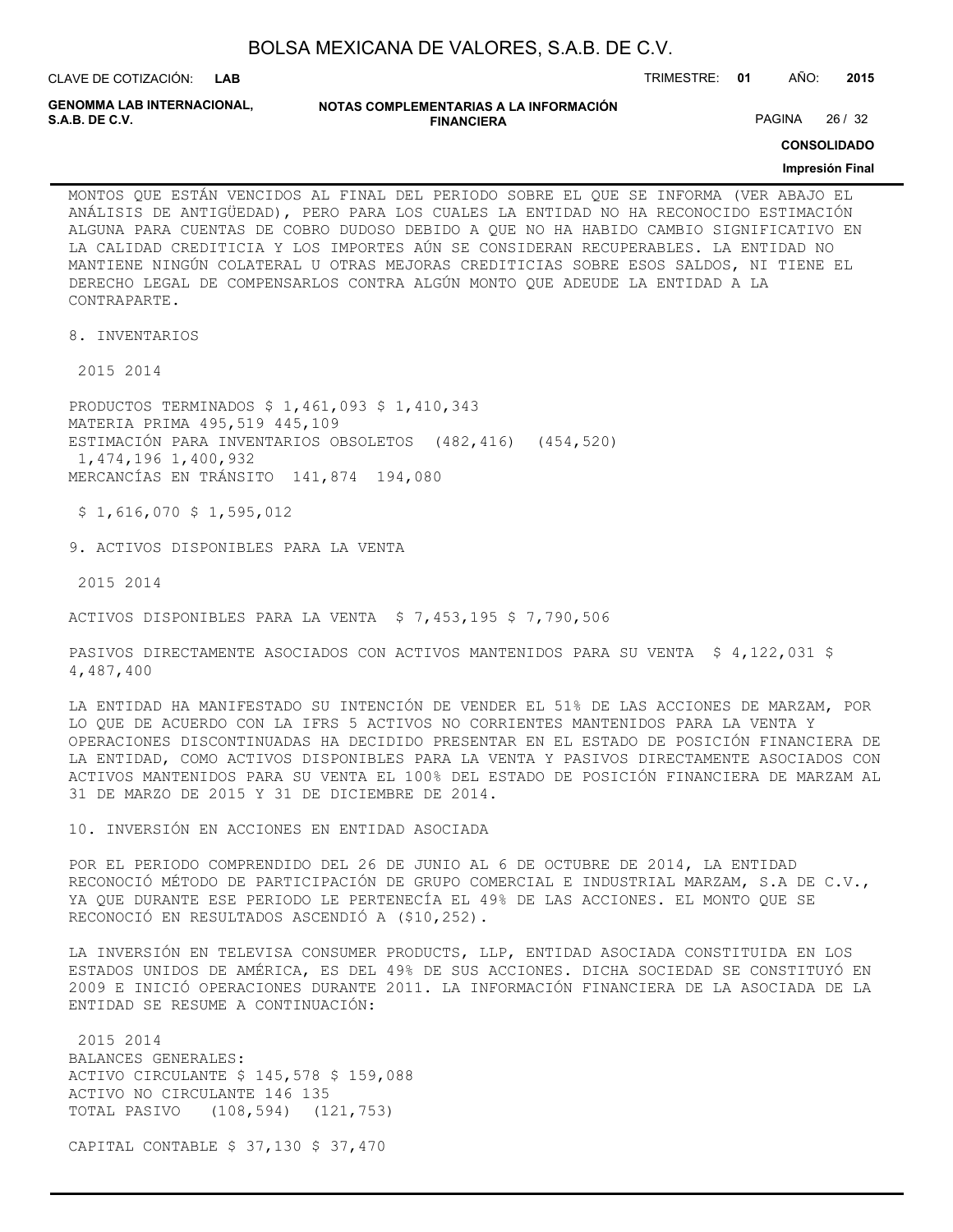CLAVE DE COTIZACIÓN: TRIMESTRE: **01** AÑO: **2015 LAB**

**GENOMMA LAB INTERNACIONAL,**

**NOTAS COMPLEMENTARIAS A LA INFORMACIÓN FINANCIERA S.A.B. DE C.V.** PAGINA 27 / 32

**CONSOLIDADO**

**Impresión Final**

PÉRDIDA NETA \$ (1,606) \$ (2,922)

PARTICIPACIÓN DE LA ENTIDAD EN: CAPITAL CONTABLE \$ 18,194 \$ 18,360

PÉRDIDA NETA \$ (787) \$ (1,432)

11. VALOR RAZONABLE DE LOS INSTRUMENTOS FINANCIEROS

EL VALOR RAZONABLE DE LOS INSTRUMENTOS FINANCIEROS QUE POSTERIORMENTE SE PRESENTAN, HA SIDO DETERMINADO POR LA ENTIDAD USANDO LA INFORMACIÓN DISPONIBLE EN EL MERCADO U OTRAS TÉCNICAS DE VALUACIÓN QUE REQUIEREN DE JUICIO PARA DESARROLLAR E INTERPRETAR LAS ESTIMACIONES DE VALORES RAZONABLES. ASIMISMO, UTILIZA SUPUESTOS QUE SE BASAN EN LAS CONDICIONES DE MERCADO EXISTENTES A CADA UNA DE LAS FECHAS DE LOS ESTADOS CONSOLIDADOS DE POSICIÓN FINANCIERA. CONSECUENTEMENTE, LOS MONTOS ESTIMADOS QUE SE PRESENTAN NO NECESARIAMENTE SON INDICATIVOS DE LOS MONTOS QUE LA ENTIDAD PODRÍA REALIZAR EN UN INTERCAMBIO DE MERCADO ACTUAL. EL USO DE DIFERENTES SUPUESTOS Y/O MÉTODOS DE ESTIMACIÓN PODRÍAN TENER UN EFECTO MATERIAL EN LOS MONTOS ESTIMADOS DE VALOR RAZONABLE.

EN LA SIGUIENTE TABLA SE PRESENTA UN ANÁLISIS DE LOS INSTRUMENTOS FINANCIEROS QUE SE MIDEN CON POSTERIORIDAD AL RECONOCIMIENTO INICIAL POR SU VALOR RAZONABLE, AGRUPADOS EN NIVELES 1 A 3 EN FUNCIÓN DEL GRADO EN QUE SE OBSERVA EL VALOR RAZONABLE:

- NIVEL 1 SON AQUELLOS DERIVADOS DE LOS PRECIOS COTIZADOS (NO AJUSTADOS) EN LOS MERCADOS ACTIVOS PARA PASIVOS O ACTIVOS IDÉNTICOS;

- NIVEL 2 SON AQUELLOS DERIVADOS DE INDICADORES DISTINTOS A LOS PRECIOS COTIZADOS INCLUIDOS DENTRO DEL NIVEL 1, PERO QUE INCLUYEN INDICADORES QUE SON OBSERVABLES PARA UN ACTIVO O PASIVO, YA SEA DIRECTAMENTE A PRECIOS COTIZADOS O INDIRECTAMENTE, ES DECIR DERIVADOS DE ESTOS PRECIOS; Y

- NIVEL 3 SON AQUELLOS DERIVADOS DE LAS TÉCNICAS DE VALUACIÓN QUE INCLUYEN LOS INDICADORES PARA LOS ACTIVOS O PASIVOS, QUE NO SE BASAN EN INFORMACIÓN OBSERVABLE DEL MERCADO (INDICADORES NO OBSERVABLES).

LOS IMPORTES DE EFECTIVO Y EQUIVALENTES DE EFECTIVO DE LA ENTIDAD, ASÍ COMO LAS CUENTAS POR COBRAR Y POR PAGAR DE TERCEROS Y PARTES RELACIONADAS, Y LA PORCIÓN CIRCULANTE DE PRÉSTAMOS BANCARIOS Y DEUDA A LARGO PLAZO SE APROXIMAN A SU VALOR RAZONABLE PORQUE TIENEN VENCIMIENTOS A CORTO PLAZO. LA DEUDA A LARGO PLAZO DE LA ENTIDAD SE REGISTRA A SU COSTO AMORTIZADO Y, CONSISTE EN DEUDA QUE GENERA INTERESES A TASAS FIJAS Y VARIABLES QUE ESTÁN RELACIONADAS A INDICADORES DE MERCADO.

LOS IMPORTES EN LIBROS DE LOS INSTRUMENTOS FINANCIEROS POR CATEGORÍA Y SUS VALORES RAZONABLES ESTIMADOS AL 31 DE MARZO DE 2015 Y 31 DE DICIEMBRE DE 2014, SON COMO SIGUE:

 2015 2014 VALOR EN LIBROS VALOR EN LIBROS VALOR EN LIBROS VALOR RAZONABLE

ACTIVOS FINANCIEROS EFECTIVO, EQUIVALENTES DE EFECTIVO Y EFECTIVO RESTRINGIDO \$ 1,799,479 \$ 1,799,479 \$ 1,182,296 \$ 1,182,296 CUENTAS POR COBRAR 4,687,240 4,687,240 5,471,405 5,471,405

2015 2014

VALOR EN LIBROS VALOR EN LIBROS VALOR EN LIBROS VALOR RAZONABLE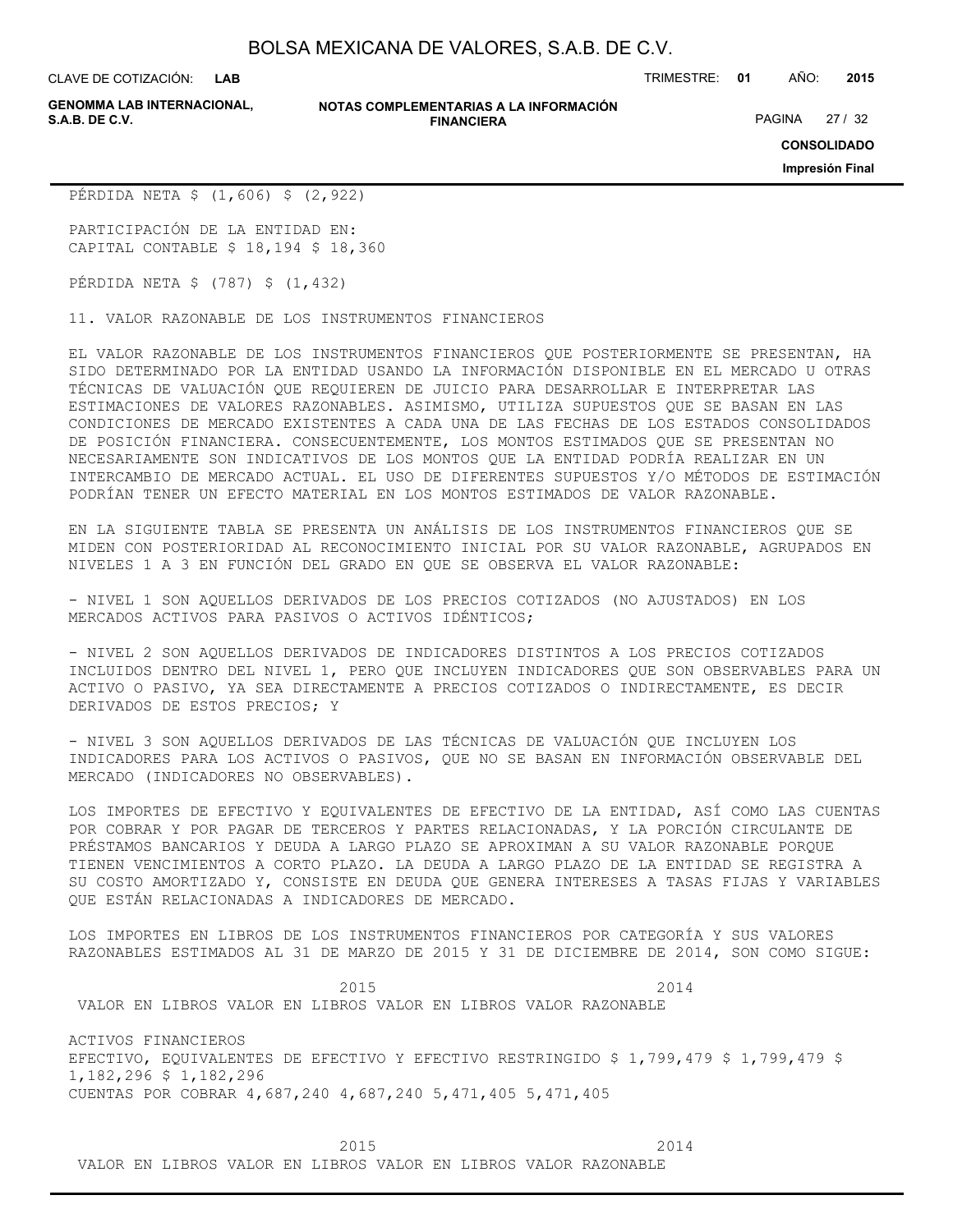**LAB**

CLAVE DE COTIZACIÓN: TRIMESTRE: **01** AÑO: **2015**

**GENOMMA LAB INTERNACIONAL,**

**NOTAS COMPLEMENTARIAS A LA INFORMACIÓN FINANCIERA**

PAGINA 28 / 32

**CONSOLIDADO**

**Impresión Final**

PASIVOS FINANCIEROS PRÉSTAMOS BANCARIOS Y PORCIÓN CIRCULANTE DE LA DEUDA A LARGO PLAZO (7,248,129) (7,043,546) (6,905,857) (6,939,281) CUENTAS Y DOCUMENTOS POR PAGAR A PROVEEDORES (1,160,518) (1,160,518) (1,554,690) (1,554,690) OTRAS CUENTAS POR PAGAR Y PASIVOS ACUMULADOS (1,071,855) (1,071,855) (1,080,033) (1,080,033)

TOTAL \$ (2,993,783) \$ (2,789,200) \$ (2,886,879) \$ (2,920,303)

EL VALOR RAZONABLE DE LA DEUDA CONTRAÍDA CON LAS INSTITUCIONES DE CRÉDITO SE APROXIMA A LA CANTIDAD REGISTRADA EN LA CONTABILIDAD DEBIDO A LA NATURALEZA DE CORTO PLAZO DE ALGUNOS DE LOS VENCIMIENTOS.

DURANTE EL PERÍODO NO EXISTIERON TRANSFERENCIAS ENTRE EL NIVEL 1 Y 2.

12. CAPITAL CONTABLE

A. EL CAPITAL SOCIAL A VALOR NOMINAL AL 31 DE MARZO DE 2015 Y AL 31 DE DICIEMBRE DE 2014, SE INTEGRA COMO SIGUE:

 NÚMERO DE ACCIONES IMPORTE CAPITAL FIJO SERIE B 82,176 \$ 150

CAPITAL VARIABLE SERIE B 1,048,651,194 1,914,156

1,048,733,370 \$ 1,914,306

EL CAPITAL SOCIAL ESTÁ INTEGRADO POR ACCIONES COMUNES NOMINATIVAS SIN VALOR NOMINAL. EL CAPITAL VARIABLE ES ILIMITADO.

B. LAS UTILIDADES RETENIDAS INCLUYEN LA RESERVA LEGAL. DE ACUERDO CON LA LEY GENERAL DE SOCIEDADES MERCANTILES, DE LAS UTILIDADES NETAS DEL EJERCICIO DEBE SEPARARSE UN 5% COMO MÍNIMO PARA FORMAR LA RESERVA LEGAL, HASTA QUE SU IMPORTE ASCIENDA AL 20% DEL CAPITAL SOCIAL A VALOR NOMINAL. LA RESERVA LEGAL PUEDE CAPITALIZARSE, PERO NO DEBE REPARTIRSE A MENOS QUE SE DISUELVA LA SOCIEDAD, Y DEBE SER RECONSTITUIDA CUANDO DISMINUYA POR CUALQUIER MOTIVO. AL 31 DE MARZO DE 2015 Y AL 31 DE DICIEMBRE DE 2014, SU IMPORTE A VALOR NOMINAL ASCIENDE A \$316,043.

C. LA DISTRIBUCIÓN DEL CAPITAL CONTABLE, EXCEPTO POR LOS IMPORTES ACTUALIZADOS DEL CAPITAL SOCIAL APORTADO Y DE LAS UTILIDADES RETENIDAS FISCALES, CAUSARÁ EL ISR A CARGO DE LA ENTIDAD A LA TASA VIGENTE AL MOMENTO DE LA DISTRIBUCIÓN. EL IMPUESTO QUE SE PAGUE POR DICHA DISTRIBUCIÓN, SE PODRÁ ACREDITAR CONTRA EL ISR DEL EJERCICIO EN EL QUE SE PAGUE EL IMPUESTO SOBRE DIVIDENDOS Y EN LOS DOS EJERCICIOS INMEDIATOS SIGUIENTES, CONTRA EL IMPUESTO DEL EJERCICIO Y LOS PAGOS PROVISIONALES DE LOS MISMOS.

13. SALDOS Y TRANSACCIONES CON PARTES RELACIONADAS

LOS SALDOS Y TRANSACCIONES ENTRE LA ENTIDAD Y SUS SUBSIDIARIAS, LAS CUALES SON PARTES RELACIONADAS DE LA ENTIDAD, HAN SIDO ELIMINADOS EN LA CONSOLIDACIÓN Y NO SE REVELAN EN ESTA NOTA. MÁS ADELANTE SE DETALLAN LAS TRANSACCIONES ENTRE LA ENTIDAD Y OTRAS PARTES RELACIONADAS.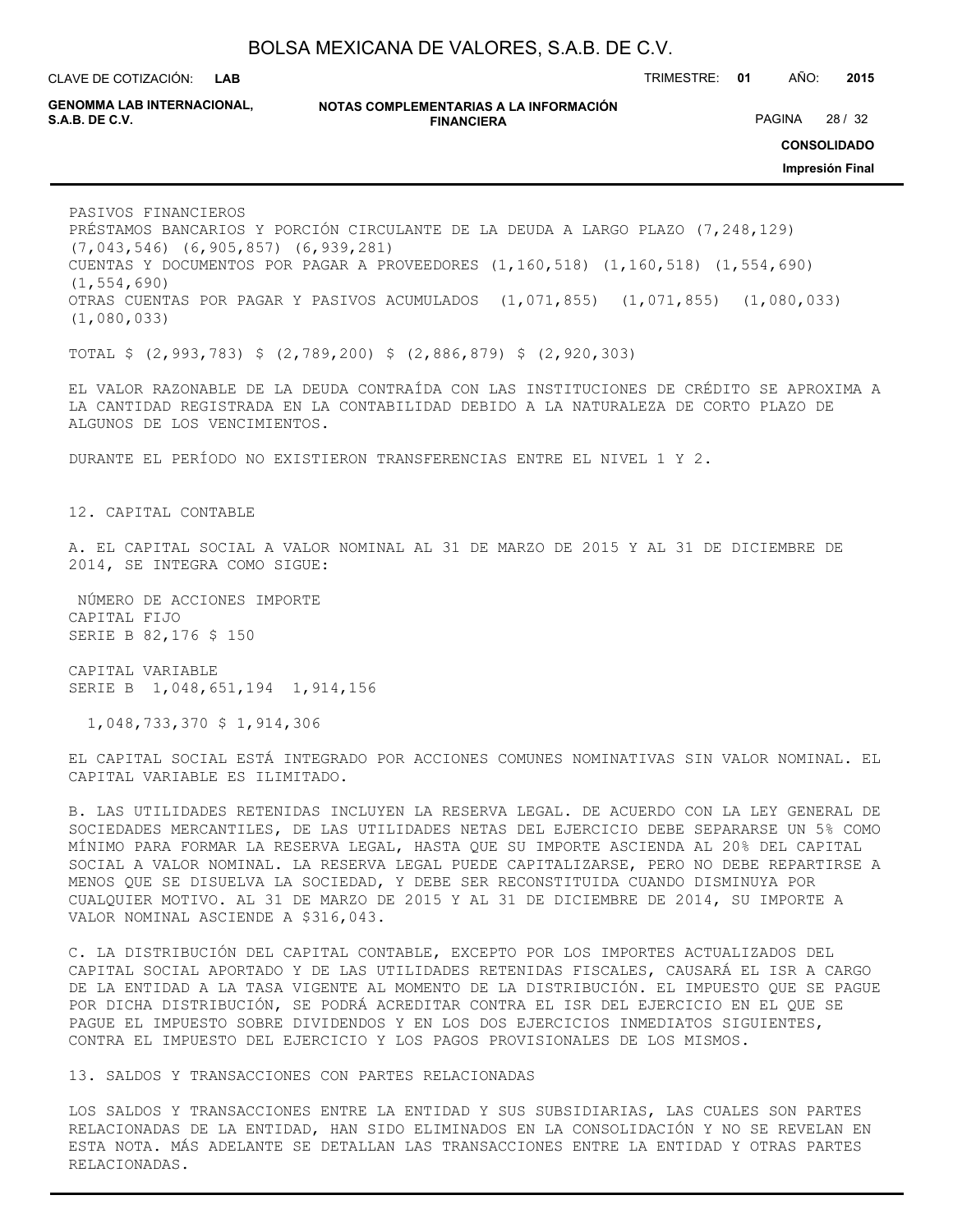**LAB**

CLAVE DE COTIZACIÓN: TRIMESTRE: **01** AÑO: **2015**

**GENOMMA LAB INTERNACIONAL,**

**NOTAS COMPLEMENTARIAS A LA INFORMACIÓN FINANCIERA**

PAGINA 29 / 32

**CONSOLIDADO**

**Impresión Final**

A. LOS SALDOS POR COBRAR CON PARTES RELACIONADAS AL 31 DE MARZO DE 2015 Y AL 31 DE DICIEMBRE DE 2014 SON:

2015 2014

TELEVISA CONSUMER PRODUCTS USA, LLC \$ 107,391 \$ 122,714

B. TRANSACCIONES COMERCIALES

DURANTE LOS PERIODOS DE TRES MESES TERMINADOS AL 31 DE MARZO DE 2015 Y 2014, LAS SUBSIDIARIAS DE LA ENTIDAD REALIZARON LAS SIGUIENTES TRANSACCIONES COMERCIALES CON PARTES RELACIONADAS QUE NO SON MIEMBROS DE LA ENTIDAD:

2015 2014

VENTAS TELEVISA CONSUMER PRODUCTS USA, LLC \$ 29,527 \$ 30,592 SERVICIOS PROFESIONALES PAGADOS (42,189) (46,034) REGALÍAS 1,068 1,738

C. COMPENSACIÓN DEL PERSONAL CLAVE DE LA ADMINISTRACIÓN

LA COMPENSACIÓN A LA ADMINISTRACIÓN Y OTROS MIEMBROS CLAVE DE LA ADMINISTRACIÓN DURANTE LOS PERIODOS DE TRES MESES TERMINADOS EL 31 DE MARZO DE 2015 Y 2014, FUE LA SIGUIENTE:

2015 2014

BENEFICIOS DIRECTOS A CORTO PLAZO \$ 42,189 \$ 46,034

14. OTROS INGRESOS, NETO

SE INTEGRAN COMO SIGUE:

2015 2014

(PÉRDIDA) GANANCIA POR BAJAS DE EQUIPO \$ (5,565) \$ 115 OTROS, NETO (1,018) 582

 $$ (6,583) $ $697$ 

15. IMPUESTOS A LA UTILIDAD

LA ENTIDAD ESTÁ SUJETA AL ISR - CONFORME A LA NUEVA LEY DE ISR DE 2014 (LEY 2014) LA TASA FUE 30% PARA 2015 Y 2014 Y CONTINUARÁ AL 30% PARA LOS AÑOS POSTERIORES.

IETU - A PARTIR DE 2014 SE ABROGÓ EL IETU, POR LO TANTO, HASTA EL 31 DE DICIEMBRE DE 2013 SE CAUSÓ ESTE IMPUESTO, TANTO PARA LOS INGRESOS COMO LAS DEDUCCIONES Y CIERTOS CRÉDITOS FISCALES CON BASE EN FLUJOS DE EFECTIVO DE CADA EJERCICIO. LA TASA FUE 17.5%. DEBIDO A LA ABROGACIÓN DEL IETU, LA ENTIDAD CANCELÓ EN 2013 EL EFECTO DIFERIDO DEL IETU EN LOS RESULTADOS DEL EJERCICIO.

LAS TASAS DE ISR APLICABLES EN EL AÑO DE 2015, EN LOS PAÍSES EN DONDE LA ENTIDAD TIENE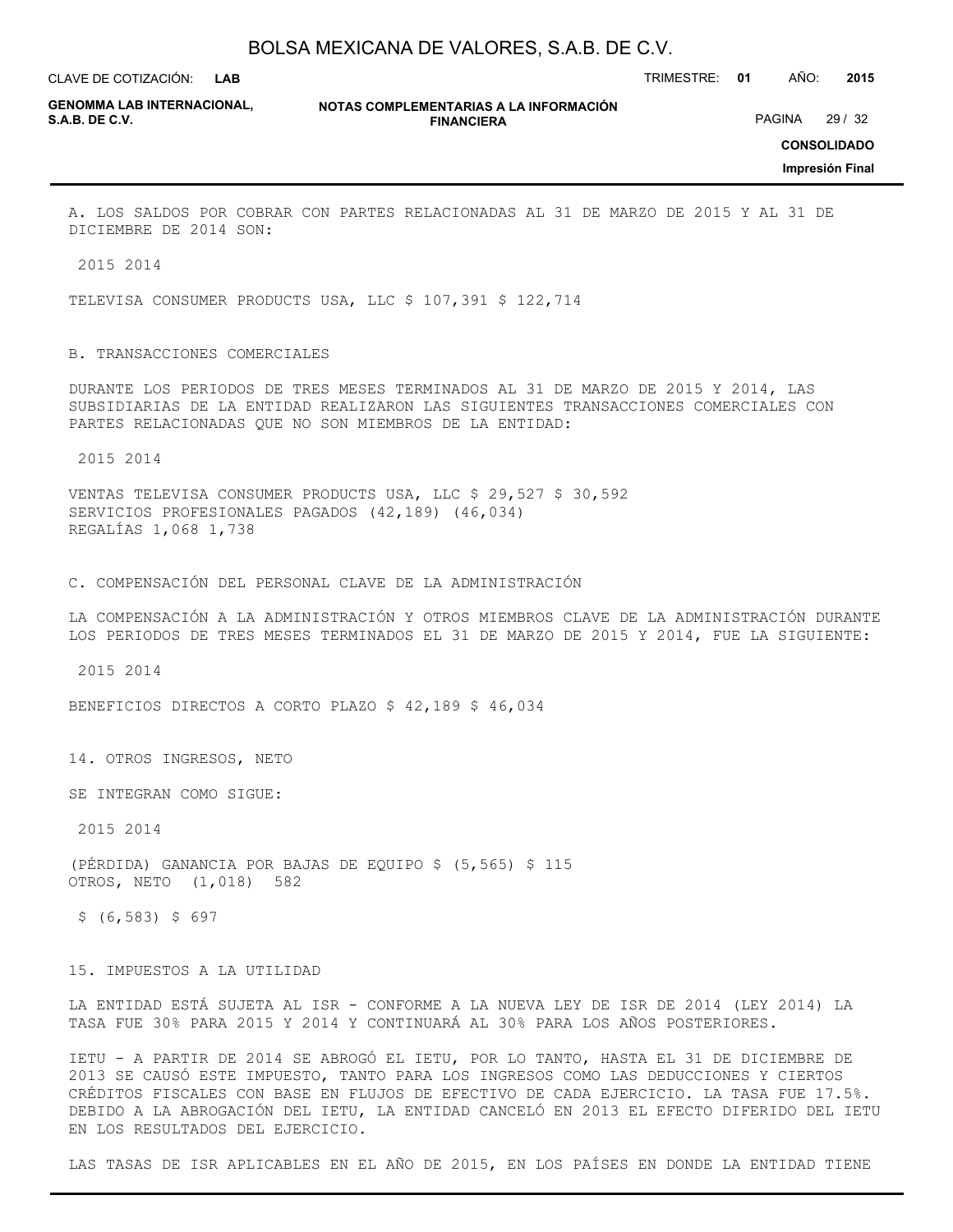| BOLSA MEXICANA DE VALORES, S.A.B. DE C.V. |  |  |
|-------------------------------------------|--|--|
|-------------------------------------------|--|--|

CLAVE DE COTIZACIÓN: TRIMESTRE: **01** AÑO: **2015 LAB**

**GENOMMA LAB INTERNACIONAL,**

**NOTAS COMPLEMENTARIAS A LA INFORMACIÓN FINANCIERA**

PAGINA 30 / 32

**CONSOLIDADO**

**Impresión Final**

SUBSIDIARIAS, SE MENCIONAN A CONTINUACIÓN:

 $\approx$ 

ARGENTINA 35 BRASIL 34 CHILE 22.5 COLOMBIA 39 COSTA RICA 30 ECUADOR 22 ESTADOS UNIDOS DE AMÉRICA 35 PERÚ 28 REPÚBLICA DOMINICANA 27

LAS TASAS DE ISR EN LOS PAÍSES DE CENTRO Y SUDAMÉRICA EN DONDE LA ENTIDAD OPERA VAN DE UN RANGO ENTRE EL 22.5% Y EL 39% COMO SE MENCIONA ANTERIORMENTE. ADICIONALMENTE, LOS PERIODOS EN LOS QUE PUEDEN SER APLICADAS LAS PÉRDIDAS FISCALES EN DICHOS PAÍSES VAN DE TRES A OCHO AÑOS.

LAS OPERACIONES EN COLOMBIA Y ARGENTINA ESTÁN SUJETAS AL IMPUESTO AL ACTIVO. EN COLOMBIA A PARTIR DE 2011 SE CAUSA EL IMPUESTO AL CAPITAL CONTABLE, QUE RESULTA DE APLICAR LA TASA DEL 4.8% MÁS UNA SOBRETASA DEL 1.2% AL NETO DE LOS ACTIVOS FISCALES POSEÍDOS AL 1 DE ENERO DE 2011; ESTE IMPUESTO NO ES DEDUCIBLE DEL ISR. EL PAGO SE DIFIERE EN 8 CUOTAS IGUALES PAGADERAS EN LOS PERIODOS 2011 A 2014.

EN ARGENTINA EXISTE UN IMPUESTO A LAS GANANCIAS MÍNIMAS PRESUNTAS (IGMP) QUE RESULTA DE APLICAR LA TASA DEL 1% SOBRE CIERTOS ACTIVOS PRODUCTIVOS, Y SE PAGA ÚNICAMENTE POR EL MONTO EN QUE EXCEDA AL ISR DEL EJERCICIO. SI EN ALGÚN AÑO SE EFECTUARA UN PAGO, ESTE IMPUESTO ES ACREDITADO CONTRA EL EXCESO DEL IMPUESTO SOBRE LA RENTA SOBRE EL IGMP EN LOS PRÓXIMOS DIEZ AÑOS.

A. A LA UTILIDAD SE INTEGRAN AL 31 DE MARZO DE 2015 Y 2014, COMO SIGUE:

 2015 2014 ISR: CAUSADO \$ 167,066 \$ 142,904 DIFERIDO (52,132) 54,695

\$ 114,934 \$ 88,209

16. CONTINGENCIAS

LA ENTIDAD Y SUS ACTIVOS NO ESTÁN SUJETOS A ACCIÓN ALGUNA DE TIPO LEGAL QUE NO SEAN LOS DE RUTINA Y PROPIOS DE SU ACTIVIDAD.

17. INFORMACIÓN POR SEGMENTOS

LA INFORMACIÓN POR SEGMENTOS OPERATIVOS SE PRESENTA CON BASE EN LA CLASIFICACIÓN DE LA ADMINISTRACIÓN Y SE PRESENTA INFORMACIÓN GENERAL POR ÁREA GEOGRÁFICA.

LAS OPERACIONES ENTRE SEGMENTOS HAN SIDO ELIMINADAS. LOS ACTIVOS TOTALES SON AQUELLOS UTILIZADOS EN LAS OPERACIONES DE CADA SEGMENTO. LOS ACTIVOS CORPORATIVOS INCLUIDOS EN EL SEGMENTO DE SERVICIOS SON: EFECTIVO, INVERSIONES DISPONIBLES Y A LARGO PLAZO, IMPUESTOS POR RECUPERAR Y CIERTOS ACTIVOS FIJOS.

LA ADMINISTRACIÓN HA IDENTIFICADO DOS SEGMENTOS OPERATIVOS DIVIDIDOS EN NACIONAL E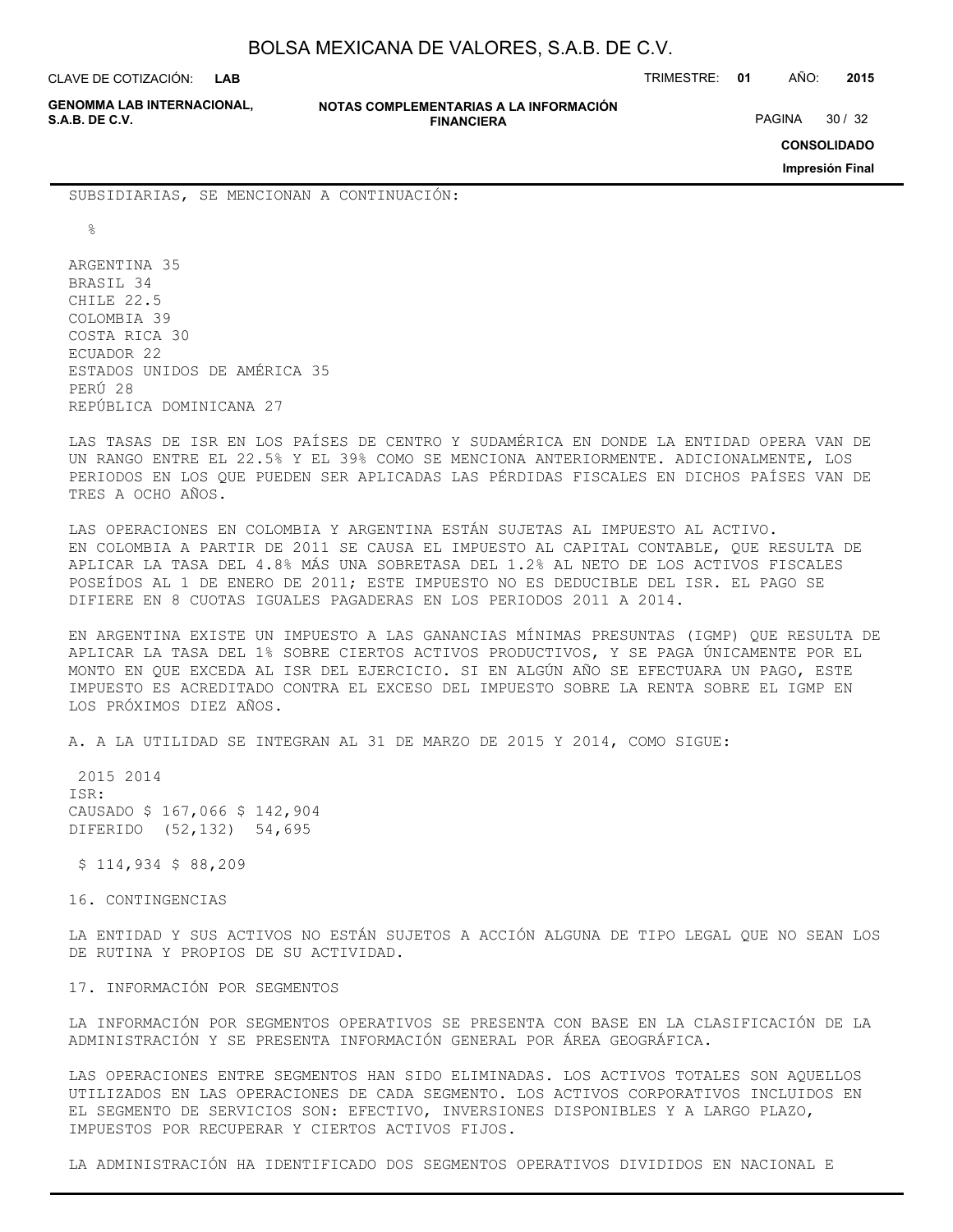**LAB**

CLAVE DE COTIZACIÓN: TRIMESTRE: **01** AÑO: **2015**

**GENOMMA LAB INTERNACIONAL,**

**NOTAS COMPLEMENTARIAS A LA INFORMACIÓN FINANCIERA S.A.B. DE C.V.** PAGINA 21 / 32

**CONSOLIDADO**

**Impresión Final**

INTERNACIONAL, PARA LO CUAL CONSIDERÓ LAS SIGUIENTES PREMISAS:

A) LA ACTIVIDAD DE NEGOCIOS O UN ENTORNO ECONÓMICO PARTICULAR, DE LA CUAL OBTIENE INGRESOS, MANTIENE ACTIVOS O INCURRE EN PASIVOS.

B) POR SU IMPORTANCIA REQUIERE LA ATENCIÓN DE LA DIRECCIÓN DE LA ENTIDAD ECONÓMICA, PARA EVALUAR SU DESARROLLO Y TOMAR DECISIONES RESPECTO DE LA ASIGNACIÓN DE RECURSOS PARA SU OPERACIÓN.

C) SE ENCUENTRA DISPONIBLE INFORMACIÓN ADICIONAL A LA FINANCIERA Y ESTÁ BASADA EN UN CRITERIO DE ENFOQUE GERENCIAL.

D) LOS RIESGOS INHERENTES DE NEGOCIO Y DE RENDIMIENTOS SON DIFERENTES A LOS DE OTROS SEGMENTOS OPERATIVOS.

A DICIEMBRE DE 2014, LA ENTIDAD OPERA EN 17 PAÍSES ADEMÁS DE MÉXICO: ARGENTINA, BOLIVIA, BRASIL, CHILE, COLOMBIA, COSTA RICA, ECUADOR, EL SALVADOR, ESTADOS UNIDOS, GUATEMALA, HONDURAS, NICARAGUA, PANAMÁ, PARAGUAY, PERÚ, REPÚBLICA DOMINICANA Y URUGUAY.

LAS DECISIONES DE LA DIRECCIÓN GENERAL SON TOMADAS EVALUANDO LOS RESULTADOS DE LOS SEGMENTOS, ASÍ COMO SUS PRINCIPALES INDICADORES. LA SEGREGACIÓN DE LOS SEGMENTOS SE REALIZA EN BASE A LA NATURALEZA DE LOS PRODUCTOS.

LOS SEGMENTOS OPERATIVOS SON REPORTADOS DE MANERA CONSISTENTE CON LOS REPORTES INTERNOS ELABORADOS PARA PROVEER INFORMACIÓN A LA DIRECCIÓN GENERAL. EL DIRECTOR GENERAL ES EL RESPONSABLE DE LA ASIGNACIÓN DE RECURSOS, ASÍ COMO LA EVALUACIÓN DE LOS SEGMENTOS OPERATIVOS, POR TANTO, SE CONSIDERA LA PERSONA QUE TOMA LAS DECISIONES ESTRATÉGICAS.

A. LOS SIGUIENTES CUADROS MUESTRAN LA INFORMACIÓN FINANCIERA POR SEGMENTO DE NEGOCIO. LAS OPERACIONES ENTRE SEGMENTOS HAN SIDO ELIMINADAS. LOS ACTIVOS TOTALES SON AQUELLOS UTILIZADOS EN LAS OPERACIONES DE CADA SEGMENTO, PRINCIPALMENTE:

2015

 INGRESOS (1) ACTIVOS TOTALES (2) PASIVOS TOTALES (2) INVERSIONES EN ACTIVOS PRODUCTIVOS (1)

MÉXICO \$ 982,055 \$ 20,854,264 \$ 12,456,851 \$ (8,274) INTERNACIONAL 1,786,518 4,387,030 2,232,798 8,278

TOTAL SEGMENTOS \$ 2,768,573 \$ 25,241,294 \$ 14,689,649 \$ 4

 2014 INGRESOS (1) ACTIVOS TOTALES (2) PASIVOS TOTALES (2) INVERSIONES EN ACTIVOS PRODUCTIVOS (1)

MÉXICO \$ 1,070,372 \$ 20,798,421 \$ 12,153,610 \$ 265,366 INTERNACIONAL 1,367,792 4,629,894 2,771,598 53,522

TOTAL SEGMENTOS \$ 2,438,164 \$ 25,428,315 \$ 14,925,208 \$ 318,888

(1) INFORMACIÓN POR EL PRIMER TRIMESTRE DE 2015 Y 2014, RESPECTIVAMENTE (2) INFORMACIÓN AL 31 DE MARZO DE 2015 Y AL 31 DE DICIEMBRE DE 2014, RESPECTIVAMENTE.

\* \* \* \* \* \*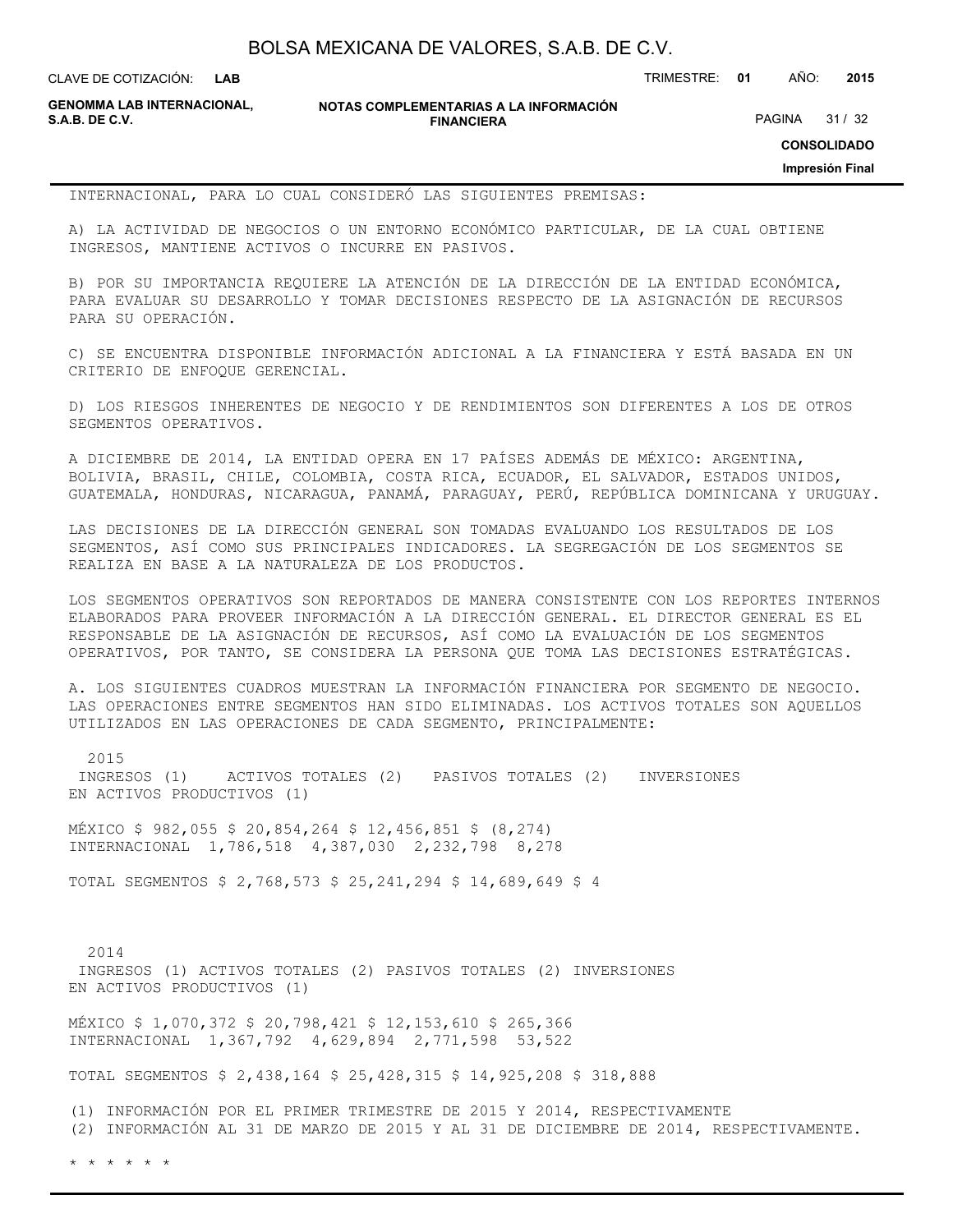| CLAVE DE COTIZACIÓN:<br>LAB                         |                                                             | TRIMESTRE: | AÑO:<br>-01   | 2015  |
|-----------------------------------------------------|-------------------------------------------------------------|------------|---------------|-------|
| <b>GENOMMA LAB INTERNACIONAL.</b><br>S.A.B. DE C.V. | NOTAS COMPLEMENTARIAS A LA INFORMACIÓN<br><b>FINANCIERA</b> |            | <b>PAGINA</b> | 32/32 |

**CONSOLIDADO**

**Impresión Final**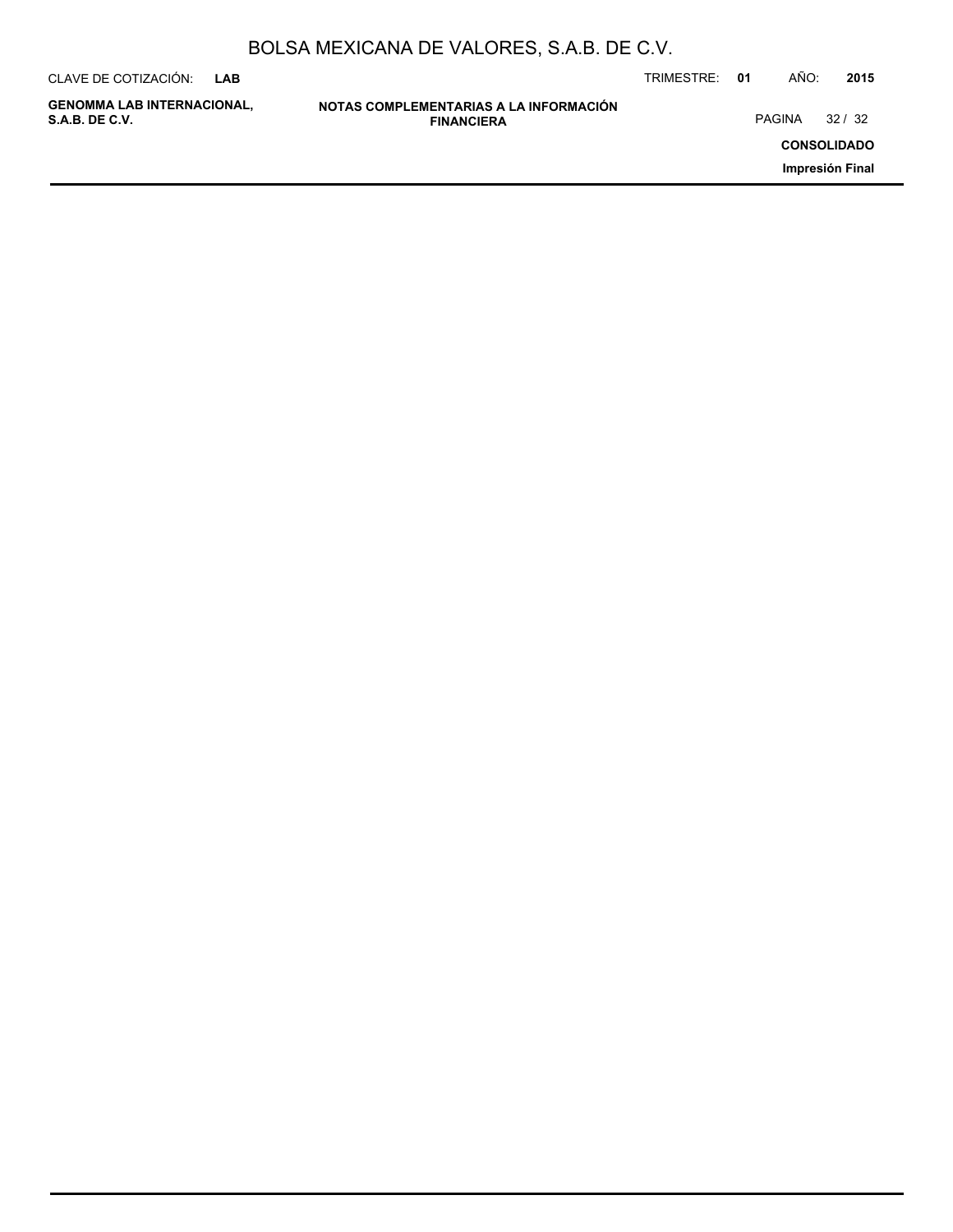CLAVE DE COTIZACIÓN TRIMESTRE **01** AÑO **2015 LAB**

**GENOMMA LAB INTERNACIONAL, S.A.B. DE C.V.**

# **INVERSIONES EN ASOCIADAS Y NEGOCIOS CONJUNTOS (MILES DE PESOS)**

**CONSOLIDADO**

**Impresión Final**

|                                          | <b>ACTIVIDAD PRINCIPAL</b> | <b>NO. DE ACCIONES</b> | $%$ DE<br><b>TENEN</b> | <b>MONTO TOTAL</b>                    |                               |  |
|------------------------------------------|----------------------------|------------------------|------------------------|---------------------------------------|-------------------------------|--|
| <b>NOMBRE DE LA EMPRESA</b>              |                            |                        | <b>CIA</b>             | <b>COSTO DE</b><br><b>ADQUISICION</b> | <b>VALOR</b><br><b>ACTUAL</b> |  |
| TELEVISA CONSUMER PRODUCTS<br>USA, LLC   | VENTA DE PRODUCTOS OTC/PC  |                        | 49.00                  | 25.653                                | 18.193                        |  |
| <b>TOTAL DE INVERSIONES EN ASOCIADAS</b> |                            |                        | 25.653                 | 18.193                                |                               |  |

# **OBSERVACIONES**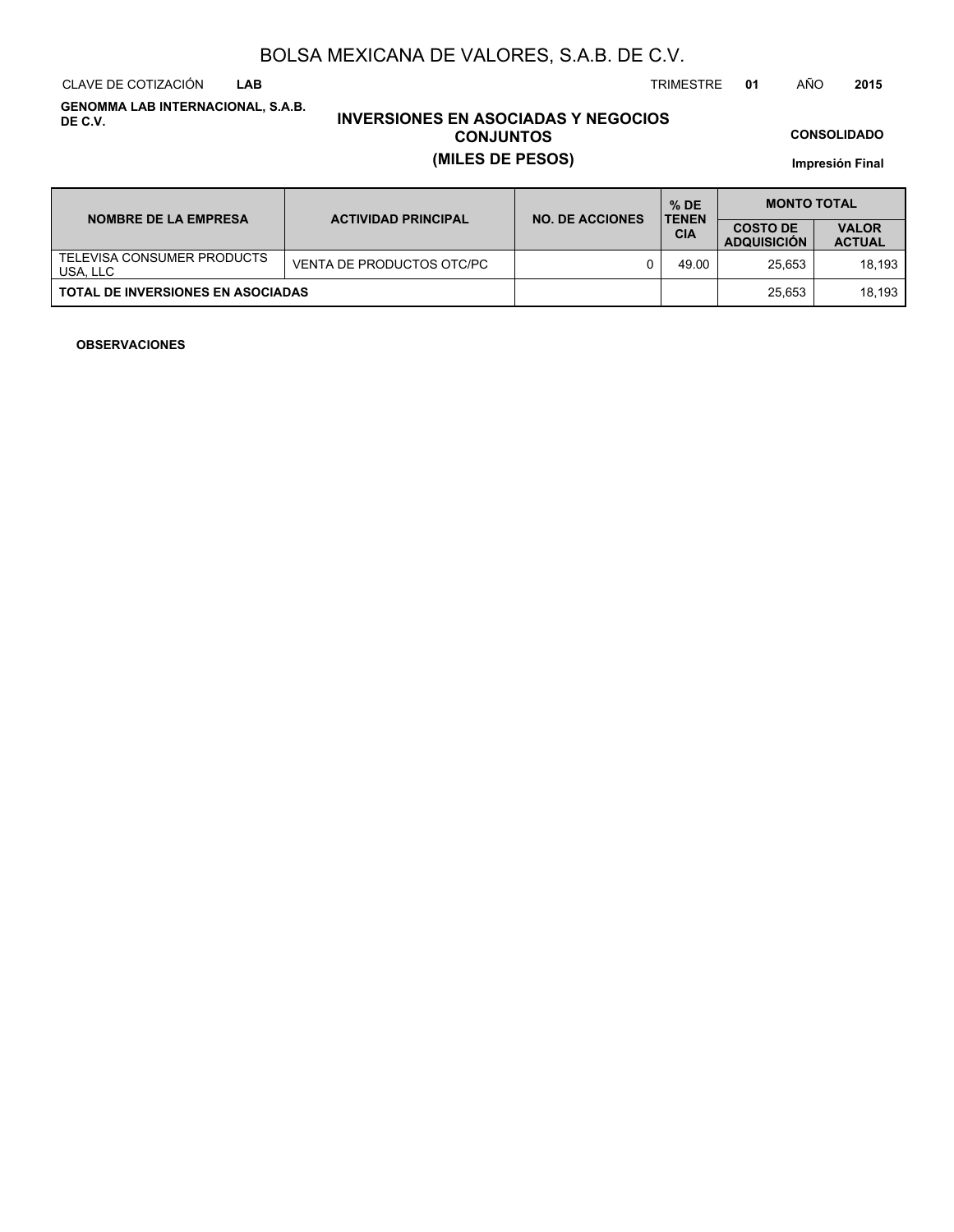#### **GENOMMA LAB INTERNACIONAL, S.A.B. DE C.V.**CLAVE DE COTIZACIÓN**LAB**

# **DESGLOSE DE CRÉDITOS**

# (MILES DE PESOS)

**CONSOLIDADO**

**<sup>2015</sup>**

**Impresión Final**

|                               |                                                    |                                            |                                       |                                                          |            |                    | <b>VENCTOS, O AMORT, DENOMINADOS EN MONEDA NACIONAL</b> |                     |                     |                              | <b>VENCTOS, O AMORT, DENOMINADOS EN MONEDA EXTRANJERA</b> |                    |                            |                     |                     |                       |  |
|-------------------------------|----------------------------------------------------|--------------------------------------------|---------------------------------------|----------------------------------------------------------|------------|--------------------|---------------------------------------------------------|---------------------|---------------------|------------------------------|-----------------------------------------------------------|--------------------|----------------------------|---------------------|---------------------|-----------------------|--|
| TIPO DE CRÉDITO / INSTITUCIÓN | <b>INSTITUCION</b><br><b>EXTRANJERA</b><br>(SI/NO) | <b>FECHA DE FIRMA /</b><br><b>CONTRATO</b> | <b>FECHA DE</b><br><b>VENCIMIENTO</b> | <b>TASA DE</b><br><b>INTERÉS Y/O</b><br><b>SOBRETASA</b> |            |                    | <b>INTERVALO DE TIEMPO</b>                              |                     |                     |                              |                                                           |                    | <b>INTERVALO DE TIEMPO</b> |                     |                     |                       |  |
|                               |                                                    |                                            |                                       |                                                          | AÑO ACTUAL | <b>HASTA 1 AÑO</b> | <b>HASTA 2 AÑOS</b>                                     | <b>HASTA 3 AÑOS</b> | <b>HASTA 4 AÑOS</b> | <b>HASTA 5 AÑOS O</b><br>MÁS | <b>AÑO ACTUAL</b>                                         | <b>HASTA 1 AÑO</b> | <b>HASTA 2 AÑOS</b>        | <b>HASTA 3 AÑOS</b> | <b>HASTA 4 AÑOS</b> | HASTA 5 AÑOS O<br>MÁS |  |
| <b>BANCARIOS</b>              |                                                    |                                            |                                       |                                                          |            |                    |                                                         |                     |                     |                              |                                                           |                    |                            |                     |                     |                       |  |
| <b>COMERCIO EXTERIOR</b>      |                                                    |                                            |                                       |                                                          |            |                    |                                                         |                     |                     |                              |                                                           |                    |                            |                     |                     |                       |  |
| <b>CON GARANTÍA</b>           |                                                    |                                            |                                       |                                                          |            |                    |                                                         |                     |                     |                              |                                                           |                    |                            |                     |                     |                       |  |
| <b>BANCA COMERCIAL</b>        |                                                    |                                            |                                       |                                                          |            |                    |                                                         |                     |                     |                              |                                                           |                    |                            |                     |                     |                       |  |
| BANCO NACIONAL DE MÉXICO      | <b>NO</b>                                          | 15/06/2012                                 | 14/01/2019                            | 5.97%                                                    | $\cap$     | $\mathbf{0}$       | $\Omega$                                                | 199,800             | 400,200             |                              |                                                           |                    |                            |                     |                     |                       |  |
| BANCO SANTANDER MÉXICO        | <b>NO</b>                                          | 26/03/2014                                 | 26/03/2017                            | 4.546% var                                               |            | $^{\circ}$         | 350,000                                                 |                     |                     |                              |                                                           |                    |                            |                     |                     |                       |  |
| BANCO NACIONAL COMERCIO EXT   | <b>NO</b>                                          | 25/10/2013                                 | 17/06/2021                            | 3.996% var                                               | 38,011     | 19,005             | 76,022                                                  | 76,022              | 76,022              | 171,049                      |                                                           |                    |                            |                     |                     |                       |  |
| <b>BANCO PATAGONIA</b>        | <b>SI</b>                                          | 22/11/2012                                 | 22/11/2015                            | 26.375% VAR                                              |            |                    |                                                         |                     |                     |                              | 34,572                                                    | - 0                |                            |                     |                     |                       |  |
| <b>BANCO PATAGONIA</b>        | <b>SI</b>                                          | 05/06/2014                                 | 05/06/2017                            | 34.45%                                                   |            |                    |                                                         |                     |                     |                              | 59                                                        | 24                 | 117                        | 38                  |                     |                       |  |
| <b>BANCO PATAGONIA</b>        | <b>SI</b>                                          | 30/03/2015                                 | 28/06/2015                            | 27.50% var                                               |            |                    |                                                         |                     |                     |                              | 43,215                                                    |                    |                            |                     |                     |                       |  |
| <b>BANCO PATAGONIA</b>        | <b>SI</b>                                          | 31/03/2015                                 | 30/04/2015                            | 18.50%                                                   |            |                    |                                                         |                     |                     |                              | 81,715                                                    | - 0                |                            |                     |                     |                       |  |
| <b>BANCO SANTANDER RIO</b>    | <b>SI</b>                                          | 10/06/2013                                 | 10/06/2016                            | 15.25%                                                   |            |                    |                                                         |                     |                     |                              | 5,762                                                     | 1,921              | 1,921                      |                     |                     |                       |  |
| <b>BANCO SANTANDER BRASIL</b> | <b>SI</b>                                          | 17/03/2015                                 | 16/04/2015                            | 15.143%                                                  |            |                    |                                                         |                     |                     |                              | 187,591                                                   | - 0                |                            |                     |                     |                       |  |
| <b>BANCO SANTANDER BRASIL</b> | <b>SI</b>                                          | 27/01/2014                                 | 15/02/2017                            | 5.35% var                                                |            |                    |                                                         |                     |                     |                              | 182                                                       | 61                 | 222                        |                     |                     |                       |  |
| <b>BANCO SANTANDER BRASIL</b> | <b>SI</b>                                          | 05/02/2014                                 | 15/02/2017                            | 5.35% var                                                |            |                    |                                                         |                     |                     |                              | 629                                                       | 210                | 770                        |                     |                     |                       |  |
| <b>OTROS</b>                  |                                                    |                                            |                                       |                                                          |            |                    |                                                         |                     |                     |                              |                                                           |                    |                            |                     |                     |                       |  |
| <b>TOTAL BANCARIOS</b>        |                                                    |                                            |                                       |                                                          | 38,011     | 19,005             | 426,022                                                 | 275,822             | 476,222             | 171,049                      | 353,725                                                   | 2,216              | 3,030                      | 38                  |                     |                       |  |

TRIMESTRE **<sup>01</sup>** AÑO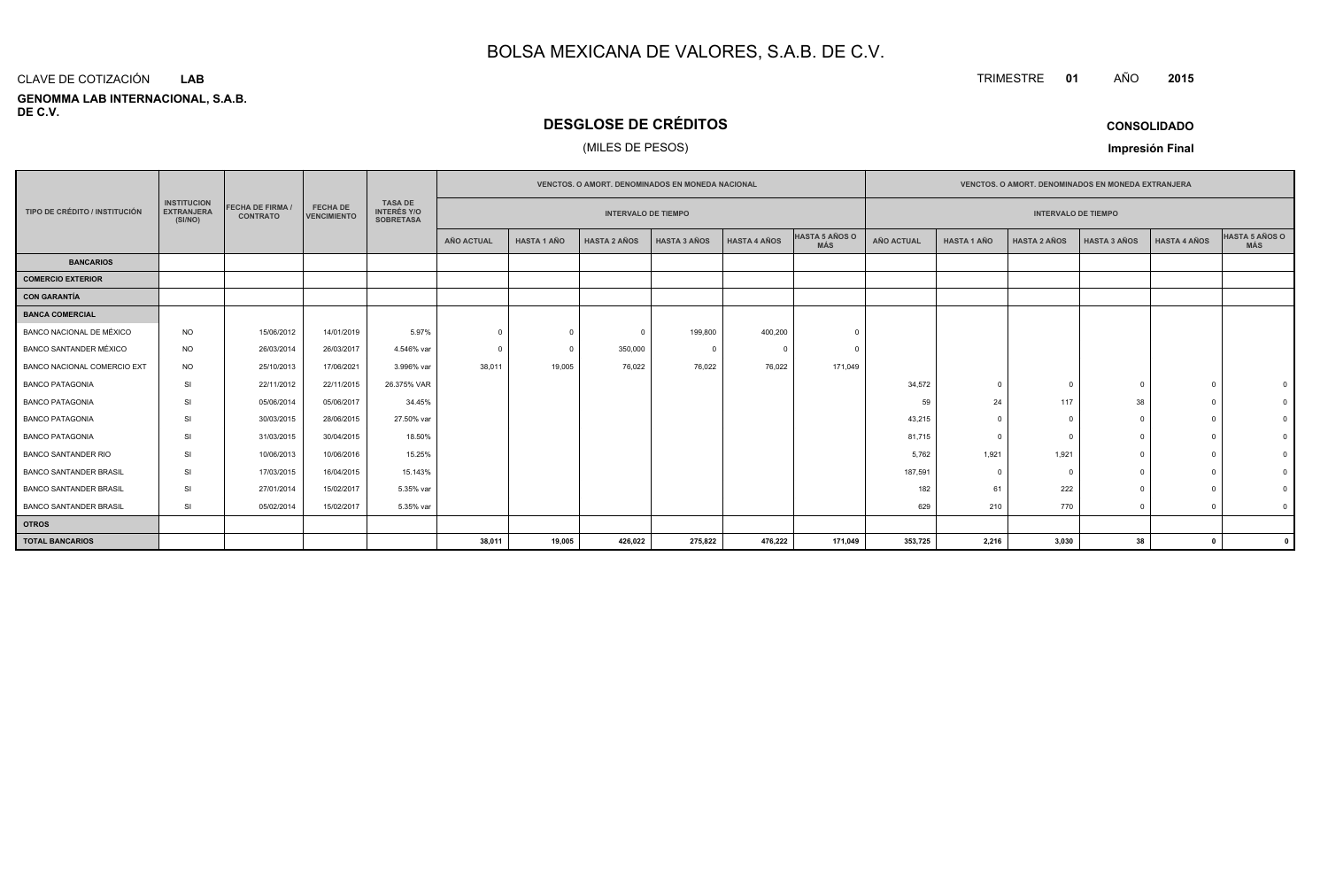# TRIMESTRE **<sup>01</sup>** AÑO **<sup>2015</sup>**

**GENOMMA LAB INTERNACIONAL, S.A.B. DE C.V.**CLAVE DE COTIZACIÓN**LAB**

# **DESGLOSE DE CRÉDITOS**

# (MILES DE PESOS)

**CONSOLIDADOImpresión Final**

|                                                            |                                                    |                                            |                                       |                                                          |            | <b>VENCTOS, O AMORT, DENOMINADOS EN MONEDA NACIONAL</b> |                     |                            |              | <b>VENCTOS, O AMORT, DENOMINADOS EN MONEDA EXTRANJERA</b> |                   |                    |                     |                            |                     |                       |
|------------------------------------------------------------|----------------------------------------------------|--------------------------------------------|---------------------------------------|----------------------------------------------------------|------------|---------------------------------------------------------|---------------------|----------------------------|--------------|-----------------------------------------------------------|-------------------|--------------------|---------------------|----------------------------|---------------------|-----------------------|
| TIPO DE CRÉDITO / INSTITUCIÓN                              | <b>INSTITUCION</b><br><b>EXTRANJERA</b><br>(SI/NO) | <b>FECHA DE FIRMA /</b><br><b>CONTRATO</b> | <b>FECHA DE</b><br><b>VENCIMIENTO</b> | <b>TASA DE</b><br><b>INTERÉS Y/O</b><br><b>SOBRETASA</b> |            |                                                         |                     | <b>INTERVALO DE TIEMPO</b> |              |                                                           |                   |                    |                     | <b>INTERVALO DE TIEMPO</b> |                     |                       |
|                                                            |                                                    |                                            |                                       |                                                          | AÑO ACTUAL | <b>HASTA 1 AÑO</b>                                      | <b>HASTA 2 AÑOS</b> | <b>HASTA 3 AÑOS</b>        | HASTA 4 AÑOS | <b>HASTA 5 AÑOS O</b><br>MÁS                              | <b>AÑO ACTUAL</b> | <b>HASTA 1 AÑO</b> | <b>HASTA 2 AÑOS</b> | <b>HASTA 3 AÑOS</b>        | <b>HASTA 4 AÑOS</b> | HASTA 5 AÑOS C<br>MÁS |
| <b>BURSÁTILES</b>                                          |                                                    |                                            |                                       |                                                          |            |                                                         |                     |                            |              |                                                           |                   |                    |                     |                            |                     |                       |
| <b>LISTADAS EN BOLSA (MÉXICO Y/O</b><br><b>EXTRANJERO)</b> |                                                    |                                            |                                       |                                                          |            |                                                         |                     |                            |              |                                                           |                   |                    |                     |                            |                     |                       |
| <b>QUIROGRAFARIOS</b>                                      |                                                    |                                            |                                       |                                                          |            |                                                         |                     |                            |              |                                                           |                   |                    |                     |                            |                     |                       |
| EMISION CEBURES LAB 13-1                                   | <b>NO</b>                                          | 08/07/2013                                 | 02/07/2018                            | 3.996% var                                               |            |                                                         | $\Omega$            |                            | 1,992,802    |                                                           |                   |                    |                     |                            |                     |                       |
| EMISION CEBURES LAB 13-2                                   | <b>NO</b>                                          | 03/10/2013                                 | 28/09/2017                            | 3.996% var                                               |            |                                                         | $\Omega$            | 1,994,715                  |              |                                                           |                   |                    |                     |                            |                     |                       |
| <b>EMISION CEBURES LAB 14</b>                              | NO.                                                | 28/11/2014                                 | 17/01/2010                            | 3.896% var                                               |            |                                                         |                     |                            |              | 1,495,472                                                 |                   |                    |                     |                            |                     |                       |
| <b>CON GARANTÍA</b>                                        |                                                    |                                            |                                       |                                                          |            |                                                         |                     |                            |              |                                                           |                   |                    |                     |                            |                     |                       |
| <b>COLOCACIONES PRIVADAS</b>                               |                                                    |                                            |                                       |                                                          |            |                                                         |                     |                            |              |                                                           |                   |                    |                     |                            |                     |                       |
| <b>QUIROGRAFARIOS</b>                                      |                                                    |                                            |                                       |                                                          |            |                                                         |                     |                            |              |                                                           |                   |                    |                     |                            |                     |                       |
| <b>CON GARANTÍA</b>                                        |                                                    |                                            |                                       |                                                          |            |                                                         |                     |                            |              |                                                           |                   |                    |                     |                            |                     |                       |
| <b>TOTAL BURSÁTILES</b>                                    |                                                    |                                            |                                       |                                                          |            |                                                         |                     | 1,994,715                  | 1,992,802    | 1,495,472                                                 |                   |                    |                     |                            |                     |                       |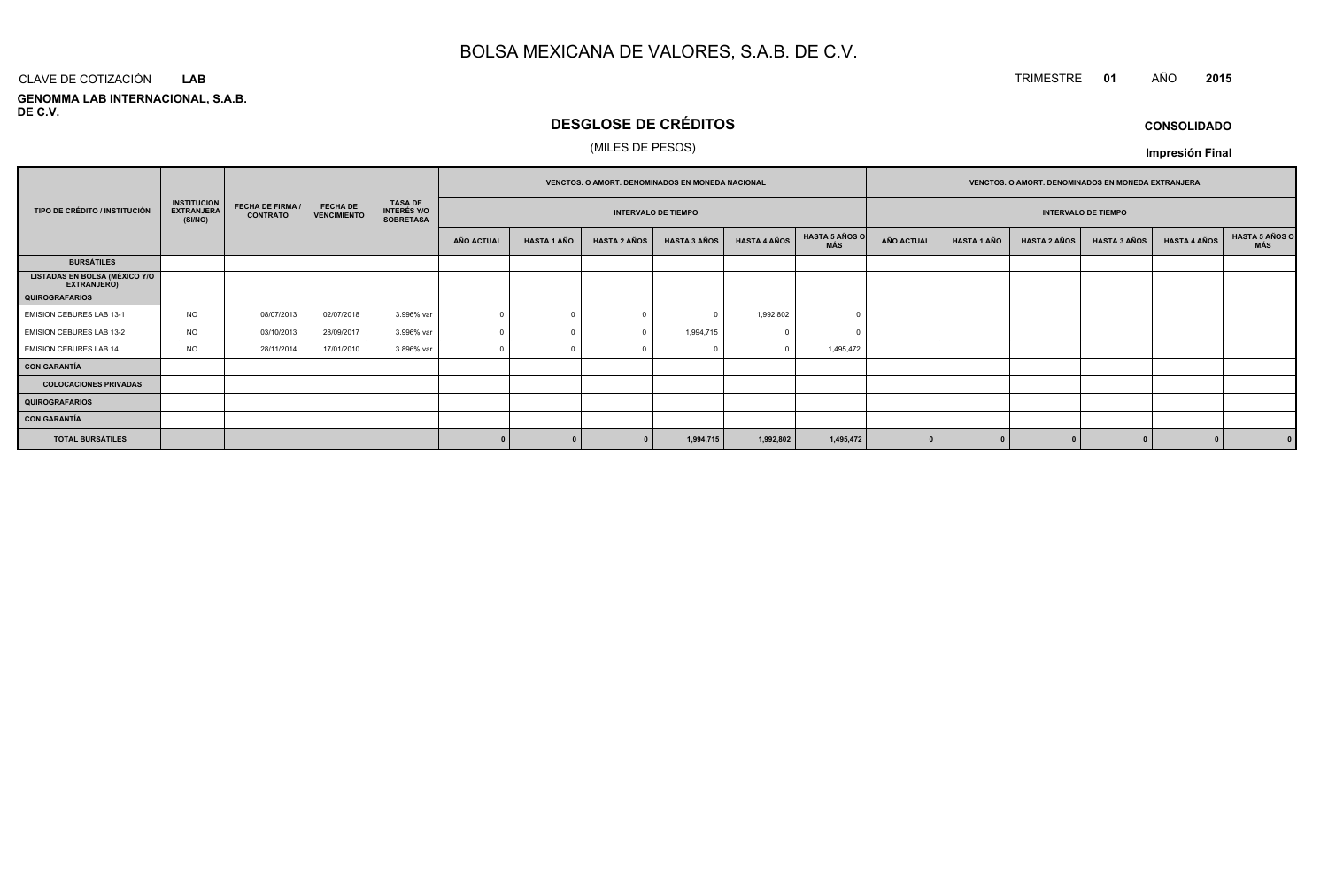#### CLAVE DE COTIZACIÓN**LAB**

 **GENOMMA LAB INTERNACIONAL, S.A.B.DE C.V.**

# **DESGLOSE DE CRÉDITOS**

# (MILES DE PESOS)

|                                                                                       |                                                    |                                     |                                       | <b>VENCTOS, O AMORT, DENOMINADOS EN MONEDA NACIONAL</b> |                            |                     |                     |                     |                              | <b>VENCTOS, O AMORT, DENOMINADOS EN MONEDA EXTRANJERA</b> |                    |                     |                     |                     |                              |
|---------------------------------------------------------------------------------------|----------------------------------------------------|-------------------------------------|---------------------------------------|---------------------------------------------------------|----------------------------|---------------------|---------------------|---------------------|------------------------------|-----------------------------------------------------------|--------------------|---------------------|---------------------|---------------------|------------------------------|
| TIPO DE CRÉDITO / INSTITUCIÓN                                                         | <b>INSTITUCION</b><br><b>EXTRANJERA</b><br>(SI/NO) | <b>FECHA</b><br><b>CONCERTACIÓN</b> | <b>FECHA DE</b><br><b>VENCIMIENTO</b> |                                                         | <b>INTERVALO DE TIEMPO</b> |                     |                     |                     |                              | <b>INTERVALO DE TIEMPO</b>                                |                    |                     |                     |                     |                              |
|                                                                                       |                                                    |                                     |                                       | <b>AÑO ACTUAL</b>                                       | <b>HASTA 1 AÑO</b>         | <b>HASTA 2 AÑOS</b> | <b>HASTA 3 AÑOS</b> | <b>HASTA 4 AÑOS</b> | <b>HASTA 5 AÑOS O</b><br>MÁS | <b>AÑO ACTUAL</b>                                         | <b>HASTA 1 AÑO</b> | <b>HASTA 2 AÑOS</b> | <b>HASTA 3 AÑOS</b> | <b>HASTA 4 AÑOS</b> | <b>HASTA 5 AÑOS O</b><br>MÁS |
| OTROS PASIVOS CIRCULANTES Y NO<br><b>CIRCULANTES CON COSTO</b>                        |                                                    |                                     |                                       |                                                         |                            |                     |                     |                     |                              |                                                           |                    |                     |                     |                     |                              |
| <b>TOTAL OTROS PASIVOS</b><br><b>CIRCULANTES Y NO CIRCULANTES</b><br><b>CON COSTO</b> |                                                    |                                     |                                       | $\circ$                                                 | $\Omega$                   | $\mathbf 0$         | $\overline{0}$      | $\Omega$            | $\overline{0}$               | $\mathbf{0}$                                              | $\mathbf 0$        | $\Omega$            | $\mathbf{0}$        | $\Omega$            | $\Omega$                     |
|                                                                                       |                                                    |                                     |                                       |                                                         |                            |                     |                     |                     |                              |                                                           |                    |                     |                     |                     |                              |
| <b>PROVEEDORES</b>                                                                    |                                                    |                                     |                                       |                                                         |                            |                     |                     |                     |                              |                                                           |                    |                     |                     |                     |                              |
| PROVEED CONCENTRADO NOV'14                                                            | <b>NO</b>                                          | 30/11/2014                          | 31/03/2015                            | 91,101                                                  | $\Omega$                   |                     |                     |                     |                              |                                                           |                    |                     |                     |                     |                              |
| PROVEED CONCENTRADO DIC'14                                                            | <b>NO</b>                                          | 31/12/2014                          | 30/04/2015                            | 162,231                                                 | $\overline{\mathbf{0}}$    |                     |                     |                     |                              |                                                           |                    |                     |                     |                     |                              |
| PROVEED CONCENTRADO ENE'15                                                            | <b>NO</b>                                          | 31/01/2015                          | 31/05/2015                            | 296,212                                                 | $\Omega$                   |                     |                     |                     |                              |                                                           |                    |                     |                     |                     |                              |
| PROVEED CONCENTRADO FEB'15                                                            | <b>NO</b>                                          | 28/02/2015                          | 30/06/2015                            | 314,995                                                 | $\mathbf{0}$               |                     |                     |                     |                              |                                                           |                    |                     |                     |                     |                              |
| PROVEED CONCENTRADO MAR'15                                                            | <b>NO</b>                                          | 31/03/2015                          | 31/07/2015                            | 122,119                                                 | $\Omega$                   |                     |                     |                     |                              |                                                           |                    |                     |                     |                     |                              |
| PROVEED CONCENTRADO NOV'14                                                            | SI                                                 | 30/11/2014                          | 31/03/2015                            |                                                         |                            |                     |                     |                     |                              | 10,972                                                    | $\overline{0}$     |                     |                     |                     |                              |
| PROVEED CONCENTRADO DIC'14                                                            | SI                                                 | 31/12/2014                          | 30/04/2015                            |                                                         |                            |                     |                     |                     |                              | 6,798                                                     | $\overline{0}$     |                     |                     |                     |                              |
| PROVEED CONCENTRADO ENE'15                                                            | <b>SI</b>                                          | 31/01/2015                          | 31/05/2015                            |                                                         |                            |                     |                     |                     |                              | 11,032                                                    | $\Omega$           |                     |                     |                     |                              |
| PROVEED CONCENTRADO FEB'15                                                            | SI                                                 | 28/02/2015                          | 30/06/2015                            |                                                         |                            |                     |                     |                     |                              | 42,870                                                    | $\overline{0}$     |                     |                     |                     |                              |
| PROVEED CONCENTRADO MAR'15                                                            | SI                                                 | 31/03/2015                          | 31/07/2015                            |                                                         |                            |                     |                     |                     |                              | 102,188                                                   | $\overline{0}$     |                     |                     |                     |                              |
| <b>TOTAL PROVEEDORES</b>                                                              |                                                    |                                     |                                       | 986,658                                                 | $\mathbf 0$                |                     |                     |                     |                              | 173,860                                                   | $\mathbf 0$        |                     |                     |                     |                              |
|                                                                                       |                                                    |                                     |                                       |                                                         |                            |                     |                     |                     |                              |                                                           |                    |                     |                     |                     |                              |
| OTROS PASIVOS CIRCULANTES Y NO<br><b>CIRCULANTES</b>                                  |                                                    |                                     |                                       |                                                         |                            |                     |                     |                     |                              |                                                           |                    |                     |                     |                     |                              |
| VARIOS                                                                                | <b>NO</b>                                          |                                     |                                       | 4,227,140                                               | 101                        | 11,958              | 12,021              | 11,889              | 3,495                        |                                                           |                    |                     |                     |                     |                              |
| <b>VARIOS</b>                                                                         | <b>SI</b>                                          |                                     |                                       |                                                         |                            |                     |                     |                     |                              | 775,370                                                   | $\overline{0}$     | $^{\circ}$          | $\overline{0}$      | $\Omega$            | $\overline{0}$               |
| VARIOS                                                                                | <b>NO</b>                                          |                                     |                                       |                                                         |                            |                     |                     |                     |                              | $\Omega$                                                  | $\overline{0}$     | 6,259               | 6,259               | 14,076              | $\mathbf 0$                  |
| <b>TOTAL OTROS PASIVOS</b><br><b>CIRCULANTES Y NO CIRCULANTES</b>                     |                                                    |                                     |                                       | 4,227,140                                               | 101                        | 11,958              | 12,021              | 11,889              | 3,495                        | 775,370                                                   | $\mathbf 0$        | 6,259               | 6,259               | 14,076              | $\Omega$                     |
|                                                                                       |                                                    |                                     |                                       |                                                         |                            |                     |                     |                     |                              |                                                           |                    |                     |                     |                     |                              |
| <b>TOTAL GENERAL</b>                                                                  |                                                    |                                     |                                       | 5,251,809                                               | 19,106                     | 437,980             | 2,282,558           | 2,480,913           | 1,670,016                    | 1,302,955                                                 | 2,216              | 9,289               | 6,297               | 14,076              |                              |

**Impresión Final**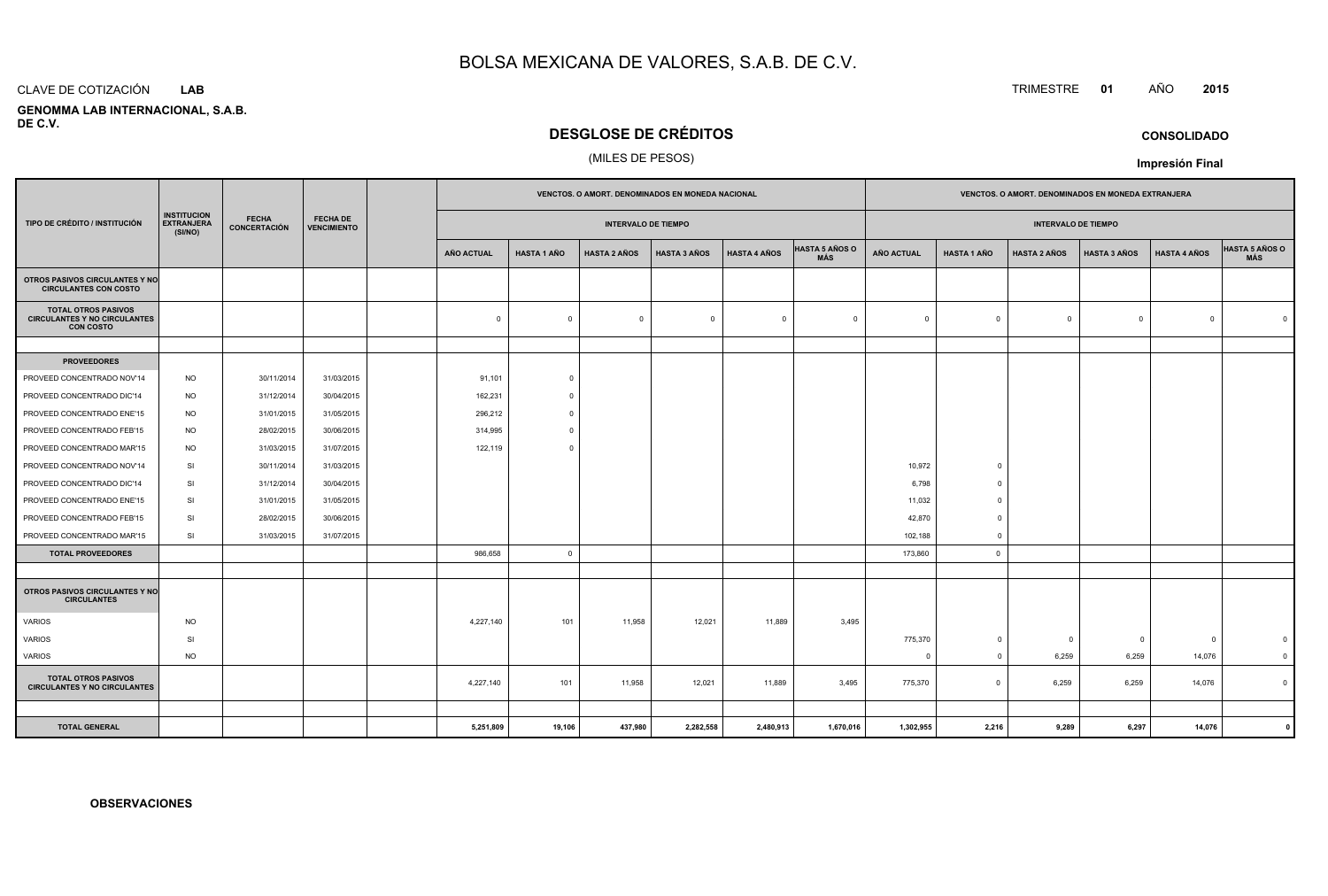# CLAVE DE COTIZACIÓN: **LAB GENOMMA LAB INTERNACIONAL, S.A.B. DE C.V.**

## **POSICIÓN MONETARIA EN MONEDA EXTRANJERA**

## **CONSOLIDADO**

TRIMESTRE: **01** AÑO: **2015**

## **(MILES DE PESOS)**

## **Impresión Final**

| POSICIÓN EN MONEDA EXTRANJERA | <b>DÓLARES</b>          |                       | <b>OTRAS MONEDAS</b> |                       | <b>TOTAL MILES DE</b> |  |
|-------------------------------|-------------------------|-----------------------|----------------------|-----------------------|-----------------------|--|
| (MILES DE PESOS)              | <b>MILES DE DÓLARES</b> | <b>MILES DE PESOS</b> | MILES DE DÓLARES     | <b>MILES DE PESOS</b> | <b>PESOS</b>          |  |
| <b>ACTIVO MONETARIO</b>       | 57,037                  | 869,398               | 137,099              | 2,089,759             | 2,959,157             |  |
| <b>CIRCULANTE</b>             | 57,037                  | 869,398               | 137,099              | 2,089,759             | 2,959,157             |  |
| NO CIRCULANTE                 | 0                       | 0                     | 0                    | 0                     | 0                     |  |
| <b>PASIVO</b>                 | 26,753                  | 407,787               | 60,819               | 927,046               | 1,334,833             |  |
| <b>CIRCULANTE</b>             | 25,008                  | 381,189               | 60,618               | 923,982               | 1,305,171             |  |
| NO CIRCULANTE                 | 1,745                   | 26,598                | 201                  | 3,064                 | 29,662                |  |
| <b>SALDO NETO</b>             | 30,284                  | 461,611               | 76,280               | 1,162,713             | 1,624,324             |  |

#### **OBSERVACIONES**

LAS MONEDAS UTILIZADAS PARA LA CONVERSIÓN DE ESTADOS FINANCIEROS DE SUBSIDIARIAS EXTRANJERAS Y LOS TIPOS DE CAMBIO UTILIZADOS SON LOS SIGUIENTES, (SE INCLUYE PAÍS, MONEDA DE REGISTRO, TIPO DE CAMBIO MONEDA DE REGISTRO A MONEDA FUNCIONAL (USD) Y TIPO DE CAMBIO MONEDA FUNCIONAL A MONEDA DE INFORME.

TIPO DE CAMBIO PARA CONVERTIR

| PAIS                                        | MONEDA DE REGISTRO (M.R.) FUNCIONAL (M.F.) MEXICANO |                | M.R. A MONEDA | M.F. A PESO |
|---------------------------------------------|-----------------------------------------------------|----------------|---------------|-------------|
| BALANCE GENERAL                             |                                                     |                |               |             |
| ARGENTINAPESO ARGENTINO0.113415.2427        |                                                     |                |               |             |
| BRASTI,                                     | REAL 0.307715.2427                                  |                |               |             |
| CHILE                                       | DÓLAR ESTADOUNIDENSE0.001615.2427                   |                |               |             |
| COLOMBIAPESO COLOMBIANO0.000415.2427        |                                                     |                |               |             |
| COSTA RICADÓLAR ESTADOUNIDENSE1.000015.2427 |                                                     |                |               |             |
| ECUADOR                                     | DÓLAR ESTADOUNIDENSE1.000015.2427                   |                |               |             |
| ESPAÑA                                      | EURO                                                | 1.085115.2427  |               |             |
| USA                                         | DÓLAR ESTADOUNIDENSE1.000015.2427                   |                |               |             |
| REP DOMINICANAPESO DOMINICANO 6.022415.2427 |                                                     |                |               |             |
| PERÚ<br>SOL                                 |                                                     | 0.323415.2427  |               |             |
|                                             |                                                     |                |               |             |
| ESTADO DE RESULTADOS                        |                                                     |                |               |             |
| ARGENTINAPESO ARGENTINO0.114015.23311       |                                                     |                |               |             |
| BRASIL                                      | REAL                                                | 0.319515.23311 |               |             |
| <b>CHILE</b>                                | DÓLAR ESTADOUNIDENSE0.001615.23311                  |                |               |             |
| COLOMBIAPESO COLOMBIANOO 000415.23311       |                                                     |                |               |             |

COLOMBIAPESO COLOMBIANO0.000415.23311 COSTA RICADÓLAR ESTADOUNIDENSE1.000015.23311 ECUADOR DÓLAR ESTADOUNIDENSE1.000015.23311<br>ESPAÑA EURO 1.083715.23311 EURO 1.083715.23311 USA DÓLAR ESTADOUNIDENSE1.000015.23311 REP DOMINICANAPESO DOMINICANO0.022315.23311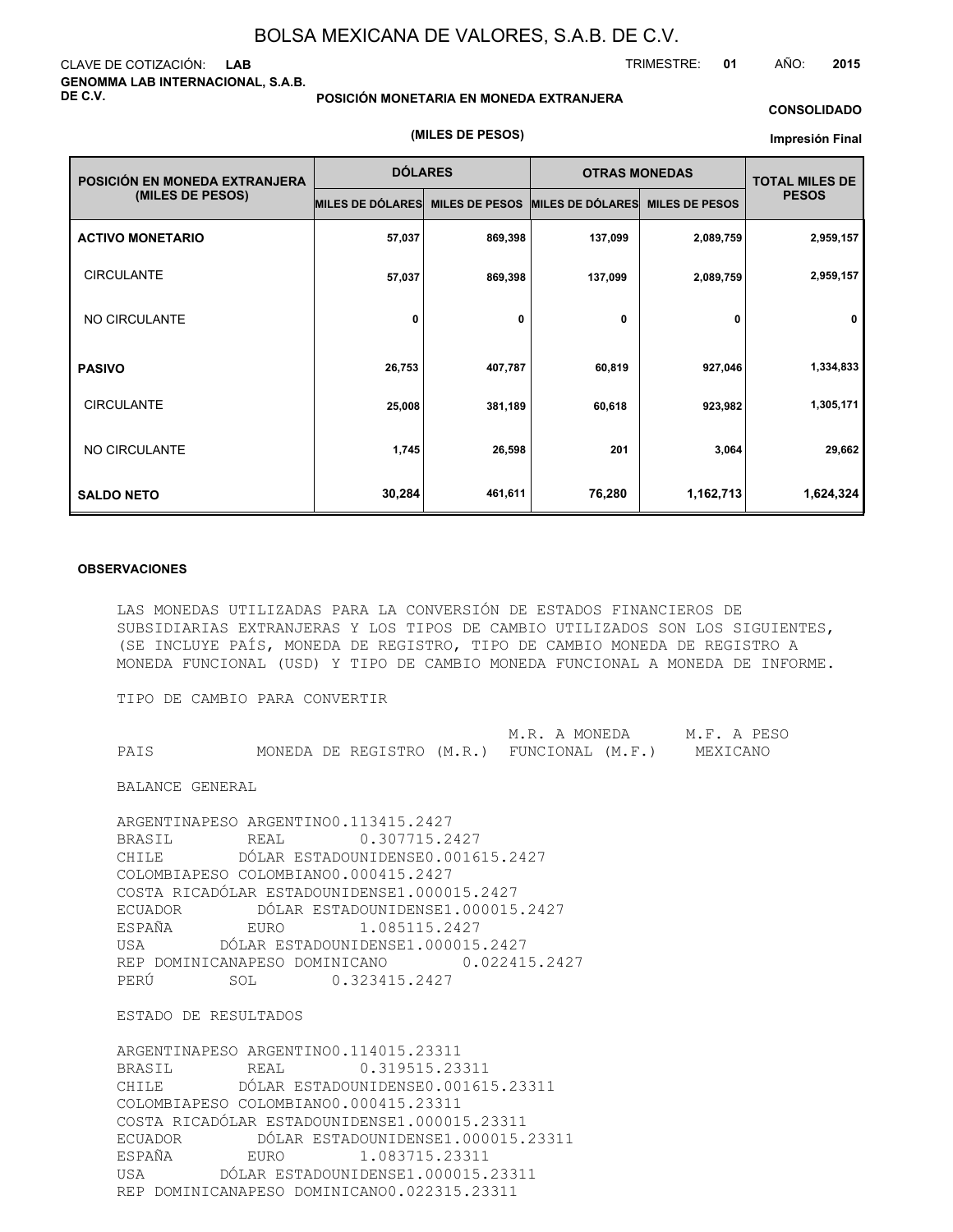| CLAVE DE COTIZACIÓN: LAB<br><b>GENOMMA LAB INTERNACIONAL, S.A.B.</b> |                                         | TRIMESTRE: | 01 | AÑO:               | 2015 |
|----------------------------------------------------------------------|-----------------------------------------|------------|----|--------------------|------|
| DE C.V.                                                              | POSICIÓN MONETARIA EN MONEDA EXTRANJERA |            |    | <b>CONSOLIDADO</b> |      |
|                                                                      | (MILES DE PESOS)                        |            |    | Impresión Final    |      |

PERÚ SOL 0.323215.23311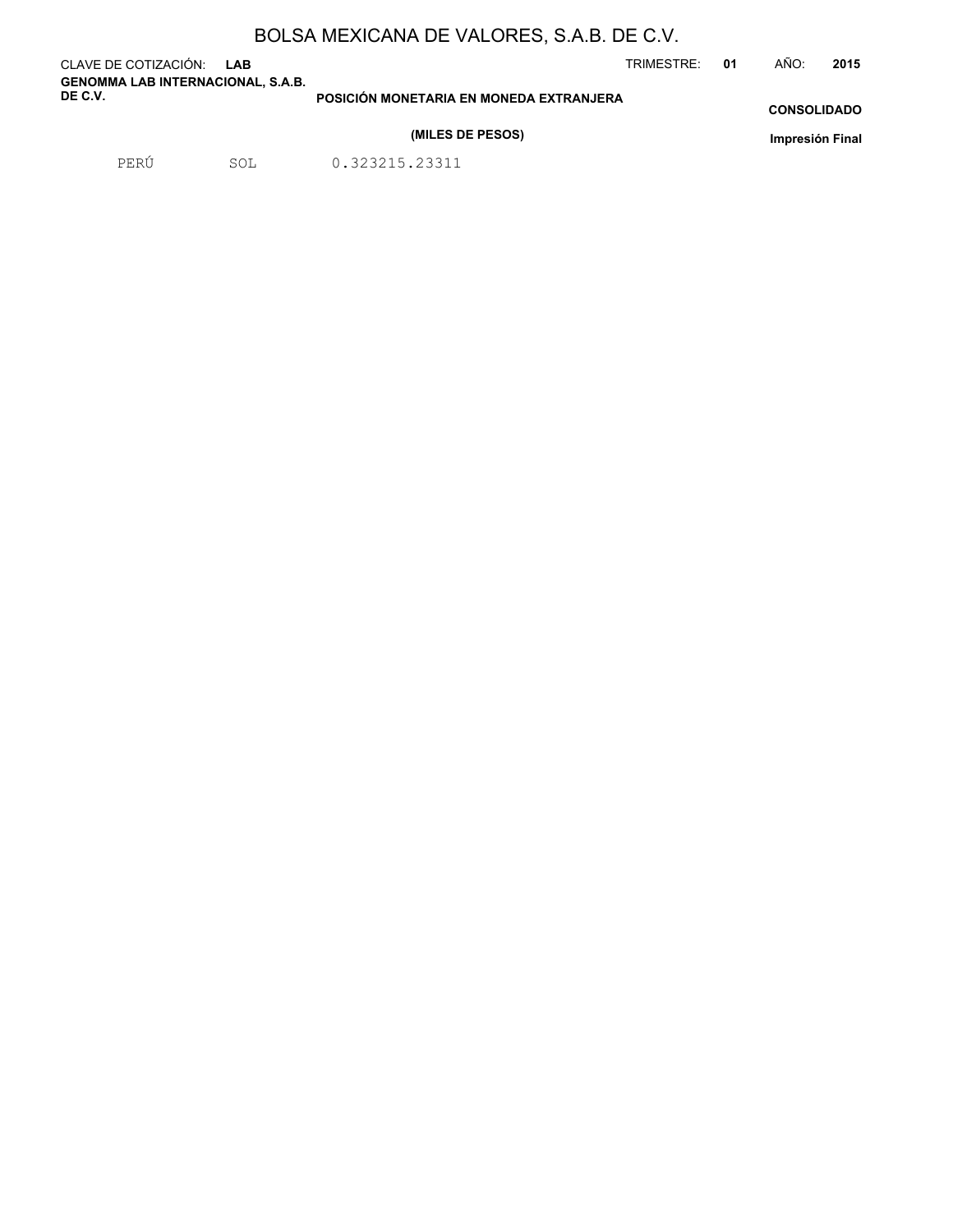### **LAB**

CLAVE DE COTIZACIÓN: TRIMESTRE: **01** AÑO: **2015**

**GENOMMA LAB INTERNACIONAL, S.A.B. DE C.V.** PAGINA 1/2

**INSTRUMENTOS DE DEUDA**

**CONSOLIDADO**

**Impresión Final**

# LIMITACIONES FINANCIERAS SEGÚN CONTRATO, ESCRITURAS DE LA EMISION Y/O TITULO **Y/O TITULOLIMITACIONES FINANCIERAS SEGÚN CONTRATO, ESCRITURAS DE LA EMISION**

CON RESPECTO A LA EMISIÓN DE CERTIFICADOS BURSÁTILES LAB 13-1, 13-2 Y 14, LA COMPAÑÍA TIENE LAS SIGUIENTES OBLIGACIONES DE HACER Y NO HACER:

## OBLIGACIONES DE HACER

1. DIVULGACIÓN Y ENTREGA DE INFORMACIÓN. LA EMISORA DEBERÁ CUMPLIR CON LAS OBLIGACIONES CONTRAÍDAS CON EL REPRESENTANTE COMÚN, ASÍ COMO CUMPLIR CON TODOS LOS REQUERIMIENTOS DE PRESENTACIÓN O DIVULGACIÓN DE INFORMACIÓN A QUE ESTÉ OBLIGADA EN TÉRMINOS DE LA LMV, LA CIRCULAR ÚNICA DE EMISORAS Y LAS DEMÁS DISPOSICIONES APLICABLES.

2. DESTINO DE FONDOS. LA EMISORA DEBERÁ UTILIZAR LOS RECURSOS DERIVADOS DE LA SEGUNDA EMISIÓN EXCLUSIVAMENTE PARA LOS FINES QUE SE SEÑALAN EN LA SECCIÓN II.- "DESTINO DE LOS FONDOS" DEL PRESENTE SUPLEMENTO.

3. PRELACIÓN DE PAGO. REALIZAR TODOS LOS ACTOS QUE SEAN NECESARIOS A EFECTO DE ASEGURAR QUE EN TODO MOMENTO, LAS OBLIGACIONES DE LA EMISORA DE CONFORMIDAD CON LOS CERTIFICADOS BURSÁTILES CONSTITUYAN OBLIGACIONES GENERALES CON UNA PRELACIÓN DE PAGO EQUIVALENTE Y NO SUBORDINADA RESPECTO DE CUALQUIER OTRO PASIVO CON COSTO.

4. GIRO DE NEGOCIO. MANTENER MEDIANTE EL DESARROLLO HABITUAL DE NEGOCIOS, SU GIRO PREPONDERANTE DE NEGOCIOS Y EL DE SUS SUBSIDIARIAS CONSIDERADAS EN CONJUNTO.

## OBLIGACIONES DE NO HACER

1. FUSIONES. LA EMISORA PODRÁ FUSIONARSE SIEMPRE QUE (I) DICHA FUSIÓN NO ORIGINE UNA CAUSA DE VENCIMIENTO ANTICIPADO. Y (II) SI LA EMISORA ES LA SOCIEDAD FUSIONADA, LA SOCIEDAD FUSIONANTE ASUMA TODAS LAS OBLIGACIONES DE LA EMISORA DERIVADAS DE LOS CERTIFICADOS BURSÁTILES.

2. LIMITACIONES AL PAGO DE DIVIDENDOS. EL EMISOR SE ABSTENDRÁ DE PAGAR DIVIDENDOS EN EFECTIVO O EN ESPECIE SI HUBIERE OCURRIDO Y CONTINÚA UNA CAUSA DE VENCIMIENTO ANTICIPADO O SI COMO CONSECUENCIA DE DICHO PAGO, OCURRE UNA CAUSA DE VENCIMIENTO ANTICIPADO.

3. GRAVÁMENES. CONSTITUIR O PERMITIR LA EXISTENCIA DE CUALQUIER HIPOTECA, PRENDA O GRAVAMEN DE CUALQUIER NATURALEZA SOBRE ACTIVOS DE LA EMISORA CUYO VALOR EXCEDA DEL VEINTICINCO POR CIENTO (25%) DEL VALOR DE LOS ACTIVOS TOTALES DE LA EMISORA, EXCEPTO POR AQUELLOS (I) OTORGADOS EN EL CURSO ORDINARIO DE SUS NEGOCIOS, CONFORME A LAS CONDICIONES PREVALECIENTES EN EL MERCADO Y CONFORME A SU OBJETO SOCIAL, (II )DERIVADOS DE CUALQUIER OBLIGACIÓN DE CARÁCTER FISCAL, LABORAL O DE SEGURIDAD SOCIAL O CREADOS POR MINISTERIO DE LEY , Y (III) EXISTENTES PREVIAMENTE.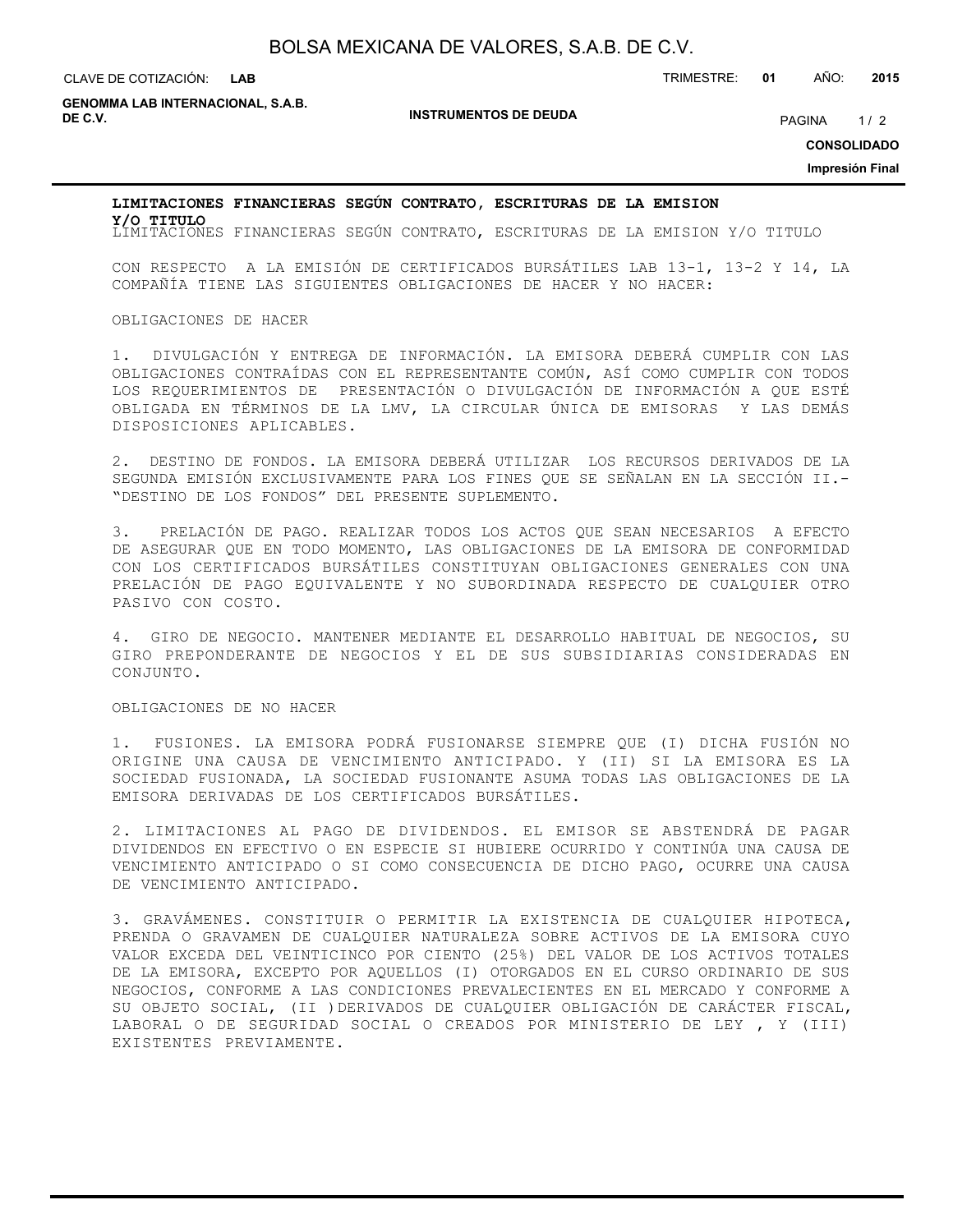**LAB**

CLAVE DE COTIZACIÓN: TRIMESTRE: **01** AÑO: **2015**

**INSTRUMENTOS DE DEUDA DE C.V.** PAGINA 2 / 2 **GENOMMA LAB INTERNACIONAL, S.A.B.**

**CONSOLIDADO**

**Impresión Final**

## **SITUACIÓN ACTUAL DE LAS LIMITACIONES FINANCIERAS**

SITUACIÓN ACTUAL DE LAS LIMITACIONES FINANCIERAS

A LA FECHA, LA COMPAÑÍA SE ENCUENTRA EN CUMPLIMIENTO DE LAS DIVERSAS OBLIGACIONES CONTRAÍDAS DE HACER Y NO HACER.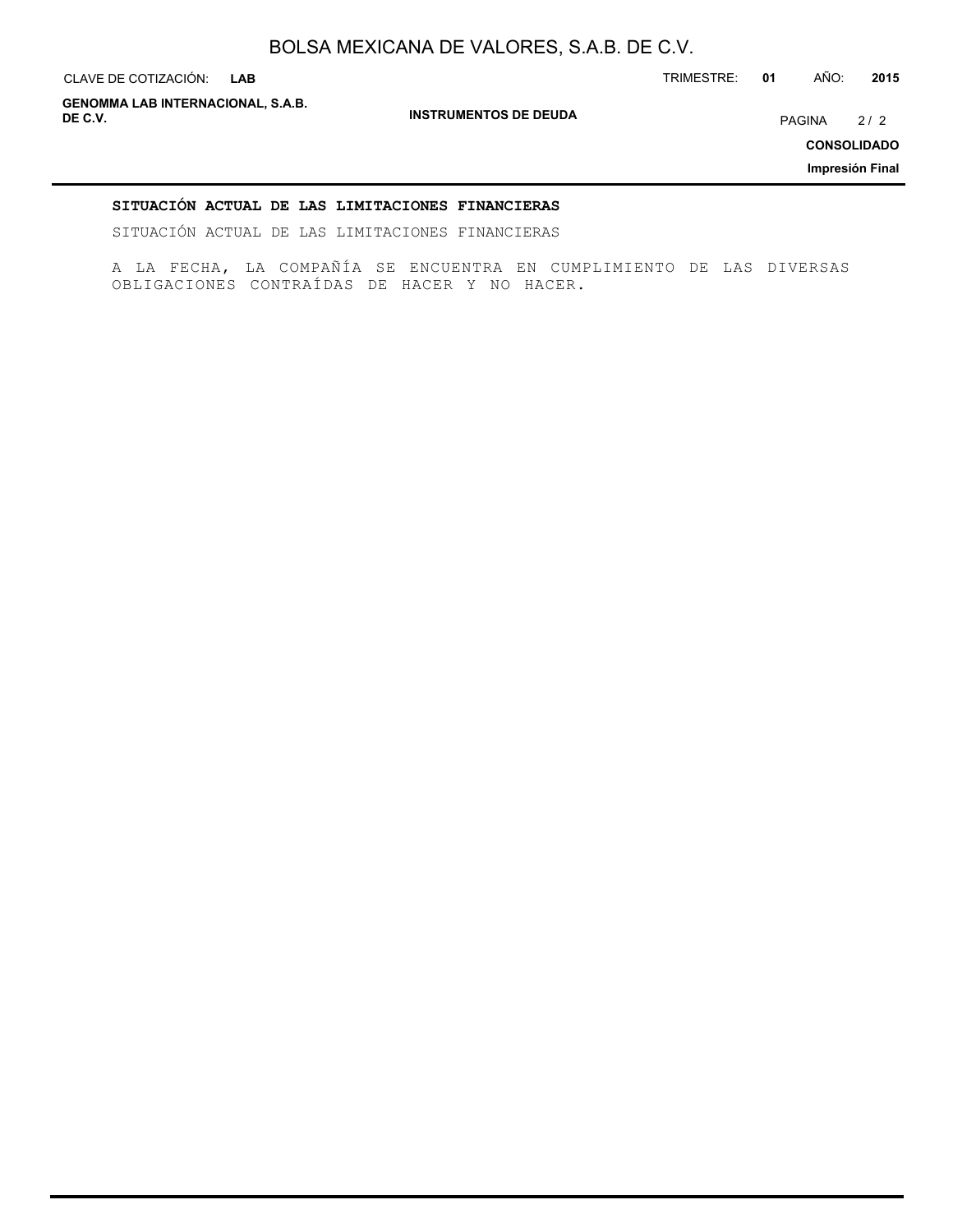CLAVE DE COTIZACIÓN TRIMESTRE **01** AÑO **2015 LAB**

**GENOMMA LAB INTERNACIONAL, S.A.B. DE C.V.**

# **DISTRIBUCIÓN DE INGRESOS POR PRODUCTO INGRESOS TOTALES**

**(MILES DE PESOS)**

**CONSOLIDADO**

**Impresión Final**

| <b>PRINCIPALES PRODUCTOS O LINEA</b> | <b>VENTAS</b>  |                | $%$ DE<br><b>PARTICIPACION EN</b> | <b>PRINCIPALES</b> |                 |  |  |  |  |  |
|--------------------------------------|----------------|----------------|-----------------------------------|--------------------|-----------------|--|--|--|--|--|
| <b>DE PRODUCTOS</b>                  | <b>VOLUMEN</b> | <b>IMPORTE</b> | <b>EL MERCADO</b>                 | <b>MARCAS</b>      | <b>CLIENTES</b> |  |  |  |  |  |
| <b>INGRESOS NACIONALES</b>           |                |                |                                   |                    |                 |  |  |  |  |  |
| <b>FARMA</b>                         | 15,328,404     | 491,821        | 0.00                              | <b>VARIAS</b>      | <b>VARIOS</b>   |  |  |  |  |  |
| <b>PC</b>                            | 19,235,704     | 490,234        | 0.00                              | <b>VARIAS</b>      | <b>VARIOS</b>   |  |  |  |  |  |
| <b>SERVICIOS</b>                     | 0              | 0              | 0.00                              |                    |                 |  |  |  |  |  |
| INGRESOS POR EXPORTACIÓN             |                |                |                                   |                    |                 |  |  |  |  |  |

| INGRESOS DE SUBSIDIARIAS EN EL EXTRANJERO |            |           |      |               |               |  |  |  |  |  |
|-------------------------------------------|------------|-----------|------|---------------|---------------|--|--|--|--|--|
| FARMA / PC                                | O          | 1,785,450 | 0.00 | <b>VARIAS</b> | <b>VARIOS</b> |  |  |  |  |  |
| <b>SERVICIOS</b>                          |            | 1,068     |      | <b>NA</b>     | <b>VARIOS</b> |  |  |  |  |  |
| <b>TOTAL</b>                              | 34,564,108 | 2,768,573 |      |               |               |  |  |  |  |  |

**OBSERVACIONES**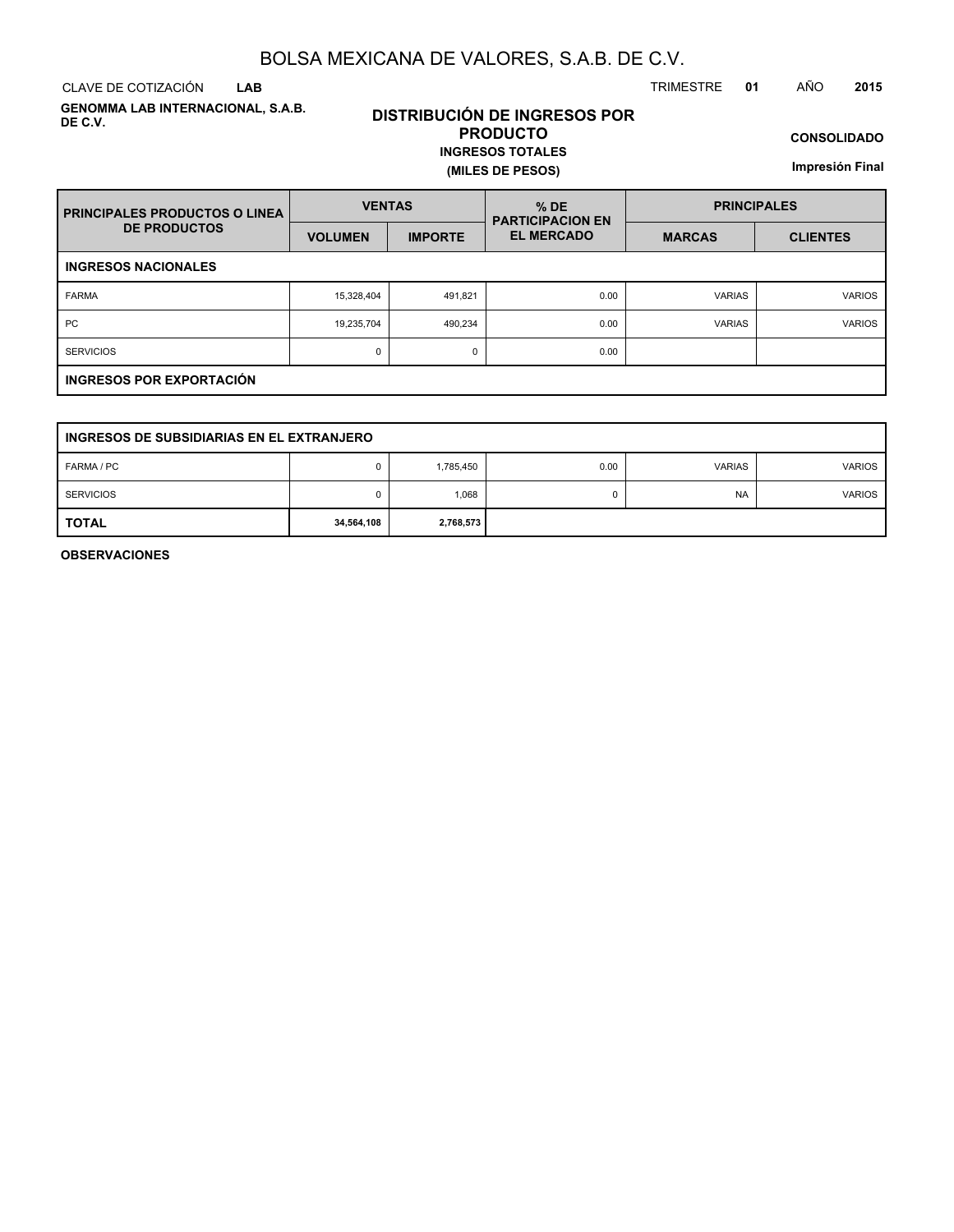**GENOMMA LAB INTERNACIONAL, S.A.B. DE C.V.**CLAVE DE COTIZACIÓN**LAB**

# **INTEGRACIÓN DEL CAPITAL SOCIALPAGADO**

## **CARACTERISTICAS DE LAS ACCIONES**

**CONSOLIDADO**

**Impresión Final**

| <b>SERIES</b> |                           | <b>CUPÓN</b> |                     | <b>NUMERO DE ACCIONES</b> | <b>CAPITAL SOCIAL</b> |                          |             |                 |
|---------------|---------------------------|--------------|---------------------|---------------------------|-----------------------|--------------------------|-------------|-----------------|
|               | VALOR NOMINAL(\$) VIGENTE |              | <b>PORCIÓN FIJA</b> | <b>PORCIÓN VARIABLE</b>   | <b>MEXICANOS</b>      | <b>LIBRE SUSCRIPCIÓN</b> | <b>FIJO</b> | <b>VARIABLE</b> |
| lв            | 0.00000                   |              | 82,176              | 1,048,651,194             | 534,812,109           | 513,839,085              | 150         | 1,914,156       |
| l total       |                           |              | 82,176              | 1,048,651,194             | 534,812,109           | 513,839,085              | 150         | 1,914,156       |

**TOTAL DE ACCIONES QUE REPRESENTAN EL CAPITAL SOCIAL PAGADO A LAFECHA DE ENVIO DE LA INFORMACIÓN:** $1,048,733,370$ 

TRIMESTRE

#### **OBSERVACIONES**

NOTA: EL NÚMERO DE ACCIONES ES ESTIMADO PARA MEXICANOS Y LIBRE SUSCRIPCIÓN

 **<sup>01</sup>** AÑO**<sup>2015</sup>**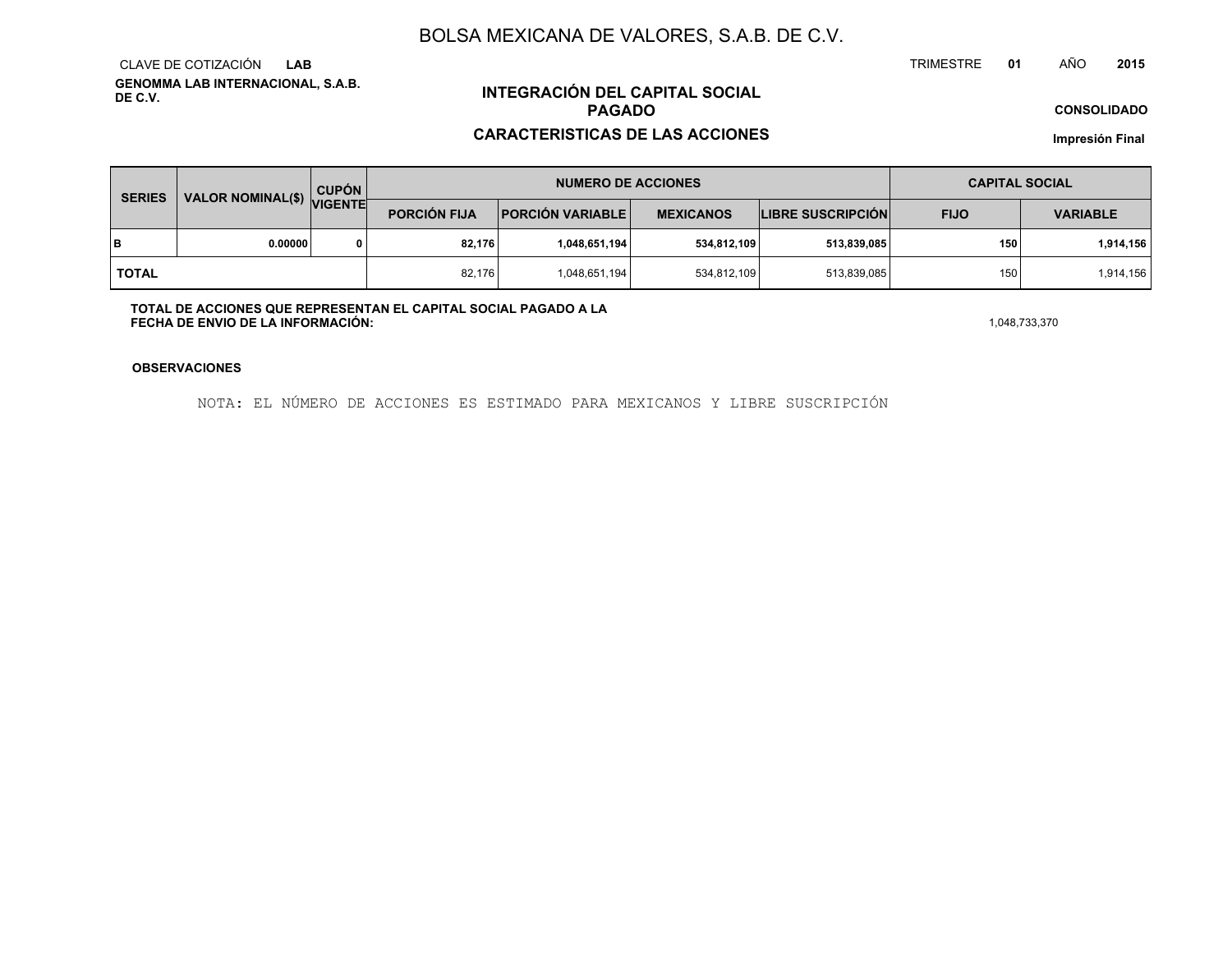CLAVE DE COTIZACIÓN: **LAB**

## **INSTRUMENTOS FINANCIEROS DERIVADOS**

TRIMESTRE: **01** AÑO: **2015**

**GENOMMA LAB INTERNACIONAL, S.A.B. DE C.V.** PAGINA **/ 2**

 $1/2$ 

**CONSOLIDADO**

**Impresión Final**

GENOMMA LAB INTERNACIONAL, S. A. B. DE C. V. DURANGO NO. 332-102, COLONIA ROMA C. P. 06700, MÉXICO, D. F. R.F.C.: GLI-961030-TU5

MÉXICO, D. F. A 29 DE ABRIL DE 2015

ASUNTO: SE PRESENTA ESCRITO EN ATENCIÓN AL REQUERIMIENTO SEGÚN OFICIO NO. 151- 2/76211/2009 DE FECHA 20 DE ENERO DE 2009, MEDIANTE EL CUAL SE SOLICITA DE DIVERSA INFORMACIÓN Y DOCUMENTACIÓN RESPECTO A LAS OPERACIONES CON INSTRUMENTOS FINANCIEROS DERIVADOS EN LAS QUE PUDO HABER PARTICIPADO EN SU CASO LA EMPRESA: GENOMMA LAB INTERNACIONAL, S. A. B. DE C. V. R.F.C.: GLI-961030-TU5

VICEPRESIDENCIA DE SUPERVISIÓN BURSATIL. VICEPRESIDENCIA DE NORMATIVIDAD. DIRECCIÓN GENERAL DE SUPERVISIÓN DE MERCADOS. DIRECCIÓN GENERAL DE AUTORIZACIONES.

## PRESENTE

OSCAR VILLALOBOS TORRES (R.F.C.: VITO-701004-1Y4), EN REPRESENTACIÓN DE GENOMMA LAB INTERNACIONAL, S. A. B. DE C. V. (R.F.C.: GLI-961030-TU5), PERSONALIDAD QUE ACREDITO CON COPIA DEL INSTRUMENTO NOTARIAL QUE SE ACOMPAÑA AL PRESENTE COMO ANEXO 1 (SE INCLUYE ORIGINAL PARA COTEJO), CON DOMICILIO FISCAL EN DURANGO 332-102, COLONIA ROMA, C. P. 06700, MÉXICO, D. F., TEL.:5081-0000, Y SEÑALANDO EL MISMO DOMICILIO PARA OÍR Y RECIBIR TODA CLASE DE NOTIFICACIONES QUE A ESTE ASUNTO SE REFIERAN, ATENTAMENTE COMPAREZCO Y EXPONGO QUE:

1. MEDIANTE OFICIO NO. 151-2/76211/2009 DE FECHA 20 DE ENERO DE 2009, ASÍ COMO DEL ANEXO 1 QUE FORMA PARTE INTEGRANTE DE DICHO OFICIO, LA DIRECCIÓN GENERAL DE SUPERVISIÓN DE MERCADOS DE LA COMISIÓN NACIONAL BANCARIA Y DE VALORES, A EFECTO DE CONOCER LA PARTICIPACIÓN DE LAS EMPRESAS PÚBLICAS EN OPERACIONES CON INSTRUMENTOS FINANCIEROS DERIVADOS YA SEA PARA INCREMENTAR SU RENTABILIDAD O CONTAR CON DETERMINADA COBERTURA RESPECTO A ALGÚN RIESGO, REQUIERE QUE GENOMMA LAB INTERNACIONAL, S. A. B. DE C. V. (EN ADELANTE MI REPRESENTADA), DIVULGUE DE CONFORMIDAD CON EL CITADO OFICIO Y COMO COMPLEMENTO A SU REPORTE TRIMESTRAL, INFORMACIÓN CUALITATIVA Y CUANTITATIVA SOBRE LAS POSICIONES QUE EN SU CASO TUVO EN INSTRUMENTOS FINANCIEROS DERIVADOS, RECONOCIDOS O NO COMO ACTIVOS O PASIVOS EN EL ESTADO DE SITUACIÓN FINANCIERA O BALANCE GENERAL.

2. A FIN DE CUMPLIR CON EL REQUERIMIENTO DE INFORMACIÓN Y DOCUMENTACIÓN QUE SE SOLICITA SEGÚN EL OFICIO NO. 151-2/76211/2009 DE FECHA 20 DE ENERO DE 2009, SE HACE DEL CONOCIMIENTO DE ESA H. DIRECCIÓN GENERAL DE SUPERVISIÓN DE MERCADOS DE LA COMISIÓN NACIONAL BANCARIA Y DE VALORES, QUE MI REPRESENTADA A LA FECHA NO CUENTA CON LA INFORMACIÓN CUALITATIVA Y CUANTITATIVA RESPECTO A